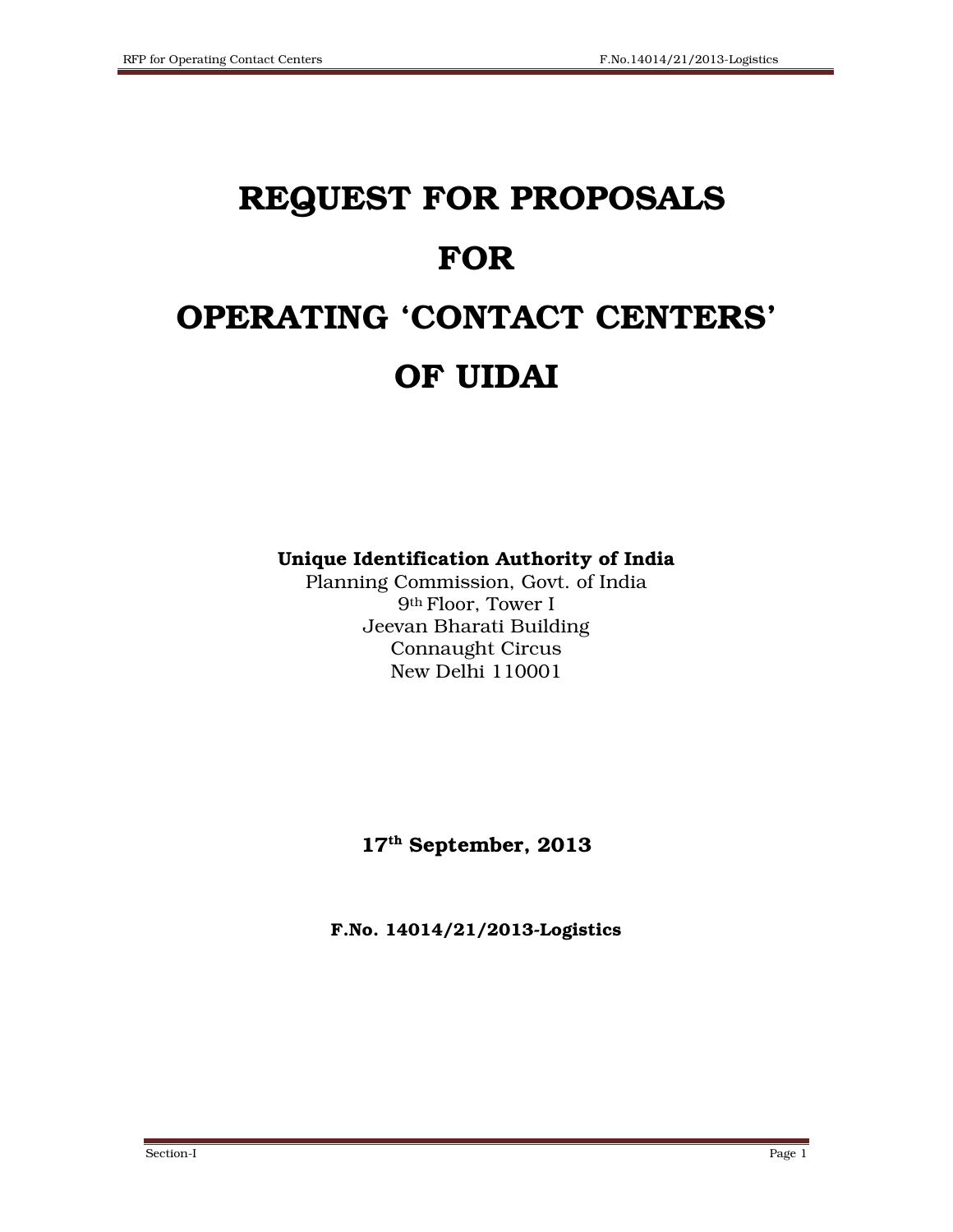# SECTION-I

# TABLE OF CONTENTS

| <b>SECTION-I</b>   | Invitation to offer and Introduction     | <b>PAGE</b> |
|--------------------|------------------------------------------|-------------|
| Part-I             | Invitation                               | 3           |
| Part-II            | Introduction                             | 4           |
| Part-III           | Glossary and Acronyms                    | 5           |
|                    |                                          |             |
| <b>SECTION-II</b>  | <b>Instructions to Service Providers</b> |             |
| Part-I             | General                                  | 6           |
| Part-II            | Data Sheet                               | 13          |
| Part-III           | Eligibility Criteria                     | 14          |
| Part-IV            | <b>Selection Process</b>                 | 20          |
| Part-V             | Offer Preparation and Document Checklist | 23          |
|                    |                                          |             |
| <b>SECTION-III</b> | Scope of Work, Deliverables and SLAs     |             |
| Part-I             | <b>Description of Services</b>           | 25          |
| Part-II            | Service Level Agreement                  | 36          |
|                    |                                          |             |
| <b>SECTION-IV</b>  | <b>Conditions of the Contract</b>        |             |
| Part-I             | <b>General Conditions of Contract</b>    | 49          |
| Part-II            | Special Conditions of Contract           | 71          |
|                    |                                          |             |
| <b>SECTION-V</b>   | <b>Annexures</b>                         |             |
| Annexure-I         | Offer Letter                             | 75          |
| Annexure -II       | <b>Standard Contract Form</b>            | 78          |
| Annexure -III      | Form of Bank Guarantee                   | 81          |
| Annexure - IV      | Proforma for submitting written queries  | 83          |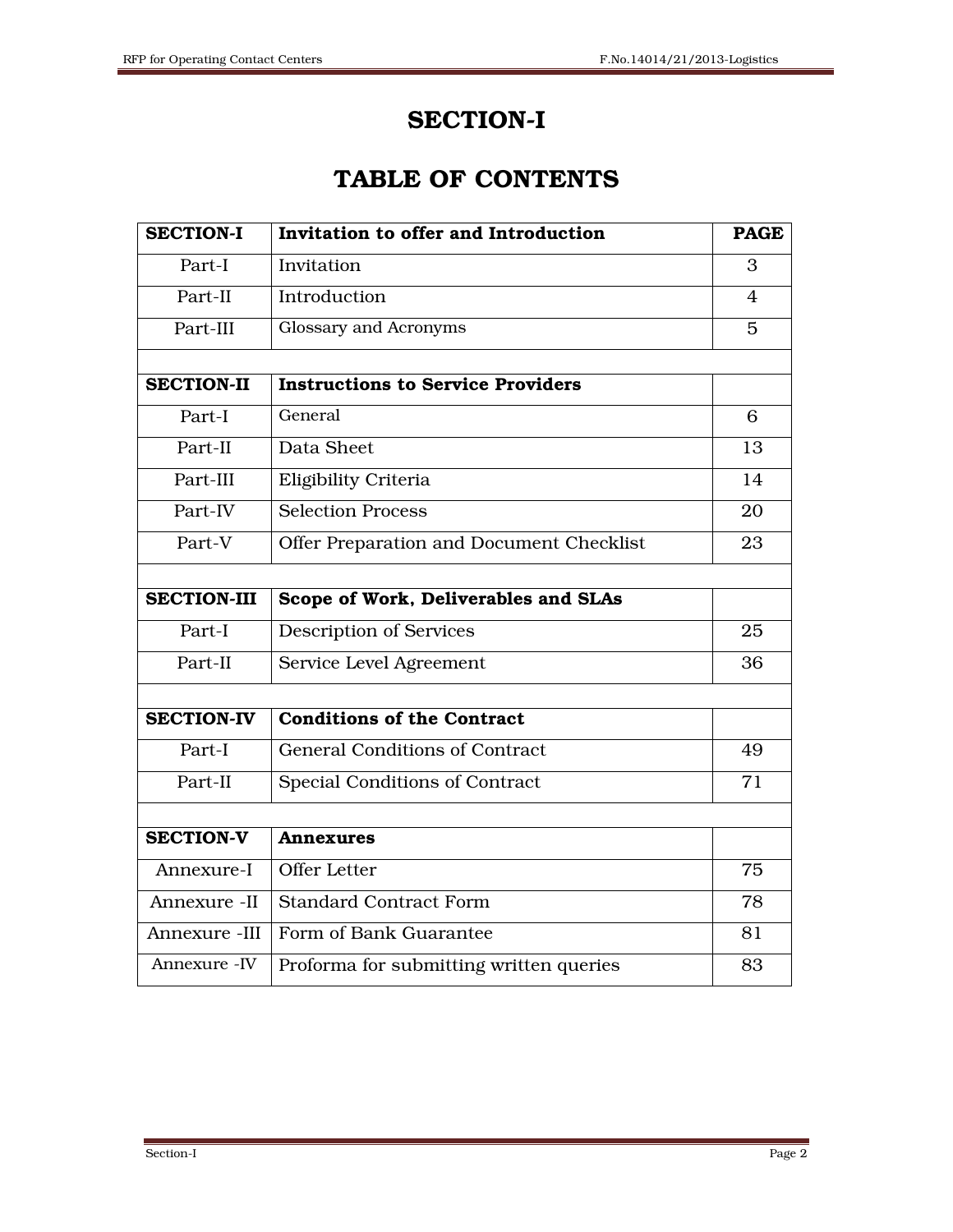#### SECTION-I

## INVITATION TO OFFER AND INTRODUCTION

## PART-I: INVITATION TO OFFER:

- 1. The Director General, UIDAI on behalf of the President of India invites proposals from reputed and reliable service providers including rural BPOs for "Operating Contact Center for UIDAI" on pre-approved rates and terms and conditions of this Request for Proposals(RFP).
- 2. The Request for Proposal consists of 5 Sections as mentioned below:

|                      | Section I. Invitation to offer and Introduction   |
|----------------------|---------------------------------------------------|
| Section II.          | Instructions to Service Providers                 |
|                      | Section III. Scope of Work, Deliverables and SLAs |
|                      | Section IV. Conditions of Contract                |
| Section V. Annexures |                                                   |

- 3. The response to the RFP should to be submitted on or before the date specified in the schedule for RFP below at the address for communication given in this section.
- 4. The UIDAI reserves the right to reject any or all the offers in whole or part, prior to signing of the Contract, without assigning any reasons.
- 5. This "**Invitation to offer**" is non-transferable under any circumstances.

| S.No. | Activity                                         | Date       |
|-------|--------------------------------------------------|------------|
|       |                                                  |            |
| 1.    | Date of issue of the RFP                         | 17.09.2013 |
| 2.    | Pre-offer conference (11.30 hrs)                 | 24.09.2013 |
| 3.    | Last date for submission of written Queries      | 27.09.2013 |
| 4.    | Date for issue of clarifications                 | 08.10.2013 |
| 5.    | Last date for submission of offers (15.00 hrs.)  | 22.10.2013 |
| 6.    | Opening of pre-qualification sheets (15.30 hrs.) | 22.10.2013 |
| 7.    | <b>Offer Evaluation Starts</b>                   | 23.10.2013 |

6. Schedule for RFP:

7. Address for Communication:

 Assistant Director General (Logistics) Unique Identification Authority of India 9th Floor, Tower – I, Jeevan Bharati Building, Connaught Circus, New Delhi – 110 001

8. Offer and other supporting documents should be submitted in sealed envelopes, EMD and Tender Fee, as per the procedure defined in Part-V of Section-II must be submitted not later than the date and time specified in Schedule for RFP.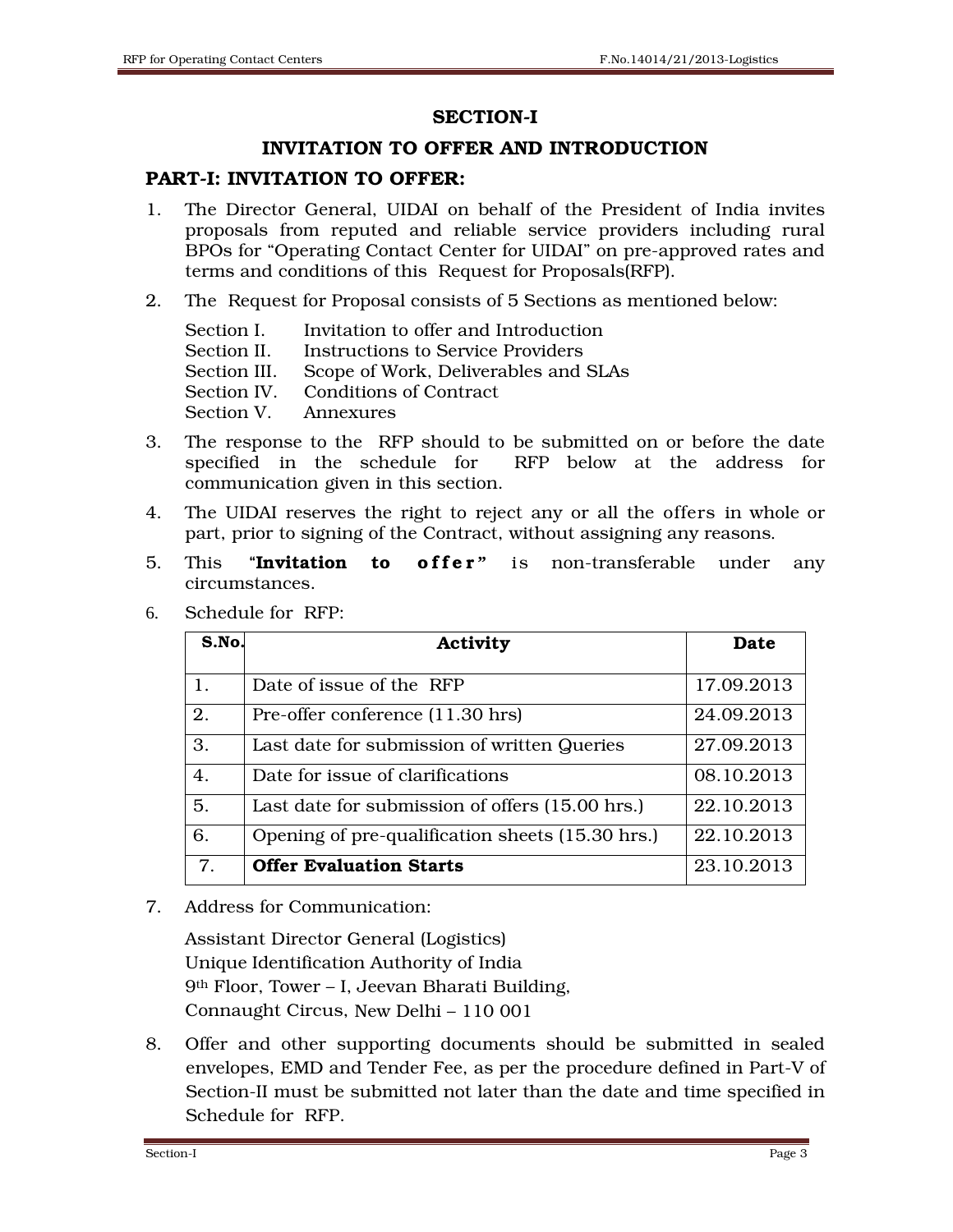# PART-II: INTRODUCTION:

1. The Unique Identification Authority of India (UIDAI) has been established by the Government of India in January 2009, as an attached office to the Planning Commission. The mandate of the Authority is to issue a unique identification number (called Aadhaar or UID) to all Indian residents that is: (a) robust enough to eliminate duplicate and fake identities, and (b) can be verified and authenticated in an easy, cost-effective manner.

2. The timing of this ambitious initiative coincides with the increased focus of the Govt. of India on social inclusion and development through massive investments in various social sector programs, and transformation in public services delivery through e-Governance programs. The UID has been envisioned as a means for residents to easily and effectively establish their identity, to any agency, anywhere in the country, without having to repeatedly produce identity documentation to agencies. More details on the UIDAI and the strategy overview can be found on the website: http://www.uidai.gov.in

3. In this context, the UIDAI is collecting the demographic and Biometric data of residents of India. After de-duplication, it issues a Unique Identification Number to the resident, which is a 12 digit random number. UID number is being delivered to the residents in the form of a laminated letter through post. Various Central Government Departments, State Governments and Financial Institutions like Banks and LIC have been partnered as 'Registrars' and are collecting the data with the help of Enrollment Agencies across the country.

4. In order to manage all queries and grievances during the enrolment and post-enrolment stages and to serve as a central point of contact to the Residents and all other partners of UIDAI, the concept of a 'Contact Center' was envisaged.

5. An RFP was floated last year i.e., 2012 to select two Service Providers for operating "Contact Centers" of UIDAI. Presently, Tata Business Support Services Ltd. is providing services as "Contact Center". Due to increase in call volume and addition of various services to the Residents, proposals from reliable and reputed service providers including Rural BPOs are being invited through this RFP. It is envisaged to engage two 'Service Provider/s' as per requirement for the Contact Center services as well as 2 (two) 'Reserve Service Providers' who may be inducted if the requirement increases. UIDAI may review requirement at any stage. The selection will be done as per work allocation and selection criteria specified in the Section II of this RFP. CRM/IVRS system is being provided and managed by UIDAI. The Service Providers are required to accept offers on the pre-approved terms and conditions and rates given herein in this document. For details Section-III of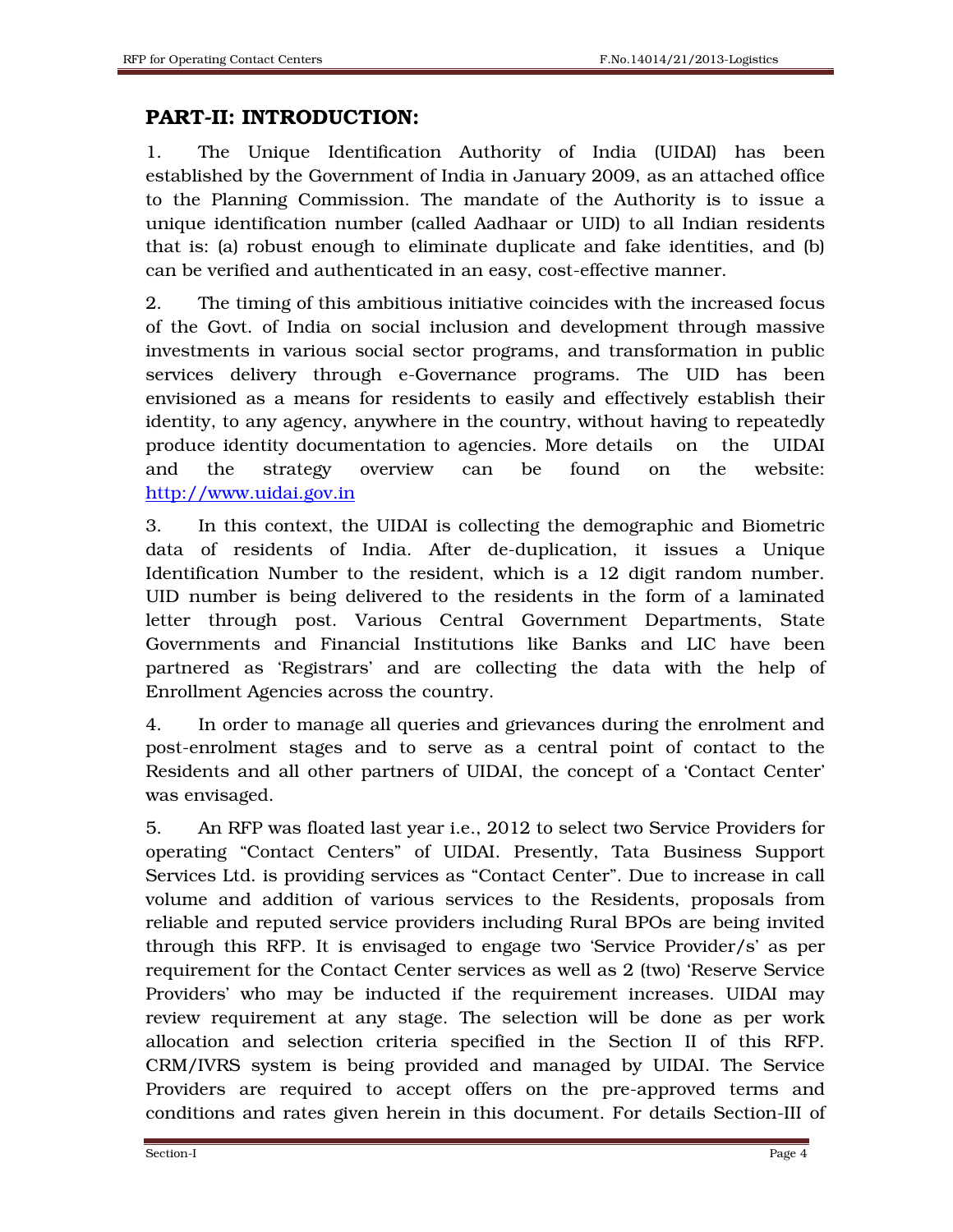the RFP may be referred to.

# PART-III: GLOSSARY AND ACRONYMS:

#### A. Glossary of Terms

- 1. **AADHAAR** Unique Identification number (UID) issued to an individual by UIDAI.
- 2. **Authority** Unique Identification Authority of India (UIDAI).
- 3. **Resident** Normal resident of India.
- 4. **Enrolment** Refers to the exercise of collection of demographic data after verification, collection of biometrics, and the allocation of the UID number after de-duplication.
- 5. Biometric Data Refers to the facial image, iris scan and fingerprints collected by the Registrar from the enrollees based on the standards prescribed by the UIDAI and by following the process laid down for the purpose.
- 6. **De-duplication** The process of using the Demographic and Biometric data collected from an enrollee to check against existing Aadhaar data so as to avoid duplicate enrolments.
- 7. **Demographic Data** Refers to the personal information collected or verified by the Registrar based on the data fields prescribed by the UIDAI and by following the process laid down for the purpose.

## B. Acronyms

- 1. UIDAI Unique Identification Authority of India.
- 2. **CIDR** Central Identity Data Repository
- 3. EID- Enrolment Identification Number
- 4. **GoI-** Government of India
- 5. **PoC** Proof of Concept
- 6. AUA Authentication User Agency
- 7. **ASA** Authentication Service Agency
- 8. SoW- Scope of Work
- 9. UID Unique Identification Number.
- 10. SLA Service Level Agreement
- 11. KPI Key Performance Indicators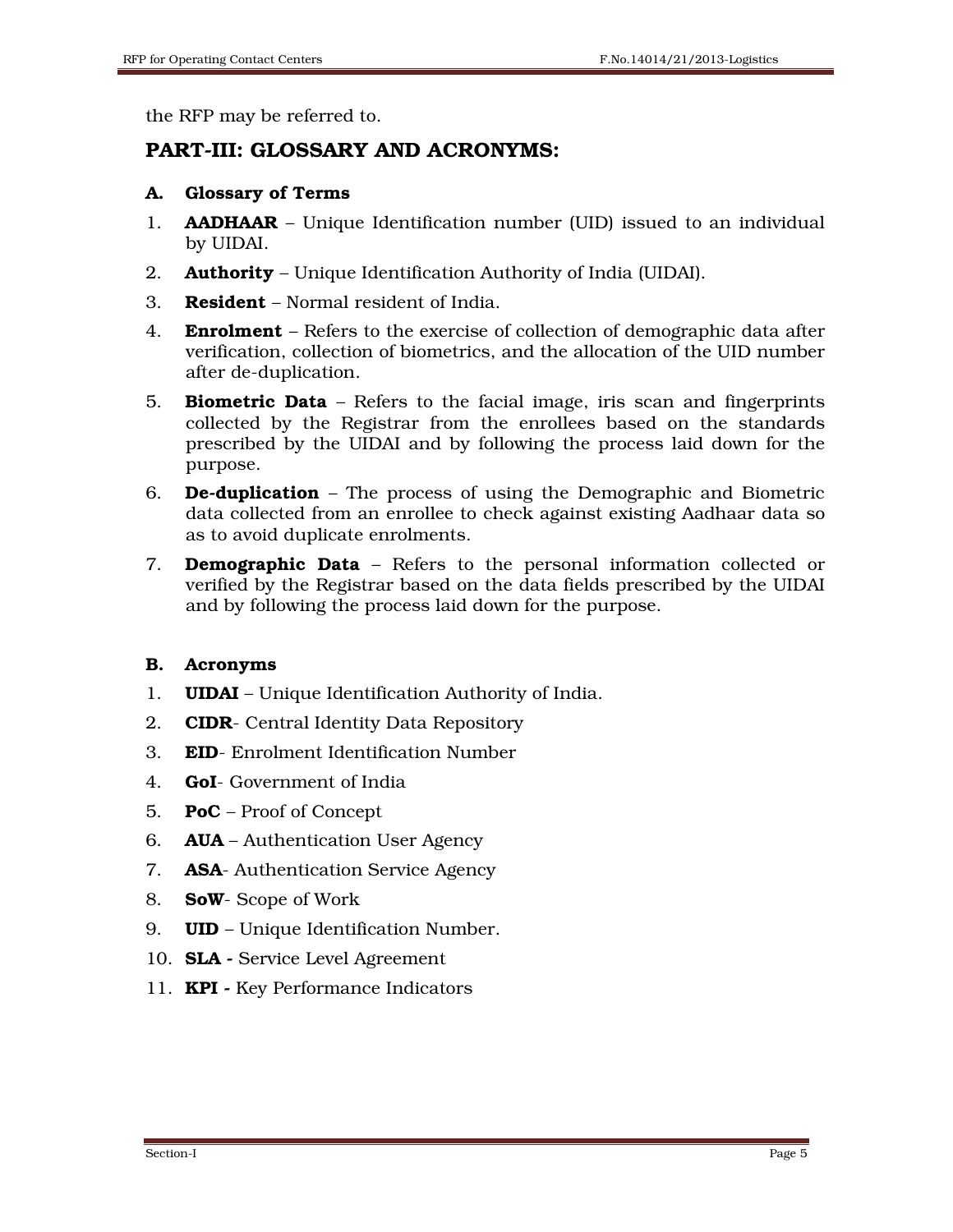# SECTION-II

# INSTRUCTIONS TO SERVICE PROVIDERS

# PART-I: GENERAL:

| Definitions | (a) | "Purchaser" means the Unique Identification<br>Authority of India (UIDAI) with which the<br>selected Service Provider signs the Contract for<br>the Services.                                                                                                                                                                                                                                                                                                  |
|-------------|-----|----------------------------------------------------------------------------------------------------------------------------------------------------------------------------------------------------------------------------------------------------------------------------------------------------------------------------------------------------------------------------------------------------------------------------------------------------------------|
|             | (b) | "Service Provider" means any entity that may<br>provide or provides the Services to<br>the<br>Purchaser under the Contract.                                                                                                                                                                                                                                                                                                                                    |
|             | (c) | Rural Business Process Outsourcing (BPO)<br>means a service provider in existence for the<br>last three years with 100 production seats or<br>more, having annual turnover of Rs.5 crores or<br>more, should be able to handle a set at least 4<br>regional languages<br>indicate<br>as<br>the<br>in<br>SoW(Section-III) including Hindi and English or<br>more as given in Section-III of this RFP and<br>should have an 100% expansion capacity of<br>seats. |
|             | (d) | "Offer" means the Technical Proposal consisting<br>of documents as stipulated in this RFP.                                                                                                                                                                                                                                                                                                                                                                     |
|             | (e) | "Instructions to Service Providers" (Section II of<br>the RFP) means the document which provides<br>interested Service Providers with all information<br>to prepare their offers.<br>This<br>needed<br>document also details out the eligibility criteria<br>and process for the selection of the Service<br>Provider.                                                                                                                                         |
|             | (f) | "Scope of Work" (SoW) means the Section III of<br>the RFP which explains the objectives, scope<br>of work, activities, tasks to be performed,<br>respective responsibilities of the Purchaser<br>and the Service Provider. It also includes the<br>Service Level Agreement (SLA).                                                                                                                                                                              |
|             | (g) | "Standard Contract" means the Annexure-III of<br>the RFP which provides the standard contract<br>agreement to be signed between the Purchaser<br>and the selected Service Provider.                                                                                                                                                                                                                                                                            |
|             | (h) | "Confidential<br>Information"<br>means<br>any                                                                                                                                                                                                                                                                                                                                                                                                                  |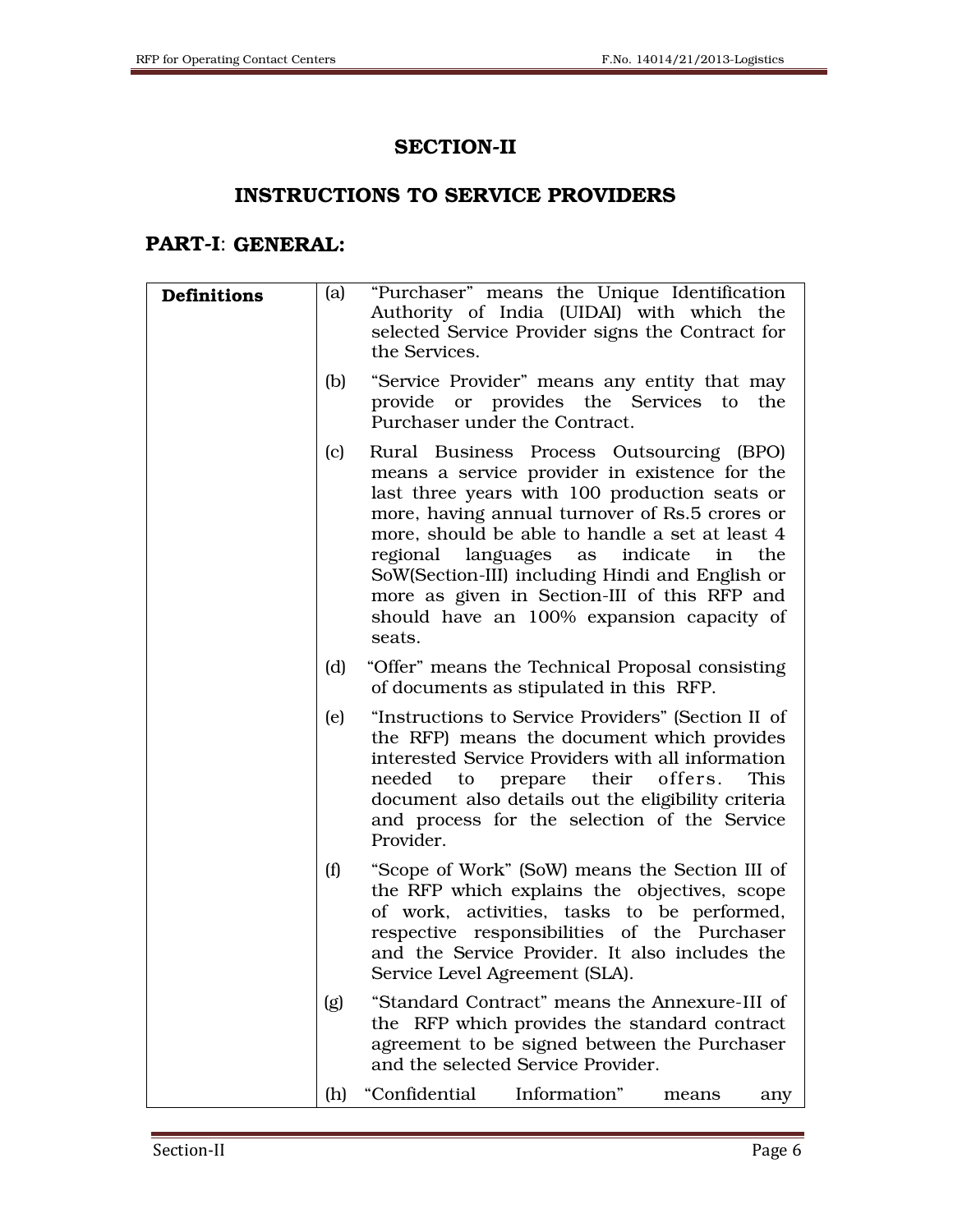|     | information disclosed to or by any Party to this<br>Contract and includes any information in<br>relation to the Parties, a third party including<br>any such information that may come to the<br>knowledge of the Parties hereto/Service<br>Provider's team by virtue of this Contract that:                                                                                                                                                                 |
|-----|--------------------------------------------------------------------------------------------------------------------------------------------------------------------------------------------------------------------------------------------------------------------------------------------------------------------------------------------------------------------------------------------------------------------------------------------------------------|
|     | is by its nature confidential or by the<br>(i)<br>circumstances in which it is disclosed<br>confidential and/or                                                                                                                                                                                                                                                                                                                                              |
|     | (ii) is designated by the disclosing Party as<br>confidential or identified in terms connoting its<br>confidentiality;                                                                                                                                                                                                                                                                                                                                       |
|     | but does not include information which is or<br>becomes public knowledge other than by a<br>breach of this Contract.                                                                                                                                                                                                                                                                                                                                         |
| (i) | "Contact Center Firm" means the Firm with<br>whom the order has been placed for providing<br>Services as specified in this document and shall<br>be deemed to include the CCF's successors,<br>representatives (approved by the Purchaser),<br>heirs, executors, administrators and permitted<br>assigns, as the case may be, unless excluded by<br>the terms of the Contract.                                                                               |
| (j) | "CCF's (Contact Center Firm's) Team" means the<br>successful Service Provider who has to provide<br>services to UIDAI under the scope of this<br>document. This definition shall also include any<br>and/or all of the employees of Service Provider,<br>their authorised agents and representatives and<br>approved sub-contractors or other personnel<br>employed or engaged either directly or indirectly<br>by the CCF for the purposes of the Contract. |
| (k) | "Sub-Contractor" means any person or persons<br>or firm/company or their legal representatives,<br>successors, assignees to which part of contract<br>has been subletted by the successful Service<br>Provider after necessary consent of UIDAI.                                                                                                                                                                                                             |
| (1) | "Site" means the facilities approved by UIDAI for<br>the purposes of the Contract wherein the<br>operations/services as specified in the 'Scope of<br>Work' are to be provided/carried out.                                                                                                                                                                                                                                                                  |
| (m) | "Reserve Service Provider" means the Service<br>Provider who is selected as per the process                                                                                                                                                                                                                                                                                                                                                                  |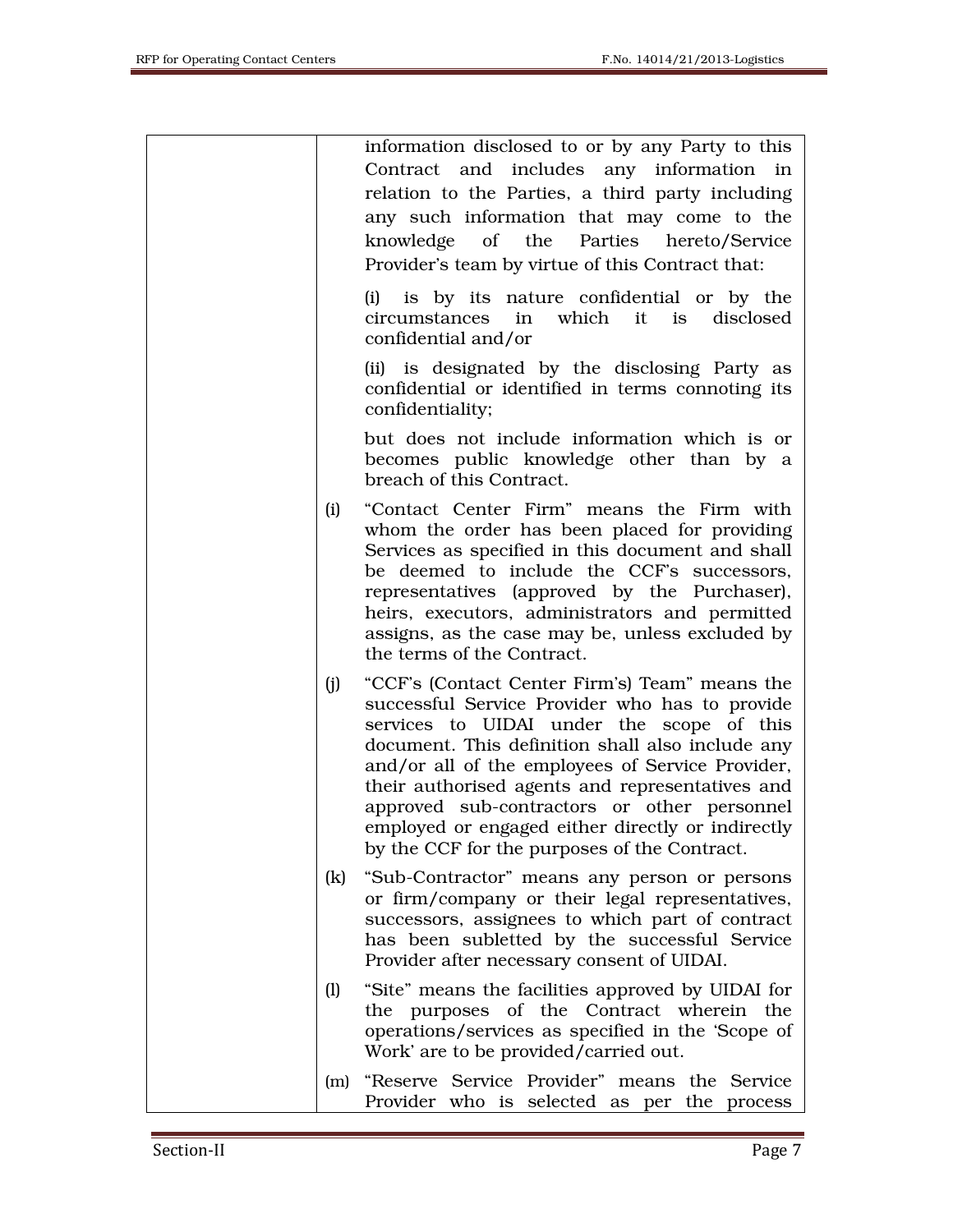|                              |     | prescribed in Part IV of Section II- 'Selection<br>Process' and declared as such by UIDAI.                                                                                                                                                  |
|------------------------------|-----|---------------------------------------------------------------------------------------------------------------------------------------------------------------------------------------------------------------------------------------------|
| 1. General                   | 1.1 | All the provisions listed out in the Request for<br>Proposal (RFP) issued by the UIDAI shall be<br>binding<br>upon the participating Service<br>Providers.                                                                                  |
|                              |     | 1.2 The UIDAI will select Service providers, in<br>accordance with the method of selection as<br>detailed in Part-IV of Section-II "Selection<br>Process".                                                                                  |
|                              |     | 1.3 The detailed scope of the assignment/ job has<br>been described in the Scope of Work in Section<br>III of RFP.                                                                                                                          |
|                              |     | 1.4 The date, time and address for submission of<br>the offer have been given in the Schedule for<br>RFP at Part-1 of Section -1 of RFP.                                                                                                    |
|                              | 1.5 | Interested Service Providers are invited to<br>submit the documents for Pre-Qualification<br>and Technical evaluation, strictly as per<br>Part V of Section II - "Offer Preparation and<br>document Checklist".                             |
|                              |     | 1.6 The Purchaser is not bound to accept any or<br>all the offers, and reserves the right to annul<br>the selection process at any time prior to<br>award of Contract, without thereby incurring<br>any liability to the Service Providers. |
| Only one offer               | 1.7 | A Service Provider shall submit only one<br>offer. If a Service Provider submits in more<br>offer, such offers<br>shall<br>than<br>be<br>one<br>disqualified.                                                                               |
| <b>Offer Validity</b>        | 1.8 | The Part II of Section-II 'Data Sheet' indicates<br>how long Service Providers' offer must remain<br>valid after the submission date.                                                                                                       |
| Consortium                   | 1.9 | Offers received from Consortiums will not be<br>considered. Such offers shall be termed as<br>'invalid'                                                                                                                                     |
| <b>Tenure of</b><br>Contract |     | 1.10 The tenure of the Contract shall be as specified<br>in 'Data Sheet' at Part-II of Section-II and in<br>SCC.                                                                                                                            |
|                              |     | 1.11 Extension of the contract: The contract may be<br>extended as specified in 'Data Sheet' at Part -II                                                                                                                                    |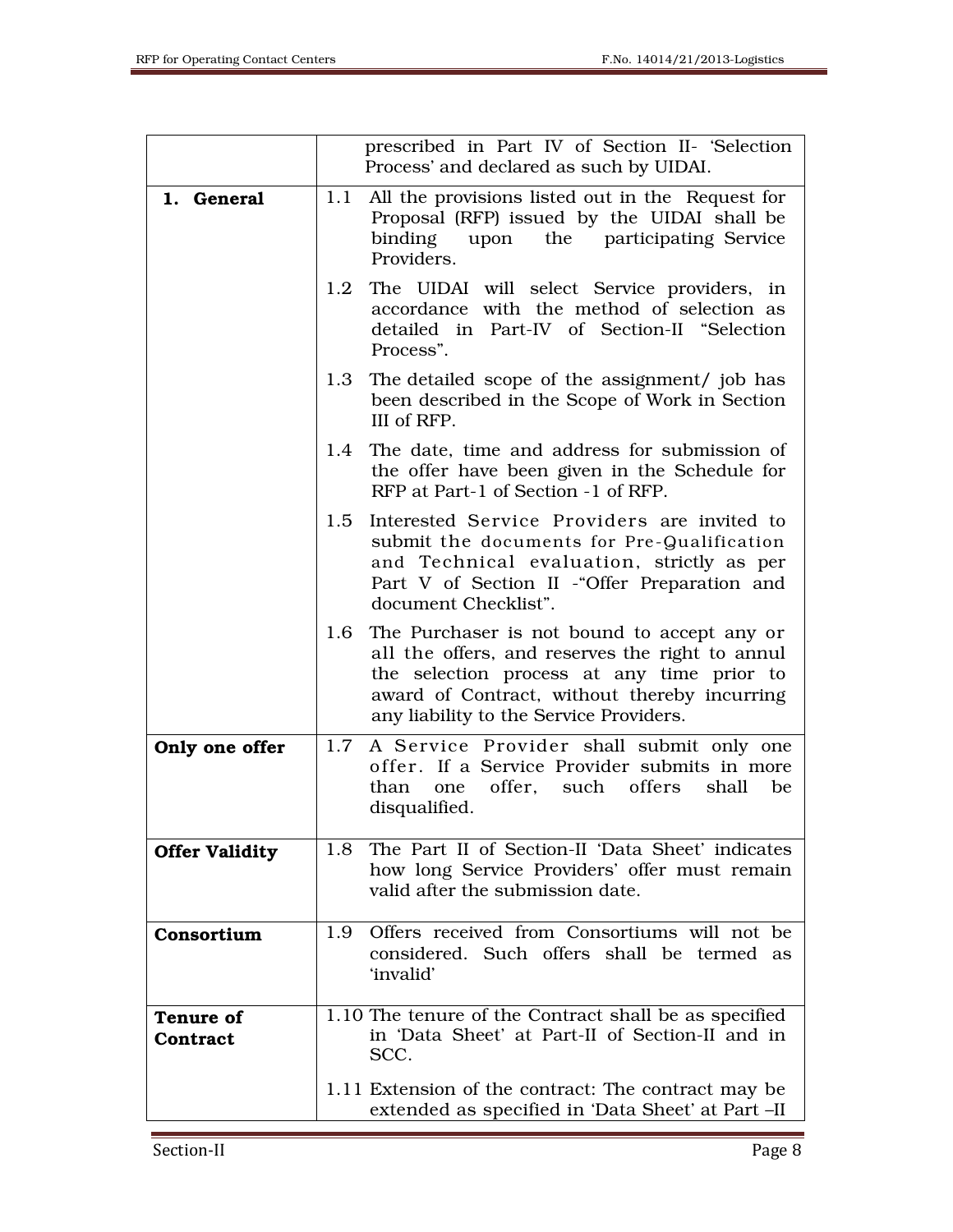|                                                                | of Section-II.                                                                                                                                                                                                                                                                                                                             |
|----------------------------------------------------------------|--------------------------------------------------------------------------------------------------------------------------------------------------------------------------------------------------------------------------------------------------------------------------------------------------------------------------------------------|
|                                                                | 1.12 Termination of the contract: Notwithstanding<br>the allocation of the volume of work during the<br>Contract period and/or tenure of Contract, the<br>UIDAI, without prejudice or liability, reserves<br>the right to terminate the contract.                                                                                          |
| 2. Clarification<br>and<br>Amendment<br>of the RFP<br>Document | Service Providers may request a clarification in<br>2.1<br>the RFP document up to the number of days<br>indicated in 'Schedule for RFP', before the offer<br>submission date. Any request for clarification<br>must be sent in writing, or by standard<br>electronic means to the Purchaser's address<br>indicated in Part I of Section-I. |
|                                                                | At any time, before the submission of offers,<br>2.2<br>the Purchaser may amend the RFP by issuing<br>an addendum/ corrigendum in writing or by<br>standard electronic means. The addendum/<br>corrigendum shall be sent to all participating<br>Service Providers and will be binding on them.                                            |
| 3. Earnest<br><b>Money</b><br>Deposit<br>(EMD)                 | 3.1 Earnest Money Deposit:<br>An EMD of the value as specified in the 'Data<br>I.<br>Sheet' may be deposited in the form of Demand<br>Draft drawn in favour of "PAO, UIDAI, New Delhi"<br>payable at New Delhi.                                                                                                                            |
|                                                                | EMD in the form of Bank Guarantee will also be<br>II.<br>accepted. The Bank guarantee may be addressed<br>the 'Assistant Director General' Unique<br>to<br>Identification Authority of India, 9th Floor, Tower-<br>1, Jeevan Bharati Building, New Delhi-110001.<br>Bank Guarantee should be valid for<br>The<br>minimum 90 days.          |
|                                                                | Offer not accompanied by EMD shall be rejected<br>III.<br>as non-responsive.                                                                                                                                                                                                                                                               |
|                                                                | shall be payable by<br>IV.<br>No.<br>interest<br>the<br>Purchaser for the sum deposited as Earnest<br>Money Deposit.                                                                                                                                                                                                                       |
|                                                                | V.<br>The EMD of the unsuccessful Service Providers<br>as well as of 'Reserve Service Providers" would be<br>returned back within 45 days of signing of the<br>contract.                                                                                                                                                                   |
| 4. Forfeiture of                                               | The EMD shall be forfeited by the Purchaser in the                                                                                                                                                                                                                                                                                         |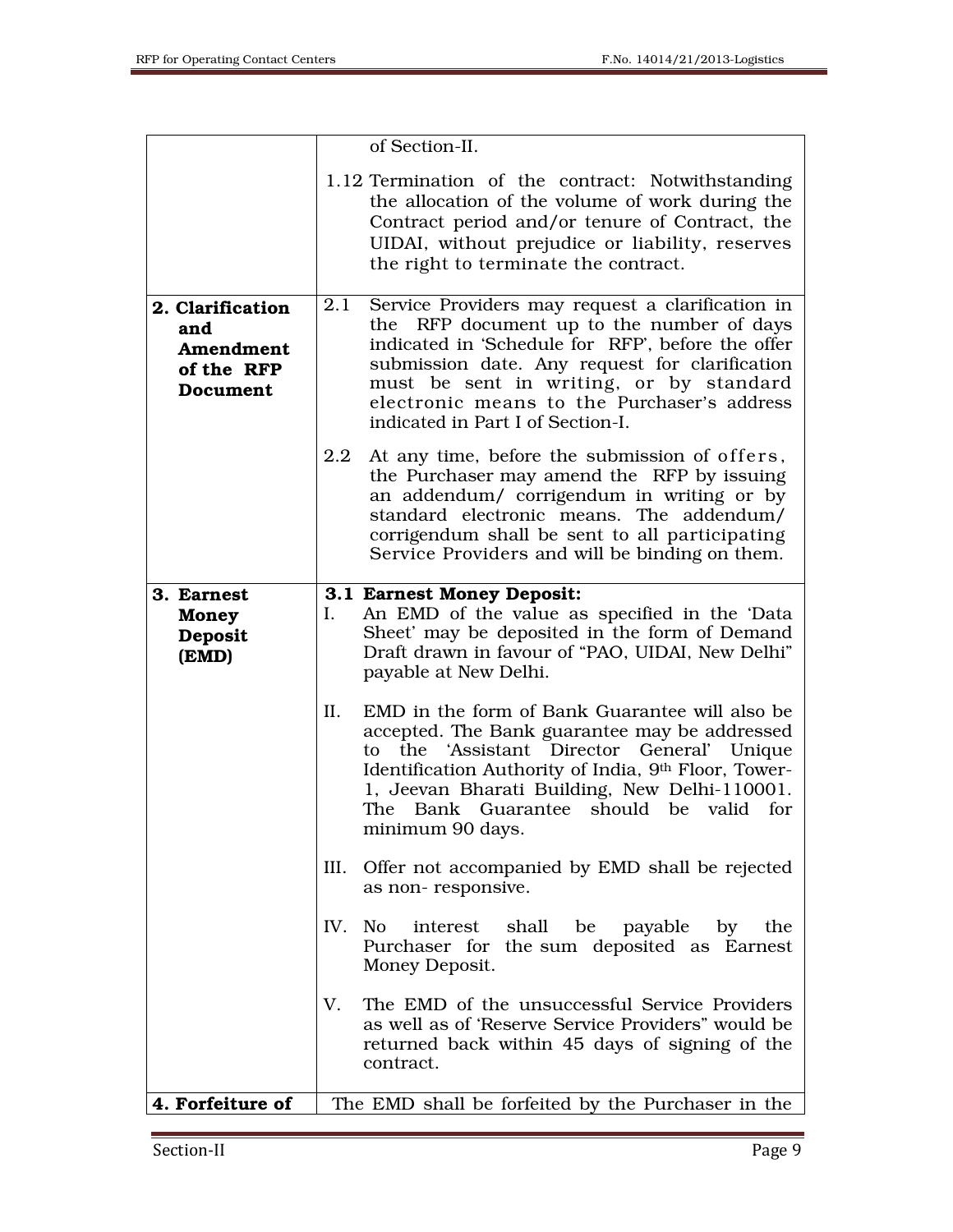r

| <b>EMD</b>                                 | following events:                                                                                                                                                                                                                                                                                                                                                                                                                                                                                                                                                                                                                                                                                                                                                                                                                                                                                                                                                                                                                                                                                                           |
|--------------------------------------------|-----------------------------------------------------------------------------------------------------------------------------------------------------------------------------------------------------------------------------------------------------------------------------------------------------------------------------------------------------------------------------------------------------------------------------------------------------------------------------------------------------------------------------------------------------------------------------------------------------------------------------------------------------------------------------------------------------------------------------------------------------------------------------------------------------------------------------------------------------------------------------------------------------------------------------------------------------------------------------------------------------------------------------------------------------------------------------------------------------------------------------|
|                                            | I.<br>If offer is withdrawn during the validity period<br>or any extension agreed by the Service Provider<br>thereof.                                                                                                                                                                                                                                                                                                                                                                                                                                                                                                                                                                                                                                                                                                                                                                                                                                                                                                                                                                                                       |
|                                            | II.<br>If<br>the<br>offer is varied or<br>modified<br>in<br>a<br>manner not acceptable to the Purchaser after<br>opening of Technical Proposal during<br>the<br>validity period or any extension thereof.                                                                                                                                                                                                                                                                                                                                                                                                                                                                                                                                                                                                                                                                                                                                                                                                                                                                                                                   |
|                                            | If the Service Provider tries to influence the<br>III.<br>evaluation process.                                                                                                                                                                                                                                                                                                                                                                                                                                                                                                                                                                                                                                                                                                                                                                                                                                                                                                                                                                                                                                               |
|                                            | IV.<br>If the selected 'Service Provider chose to<br>withdraw the offer before the finalization<br>process.                                                                                                                                                                                                                                                                                                                                                                                                                                                                                                                                                                                                                                                                                                                                                                                                                                                                                                                                                                                                                 |
| 5. Tender Fees                             | The RFP is available to be downloaded online, free of<br>cost. However at the time of submission of RFP,<br>Service Providers are required to pay the amount as<br>specified in the 'Data Sheet' towards Offer Fees in the<br>form of Demand Draft drawn in favour of "PAO,<br>UIDAI, New Delhi" payable at New Delhi. This RFP<br>Fees should be clearly marked "Offer Fee" and<br>included along with the Application in a separate<br>cover. The fee thus submitted is Non-Refundable.                                                                                                                                                                                                                                                                                                                                                                                                                                                                                                                                                                                                                                   |
| 6. Performance<br><b>Bank</b><br>Guarantee | The selected Service Provider shall be required to<br>furnish a Performance Bank Guarantee equivalent to<br>5% of the assessed project value of the contract, in<br>proportion to the volume of the work, in the form of<br>an unconditional and irrevocable Bank Guarantee<br>from a scheduled commercial bank in India in favour<br>of 'Unique Identification Authority of India' for the<br>entire period of contract with additional 90 days<br>claim period. The Bank Guarantee must<br>be<br>submitted after award of contract but before signing<br>of contract. The successful Service Provider has to<br>renew the Bank Guarantee on same terms and<br>conditions for the period up to contract including<br>extension<br>period, if any. Performance<br>Bank<br>Guarantee would be returned<br>after<br>only<br>successful completion of tasks assigned to them<br>and only after adjusting/ recovering any dues<br>recoverable/ payable from/ by the Service Provider<br>on any account under the contract.<br>On submission of this Performance Bank Guarantee<br>and after signing of the contract, the demand |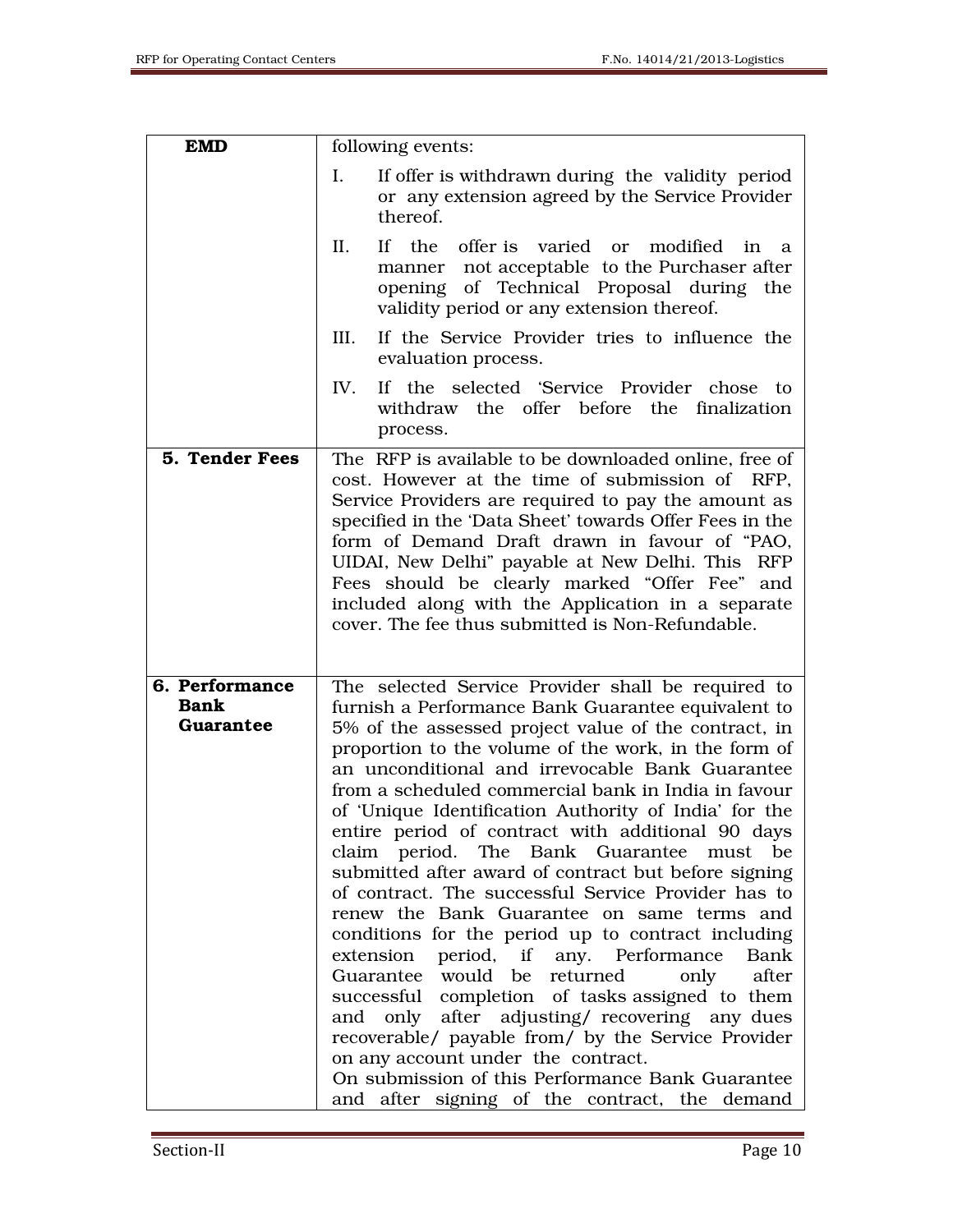|                                                                                               | draft/bank guarantee submitted towards EMD would                                                                                                                                                                                                                                                                                                                                                                         |
|-----------------------------------------------------------------------------------------------|--------------------------------------------------------------------------------------------------------------------------------------------------------------------------------------------------------------------------------------------------------------------------------------------------------------------------------------------------------------------------------------------------------------------------|
|                                                                                               | be returned in original.<br>In case there is substantial increase in the volume of<br>work from the initial assigned volume of work, UIDAI<br>reserves the right to ask the Service Provider to<br>furnish additional Performance Bank Guarantee<br>proportional to the increase.                                                                                                                                        |
| 7. Performance<br><b>Bank</b><br>Guarantee by<br><b>Reserve</b><br><b>Service</b><br>Provider | In case, UIDAI issues a 'Letter of Intent' to any<br>'Reserve Service Provider', the method and manner of<br>furnishing the Performance Bank Guarantee will be<br>same as in Clause 6 above.                                                                                                                                                                                                                             |
| 8. Submission,<br>Receipt, and<br>Opening of<br><b>Offers</b>                                 | 8.1 The original offer document shall contain no<br>overwriting, except<br>interlineations<br>or<br>as<br>necessary to correct errors made by the Service<br>Providers themselves. The person who signed the<br>offer must initial such corrections.                                                                                                                                                                     |
|                                                                                               | 8.2<br>An authorized representative of the Service<br>Provider shall initial/sign all pages of the<br>original offer document. The authorization shall<br>be in the form of a written power of attorney<br>accompanying the Offer or in any other form<br>demonstrating that the representative has been<br>duly authorized to sign.<br>The envelope<br>containing the signed Offer shall be marked<br>"ORIGINAL Offer". |
|                                                                                               | 8.3<br>For instructions on offer preparation and<br>checklist of documents required for offer<br>submission please refer Part-V of Section-II.                                                                                                                                                                                                                                                                           |
|                                                                                               | 8.4<br>The Purchaser shall not be responsible for<br>misplacement, losing or premature opening, if<br>the outer envelope is not sealed and/or marked<br>as stipulated. This circumstance may be case for<br>offer rejection.<br>The Offers must be sent to the address as<br>8.5<br>indicated in Section-I and received by the<br>Purchaser not later than the time and the date                                         |
|                                                                                               | indicated in the Schedule for RFP in Section-I,<br>or any extension to this date in accordance with<br>para. 2.2 of this Part. Any offer received by the<br>Purchaser after the deadline for submission<br>shall be returned unopened.                                                                                                                                                                                   |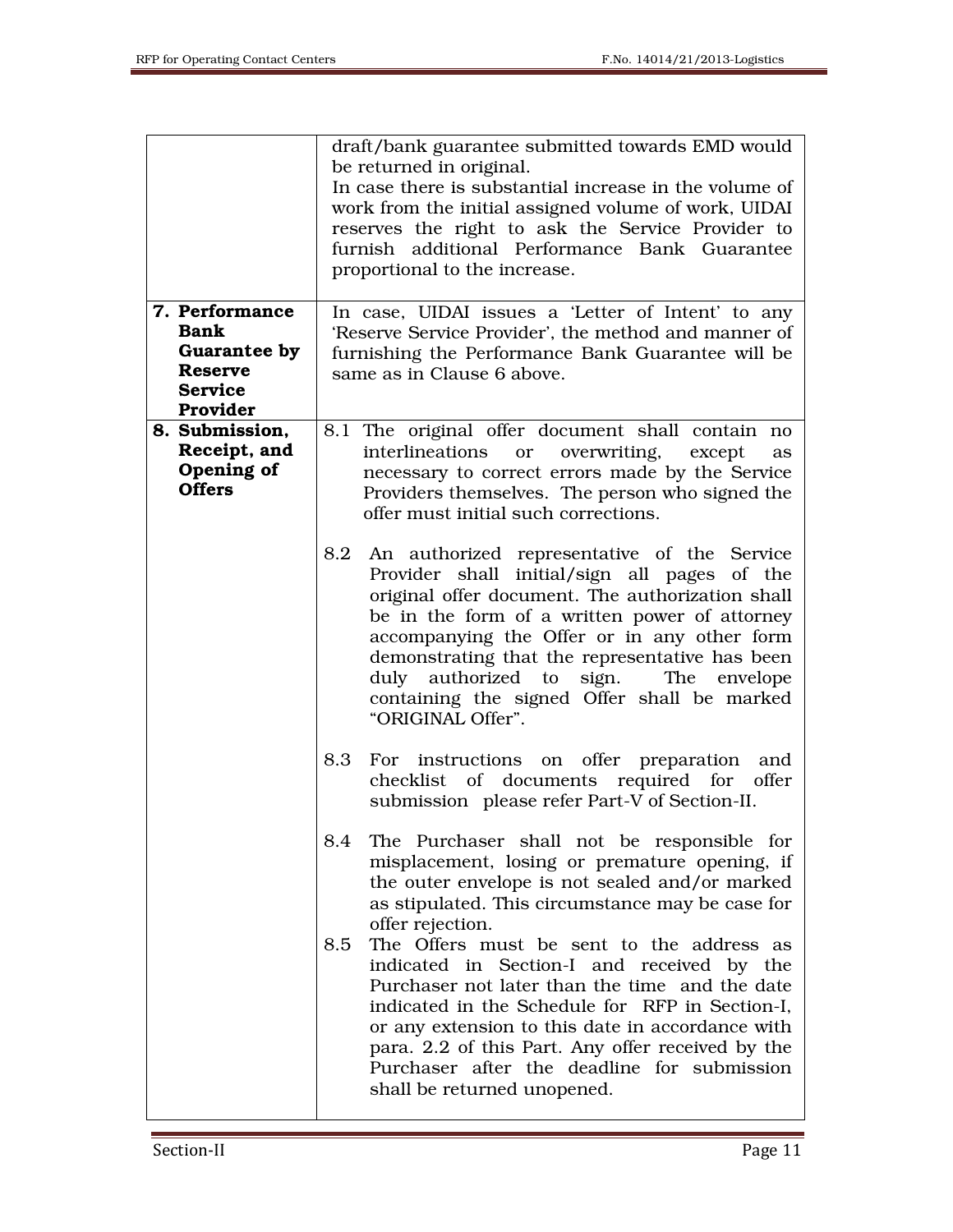| 9. Right to<br>Accept/Reject<br>the Offer |       | Purchaser reserves the right to accept or reject<br>any offer and to annul the RFP process and<br>reject all such offer at any time prior to award of<br>contract, without thereby incurring any liability<br>to the affected applicant(s) or any obligation<br>to inform the affected applicant(s) of the<br>grounds for such decision. |
|-------------------------------------------|-------|------------------------------------------------------------------------------------------------------------------------------------------------------------------------------------------------------------------------------------------------------------------------------------------------------------------------------------------|
| 10. Dis-<br>qualification                 |       | Purchaser may at its sole discretion and at any time<br>during the evaluation of application and at any subsequent<br>stages of the contract, disqualify any applicant, if the<br>applicant:                                                                                                                                             |
|                                           | (i)   | Submitted the application after the response<br>deadline;                                                                                                                                                                                                                                                                                |
|                                           | (ii)  | Made misleading or false representations in the<br>forms, statements and attachments submitted as<br>proof of the eligibility requirements;                                                                                                                                                                                              |
|                                           | (iii) | Exhibited a record of poor performance such as<br>abandoning works, not properly completing the<br>obligations,<br>contractual<br>inordinately<br>delaying<br>completion or financial failures, etc. in any project in<br>the preceding three years;                                                                                     |
|                                           | (iv)  | Submitted an application that is not accompanied by<br>required documentation or is non-responsive;                                                                                                                                                                                                                                      |
|                                           | (v)   | Failed to provide clarifications related thereto, when<br>sought;                                                                                                                                                                                                                                                                        |
|                                           | (vi)  | Submitted more than one application either as a<br>Single Agency/ Prime Agency/ consortium member;                                                                                                                                                                                                                                       |
|                                           | (vii) | declared<br>ineligible/blacklisted<br>Was<br>by<br>the<br>Government of India/State/UT Government;                                                                                                                                                                                                                                       |
|                                           |       | (viii) Is in litigation with any Government in India;                                                                                                                                                                                                                                                                                    |
| 11. Award of<br>Contract                  |       | 12.1 The Purchaser shall issue a 'Letter of Intent' to the<br>selected Service Provider/s.                                                                                                                                                                                                                                               |
|                                           |       | 12.2 The selected Service Provider/s will sign the contract<br>as per the standard form of Contract in Annexure III<br>within 15 calendar days of issuance of the letter of<br>intent.                                                                                                                                                   |
|                                           |       | 12.3 The Service Provider is expected to commence the<br>assignment within 28 calendar days of signing the<br>Contract. In case the Service Provider fails to start<br>the assigned work within 28 days of signing of                                                                                                                    |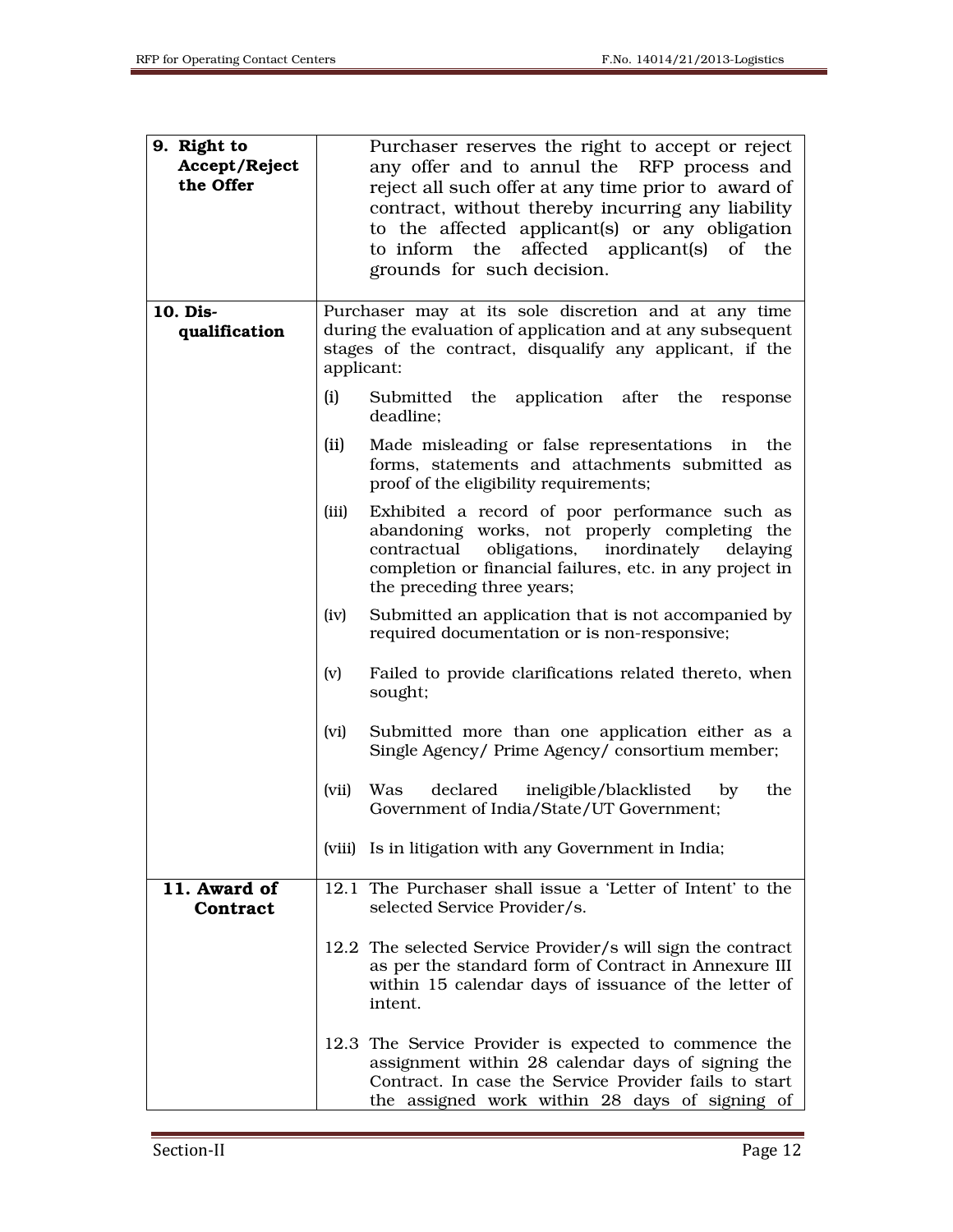|                                | Contract, then the Purchaser may cancel the award<br>of work to the next Service Provider successing in<br>offer evaluation and negotiate with the such Service<br>Provider, as the case may be, for award of work. |  |
|--------------------------------|---------------------------------------------------------------------------------------------------------------------------------------------------------------------------------------------------------------------|--|
| 12. Termination<br>of Contract | Notwithstanding the duration of the contract the<br>termination of the Contract is subject to the<br>conditions as stipulated in Para 2 of General<br>Conditions of Contract.                                       |  |

# ART-II: DATA SHEET:

| Paragraph<br><b>Reference</b> | <b>Details</b>                                                                                                                                                                                                                                                                                                |
|-------------------------------|---------------------------------------------------------------------------------------------------------------------------------------------------------------------------------------------------------------------------------------------------------------------------------------------------------------|
| 1.8                           | Offers shall remain valid for 90 days after the submission<br>date.                                                                                                                                                                                                                                           |
| 1.10                          | <b>Tenure of Contract:</b><br>The contract shall be in force for three years subject to<br>adherence to time lines/time frame and as per the terms<br>and conditions of the RFP.                                                                                                                              |
| 1.11                          | <b>Extension of Contract:</b><br>The contract may be extended by a period of one year or a<br>part thereof, subject to satisfactory performance.                                                                                                                                                              |
| 2.1                           | Clarifications may be requested not later than the date<br>defined in the Schedule. Clarifications may be e-mailed<br>(only) to the following address, as per Annexure-VII:<br>contactcentre@uidai.gov.in<br>(The clarifications will be given on the UIDAI website only).<br>The address is www.uidai.gov.in |
| 4.                            | Amount of EMD is Rs.8.00 lakh.                                                                                                                                                                                                                                                                                |
| 5.                            | Tender Fee is Rs. 10,000/-.                                                                                                                                                                                                                                                                                   |
| 6.                            | Performance Bank Guarantee will be 5 % of the value of<br>allocated volume of work.                                                                                                                                                                                                                           |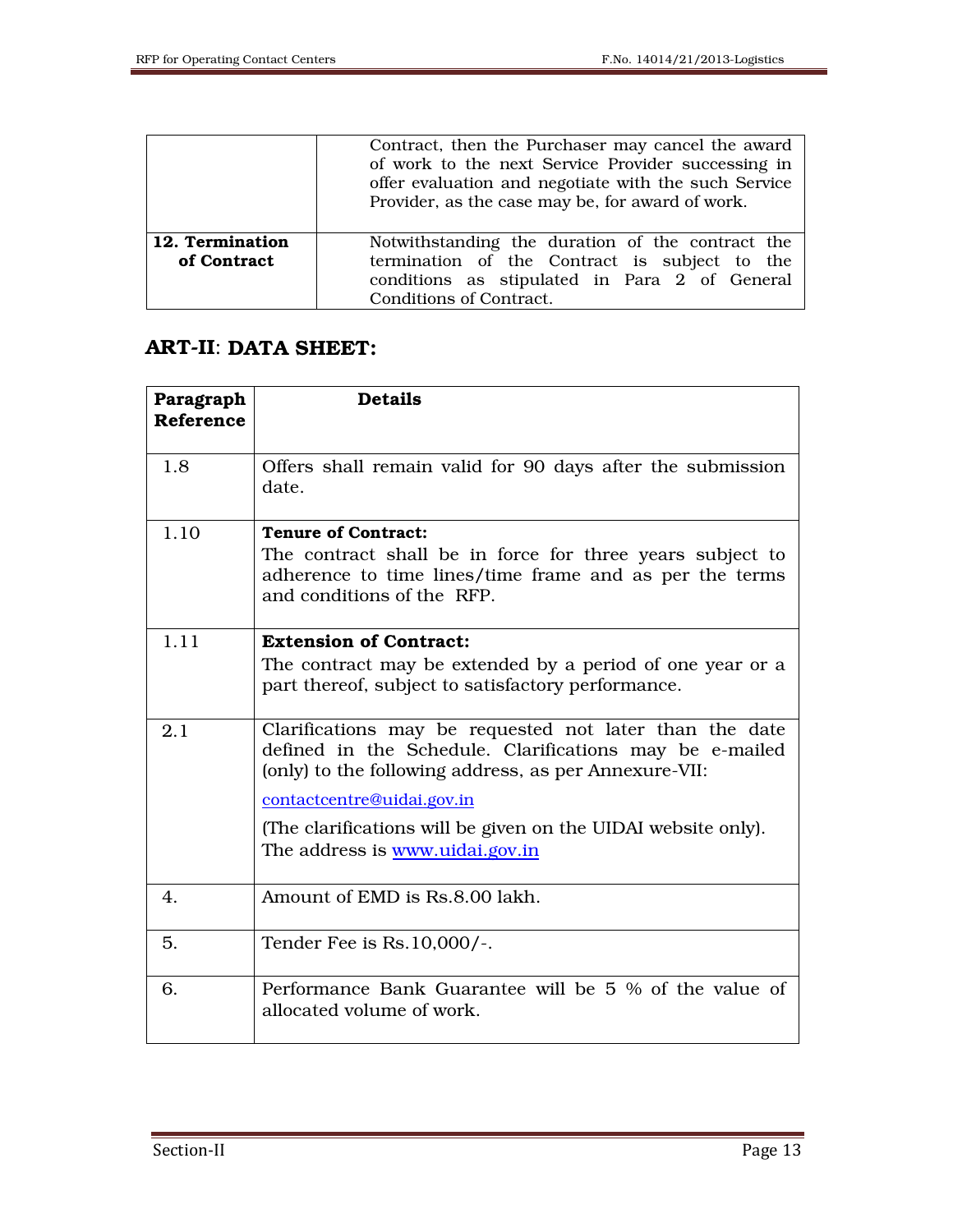# PART-III: ELIGIBILITY CRITERIA:

## TABLE 1. CRITERIA FOR PRE-QUALIFICATION:

| 1              | Name of the Service Provider                                                                                                                                                                                                                          |                                                                                                                                                                                                                                                                                                 |                            |                                                  |
|----------------|-------------------------------------------------------------------------------------------------------------------------------------------------------------------------------------------------------------------------------------------------------|-------------------------------------------------------------------------------------------------------------------------------------------------------------------------------------------------------------------------------------------------------------------------------------------------|----------------------------|--------------------------------------------------|
| 2              | Mailing address                                                                                                                                                                                                                                       |                                                                                                                                                                                                                                                                                                 |                            |                                                  |
| 3              | Telephone and Fax Number                                                                                                                                                                                                                              |                                                                                                                                                                                                                                                                                                 |                            |                                                  |
| $\overline{4}$ | E-mail address                                                                                                                                                                                                                                        |                                                                                                                                                                                                                                                                                                 |                            |                                                  |
| 5              | Name and designation of the person<br>authorized to make commitments to UIDAI<br>(Certificate of Authority to be provided)                                                                                                                            |                                                                                                                                                                                                                                                                                                 |                            |                                                  |
| 6              | Year of establishment and constitution of<br>firm/company                                                                                                                                                                                             |                                                                                                                                                                                                                                                                                                 |                            |                                                  |
| $\overline{7}$ | Other financial activities of the<br>firm/company                                                                                                                                                                                                     |                                                                                                                                                                                                                                                                                                 |                            |                                                  |
| S.No           | <b>Pre-Qualification</b><br>Criteria                                                                                                                                                                                                                  | Supporting<br><b>Documents</b>                                                                                                                                                                                                                                                                  | Complianc<br>е<br>(Yes/No) | <b>Detailed</b><br><b>Remark</b><br>$\mathbf{s}$ |
| 1              | Company<br>registered in India<br>under the<br><b>Companies Act</b><br>1956                                                                                                                                                                           | Certificate of<br>Incorporation/<br>Registration                                                                                                                                                                                                                                                |                            |                                                  |
| $\overline{2}$ | Average overall<br>annual turnover of<br>at least Rs.5.00<br>crore (Rupees five<br>crore only) from<br>the core BPO<br>operations within<br>India only, during<br>the previous three<br>financial years<br>(2010-2011, 2011-<br>2012 & 2012-<br>2013) | Audited/Certified<br>financial statements<br>& annual reports for<br>2010-2011, 2011-<br>2012 & 2012-2013.<br>In case revenue<br>from core BPO<br>operations is not<br>mentioned<br>explicitly, a<br>certificate from the<br>statutory auditors of<br>the company<br>qualifying the<br>revenue. |                            |                                                  |
| 3              | Should not have<br>defaulted on any<br>bank/institutions'                                                                                                                                                                                             | Certificate from<br>statutory<br>auditor/Company                                                                                                                                                                                                                                                |                            |                                                  |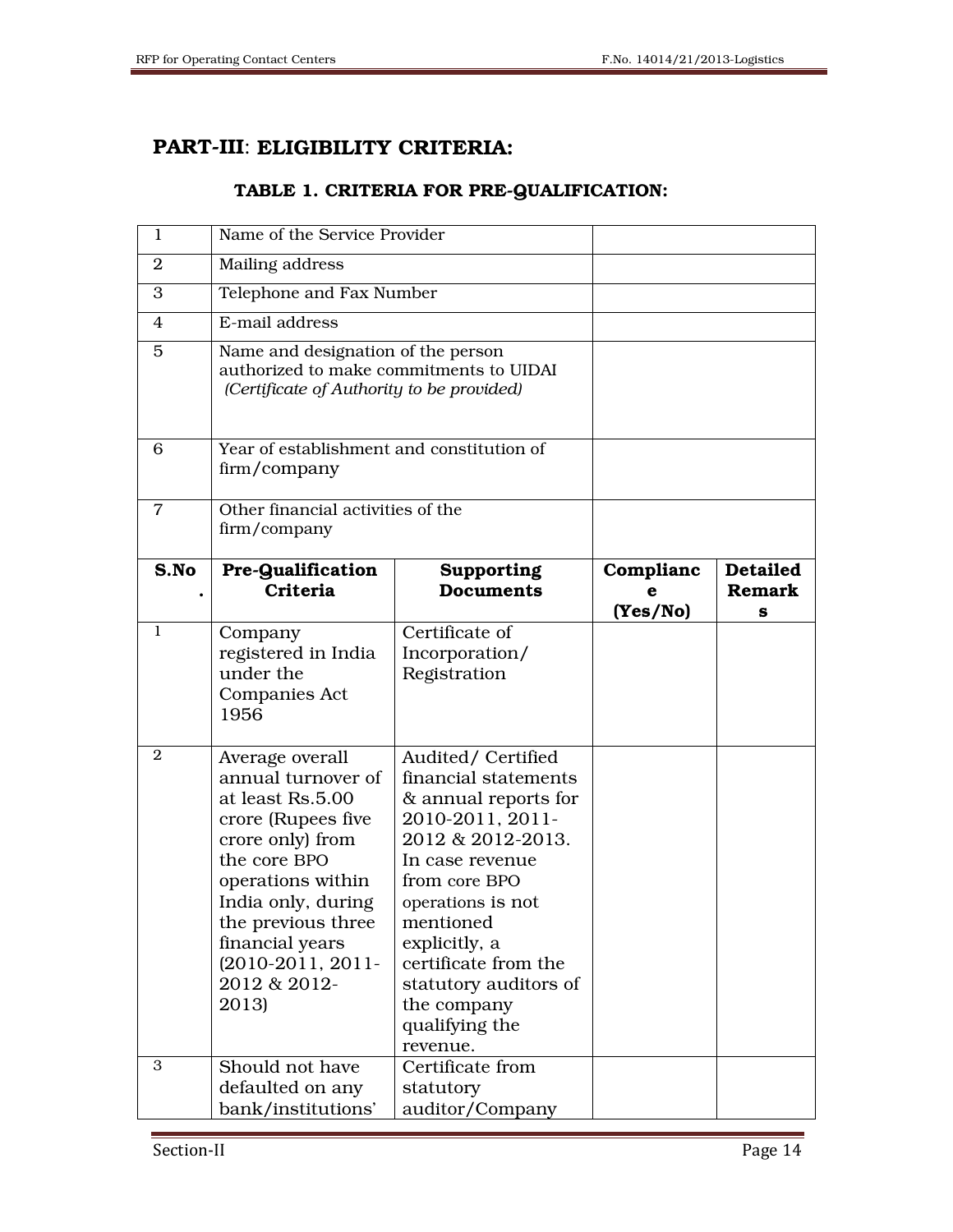|    | loans in the past                                                                                                                                                       | Secretary/Authorize<br>d Signatory/COO of<br>the Company                                                                   |  |
|----|-------------------------------------------------------------------------------------------------------------------------------------------------------------------------|----------------------------------------------------------------------------------------------------------------------------|--|
| 4  | Should not have<br>defaulted in<br>payment of<br>statutory dues or<br>liabilities                                                                                       | Certificate from<br>statutory<br>auditor/Company<br>Secretary/Authorize<br>d Signatory/COO of<br>the Company               |  |
| 5  | Should have filed<br>income tax<br>returns for the<br>three financial<br>years (2010-2011,<br>2011-2012&<br>2012-2013).                                                 | Copy of the IT<br>returns for 2010-<br>2011, 2011-2012 &<br>2012-2013, duly<br>acknowledged by<br>Income-Tax<br>department |  |
| 6  | Should not have<br>been blacklisted<br>by any<br>government<br>agency/departme<br>nt at any point of<br>time.                                                           | Certificate from<br>statutory<br>auditor/Company<br>Secretary/Authorize<br>d Signatory/COO of<br>the Company               |  |
| 7  | Should have an<br>capacity' of atleast<br>100 Production<br>Seats with<br>expansion capacity<br>of 25% every year<br>and overall 100%<br>expansion capacity<br>of Seats | Self-certification                                                                                                         |  |
| 8. | Annual Reports for<br>the last three<br><b>Financial Years</b>                                                                                                          |                                                                                                                            |  |
| 9. | An undertaking<br>from the<br>Authorized<br>signatory of the<br>company to the<br>effect that "Service<br>Provider shall                                                |                                                                                                                            |  |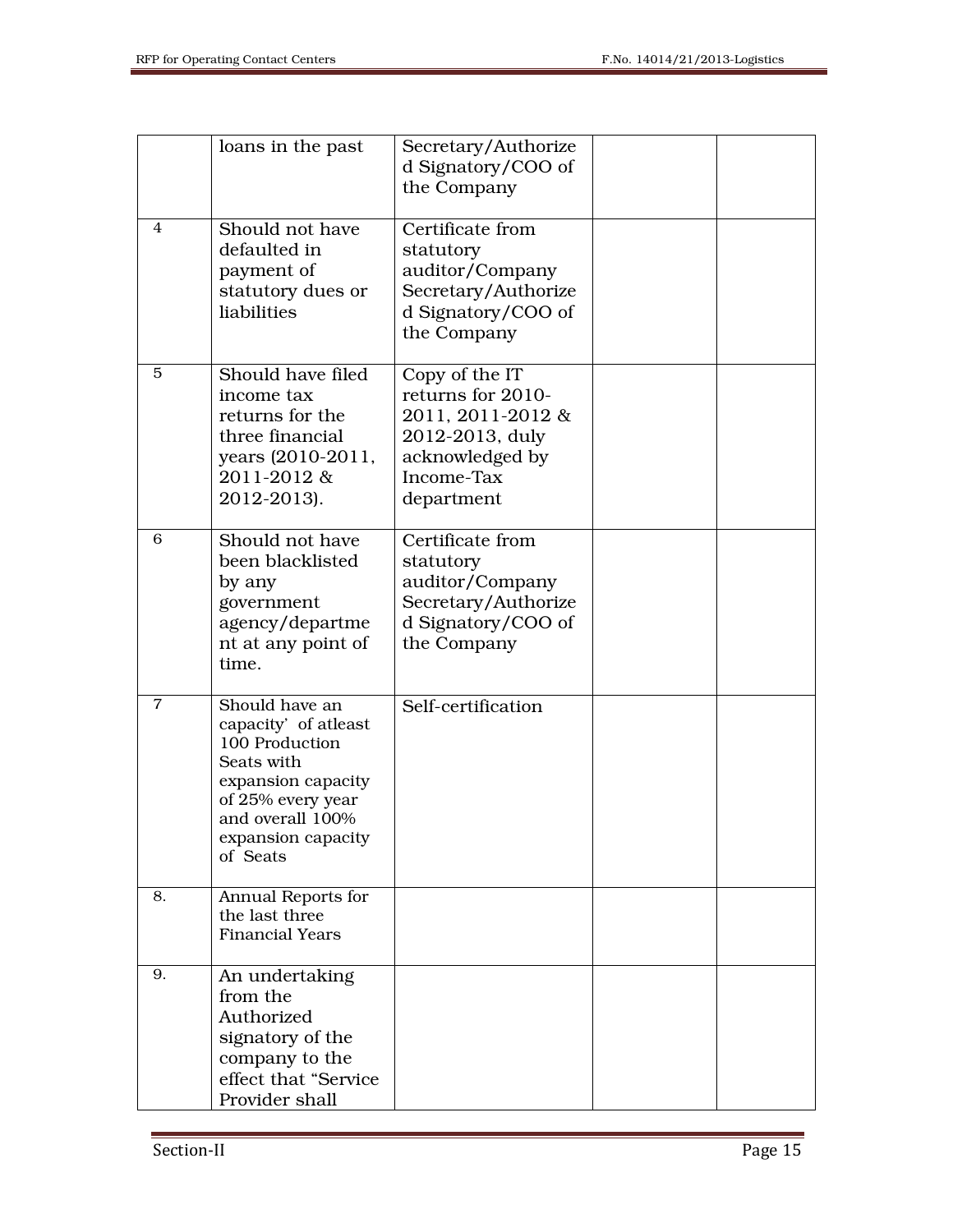| abide by all the    |  |  |
|---------------------|--|--|
|                     |  |  |
| terms and           |  |  |
| conditions of the   |  |  |
| RFP Document        |  |  |
| and provide         |  |  |
| services as per the |  |  |
| SOW(Section-III)    |  |  |
| of the RFP @        |  |  |
| Rs.1.65 per         |  |  |
| connect minutes     |  |  |
| inclusive of all    |  |  |
| applicable taxes    |  |  |
| during the          |  |  |
| Contract period or  |  |  |
| extension thereof"  |  |  |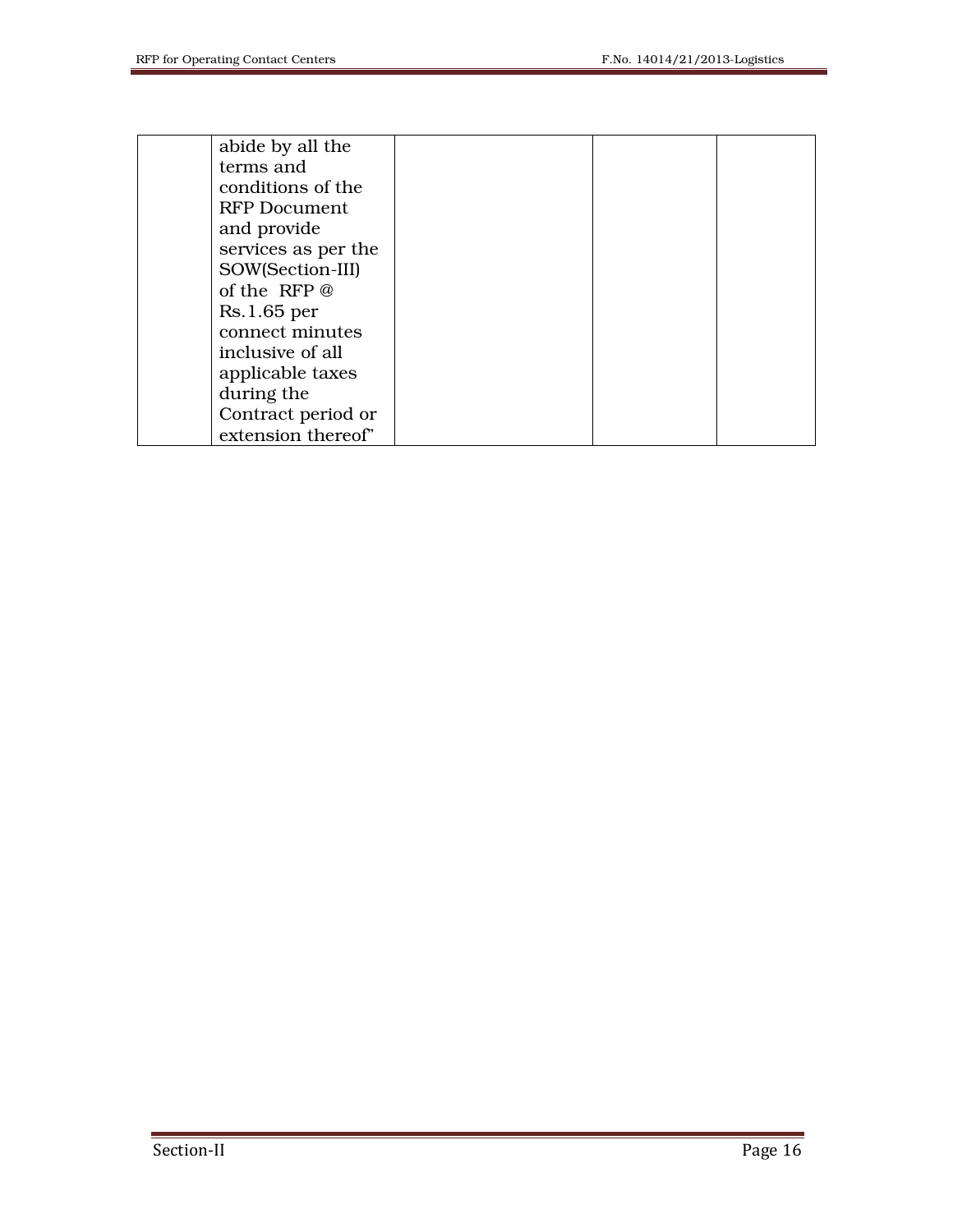| TABLE 2                       |  |
|-------------------------------|--|
| TECHNICAL EVALUATION CRITERIA |  |

| S.No.   | Criteria                                                                                     | Weight-<br>age | Sub-<br>weight-<br>age | Documents<br>Required                                                                                                                                          |
|---------|----------------------------------------------------------------------------------------------|----------------|------------------------|----------------------------------------------------------------------------------------------------------------------------------------------------------------|
| 1       | <b>Company Profile</b>                                                                       | 14             |                        |                                                                                                                                                                |
| $1.2\,$ | Regional Language capabilities                                                               |                | 4                      | Self Certification                                                                                                                                             |
| 1.3     | Number of inbound contact center seats                                                       |                | 4                      | Self Certification                                                                                                                                             |
| 1.4     | Size of single largest customer supported                                                    |                | 3                      | Certificate from                                                                                                                                               |
|         | (Inbound Volume only)                                                                        |                |                        | the client verifying<br>the claim                                                                                                                              |
| 1.5     | Existing spare capacity                                                                      |                | 3                      | Self Certification                                                                                                                                             |
| 2       | <b>Gualification, Experience of Key</b><br>Personnel                                         | 21             |                        |                                                                                                                                                                |
| 2.1     | Contact center analytics and reporting<br>team                                               |                | 4                      | CVs of the<br>individuals                                                                                                                                      |
| $2.2\,$ | Average qualification & experience of<br>agents proposed, span of control,<br>attrition etc. |                | $\overline{2}$         | Details manpower<br>dashboard for last<br>one year                                                                                                             |
| 2.3     | Proposed Project Management &<br>Governance structure                                        |                | 4                      | Detailed proposal                                                                                                                                              |
| 2.4     | Senior & dedicated members assigned for<br>the proposed project                              |                | 3                      | Proposed<br>Project/Account<br>Manager                                                                                                                         |
| 2.5     | <b>Recruitment Process</b>                                                                   |                | $\overline{4}$         | Dedicated hiring<br>team and brief<br>details of past<br>hiring experience                                                                                     |
| 2.6     | Training                                                                                     |                | 4                      | Training methodology,<br>trainers, training areas,<br>content and training<br>infrastructure                                                                   |
| з       | Methodology, Workplan &<br>Understanding of the Requirements                                 | 45             |                        |                                                                                                                                                                |
| 3.1     | Robustness of Implementation Plan                                                            |                | 5                      | Level of detail, risk<br>mitigation, practicality                                                                                                              |
| $3.2\,$ | Work Force Management                                                                        |                | 5                      | Forecasting and<br>scheduling that<br>supports the<br>service targets and<br>strategic business.                                                               |
| 3.3     | Physical infrastructure                                                                      |                | 3                      | Adequacy in terms of<br>suitability of location,<br>physical and data<br>security, power<br>backup,<br>environmental<br>protection, telecom<br>infrastructure. |
| 3.4     | Redundancy and scalability                                                                   |                | 2                      | Successful projects<br>detailing the<br>retention and                                                                                                          |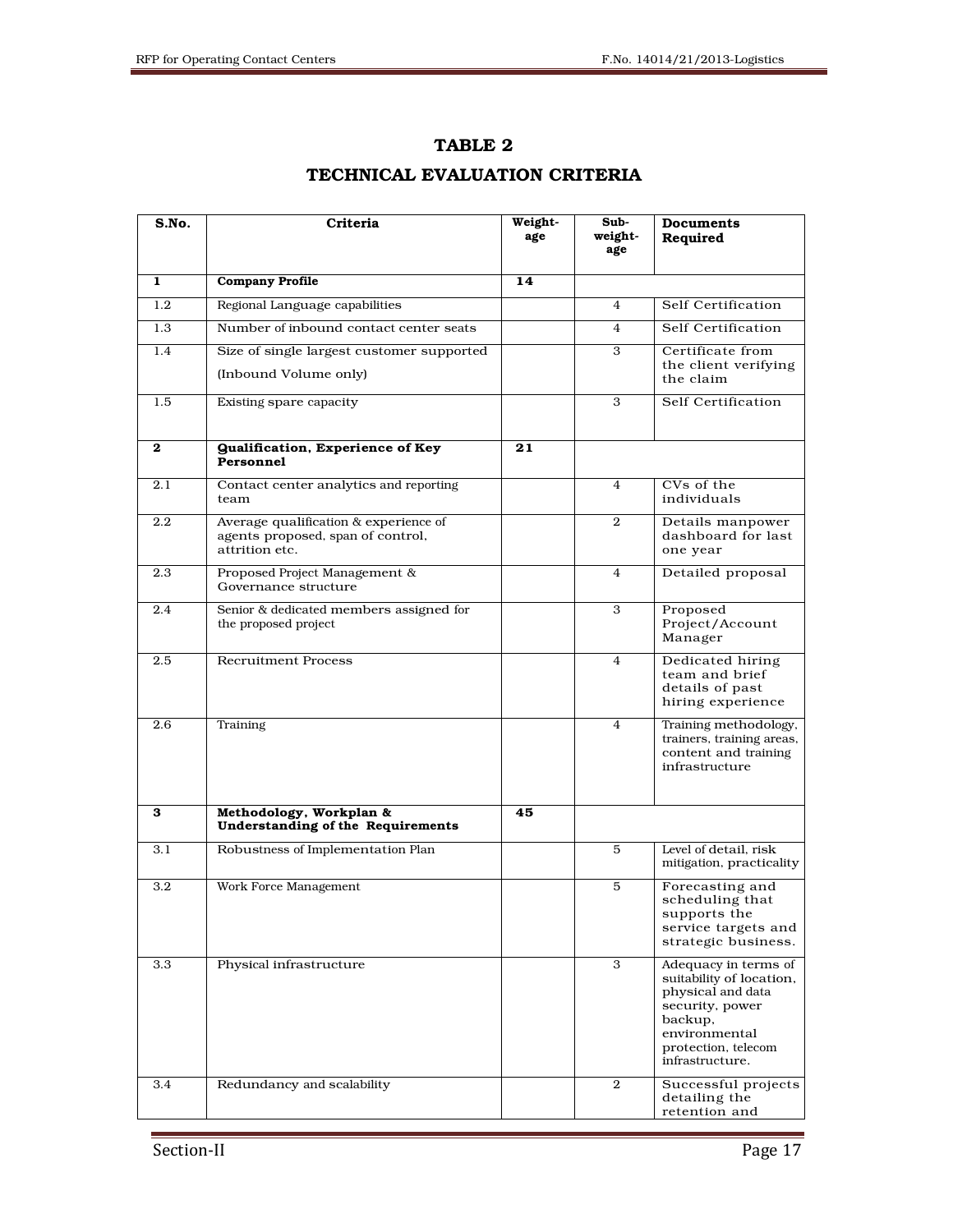|      |                                                                                                                                                                  |     |                | scalability as and<br>when required                                                                                                                                     |
|------|------------------------------------------------------------------------------------------------------------------------------------------------------------------|-----|----------------|-------------------------------------------------------------------------------------------------------------------------------------------------------------------------|
| 3.5  | Telephony technology                                                                                                                                             |     | 5              | Technology<br>specifications                                                                                                                                            |
| 3.6  | SLA commitments offered and additional<br>KPIs monitored                                                                                                         |     | 5              | Service level<br>parameters and<br>details of KPIs<br>monitored                                                                                                         |
| 3.7  | <b>Quality frame work</b>                                                                                                                                        |     | 5              | Methodology<br>adopted, proposed<br>quality plan (quality<br>score cards, customer<br>satisfaction scoring<br>method, six sigma<br>and other quality<br>certifications) |
| 3.8  | Analytics, MIS, reporting & forecasting<br>abilities                                                                                                             |     | 5              | Reporting team,<br>reporting tools used,<br>nature of reports and<br>dashboards, capacity<br>management<br>methods, types of<br>analysis                                |
| 3.9  | Productivity improvement methods<br>proposed                                                                                                                     |     | 3              | Focused on<br>efficiency & quality                                                                                                                                      |
| 3.10 | Knowledge management                                                                                                                                             |     | $\overline{2}$ | Internal knowledge<br>management<br>system                                                                                                                              |
| 3.11 | Innovations proposed beyond<br>requirements                                                                                                                      |     | 5              | Self explained                                                                                                                                                          |
| 4    | <b>Case Studies</b>                                                                                                                                              | 20  |                |                                                                                                                                                                         |
| 4.1  | Similar Multi-channel (voice, SMS, E-mail,<br>Chat etc.) projects                                                                                                |     | 3              | Case Study                                                                                                                                                              |
| 4.2  | Ability to provision services in required<br>timeframe - Case Study                                                                                              |     | $\overline{4}$ | Case Study                                                                                                                                                              |
| 4.3  | BCP/ DR capability (Technology and Plan)                                                                                                                         |     | 5              | Case Study                                                                                                                                                              |
| 4.4  | End-to-end solution                                                                                                                                              |     | 3              | Case Study                                                                                                                                                              |
| 4.5  | Solution suitability-High-level architecture,<br>CRM, ACD, IVRS, VOIP PBX, CTI, Logger,<br>Email Response System, Chat Response<br>System, Agent PC and headset. |     | 3              | Case Study                                                                                                                                                              |
| 4.6  | CRM platform maturity (number/complexity of<br>installations, software development<br>capabilities)                                                              |     | $\overline{2}$ | Case Study                                                                                                                                                              |
|      | <b>Total weightage</b>                                                                                                                                           | 100 | 100            |                                                                                                                                                                         |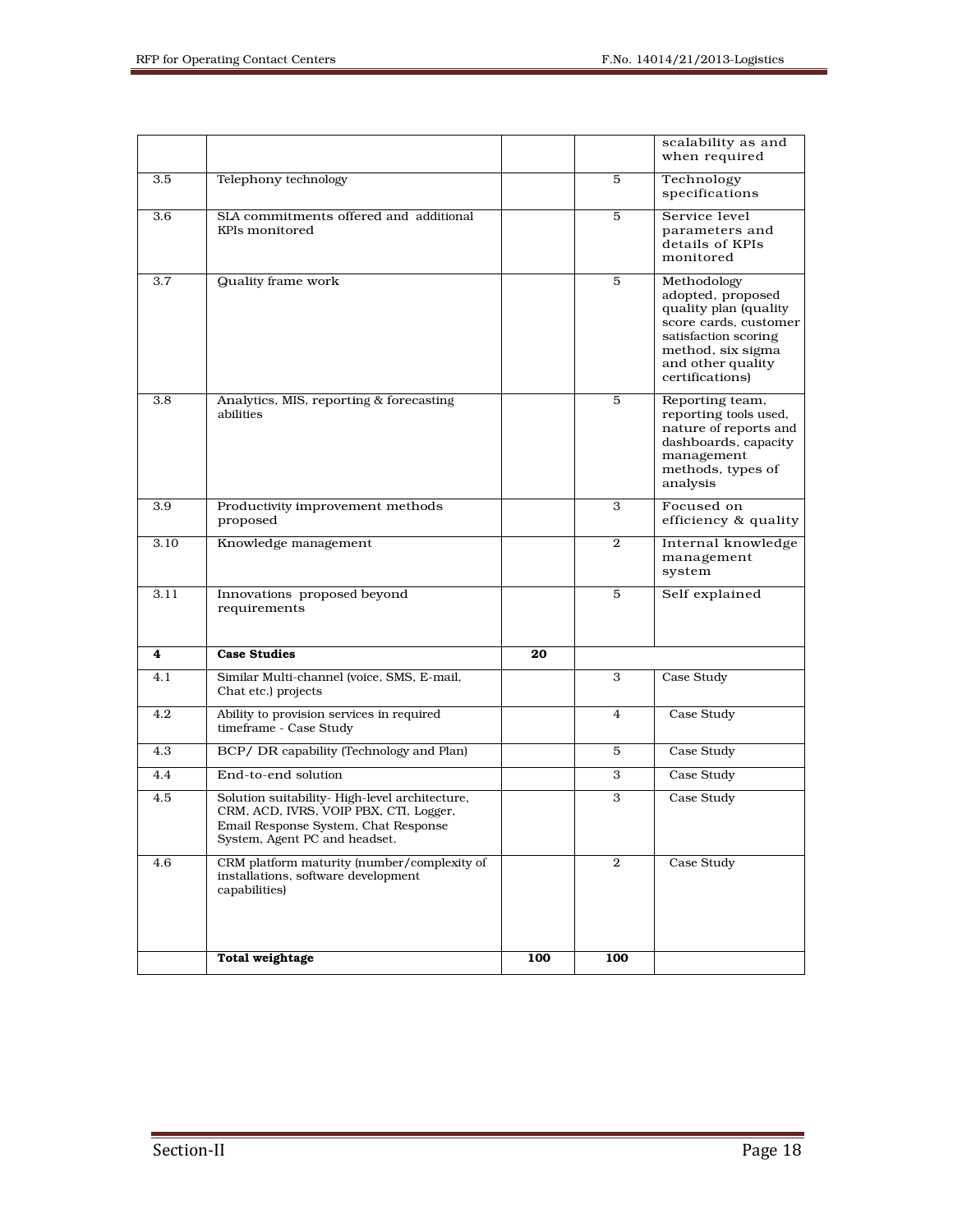#### Note:

Supporting Documents are required to be submitted in accordance with the Offer Evaluation Criteria above.

Two properly marked CDs containing the information, as per the Offer Evaluation parameters are required to be submitted.

The UIDAI reserves the right to visit any or all of the short-listed Service Providers for a physical verification of stated capacities and capabilities. Discrepancy between stated capacity/capabilities and site verification shall result in immediate disqualification.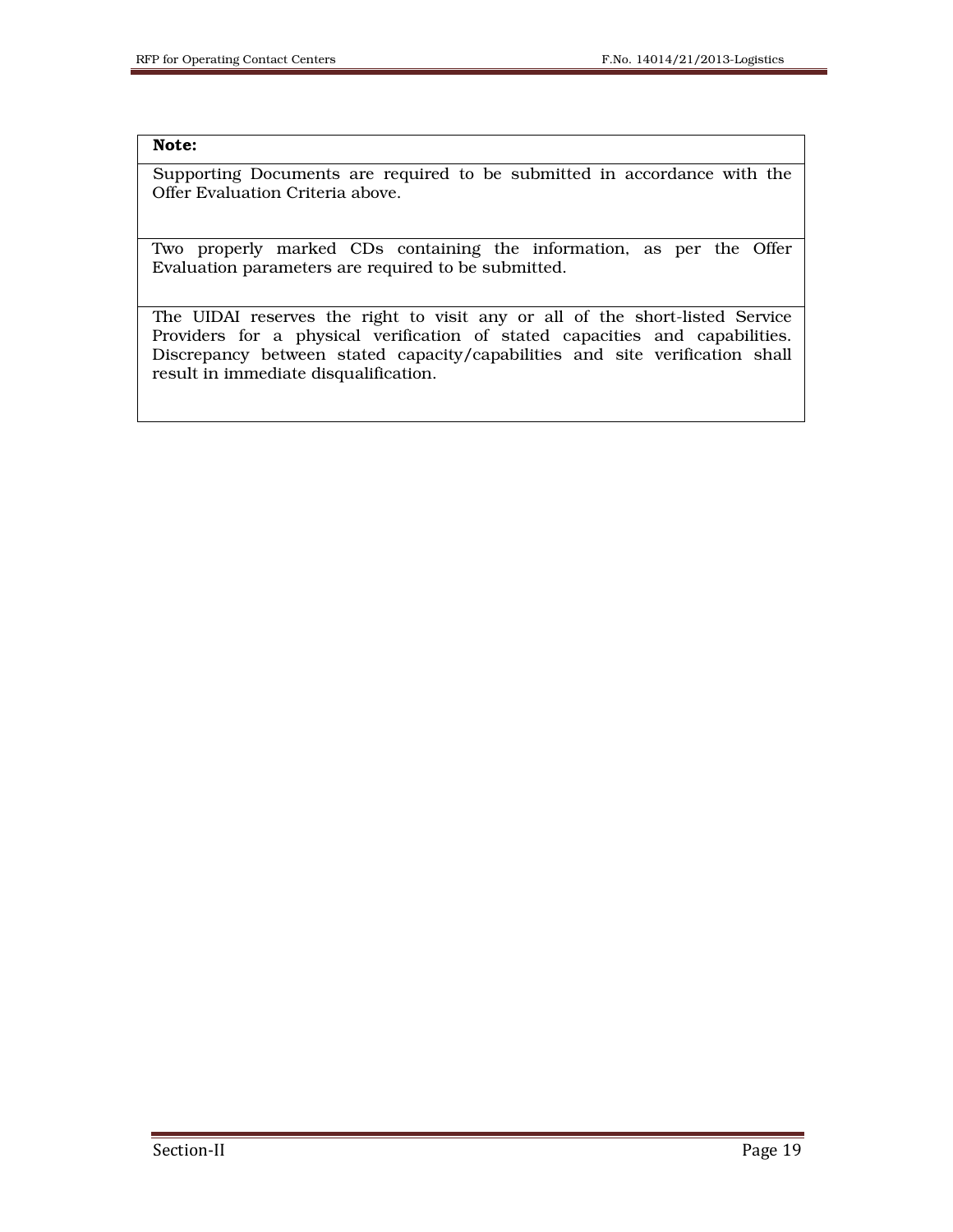# PART-IV: SELECTION PROCESS:

## 1. EVALUATION OF PROPOSALS:

The evaluation of the proposal will be done in 2 parts:

- **1.1 Preliminary Scrutiny:** Each proposal will be scrutinized by a Screening Committee of UIDAI to determine whether the documents have been properly signed, all relevant papers submitted and the proposal is in order. Proposals not conforming to such requirements will be prima facie rejected.
- **1.2. Pre-Qualification:** The minimum qualifying criteria mentioned in Table-1 at Part-III of Section-II will need to be met to be considered for offer evaluation.

## 1.3. Offer Evaluation:

 (a) The Offers will be evaluated based on the weightages and parameters detailed in Table-2 at Part-III of Section-II. Based on the 'Evaluation Parameters', points shall be awarded and Total Score (TS) computed for each Offer.

 (b) All Service Providers who meet the Pre-Qualification criteria, may be invited to make a maximum of 30 minute Presentation, as part of the Offer Evaluation as indicated in Table-2 at Part-III of Section-II. The presentation must contain reference input documents for Offer evaluation with reference to individual evaluation parameters specified in table – 2. Two copies of Presentation (properly marked two CDs) will have to be submitted at the time of submission of Offer.

 (c) In order to Qualify in Offer Evaluation defined hereunder as **'Qualified Service Provider' (QSP)**, the Service Providers should have scored a minimum of 80 marks. In addition to this, an **Offer** Evaluation Committee of UIDAI will visit any of the existing sites of such QSPs and will ascertain whether the stated capacity/capability matches the existing capacity/capability. Thus, merely scoring 80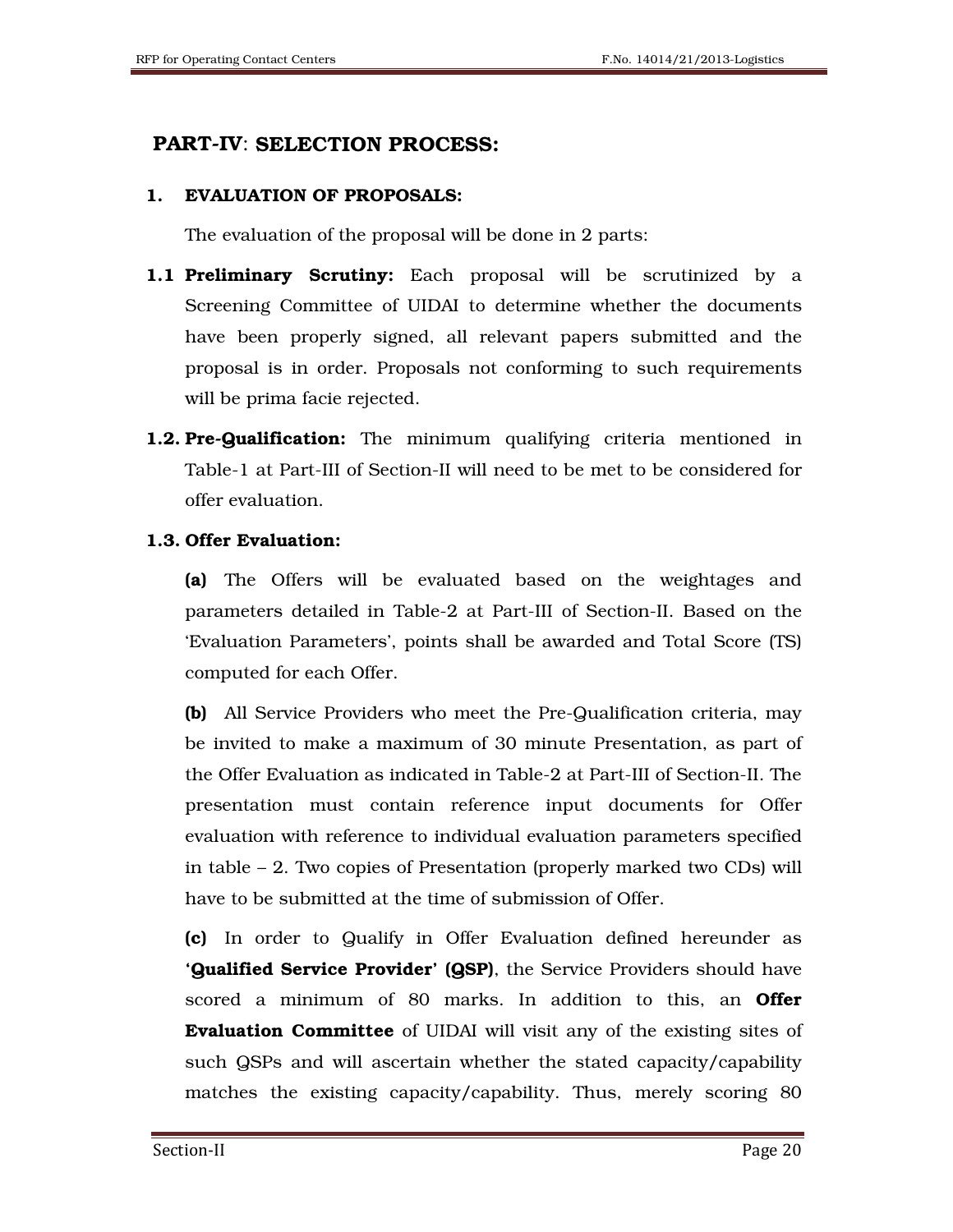marks in Offer Evaluation will not be sole criteria for qualifying Offer. Discrepancy between stated capacity/capabilities and site verification shall result in immediate disqualification. UIDAI reserves the right to select only those QSPs who are selected on the basis of Offer Score as well as satisfactory report of Visiting Team.

- 2. SELECTION OF SERVICE PROVIDERS AND ALLOCATION OF WORK VOLUME:
- 2.1 The Selected Service Providers shall provide services as per SOW(Section-III) and terms and conditions of the RFP Document on pre-approved rate of Rs.1.65 per connect minute inclusive of all applicable taxes during the period of Contract and extension thereof.
- 2.2 It is envisaged to engage two 'Service Provider' for the Contact Center services as per requirement as well as 2 (two) 'Reserve Service Providers' who may be inducted if the requirement increases. However, UIDAI may review requirements at any stage of proposal.
- 2.3 The volume of the work is as per volume indicated in Section-III of this RFP, to be distributed in a ratio 50:50 between the selected 'Service Providers'. However, allocation/re-allocation of work volume will be the sole discretion of UIDAI which will take into consideration performance of the service providers.
- 2.3(A) In case, any of the service provider is not able to meet the requirements as per RFP, UIDAI reserves the right to re-allocate the volume of work between the existing Service Provider i.e., Tata Business Support Services Ltd. or any other selected reserve Service provider, as per their capability and capacity, for a limited period or on permanent basis.
- 2.3(B) In case, the other service provider is also not able to take up the additional volume of work then UIDAI reserves the right to give the option to first Reserve Service Provider
- 2.3(C) If the first Reserve Service Provider is also not ready to carry out the services, the second Reserve Service Provider will be given the option.
- 2.3(D) If situations, as in 2.3(B) and 2.3(C), takes place, UIDAI reserves the right to re-allocate the volume of work of defaulted service provider/s in full or in part, for the remaining period of contract of either of two service providers, whichever is later.
- 2.4 Offers received from QSPs will be arranged from Service Provider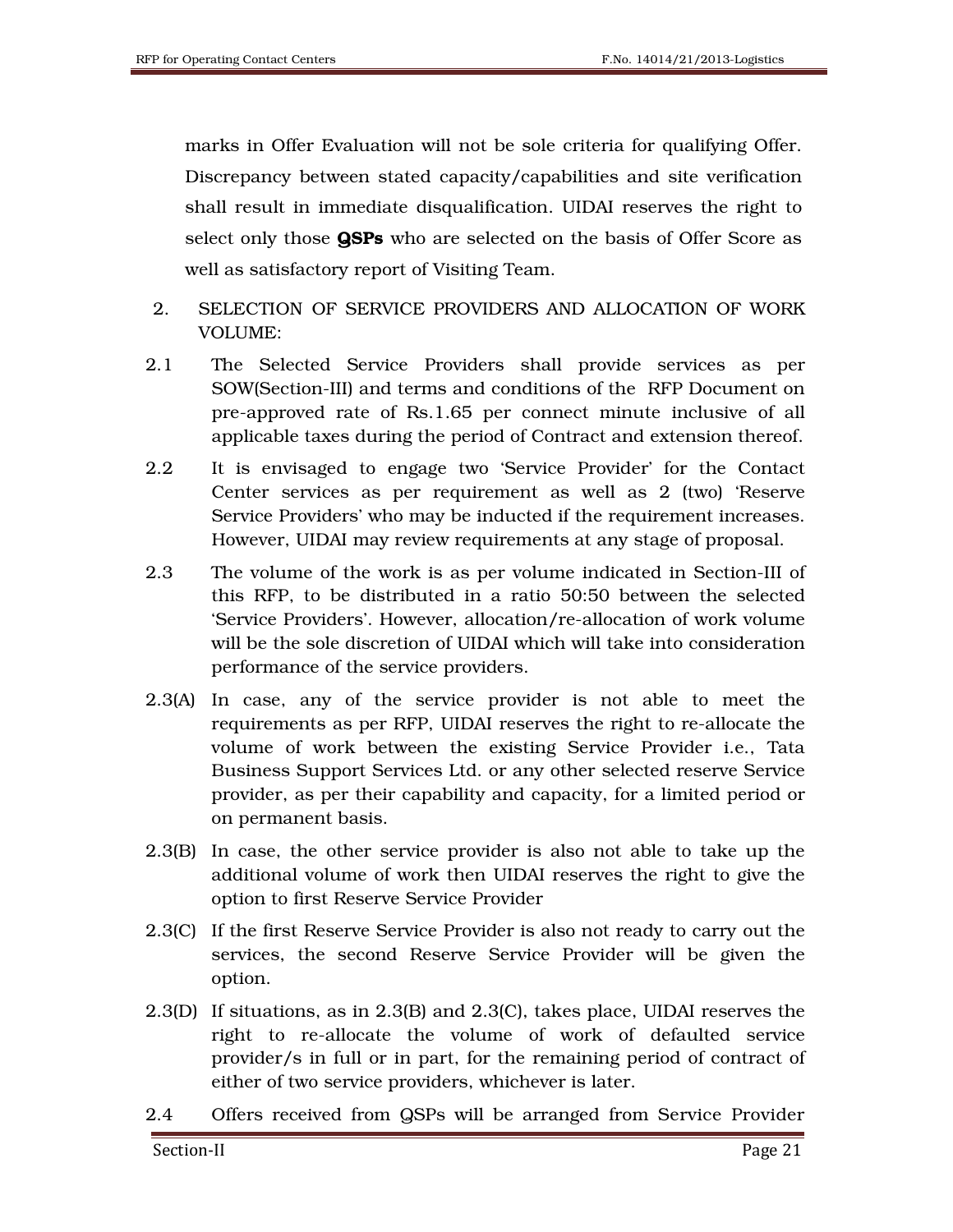having the highest marks to the Service Provider having the lowest marks in the Offer Evaluation.

- 2.5 The QSP having highest marks in Offer Evaluation shall be offered services under this RFP document.
- 2.6 In case of non-acceptance of offer of services under the RFP, the next QSP who is succeeding in marks in the Offer Evaluation will be offered services and in the same manner to other succeeding QSPs.
- 2.7 The UIDAI reserves the right to call for a second offer process to select a Service Provider for execution of the project.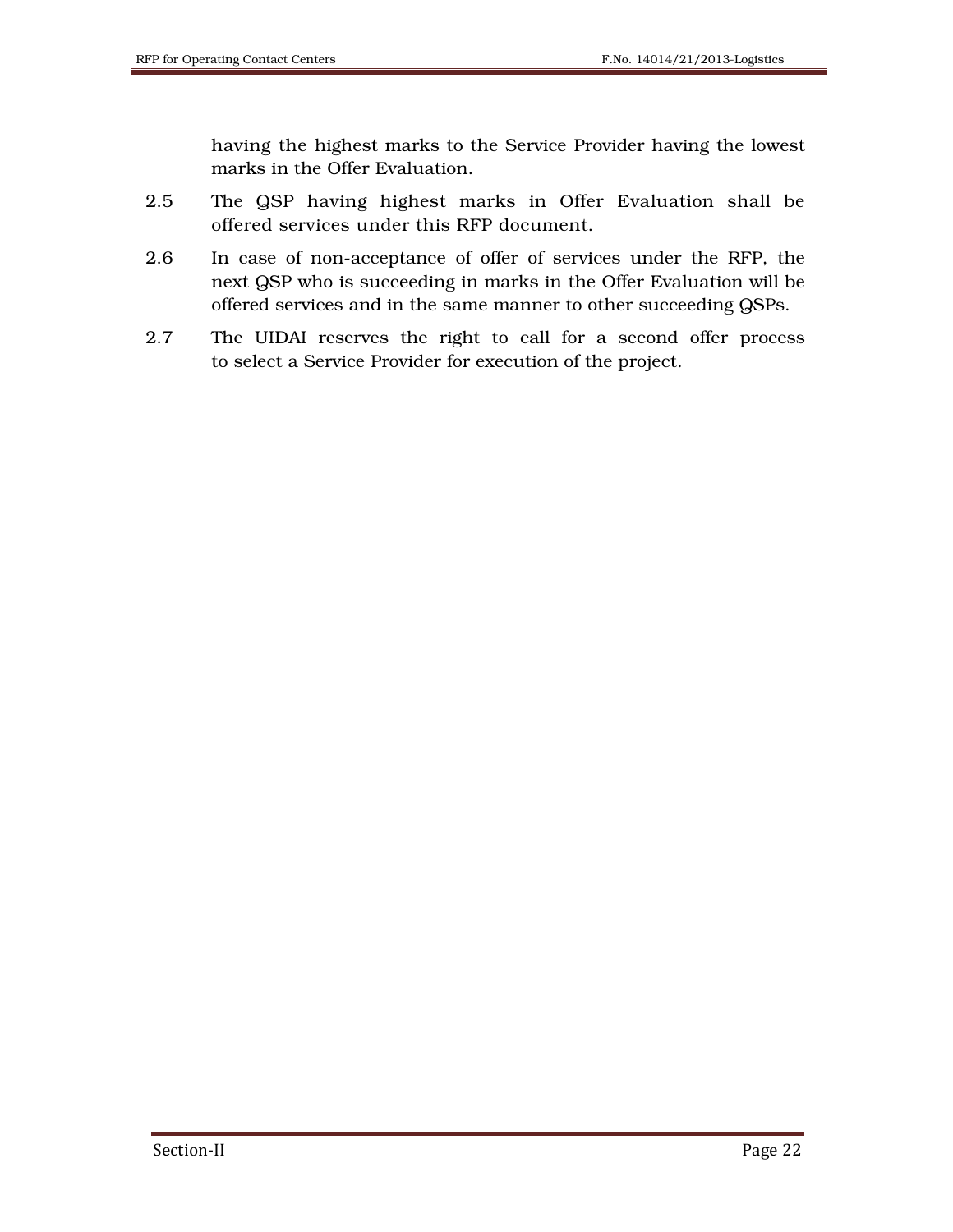## PART-V: OFFER PREPARATION AND DOCUMENTS CHECKLIST:

## **CHECKLIST**

| S.No. | Category                                 | Detailed description                                                                                                                                                                                                                                                                                                                                                    | Compliance |
|-------|------------------------------------------|-------------------------------------------------------------------------------------------------------------------------------------------------------------------------------------------------------------------------------------------------------------------------------------------------------------------------------------------------------------------------|------------|
|       |                                          |                                                                                                                                                                                                                                                                                                                                                                         | (Yes/No)   |
| 1.    | Pre-<br><b>Qualification</b><br>Criteria | One SEPARATE sealed envelope,<br>clearly marked "PRE-<br><b>QUALIFICATION"</b> containing the<br>following: -<br>List as per Table -1 of Part-III.<br>Supporting Documents as per<br>Table -1 of Part-III.<br>Envelope containing the Tender Fee<br>and EMD.                                                                                                            |            |
| 2.    | Offer<br>Evaluation<br>Criteria          | One SEPARATE sealed envelope,<br>clearly marked "OFFER<br><b>EVALUATION"</b> containing the<br>following: -<br>List as per Table -2 of Part-III.<br><b>Supporting Documents, properly</b><br>indexed and tagged, as per Table-2<br>of Part-III.<br>Two properly marked CDs containing<br>the information, as per the Offer<br>Evaluation parameters.                    |            |
| 3.    | ORIGINAL<br>and COPY<br>envelopes        | All of the envelopes specified in<br>line items 1, 2 and 3 needs to be<br>placed in one larger sealed<br>envelope. Two such large envelopes<br>each containing line items 1, 2 and<br>3 needs to be prepared. One<br>marked as "ORIGINAL - Offer for<br><b>Operating Contact Center " and</b><br>other marked as "COPY - Offer for<br><b>Operating Contact Center".</b> |            |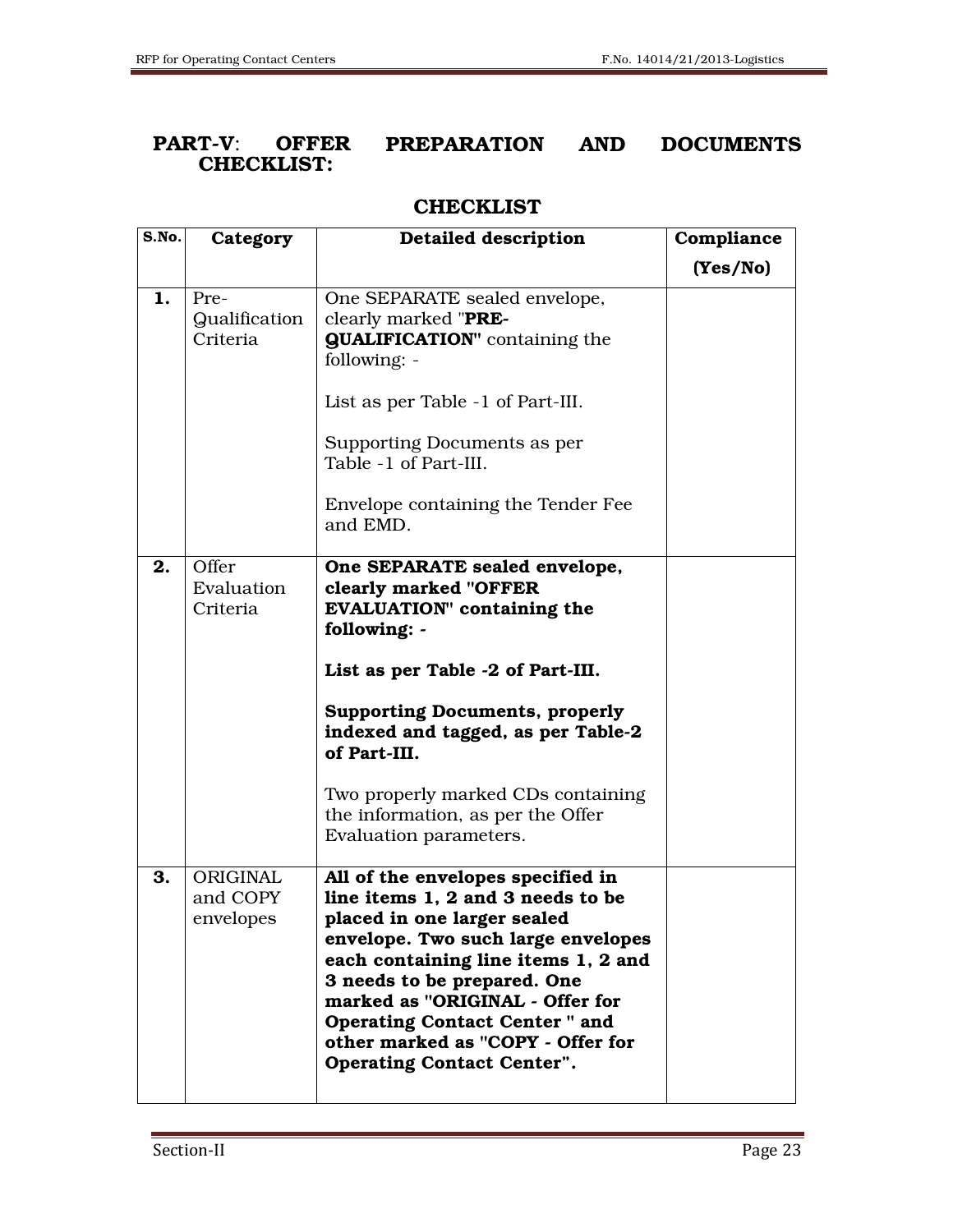| 4. | One Single<br>Envelope | The two envelopes as specified in line.<br>item 3 needs to be put into one larger<br>sealed envelope and marked as "Offer<br>for Operating Contact Center".<br>This envelope shall also contain the<br>fee for Offer. |  |
|----|------------------------|-----------------------------------------------------------------------------------------------------------------------------------------------------------------------------------------------------------------------|--|
|    |                        | This is the final form of the Offer<br>document that will be submitted at<br>the address specified in Section-I.                                                                                                      |  |

Note: *It is desired from the Service Providers that all the envelopes are properly marked and sealed as indicated above and also indicates the name of the Service Provider.* 

 *All the documents must be properly tagged and indexed.*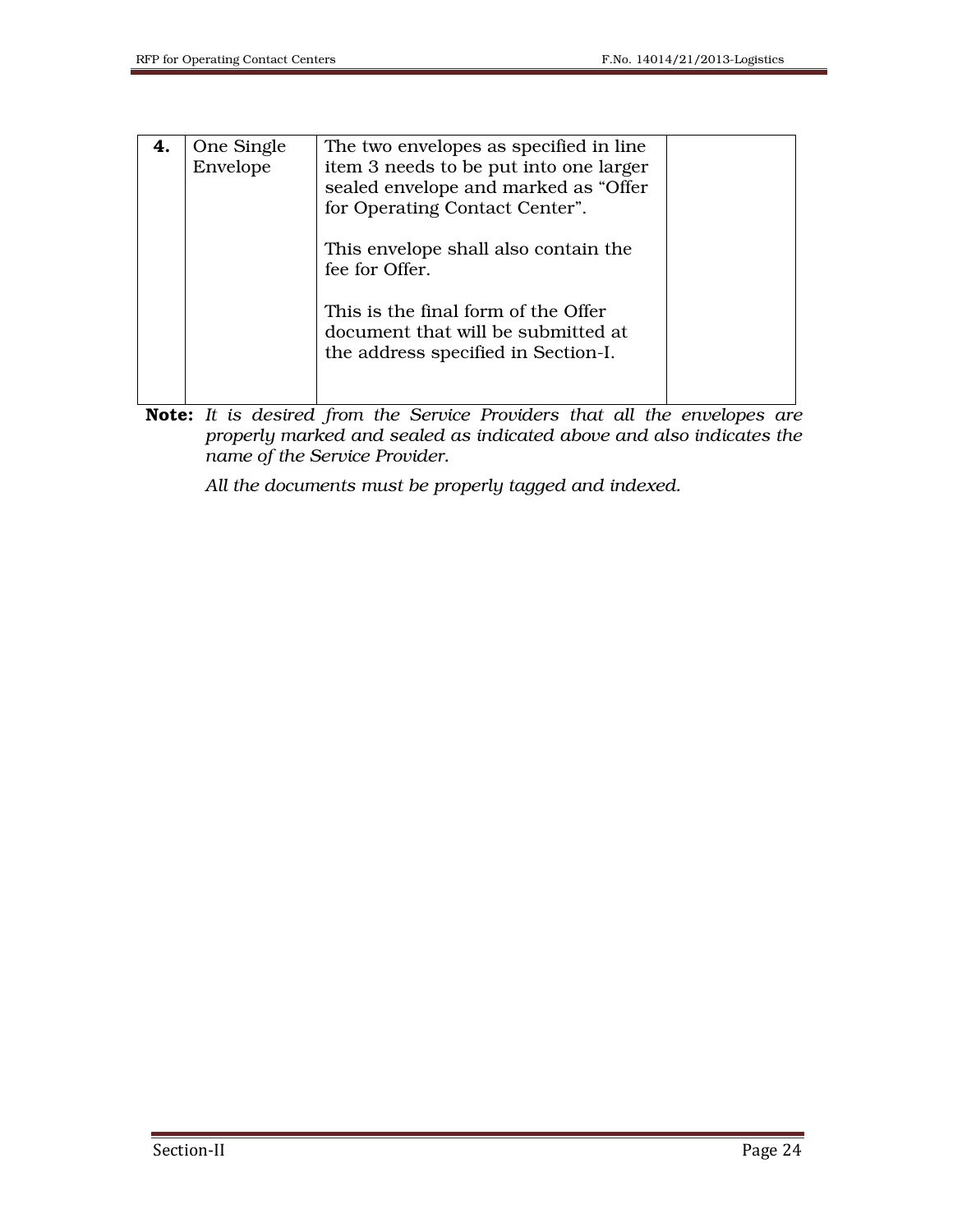#### SECTION-III

## SCOPE OF WORK, DELIVERABLES AND SLAs

At present, UIDAI's Contact Center is being managed by a Service Provider. Keeping in view the increased requirements, a need has arisen to engage more than one Service Provider to handle the increased volume of work.

After selection of one or two Service Provider (as per requirement) through this RFP process, the new Service Providers will handle service volume as indicated in Section-II of the RFP. The volume will be distributed as per the allocation of work volume specified in Section II part IV. The selected service providers shall deliver the services as per the requirements detailed in the RFP document. However, UIDAI shall reserve the sole right for distribution or re-distribution of volume of work among the selected service provider/s.

UIDAI's Managed Service Provider (MSP) will be deploying the multi-channel CRM (Microsoft Dynamics CRM 2011) that shall be used by all UIDAI's Contact Center service partners and also by other UIDAI Eco-System Partners.

UIDAI's Managed Service Provider (MSP) will also be deploying the 'IVRS' and 'ACD system' (Avaya Voice Portal & Avaya Call Center Elite, respectively) to provide IVRS based information and calls routing as per routing loads specified in this RFP.

The selected Service Providers shall provision for IP phones (hard/soft) compatible with UIDAI's ACD solutions.

The Network Connectivity between the selected Service Providers and the UIDAI's Data Center shall be provisioned by the selected Service Providers. Expected bandwidth per user will be around 250 kbps for both voice and data packets.

UIDAI's Data Center will be located in and around National Capital Region. However, in future UIDAI's Data Center is likely to be shifted to Bangalore and/or Manesar.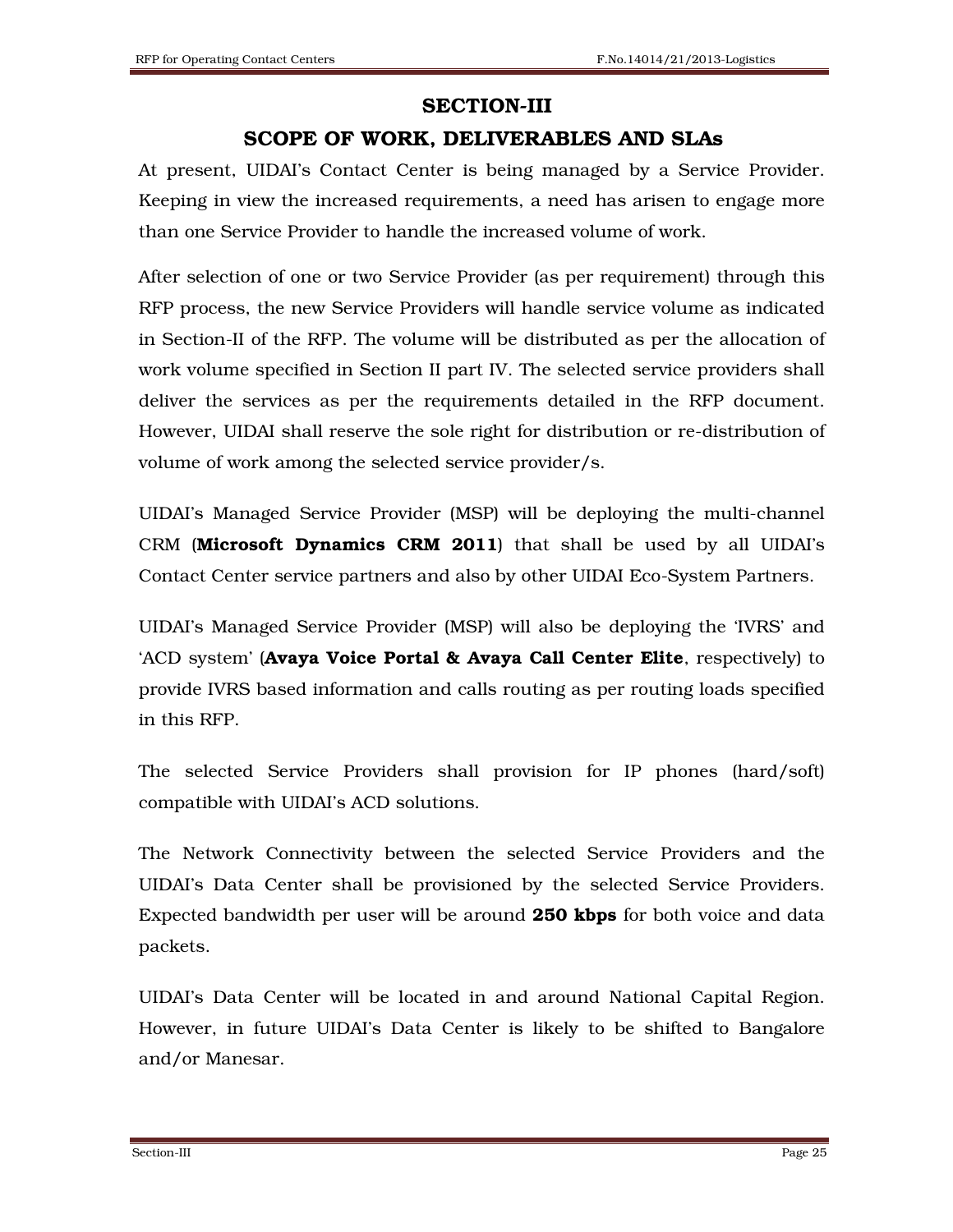The service volume is expected to increase further depending upon different factors like; sudden increase in enrolments by UIDAI and RGI, service launches like; Updation, authentication, MSDG gateway, Financial Inclusion etc.

The expected volume forecast are as under: -

| Year                                                        | $2013-14$ 2014-15 2015-16 |                 |
|-------------------------------------------------------------|---------------------------|-----------------|
| Call Connect Minutes <sup>*</sup> Per Month 22 Lakh 30 Lakh |                           | $\vert$ 30 Lakh |

Description of Services mentioned in this section, gives an insight of UIDAI's expectation towards Contact Center Service Delivery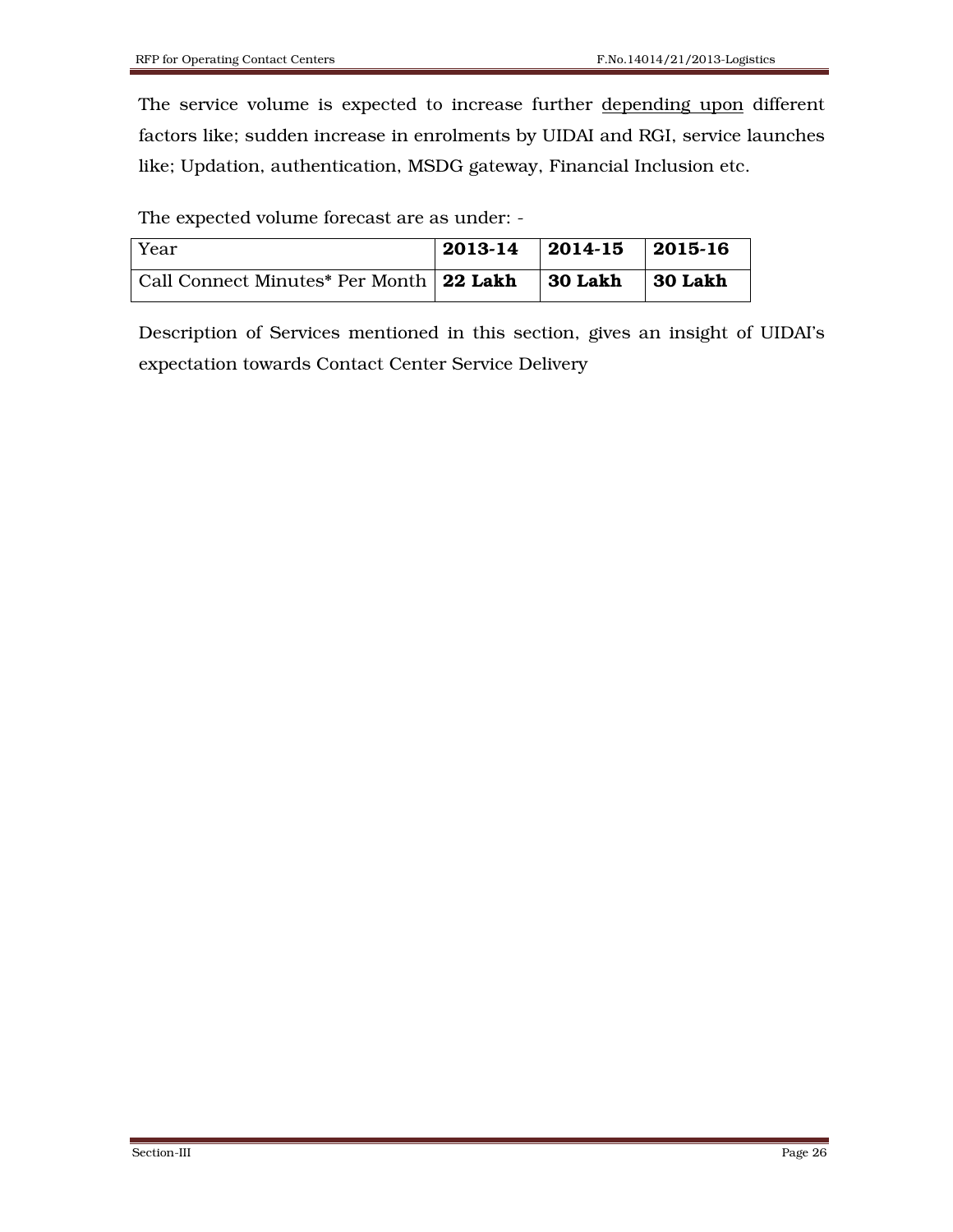# PART-I: Description of Services:

UIDAI Contact Center is required to handle all queries and grievances of all UIDAI stakeholders through pre defined support channels.

| <b>Key Stakeholders</b> | ➤ | <b>Residents - Every resident of India either enrolled in the</b> |
|-------------------------|---|-------------------------------------------------------------------|
|                         |   | UIDAI program or otherwise is a stakeholder for UIDAI.            |
|                         |   | There is a greater emphasis on serving the poor,                  |
|                         |   | unreached and marginalized sections of the society                |
|                         |   | through the contact center.                                       |
|                         | ⋗ | <b>Registrar</b> - It is any agency of the Central or State       |
|                         |   | a recognized Non- Governmental<br>Government<br><sub>or</sub>     |
|                         |   | Organization with whom the UIDAI has entered into a               |
|                         |   | MoU. It will be the responsibility of Registrars to               |
|                         |   | aggregate enrollments through sub-registrars and ensure           |
|                         |   | that clean and correct demographic and biometric data             |
|                         |   | regarding residents is provided into the resident                 |
|                         |   | database.                                                         |
|                         | ➤ | <b>Enrolment Agency -</b> The Registrar will appoint an           |
|                         |   | Agency for collection of the Demographic and Biometric            |
|                         |   | data in the area assigned by the Registrar. The objective         |
|                         |   | of enrolment is to collect the demographic data after due         |
|                         |   | verification as prescribed by the UIDAI and thereafter            |
|                         |   | collect the biometric data from the residents.                    |
|                         | ➤ | Authentication Service Agencies - Authentication                  |
|                         |   | Service Agencies (ASAs) are entity engaged in providing           |
|                         |   | Aadhaar Enabled Services to Aadhaar Holder, using the             |
|                         |   | Aadhaar Authentication Services of UIDAI.                         |
|                         | ➤ | Authentication User Agencies - The Authentication                 |
|                         |   | service agencies are those public or private agencies that        |
|                         |   | would use UID as a means of establishing the identity of          |
|                         |   | residents while rendering services to them.                       |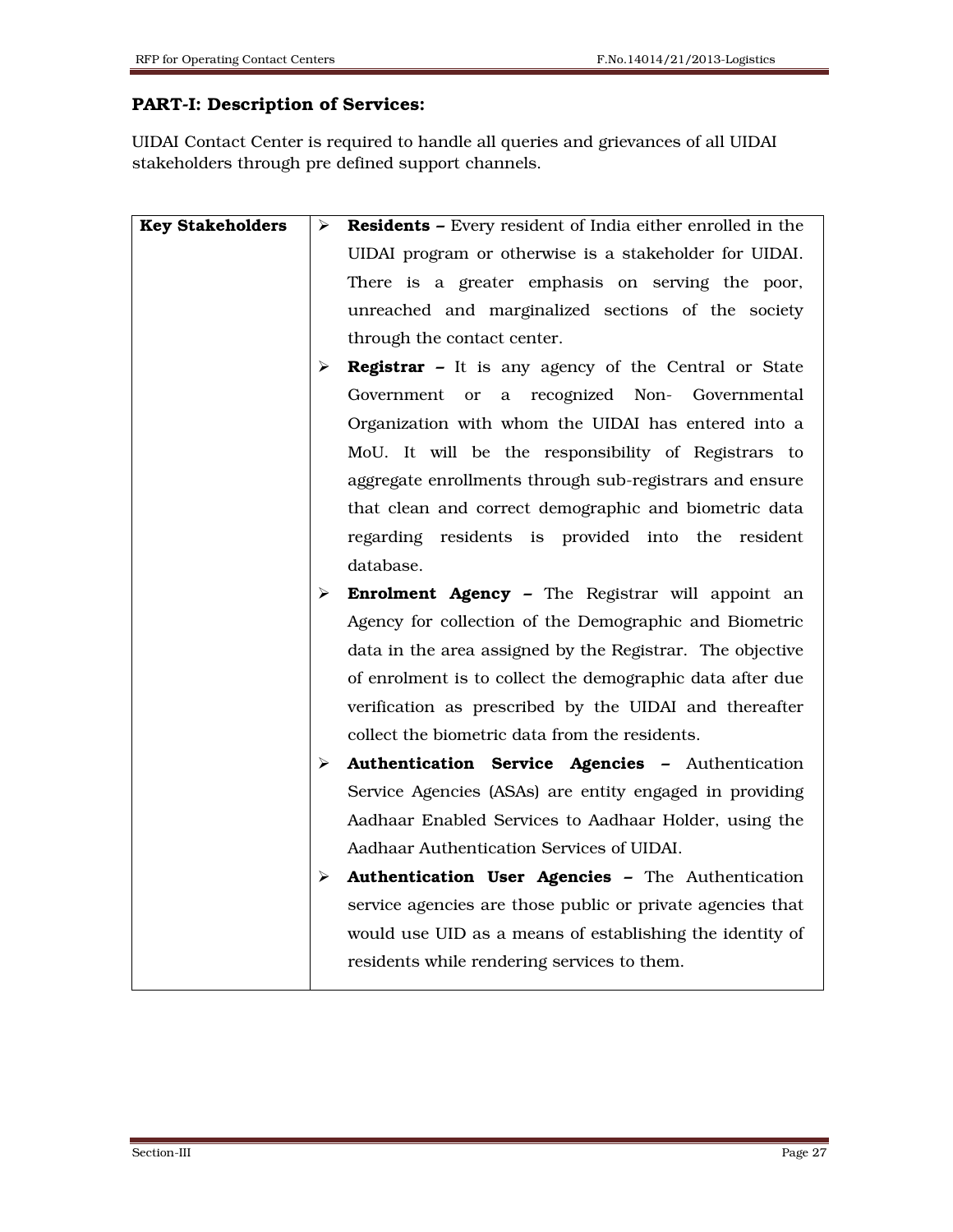| <b>Support</b><br><b>Channels</b> | <b>Service Delivery Type</b>                                                     | Inbound | Outbound |  |  |  |
|-----------------------------------|----------------------------------------------------------------------------------|---------|----------|--|--|--|
|                                   | Voice                                                                            | ✓       | ✓        |  |  |  |
|                                   |                                                                                  |         |          |  |  |  |
|                                   |                                                                                  |         |          |  |  |  |
| Languages to                      | Hindi<br>1.                                                                      |         |          |  |  |  |
| be supported                      | 2.<br>English                                                                    |         |          |  |  |  |
|                                   | 3.<br>Punjabi                                                                    |         |          |  |  |  |
|                                   | Kannada<br>4.                                                                    |         |          |  |  |  |
|                                   | Malayalam<br>5.                                                                  |         |          |  |  |  |
|                                   | Telugu<br>6.                                                                     |         |          |  |  |  |
|                                   | Tamil<br>7.                                                                      |         |          |  |  |  |
|                                   | Gujarati<br>8.                                                                   |         |          |  |  |  |
|                                   | Marathi<br>9.                                                                    |         |          |  |  |  |
|                                   | 10. Oriya                                                                        |         |          |  |  |  |
|                                   | Bengali<br>11.                                                                   |         |          |  |  |  |
|                                   | 12. Assamese                                                                     |         |          |  |  |  |
| Technologies<br>to be             | Avaya IP Phone - One X Agent licences to be procured in<br>$\blacktriangleright$ |         |          |  |  |  |
| implemented                       | the name of UIDAI(non-returnable) at their won cost.                             |         |          |  |  |  |
|                                   | ➤<br>Primary and Secondary Network Connectivity                                  |         |          |  |  |  |
|                                   |                                                                                  |         |          |  |  |  |
|                                   | <b>Agent Desktops</b><br>➤                                                       |         |          |  |  |  |
| <b>Management</b>                 | Reporting & Analytics Management<br>➤                                            |         |          |  |  |  |
| System to be<br>implemented       | Performance Management<br>➤                                                      |         |          |  |  |  |
|                                   | <b>Quality Management</b><br>≻                                                   |         |          |  |  |  |
|                                   | Knowledge Management<br>➤                                                        |         |          |  |  |  |
| <b>Support</b>                    | 7 AM - 11 PM (Weekdays*) & 8 AM - 5 PM (Sundays)<br>➤                            |         |          |  |  |  |
| <b>Window</b>                     | Non-Working on 3 Mandatory National Holidays.<br>➤                               |         |          |  |  |  |
|                                   | *Weekdays - (Mon - Sat)                                                          |         |          |  |  |  |
| Capacity                          | 22 (twenty two) Lakh Inbound voice called minutes per<br>➤                       |         |          |  |  |  |
| <b>Serviced</b>                   | month.                                                                           |         |          |  |  |  |
| <b>Queries &amp;</b>              | Different stakeholders may have different queries or                             |         |          |  |  |  |
| <b>Grievances</b>                 | grievances during the enrollment and post-enrollment                             |         |          |  |  |  |
|                                   | stage. An indicative list of queries and grievances is                           |         |          |  |  |  |
|                                   | provided below to assist the Service Provider in evaluating                      |         |          |  |  |  |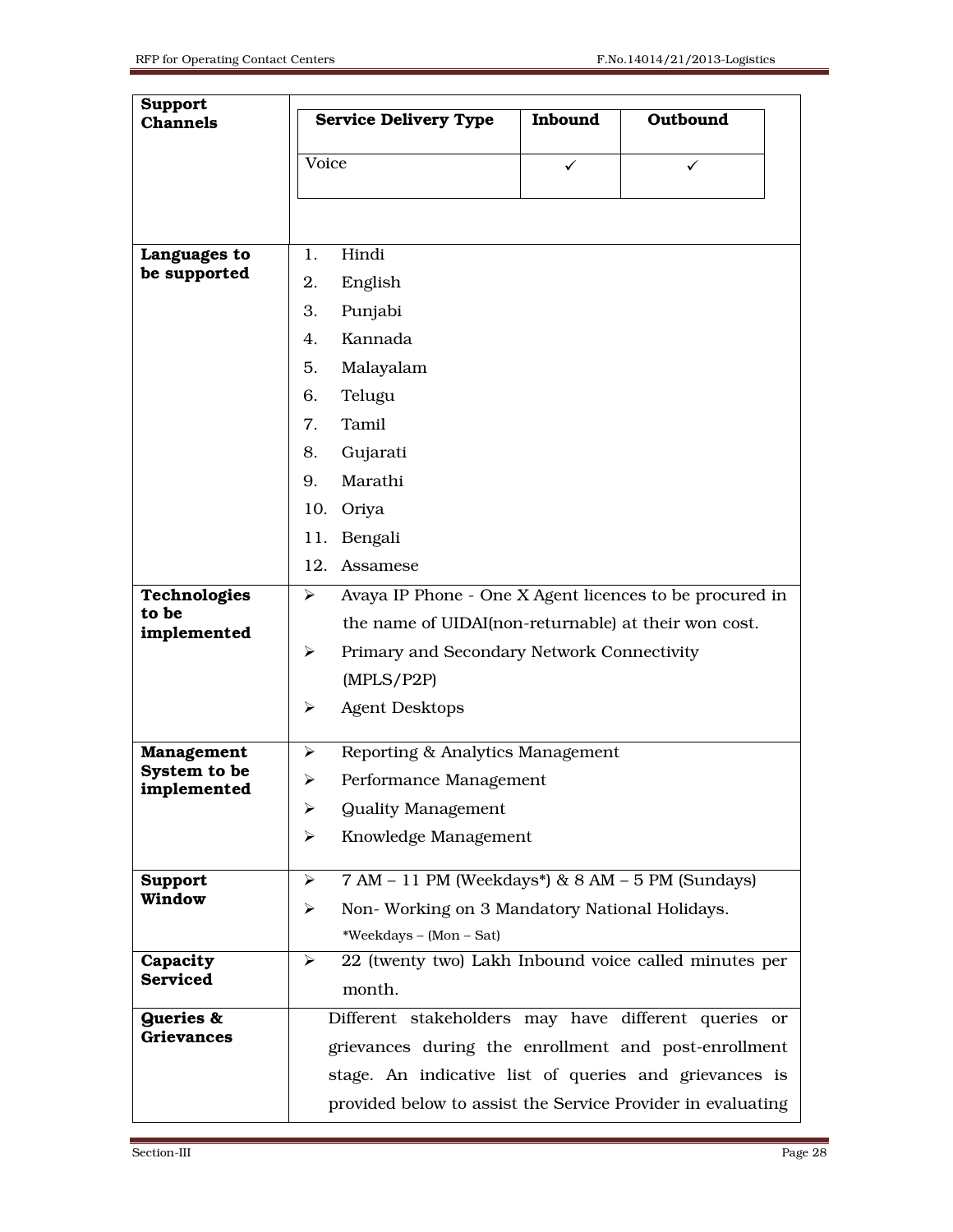the effort involved in servicing these queries.

While some of the queries / grievances may be resolved by the contact center agent through information available through different information sources, for other information, the contact center may have to forward the cases to concerned departments of entities within the UIDAI eco-system through proper escalation mechanism.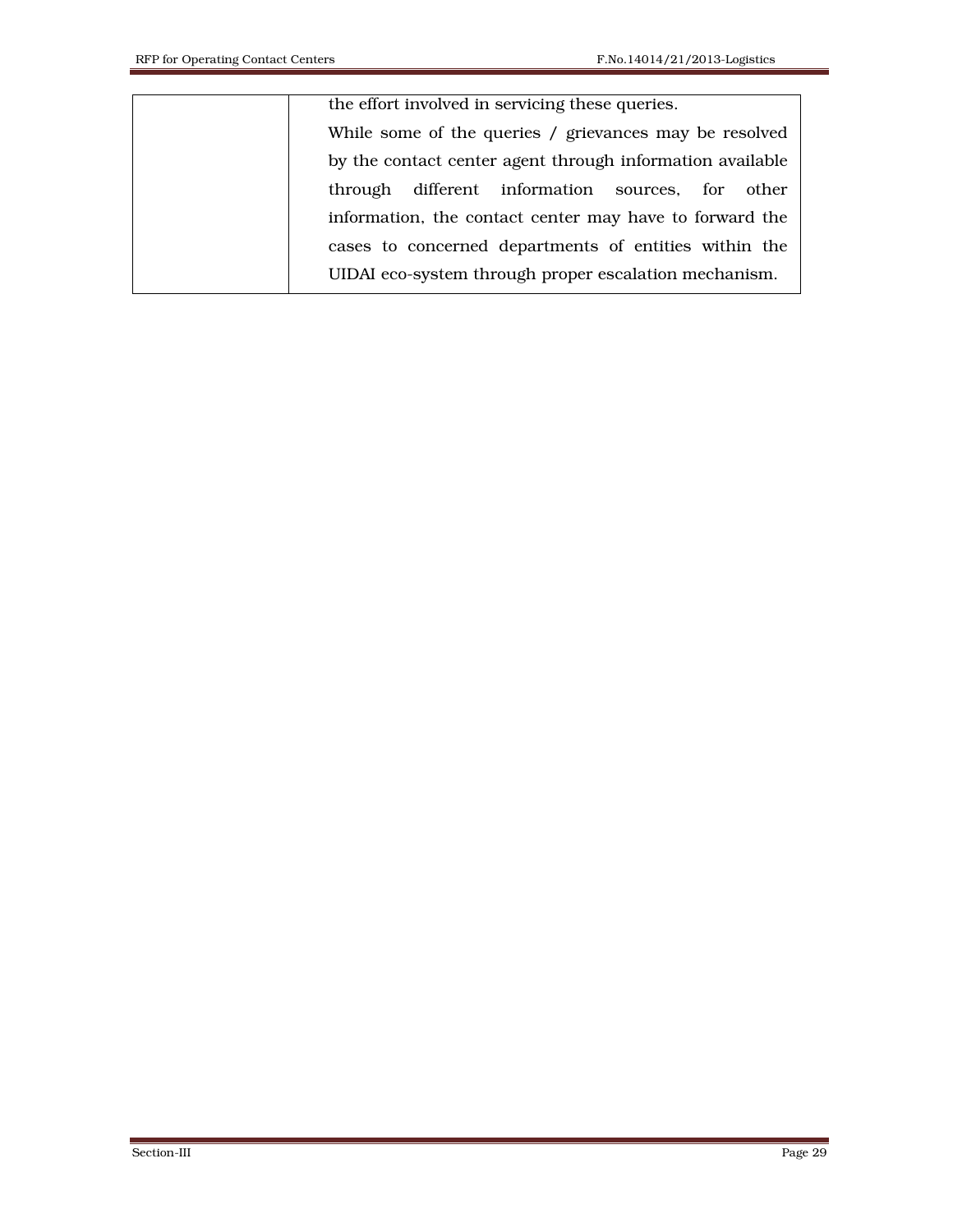|                | <b>Queries</b>                                                                                                                                                                                                                                                                                                                                                                                                                                                                                                                                                                                                                                                                                 | <b>Grievances</b>                                                                                                                                                                                                                                                                                                                                                                                                                                                                                                                |
|----------------|------------------------------------------------------------------------------------------------------------------------------------------------------------------------------------------------------------------------------------------------------------------------------------------------------------------------------------------------------------------------------------------------------------------------------------------------------------------------------------------------------------------------------------------------------------------------------------------------------------------------------------------------------------------------------------------------|----------------------------------------------------------------------------------------------------------------------------------------------------------------------------------------------------------------------------------------------------------------------------------------------------------------------------------------------------------------------------------------------------------------------------------------------------------------------------------------------------------------------------------|
| Pre-           | General - Standard script based<br>⋗<br>Benefits of enrolling into the programme.<br>⋗<br>Source of enrolment form.<br>⋗<br>Web-based data entry queries<br>⋗<br>No document proof as well as no introducer contact.<br>Requiring intervention from other entities<br>Schedule of UID programme reaching the taluk<br>⋗<br>Contact details of introducers in an area<br>Address of nearest enrolment station<br>Loss of application number after web registration<br>⋗<br>Inability to come at prescheduled time to enrolment<br>station<br>⋗<br>UID application rejected due to failure of de-<br>duplication at registrar or national level.<br>⋗<br>Delivered/Found somebody else's letter. | ⋗<br>Absence of lady operators for women / No separate<br>enclosures for "purdah-nasheen" women<br>⋗<br>Rude and inconvenient operators<br>➤<br>Long waiting queues and inconvenience at the enrolment<br>station<br>⋗<br>Forcible fraudulent data entry by operator<br>⋗<br>Non-availability of forms at enrolment station<br>⋗<br>Bribe taking<br>➤<br>Barred entry<br>⋗<br>Required documents were given but not accepted by<br>enrolling agency<br>⋗<br>Required documents given but still rejected by registrar             |
| Post-enrolment | Change of name/address<br>⋗<br>⋗<br>Loss of application receipt (in case of delay)<br>⋗<br>Loss of UID - replacement assistance<br>⋗<br>Updation Process of biometric information from time<br>to time<br>⋗<br>How to get DPIN or secret PIN<br>Loss of PIN / resetting of PIN                                                                                                                                                                                                                                                                                                                                                                                                                 | ⋗<br>UID number not received on due date<br>➤<br>Problem s in getting registrar issued cards<br>➤<br>Mismatch of information captured during enrolment against<br>the UID letter<br>⋗<br>Mistake in the demographic details given on the card issued<br>by registrar<br>⋗<br>Failure of online authentication<br>⋗<br>UID was authenticating but has stopped authenticating<br>suddenly<br>⋗<br>Incorrect photo affixed on the UID card issued by registrar<br>⋗<br>Authenticated but service agency refusing to provide service |
|                | ⋗<br>Enroller appointment queries<br>⋗<br>Queries on server features<br>Authentication infrastructure setup related query<br>Resetting of PIN related query<br>Usage of DPIN / PIN<br>➤<br>UID does not get authenticated<br>⋗<br>Offline authentication issues - fingerprint matching                                                                                                                                                                                                                                                                                                                                                                                                         | ⋗<br>Integration challenges between registrar enrolment servers &<br><b>CIDR</b><br>⋗<br>Online authentication process issues<br>⋗<br>Delays in getting a confirmation response (SMS / biometric<br>device)<br>⋗<br>Connectivity problems during authentication                                                                                                                                                                                                                                                                  |
| Enrolmen       | DOB validation queries for local calendar DOBs<br>⋗<br>⋗<br>Queries due to absence of both DOB and age (also<br>not possible by probing or due judgment)                                                                                                                                                                                                                                                                                                                                                                                                                                                                                                                                       | ⋗<br>Data importing problems from registrar database<br>➤<br>Technical issues with biometric scanner/Camera and other<br>hardware<br>Absence of supervisor / technical support personnel on the<br>ground to resolve queries/issues<br>Linkage problems with registrar server                                                                                                                                                                                                                                                    |
| Other Eco-     | ⋗<br>Resetting of PIN<br>⋗<br>Usage of DPIN / PIN<br>UID does get authenticated<br>⋗<br>⋗<br>Service agency license<br>⋗<br>Authentication infrastructure setup related query                                                                                                                                                                                                                                                                                                                                                                                                                                                                                                                  | ⋗<br>Integration challenges between SA servers & CIDR<br>⋗<br>Online authentication process issues<br>⋗<br>Delays in getting a confirmation response (SMS / biometric<br>device)<br>⋗<br>Connectivity problems during authentication                                                                                                                                                                                                                                                                                             |

I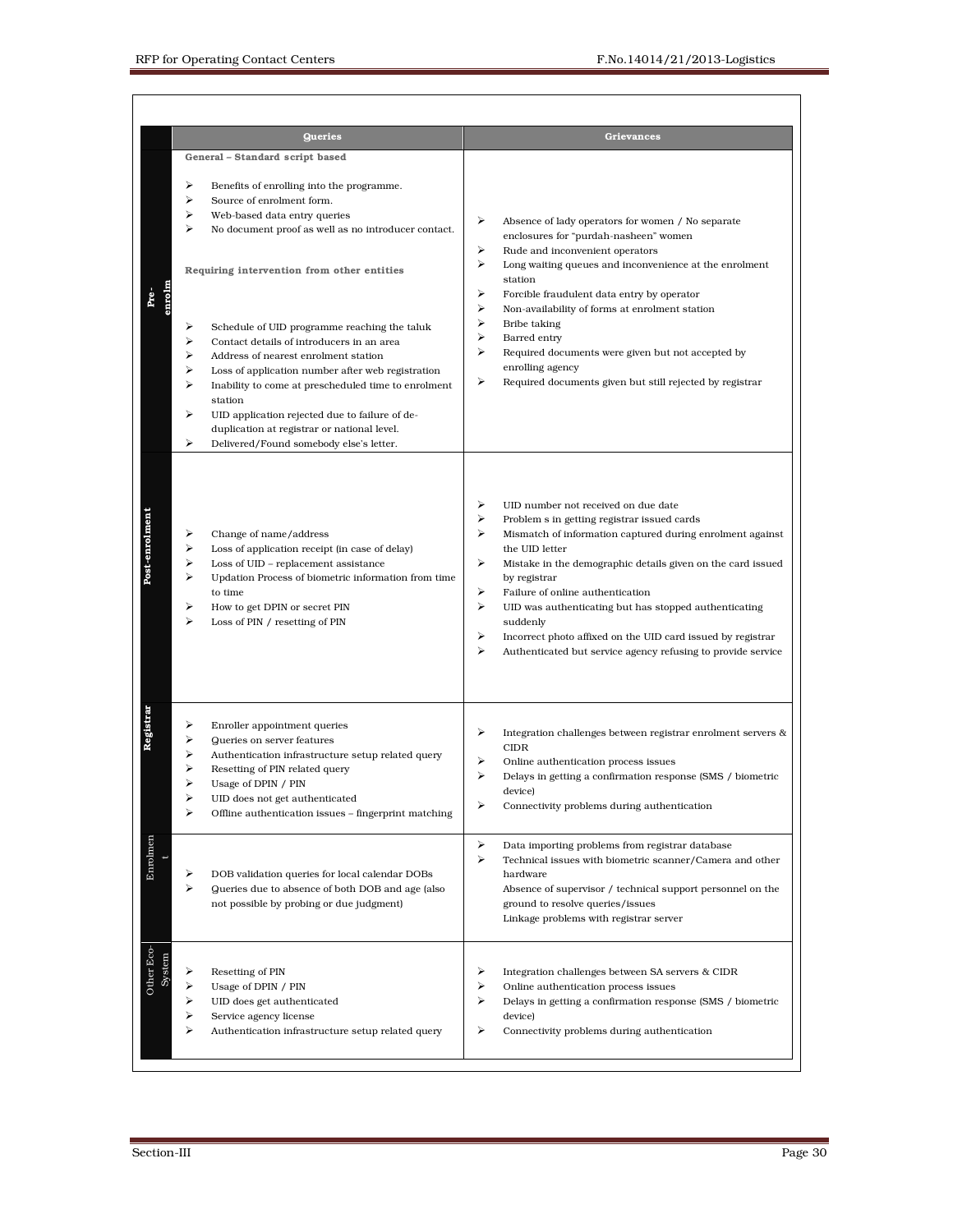#### Analytics and Reporting

The Service Provider would be expected to provide regular analytical reports to UIDAI based on assessment of resident queries and grievances to highlight potential issues in the operations of UIDAI across different entities.

The Service Provider shall submit reports on all the SLA and KPI parameters defined in Section III, Part II to UIDAI in accordance with the specified formats and reporting periods. UIDAI may ask the Service Provider to provide clarifications on these reports as well as the measurement tools and processes utilized by the Service Provider for Reporting. UIDAI shall verify the accuracy of these reports by conducting Audits on its own or by using the services of an external Auditor. UIDAI should have full excess to check the status/report at any time. Service Provider shall extend full cooperation for conducting such audits.

The Service Provider shall provide advanced analytics services such as speech analytics, and performance analytics to improve functioning of the UIDAI's processes and also reduce queries & grievances and improve quality of customer service by the contact center. Examples include: Root cause analysis of top 10 queries/complaints across regions, early detection of issues at enrollment agencies etc. The Service Provider shall also submit actionable plans with recommendations to address issues.

Performance Management The Service Providers shall drive productivity improvements within their contact center. The Service Provider shall also propose measures to improve performance of UIDAI operations based on analysis of reports produced by them. The Service Provider shall propose process

improvement initiatives on a quarterly basis to improve productivity, efficiency and quality of service.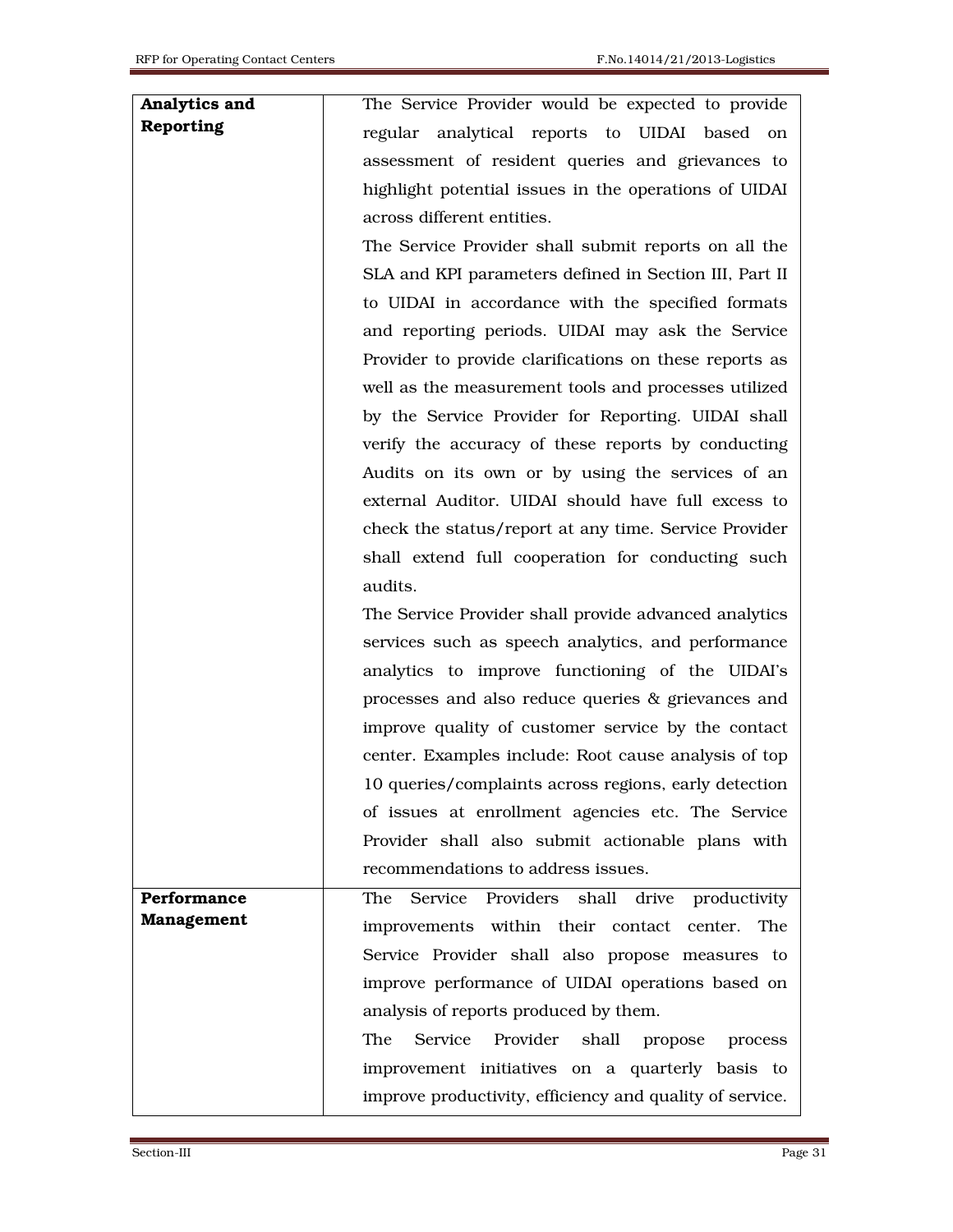|                                 | These initiatives shall be jointly discussed with UIDAI   |
|---------------------------------|-----------------------------------------------------------|
|                                 | and implemented by the Service Provider.                  |
|                                 | The Service Provider would be expected to                 |
|                                 | demonstrate an improvement in productivity of at          |
|                                 | least 10% vis-à-vis initial 3 months of operation, at     |
|                                 | the end of first 6 months of operation.                   |
|                                 | Indicative improvements areas could be (a) Average        |
|                                 | Handling Time (AHT) and (b) First Time Resolution         |
|                                 | (FTR) (c) Average Speed of Answer (ASA) (d) Call          |
|                                 | Abandonment Rate, etc. as defined in Section III, part    |
|                                 | $-II.$                                                    |
| <b>Quality</b>                  | Providers<br>shall<br>drive<br>Service<br>The<br>quality  |
| Management                      | improvements within their contact center.<br>The          |
|                                 | Service Provider shall also propose measures to           |
|                                 | improve performance of UIDAI contact center               |
|                                 | operations based on analysis of calls, case logs and      |
|                                 | other quality parameters.                                 |
|                                 | The Service Providers shall provide UIDAI with            |
|                                 | routine feedback on perception of quality of services     |
|                                 | offered to UIDAI and its Eco-System partners.             |
| Knowledge                       | The Service Providers shall assist UIDAI in optimizing    |
| Management &<br><b>Training</b> | the common knowledge management system, by                |
|                                 | providing inputs for handling common types of             |
|                                 | queries, complaints.                                      |
|                                 | Service Provider will be required to provide input to     |
|                                 | the Knowledge Base regularly.                             |
|                                 | Service Provider will develop training methodology        |
|                                 | including training material in English, Hindi and         |
|                                 | regional languages for contact center agents for          |
|                                 | various types of training such as induction training,     |
|                                 | train the trainer, supervisor training for processes      |
|                                 | specific to UIDAI etc.                                    |
|                                 | Service provider will share the training module and       |
|                                 | material with UIDAI for necessary approval before         |
|                                 | implementing.                                             |
| End-to-End                      | Provider<br>shall<br>take<br>The<br>Service<br>end-to-end |
| Responsibility                  |                                                           |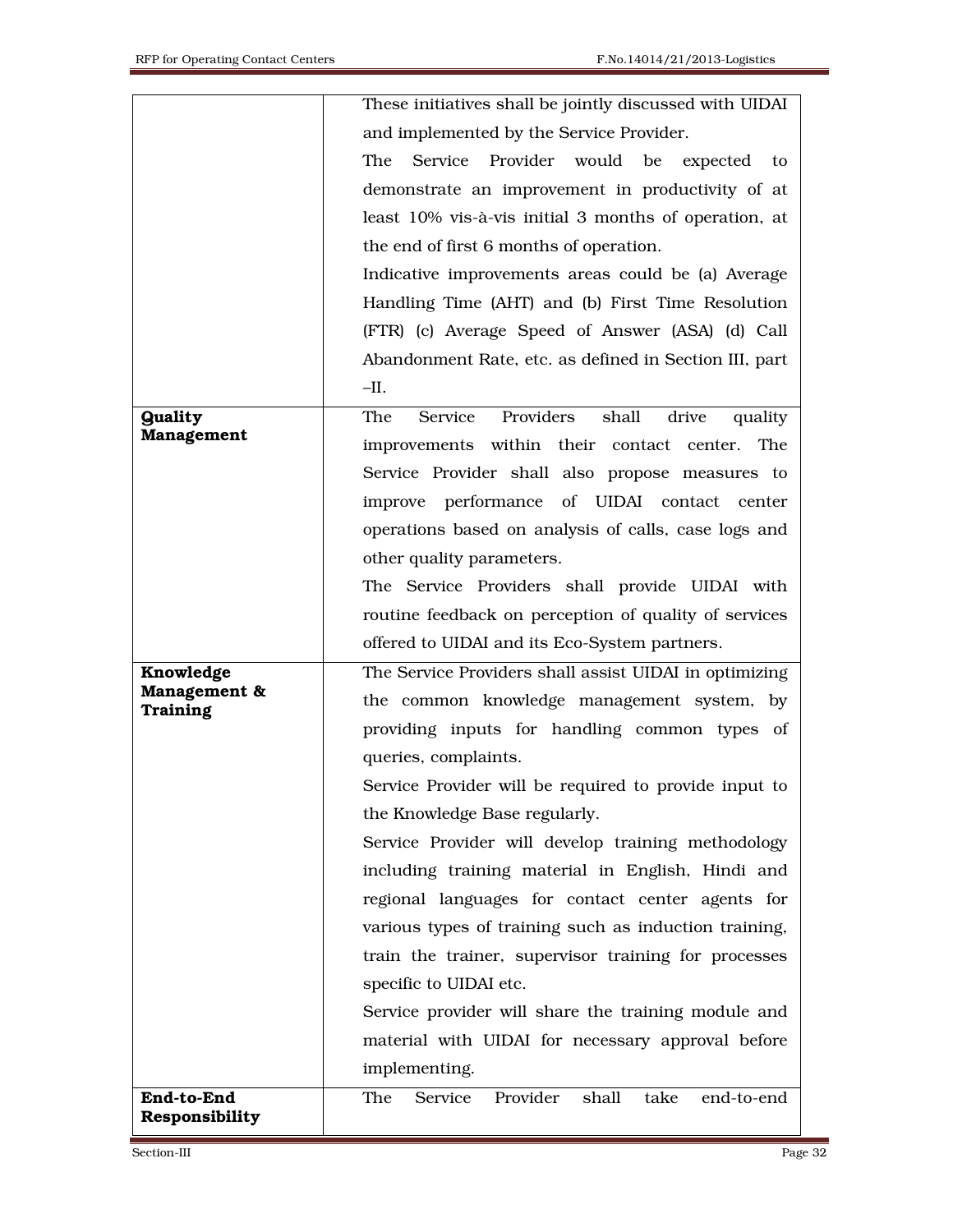|                           | responsibility to close the loop with different entities |
|---------------------------|----------------------------------------------------------|
|                           | that may have to come together to provide a              |
|                           | resolution to resident queries through providing         |
|                           | management reports and also proactive follow-up.         |
|                           | The Service Provider shall work jointly with UIDAI to    |
|                           | identify problem resolver groups within the UIDAI        |
|                           | program (Enrollment Agencies, Registrars, other          |
|                           | UIDAI Eco-System Partners, technical groups etc.) to     |
|                           | resolve queries and grievances that reach the contact    |
|                           | center.                                                  |
|                           | The Service Provider shall also work closely with        |
|                           | UIDAI in developing work flow, escalation procedures     |
|                           | reporting<br>mechanism<br>for<br>resolution<br>of<br>and |
|                           | queries/grievances through different resolver groups.    |
|                           | Service Provider shall interact with the identified      |
|                           | resolver groups and assume responsibility for driving    |
|                           | closure of open queries and grievances from different    |
|                           | stakeholders.                                            |
| <b>Managed Services</b>   | The Service Provider shall operate & maintain the        |
|                           | contact centers, including agents, at Service Provider   |
|                           | owned/rented premises with well<br>trained<br>$-\infty$  |
|                           | empowered staff to handle queries/complaints of the      |
|                           | customers and provide solutions to their utmost          |
|                           | satisfaction based on data available and inputs given    |
|                           | by UIDAI. This will also include meeting UIDAI's         |
|                           | stakeholder's feedback about Contact center service.     |
|                           | The number of Agents, equipment & infrastructure         |
|                           | required for managing the traffic of queries arriving at |
|                           |                                                          |
|                           | the contact center will be determined by the Service     |
|                           | Provider based on historical trends and will be          |
|                           | enhanced periodically to meet the growth in traffic of   |
|                           | queries/grievances from different stakeholders of        |
|                           | UIDAI.                                                   |
| <b>Toll Free Services</b> | The contact center is envisaged to be accessible to      |
|                           | residents and other stakeholders through toll-free       |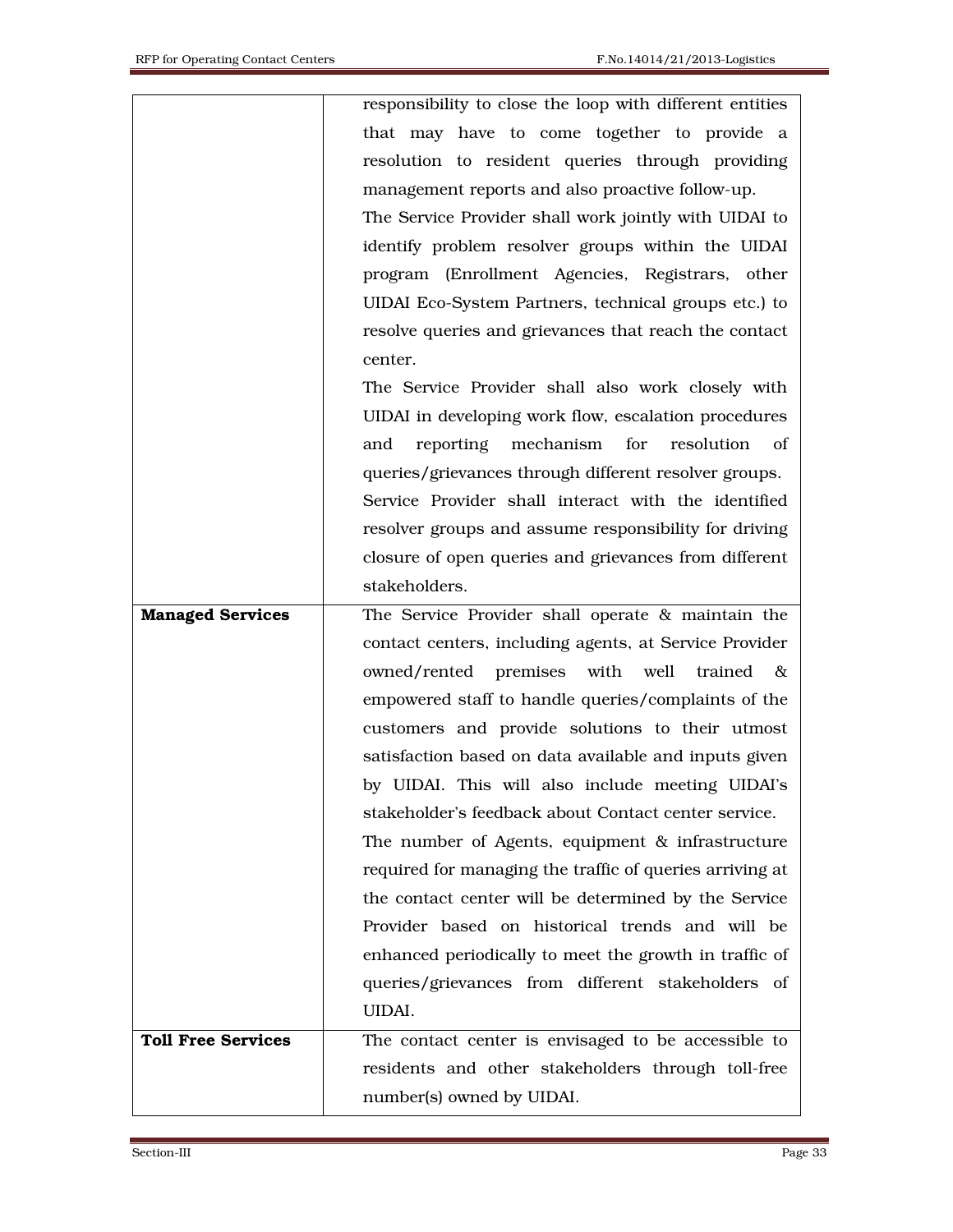|                     | The toll-free number(s) is owned by UIDAI and all the   |
|---------------------|---------------------------------------------------------|
|                     | charges for the toll-free number(s) will be paid by     |
|                     | UIDAI.                                                  |
|                     | Services provided through Toll Free numbers will be     |
|                     | governed by SLAs defined per Section III, Part -II.     |
| <b>Voice Calls</b>  | Voice Calls (Inbound): -                                |
|                     | UIDAI's Data Center will collect the voice calls and    |
|                     | pass on to the ACD system, subsequently the calls       |
|                     | will be routed to the service providers as per volume   |
|                     | allocation specified in Section II, Part IV.            |
|                     | Voice Calls (Outbound): -                               |
|                     | Outbound interactions will be placed through the        |
|                     | dialer placed at UIDAI's DC. Outbound interactions      |
|                     | could be used to respond to queries / grievances of     |
|                     | stakeholders not hitherto resolved earlier or for pro-  |
|                     | actively obtaining feedback on services delivered.      |
|                     | Connectivity: -                                         |
|                     | Service provider shall provision for primary and        |
|                     | secondary data connectivity with UIDAI's Main DC        |
|                     | and DR DC as per the specifications provided under      |
|                     | Data Center/ Network Connectivity section.              |
|                     |                                                         |
|                     | Service provider shall provision for IP phones (hard or |
|                     | soft) for agents which should be registered with the    |
|                     | CM server at UIDAI's Data Center. Using these           |
|                     | phones the agents will login to the ACD system          |
|                     | placed at UIDAI's data center.                          |
| <b>CRM Platform</b> | UIDAI's common CRM platform shall be used to            |
|                     | record UIDAI's stakeholder's queries and grievances     |
|                     | from across multiple contact center vendors that may    |
|                     | be servicing as UIDAI's contact center service          |
|                     | providers.                                              |
|                     | The Service Provider shall support the deployment of    |
|                     | CRM client to the production workstations at no         |
|                     | extra cost.                                             |
|                     | Connectivity: -                                         |
|                     | Service provider shall provision for primary and        |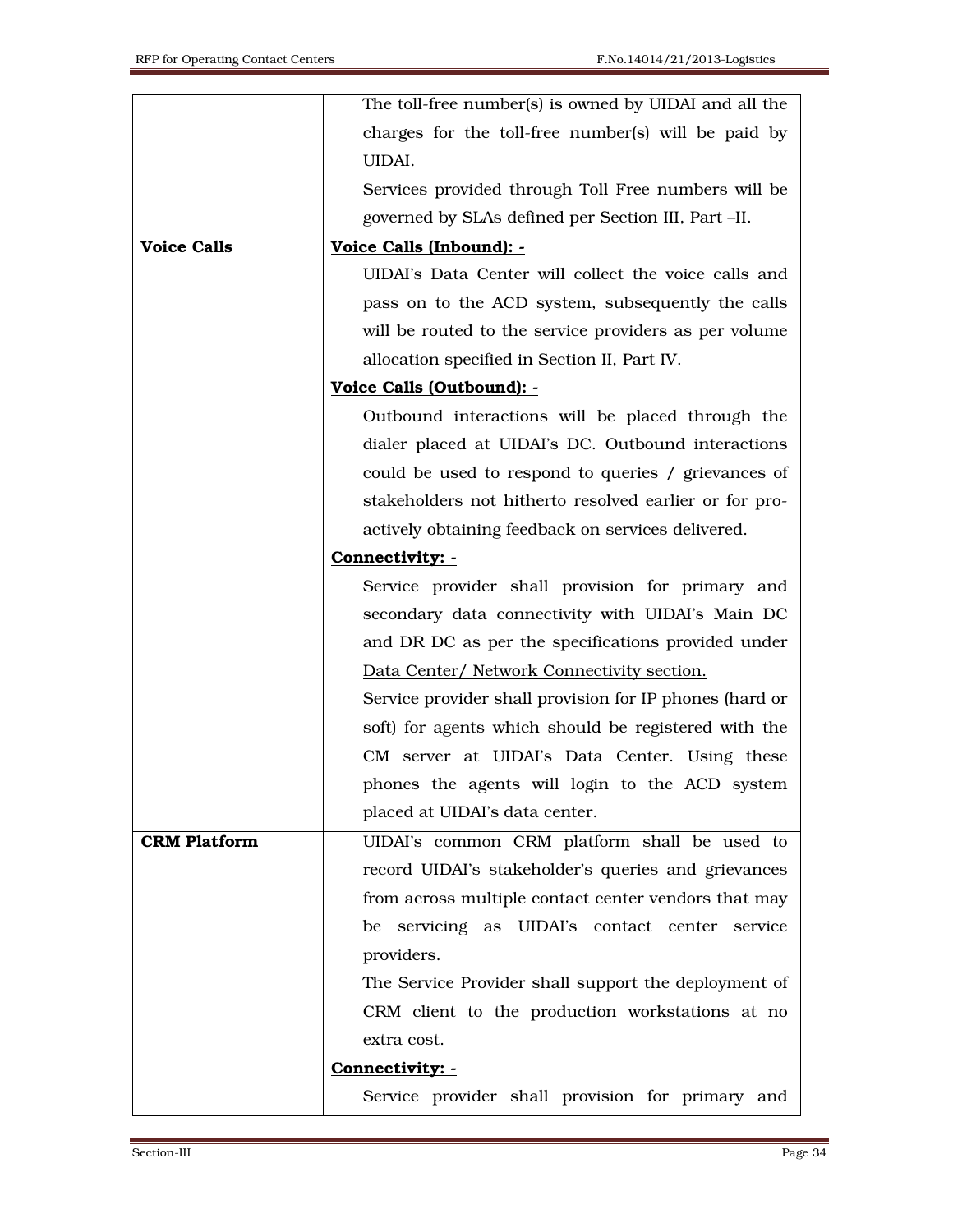|                                                | secondary data connectivity with UIDAI's Main DC      |
|------------------------------------------------|-------------------------------------------------------|
|                                                | and DR DC as per the specifications provided under    |
|                                                | Data Center/ Network Connectivity section.            |
| Data Center/<br><b>Network</b><br>Connectivity | The Network Connectivity between the selected         |
|                                                | Service Providers and the UIDAI's Data Center shall   |
|                                                | be provisioned by the selected Service Providers.     |
|                                                | Expected bandwidth <b>per user</b> will be around 250 |
|                                                | <b>kbps</b> for both voice and data packets.          |
|                                                | UIDAI's Data Center will be located in and around     |
|                                                | National Capital Region. However, in future UIDAI's   |
|                                                | Data Center is likely to be shifted to Bangalore      |
|                                                | and/or Manesar.                                       |
|                                                | The Service Providers selected through this RFP shall |
|                                                | provision for one time shifting of the network        |
|                                                | connectivity from the prior Data Center location to   |
|                                                | the changed location as required by UIDAI.            |
|                                                | During this shifting the Service Providers should     |
|                                                | ensure seamless connectivity to the functional Data   |
|                                                | Center.                                               |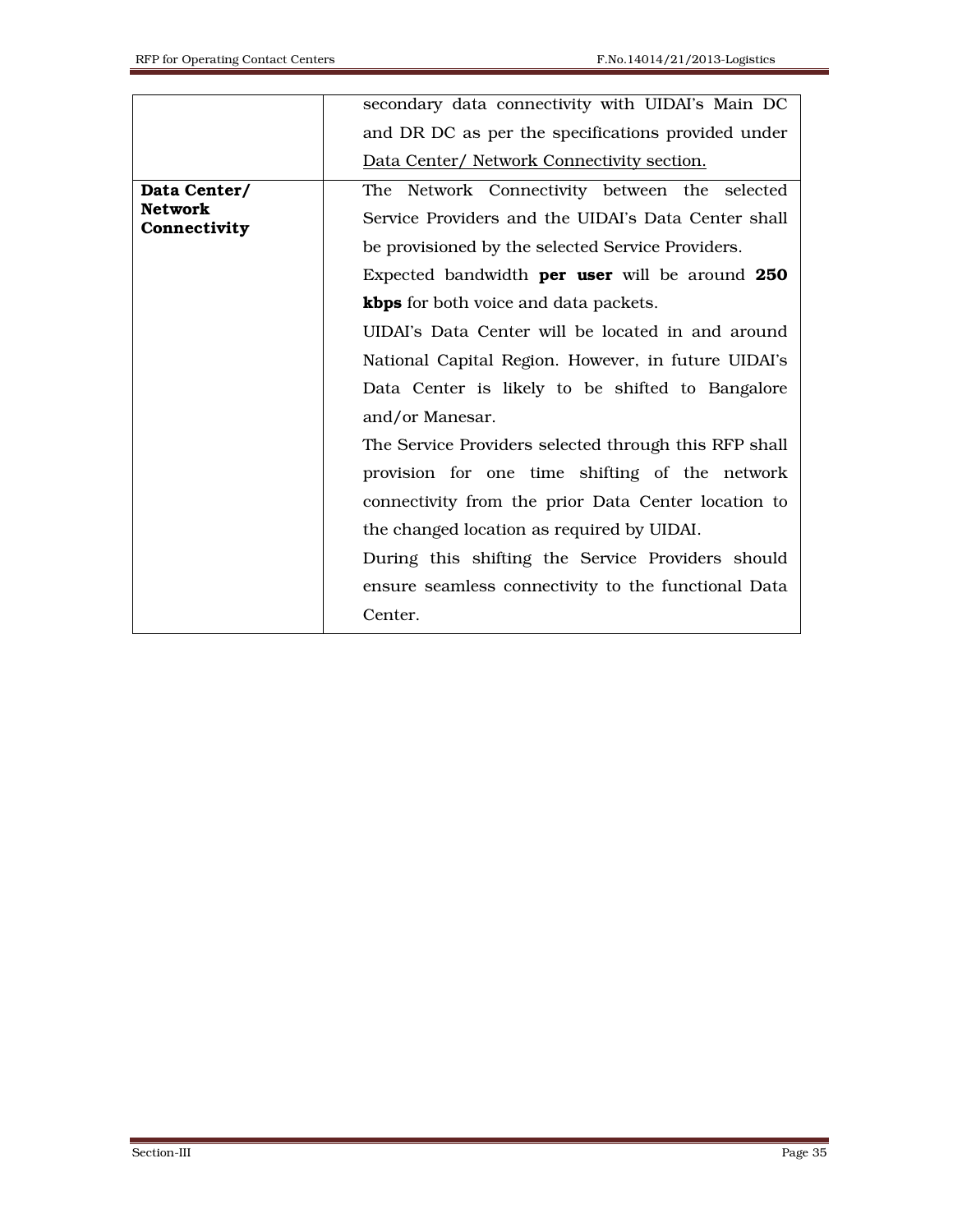## PART-II - Service Level Agreement

Service Level Agreement (hereinafter referred to as SLA) is to clearly define the levels of service which shall be provided by the Service Provider to UIDAI for the duration of this contract.

| <b>Benefits of this</b>   | Trigger a process that applies the UIDAI and the                   |
|---------------------------|--------------------------------------------------------------------|
| <b>SLA</b>                | Service Provider management attention to some                      |
|                           | aspect of performance when that aspect drops                       |
|                           | below an agreed upon threshold, or target.                         |
|                           | Makes explicit the expectations that UIDAI has for                 |
|                           | performance.                                                       |
|                           | Helps UIDAI control the levels and performance of                  |
|                           | Service Provider services.                                         |
|                           | UIDAI and Service Provider shall maintain a                        |
|                           | weekly/monthly<br>contact<br>the<br>to<br>monitor                  |
|                           | performance of the services being provided by the                  |
|                           | Service Provider and the effectiveness of this SLA.                |
| <b>SLAs &amp; Targets</b> | This SLA document provides for minimum level of                    |
|                           | services required as per contractual obligations                   |
|                           | performance<br>indicators<br>based<br>and<br>on                    |
|                           | measurements thereof. The Service Provider shall                   |
|                           | ensure provisioning of all required services while                 |
|                           | monitoring the performance of the same to                          |
|                           | effectively comply with the performance levels.                    |
|                           | The services provided by the Service Provider shall                |
|                           | be reviewed by the UIDAI and UIDAI shall:                          |
|                           | $\triangleright$ Check performance of the Service Provider against |
|                           | these SLAs over the review period and consider                     |
|                           | any key issues of the past period's performance                    |
|                           | statistics including major incidents,<br>service                   |
|                           | trends, etc.                                                       |
|                           | $\triangleright$ Discuss escalated problems, new issues<br>and     |
|                           | matters still outstanding for resolution.                          |
|                           | Review of statistics related to rectification of<br>➤              |
|                           | outstanding faults and agreed changes.                             |
|                           | $\triangleright$ Provide suggestions for changes to improve the    |
|                           | service levels.                                                    |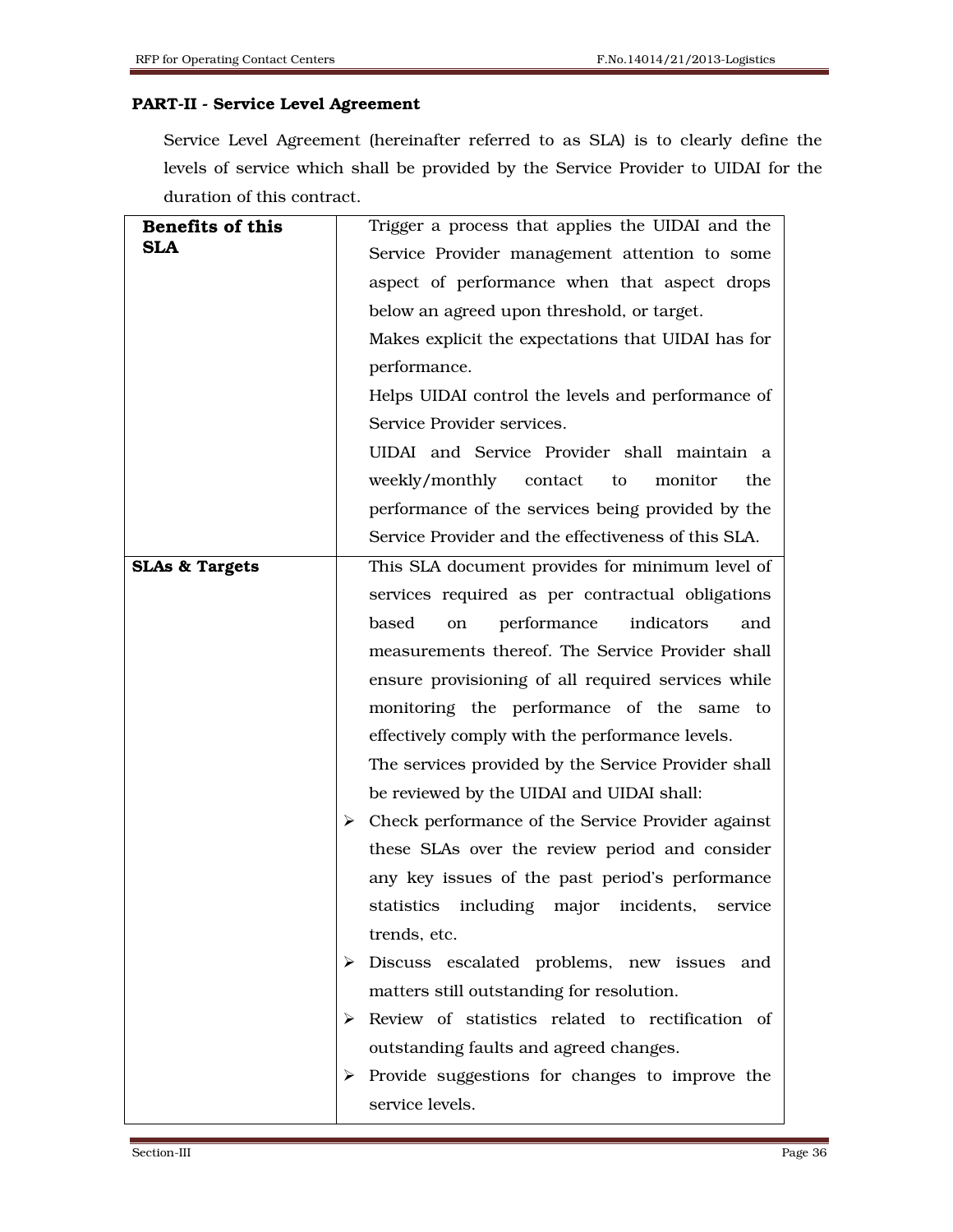|                           | In case desired, UIDAI may initiate an interim            |
|---------------------------|-----------------------------------------------------------|
|                           | review to check the performance<br>and<br>the             |
|                           | obligations of the Service Provider.                      |
|                           | The SLA may be reviewed and revised in                    |
|                           | accordance to the procedures detailed under SLA           |
|                           | <b>Change Control.</b> SLA Change Control procedures      |
|                           | will be used if there is a dispute between UIDAI          |
|                           | and the Service Provider on what the performance          |
|                           | targets should be set.                                    |
|                           |                                                           |
| <b>SLA Change Control</b> | It is acknowledged that this SLA may change as            |
|                           | UIDAI's business needs evolve over the course of          |
|                           | the contract period. This document also defines           |
|                           | the following management procedures:                      |
|                           | $\triangleright$ A process for negotiating changes to the |
|                           | SLA.                                                      |
|                           | for<br>issue<br>management<br>≻<br>An<br>process          |
|                           | documenting and resolving difficult issues.               |
|                           | $\triangleright$ UIDAI and Service Provider management    |
|                           | escalation process to be used in the event                |
|                           | that an issue is not being resolved in a                  |
|                           | timely manner by the lowest possible level                |
|                           | of management.                                            |
|                           | Any changes to the levels of service provided             |
|                           | during the term of this Agreement will be                 |
|                           | requested, documented and negotiated in good              |
|                           | faith by both parties. Either party can request a         |
|                           | change. Changes will be documented as an                  |
|                           | addendum to this SLA and, subsequently, the               |
|                           | Contract.                                                 |
|                           | If there is any confusion or conflict between this        |
|                           | document and the Contract, the Tender and its             |
|                           | addenda, the Contract will supersede.                     |
| <b>SLA Change Process</b> | The parties may amend this SLA by mutual                  |
|                           | agreement in accordance with terms of this                |
|                           | contract. Changes can be proposed by either               |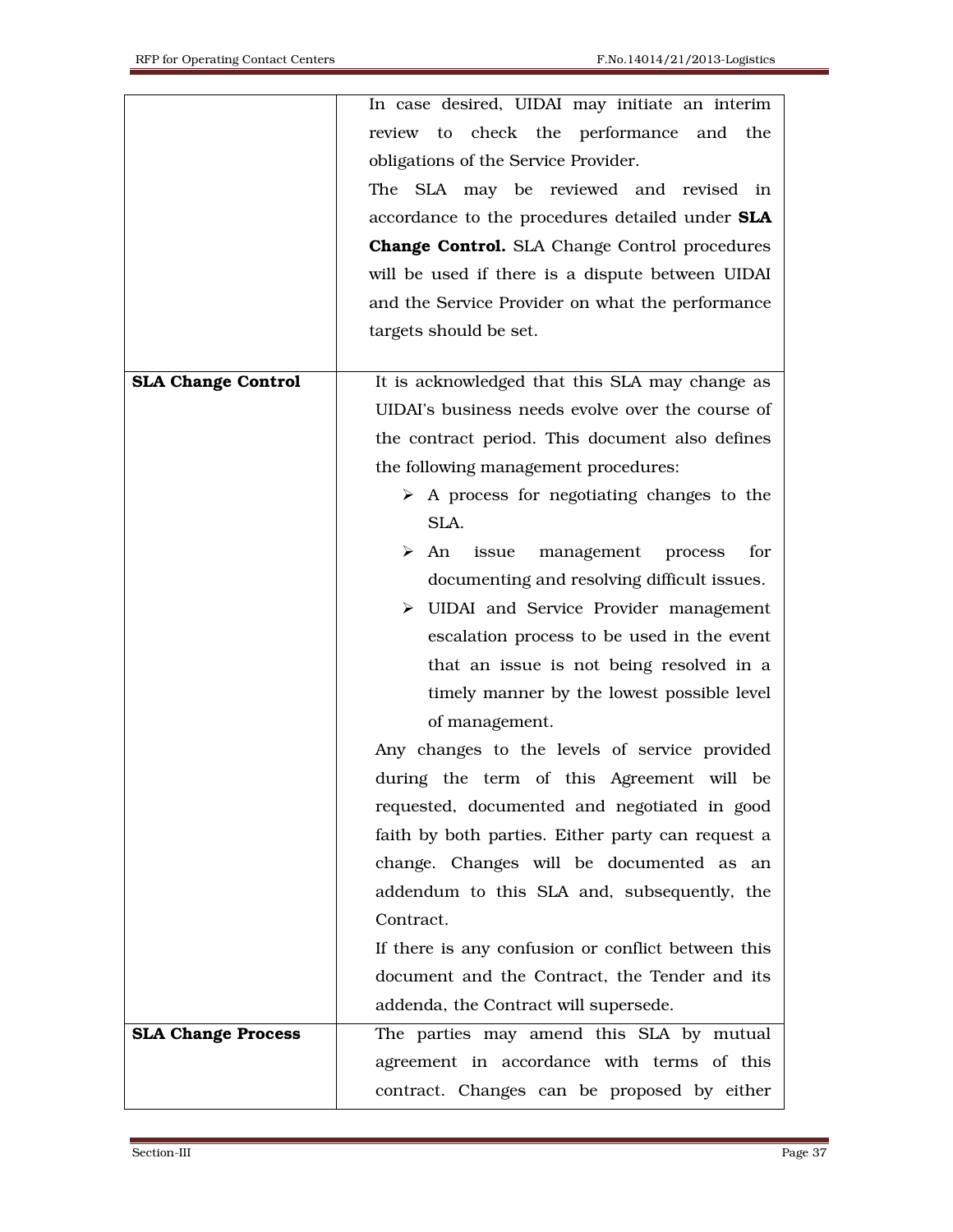|                         | party. The Service Provider can initiate an SLA             |
|-------------------------|-------------------------------------------------------------|
|                         | review with the UIDAI. Normally, the forum for              |
|                         | negotiating SLA changes will be UIDAI's monthly             |
|                         | meetings. Unresolved issues will be addressed               |
|                         | using the issue management process.                         |
|                         |                                                             |
|                         | Provider<br>The<br>Service<br>shall<br>maintain<br>and      |
|                         | distribute current copies of the SLA document as            |
|                         |                                                             |
|                         | directed by UIDAI. Additional copies of the                 |
|                         | current SLA will be made available at all times to          |
|                         | authorized parties.                                         |
| <b>Issue management</b> | provides<br>This<br>process<br>appropriate<br>an            |
| procedures              | for<br>management structure<br>the<br>orderly               |
|                         | consideration and resolution of business and                |
|                         | operational issues in the event that quick                  |
|                         | consensus is not reached between Purchaser and              |
|                         | Service Provider. It is expected that this pre-             |
|                         | defined process will only be used on an exception           |
|                         | basis if issues are not resolved at lower                   |
|                         | management levels.                                          |
|                         | $\triangleright$ Either UIDAI or Service Provider may raise |
|                         | an issue by documenting the business or                     |
|                         | technical problem, which presents a                         |
|                         | reasonably objective summary of both                        |
|                         | points of view and identifies specific points               |
|                         | of disagreement with possible solutions.                    |
|                         | UIDAI<br>the<br>Providers<br>and<br>Service<br>➤            |
|                         | which<br>determine<br>representative<br>will                |
|                         | committee<br>executive level<br>should<br><sub>or</sub>     |
|                         | logically be involved in resolution.                        |
|                         | A meeting or conference call will be<br>➤                   |
|                         | conducted to resolve the issue in a timely                  |
|                         | manner. The documented issues will be                       |
|                         |                                                             |
|                         | distributed to the participants at least 24                 |
|                         | hours prior to the discussion, if the issue                 |
|                         | is not an emergency requiring immediate                     |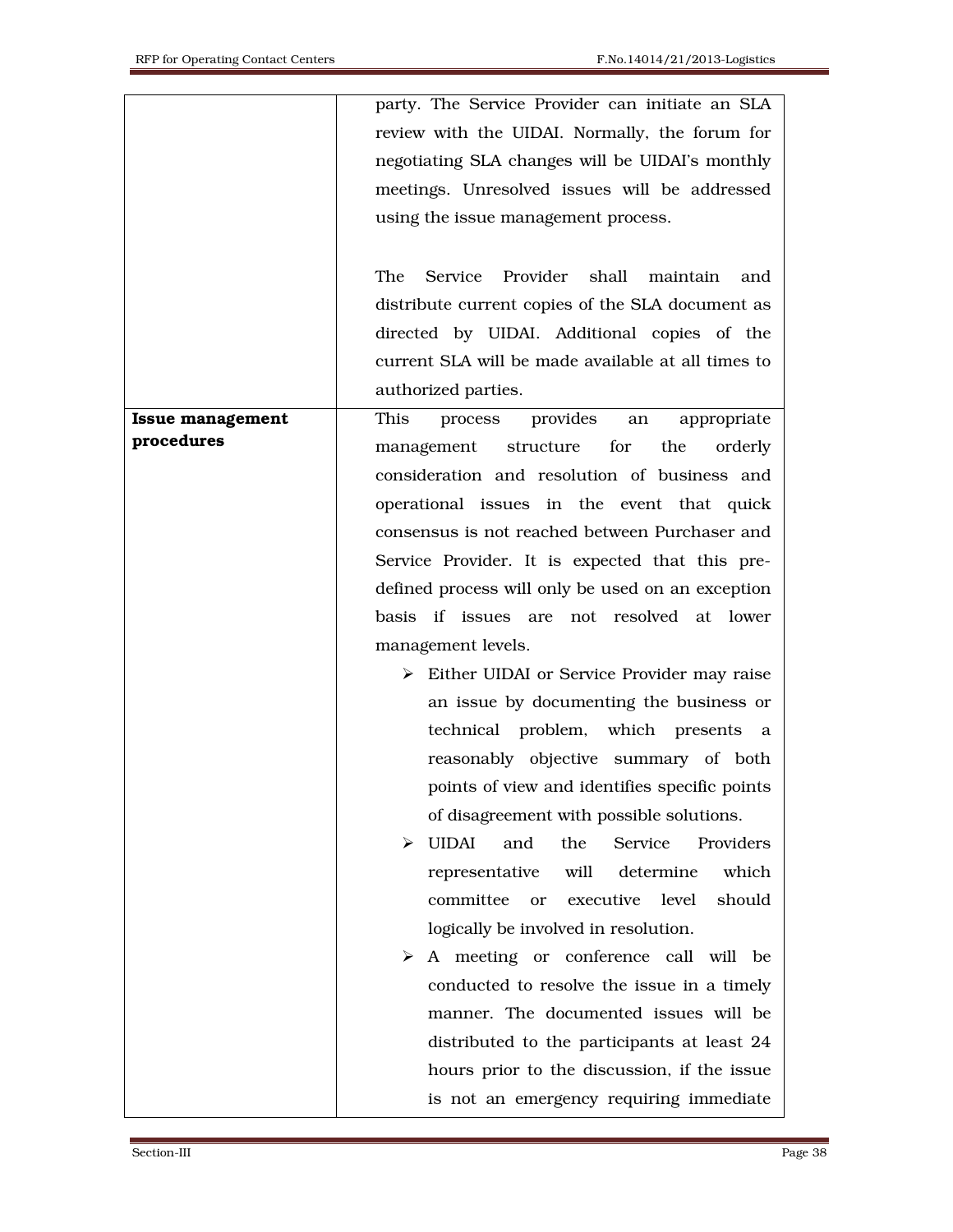|                      | attention.                                                                                                    |
|----------------------|---------------------------------------------------------------------------------------------------------------|
|                      | > Management of Purchaser and Service                                                                         |
|                      | Provider will develop a temporary, if                                                                         |
|                      | needed, and the permanent solution for the                                                                    |
|                      | problem at hand. The Service Provider will                                                                    |
|                      | then communicate the resolution to all                                                                        |
|                      | interested parties.                                                                                           |
|                      | In the event a significant business issue is still                                                            |
|                      | unresolved, the arbitration procedure described                                                               |
|                      | in the Contract will be used.                                                                                 |
| <b>Service Level</b> | The parameters noted below in the Service Level                                                               |
| Agreement            | Agreement will start to be applicable after the<br>completion of 90 days from the<br>start of                 |
| Applicability        | commencement of work.                                                                                         |
|                      | The penalties on individual SLAs would be applied<br>individually. However, if the total penalties exceeds by |
|                      | 25% of the total billed amount, the aggregate penalty                                                         |
|                      | would be capped at 25% of the billed amount.                                                                  |
|                      | UIDAI reserves the right to re-visit SLAs at a later                                                          |
|                      | dated based on learning from past experience and<br>stabilization of operations.                              |
|                      |                                                                                                               |
|                      |                                                                                                               |
|                      | Voice Calls (Inbound) - Technical and non-technical<br>(Multi-lingual)                                        |
|                      | $\triangleright$ Duration of agent answered calls to be                                                       |
|                      | counted after deducting the duration of the                                                                   |
|                      | said calls spent on the queue.                                                                                |
|                      | $\triangleright$ Agent answered calls that last for less than                                                 |
|                      | 10 seconds shall not be considered valid                                                                      |
|                      | calls for payment purposes.                                                                                   |
|                      | $\triangleright$ Payment for inbound calls shall be made                                                      |
|                      | for aggregate connect minutes obtained                                                                        |
|                      | after aggregating duration of individual                                                                      |
|                      | calls in seconds.                                                                                             |
|                      | Voice Calls (Outbound) - Technical and non-technical<br>(Multi-lingual)                                       |
|                      | $\triangleright$ The Rate for making outbound calls for                                                       |
|                      | which payment is to be made to the Service                                                                    |
|                      | Provider will be on per connect minute                                                                        |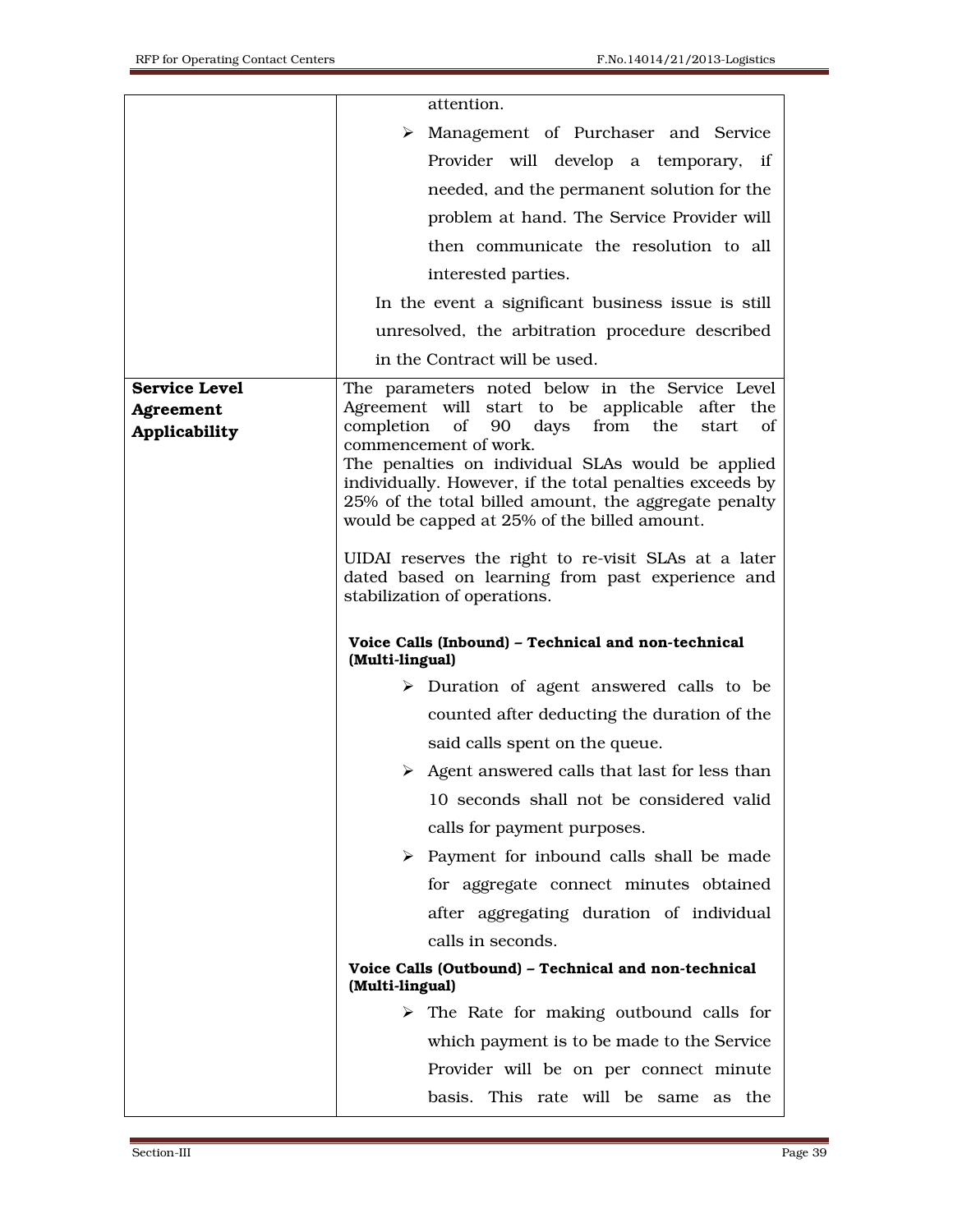|                        | 'Discovered Rate' for inbound voice calls.                                                                                                                                                                                                                                                                 |
|------------------------|------------------------------------------------------------------------------------------------------------------------------------------------------------------------------------------------------------------------------------------------------------------------------------------------------------|
|                        | > Payment for outbound calls shall be made                                                                                                                                                                                                                                                                 |
|                        | for aggregate connect minutes obtained                                                                                                                                                                                                                                                                     |
|                        | after aggregating duration of individual                                                                                                                                                                                                                                                                   |
|                        | calls in seconds.                                                                                                                                                                                                                                                                                          |
| <b>Service Level</b>   | The Service Provider agrees to the following service                                                                                                                                                                                                                                                       |
| <b>Agreement (SLA)</b> | level agreement (SLA) parameters while providing                                                                                                                                                                                                                                                           |
| <b>Parameters</b>      | contact center services to UIDAI's stakeholders. These                                                                                                                                                                                                                                                     |
|                        | SLAs shall be tracked on a periodic basis and are                                                                                                                                                                                                                                                          |
|                        | envisaged to have penalty and or liquidation damage                                                                                                                                                                                                                                                        |
|                        | clauses on non-adherence to any of them.                                                                                                                                                                                                                                                                   |
|                        | List of SLAs: -                                                                                                                                                                                                                                                                                            |
|                        | System Uptime<br>Average Speed to Answer (ASA)<br>Call abandonment<br><b>Call Quality Score</b><br>Customer satisfaction (IVRS)<br>First Time Resolution (FTR)<br>Average Handle Time (AHT)<br>Agent occupancy rate<br><b>Agent Productivity</b><br>Agents training<br>Adherence to committed ramp-up time |
|                        | Each of the above mentioned SLAs have been<br>explained in detail in SLAs.                                                                                                                                                                                                                                 |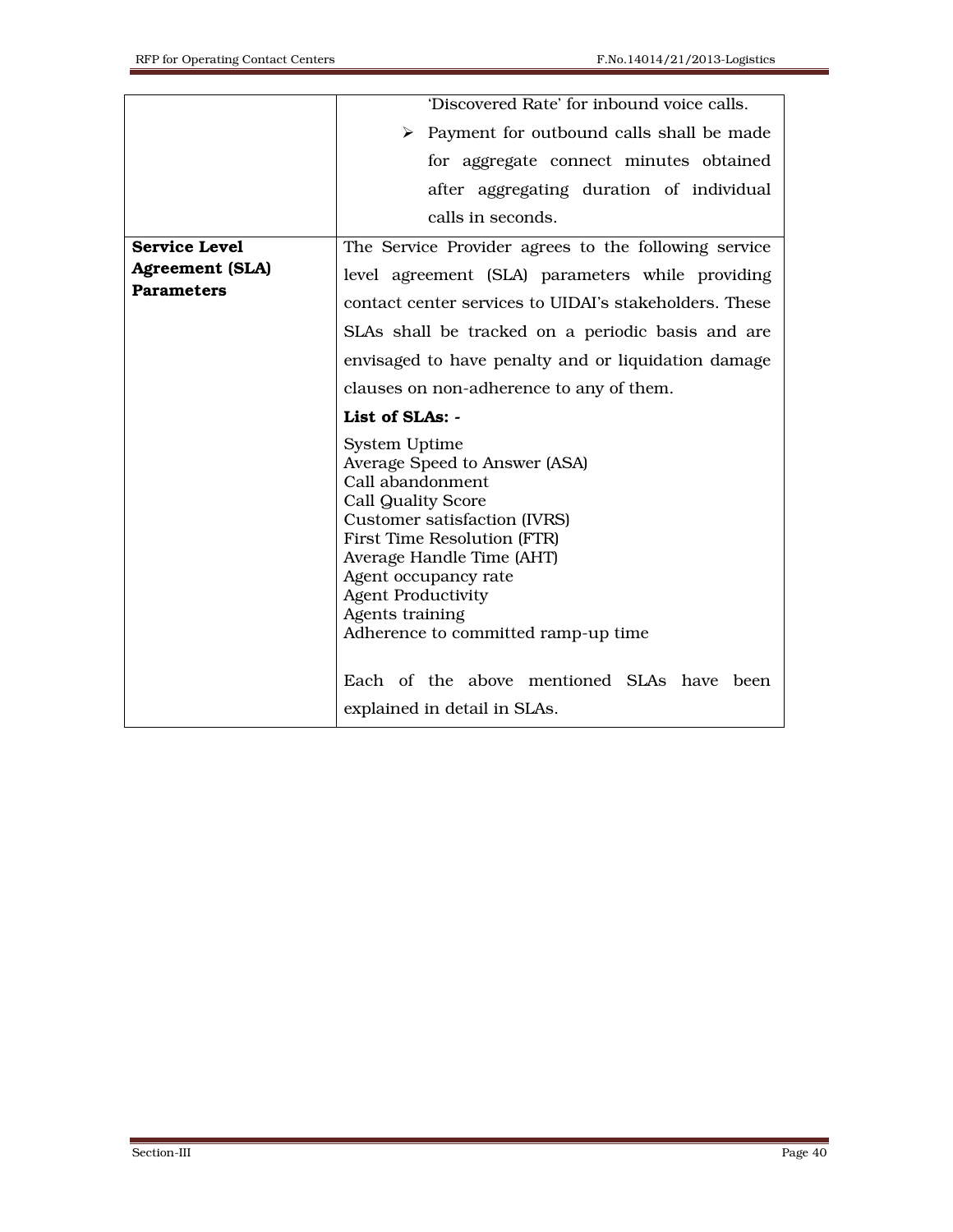| Sr.<br>No.     | <b>Measurement</b>                      | Definition                                                                                                                                                                                                                                                                   | <b>Measurement</b><br><b>Interval</b> | Reportin<br>period | <b>Target</b>                                                                                                | Penalty                           |
|----------------|-----------------------------------------|------------------------------------------------------------------------------------------------------------------------------------------------------------------------------------------------------------------------------------------------------------------------------|---------------------------------------|--------------------|--------------------------------------------------------------------------------------------------------------|-----------------------------------|
| 1.             | System uptime<br>(Uninterrupted         | It will be calculated based on formula<br>"Total uptime in minutes/ Total                                                                                                                                                                                                    | Daily                                 | Weekly             | $>=99.5%$                                                                                                    | Nil                               |
|                | connectivity to<br><b>UIDAI's DC)</b>   | minutes of operations in a month".<br>For example; this will be calculated<br>for window of service for 12- hour, 6-                                                                                                                                                         |                                       |                    | >=98.7% but<br>$< 99.5\%$                                                                                    | 1.0% of monthly<br>billed amount  |
|                |                                         | For example, If the<br>days/week.<br>system was down for 2 hours in July<br>2010 or up for 298 hours; Uptime<br>will be $[298/ (25 \text{ days} \times 12 \text{ hours})]x$                                                                                                  |                                       |                    | $> = 97\%$ but<br>$< 98.7\%$                                                                                 | 3.0% of monthly<br>billed amount  |
|                |                                         | $100$ = 99.33%                                                                                                                                                                                                                                                               |                                       |                    | $>= 95\%$ but<br>$< 97\%$                                                                                    | 5.0 % of monthly<br>billed amount |
|                |                                         |                                                                                                                                                                                                                                                                              |                                       |                    | $>= 90\%$ but<br>$< 95 \%$                                                                                   | 10% of monthly<br>billed amount   |
|                |                                         |                                                                                                                                                                                                                                                                              |                                       |                    | <90%                                                                                                         | 20% of monthly<br>billed amount   |
| $\mathfrak{D}$ | <b>Average Speed to Answer</b><br>(ASA) | This is the percentage of calls that<br>are answered by the contact center<br>operators within a specified time<br><b>TCBH</b><br>period<br>during<br><b>Time</b><br>Consistent Busy Hour). In other<br>words, it is the waiting time in<br>Automatic Call Distributor (ACD) | Daily                                 | Weekly             | $> 80\%$ calls<br>attended<br>within 10<br>seconds from<br>the caller<br>choosing to<br>speak to an<br>agent | N <sub>i</sub>                    |

## Service Level Agreement (SLA) Parameters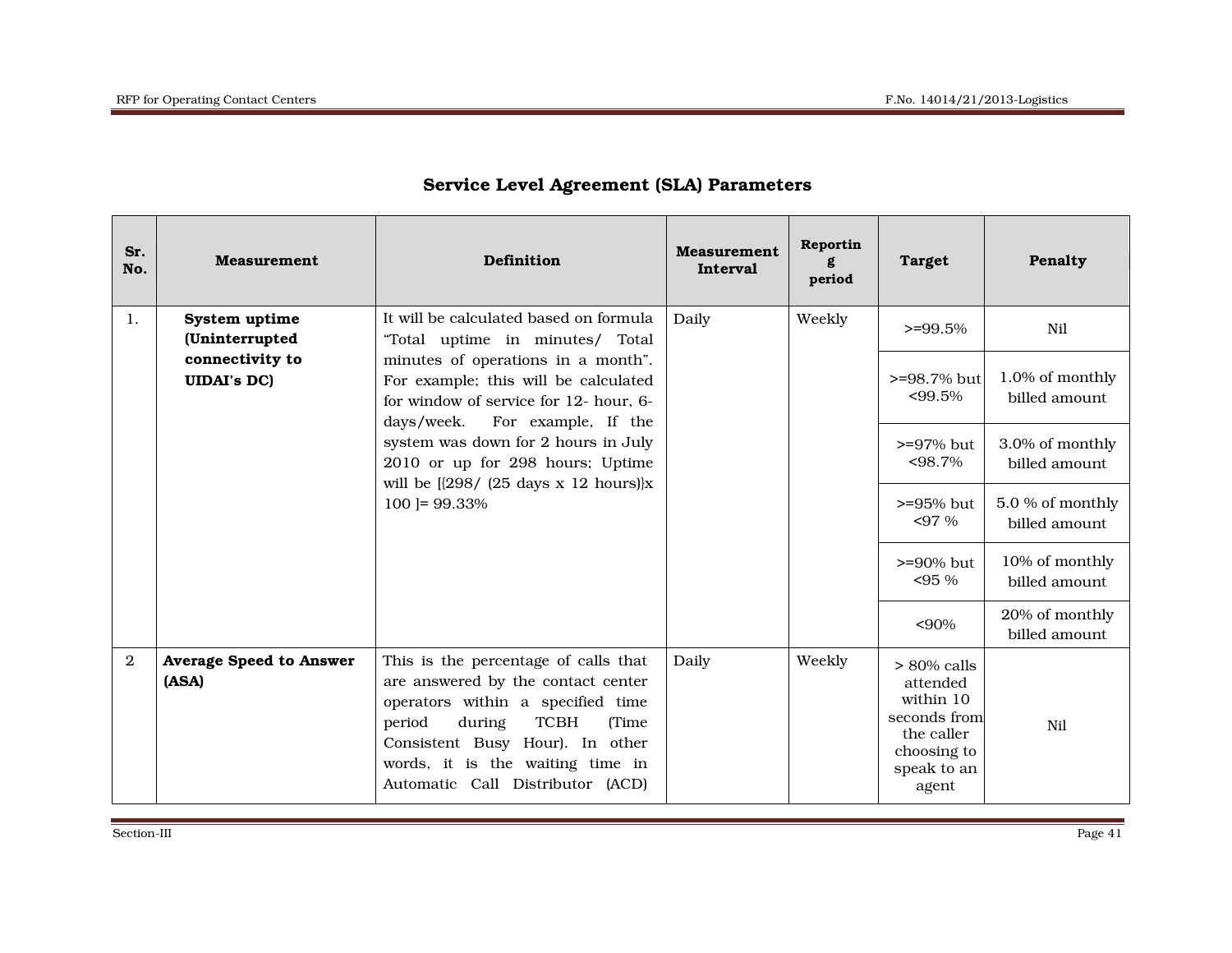|   |                                                                                                              | queue after pressing prescribed digit<br>by a caller to talk to the agent but<br>before being answered by the agent |       | 75%-80%<br>calls<br>attended<br>within 10<br>seconds from<br>the caller<br>choosing to<br>speak to an<br>agent | 5% of monthly<br>billed amount.                                                                             |                                                                                                               |
|---|--------------------------------------------------------------------------------------------------------------|---------------------------------------------------------------------------------------------------------------------|-------|----------------------------------------------------------------------------------------------------------------|-------------------------------------------------------------------------------------------------------------|---------------------------------------------------------------------------------------------------------------|
|   |                                                                                                              |                                                                                                                     |       |                                                                                                                | $<$ 75% calls<br>attended<br>within 10<br>seconds from<br>the caller<br>choosing to<br>speak to an<br>agent | 10% of monthly<br>billed amount.                                                                              |
| 3 | abandonment<br><b>Call</b><br>rate<br><i>(unanswered)</i><br>calls<br>by<br>operators/agents)                | This measures % of calls that<br>requested for an agent but got<br>disconnected before being answered               | Daily | Weekly                                                                                                         | $\leq$ 3%                                                                                                   | Nil                                                                                                           |
|   | by the agent. (Only calls that get<br>disconnected after 5 seconds from<br>transfer to the ACD from the IVRS |                                                                                                                     |       | $>=$ 3% and<br><10%                                                                                            | 5% of monthly<br>bill value                                                                                 |                                                                                                               |
|   |                                                                                                              | will be considered for computation of<br>this SLA)                                                                  |       |                                                                                                                | $>= 10\%$ and<br>$<$ 20%                                                                                    | 10% of monthly<br>bill value                                                                                  |
|   |                                                                                                              |                                                                                                                     |       |                                                                                                                | $>=20%$                                                                                                     | Percentage of<br>penalty on<br>monthly bill<br>value, in<br>proportion to the<br>percentage of<br>abandonment |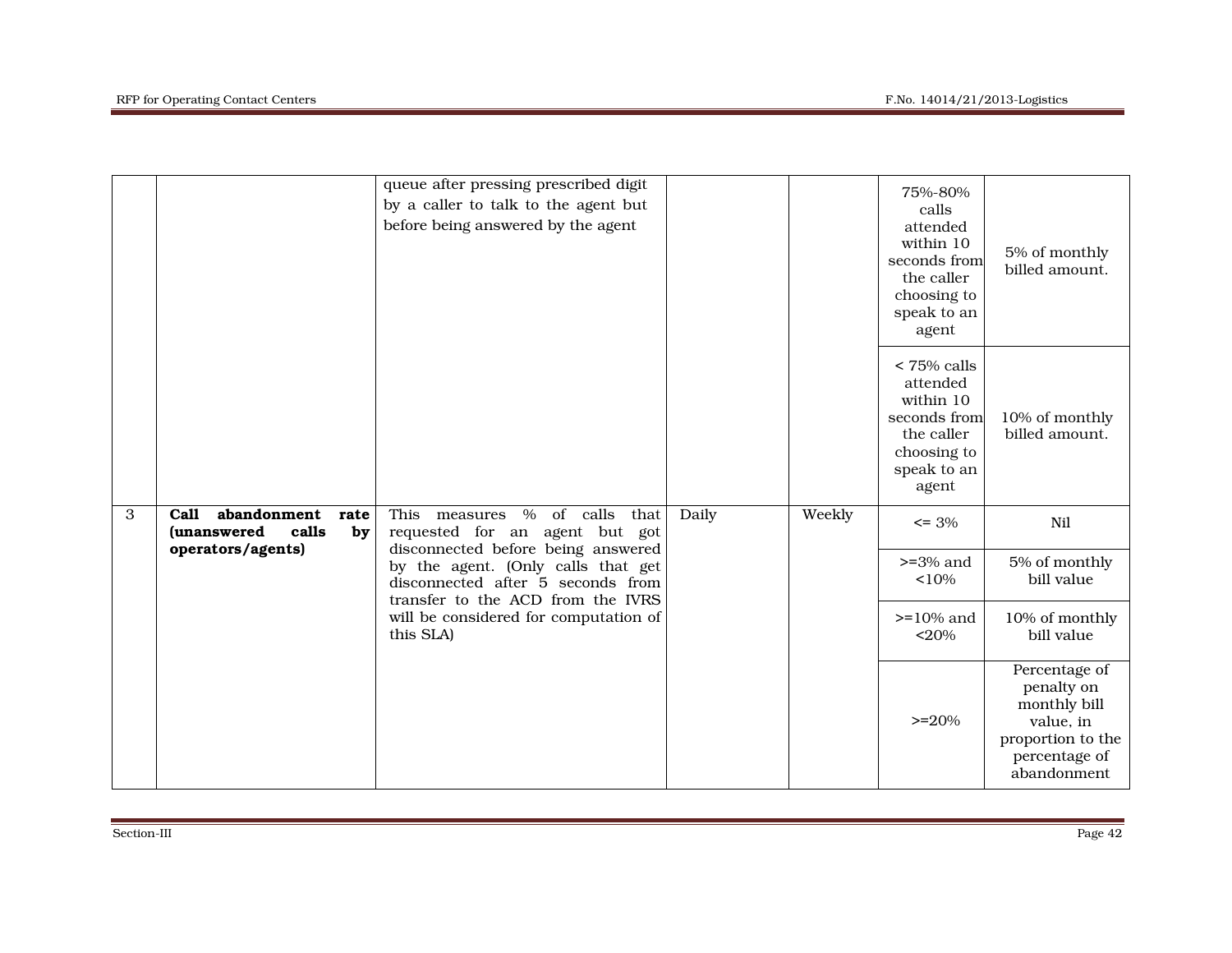| 4 | <b>Call Quality Score</b>                                                                                                 | Call quality audit score is a method<br>scoring agent calls against<br>of<br>predefined parameters to ensure that<br>the agents are adhering to the quality<br>standards as defined by UIDAI. The<br>parameters<br>$\&$<br>mechanism<br>for<br>calculating quality score will<br>be<br>mutually agreed between UIDAI &<br>CCF. | Daily           | Weekly                 | > 85%                              | Nil                                |
|---|---------------------------------------------------------------------------------------------------------------------------|--------------------------------------------------------------------------------------------------------------------------------------------------------------------------------------------------------------------------------------------------------------------------------------------------------------------------------|-----------------|------------------------|------------------------------------|------------------------------------|
|   |                                                                                                                           |                                                                                                                                                                                                                                                                                                                                |                 |                        | <b>Between</b><br>80% to 85%       | 2% of monthly<br>billed value      |
|   |                                                                                                                           |                                                                                                                                                                                                                                                                                                                                |                 |                        | <b>Between</b><br>75% to 80%       | 5% of monthly<br>billed value      |
|   |                                                                                                                           |                                                                                                                                                                                                                                                                                                                                |                 |                        | $< 75\%$                           | 10% of monthly<br>billed value     |
| 5 | satisfaction<br><b>Customer</b><br>(IVRS)                                                                                 | This is the measure of customers'<br>satisfaction with the way their<br>query/complaint has been handled<br>by the contact centre operator<br>system. The CCF shall be responsible<br>for maintaining a minimum level of<br>customer satisfaction based on the                                                                 | Weekly<br>Daily |                        | $>= 85\%$                          | Nil                                |
|   | criteria defined by UIDAI from time to<br>time. The satisfaction level of callers<br>shall be collected on a five pointer |                                                                                                                                                                                                                                                                                                                                |                 | $>= 80\%$ but<br>< 85% | 2% of the<br>monthly bill<br>value |                                    |
|   |                                                                                                                           | $\circ$ of<br>5:<br>Very<br>satisfied",<br>scale<br>4: "Satisfied"<br>3:"Average",<br>2: "Dissatisfied"<br>and<br>1: "Very<br>Dissatisfied"                                                                                                                                                                                    |                 |                        | $> = 75\%$ but<br>$< 80\%$         | 5% of the<br>monthly bill<br>value |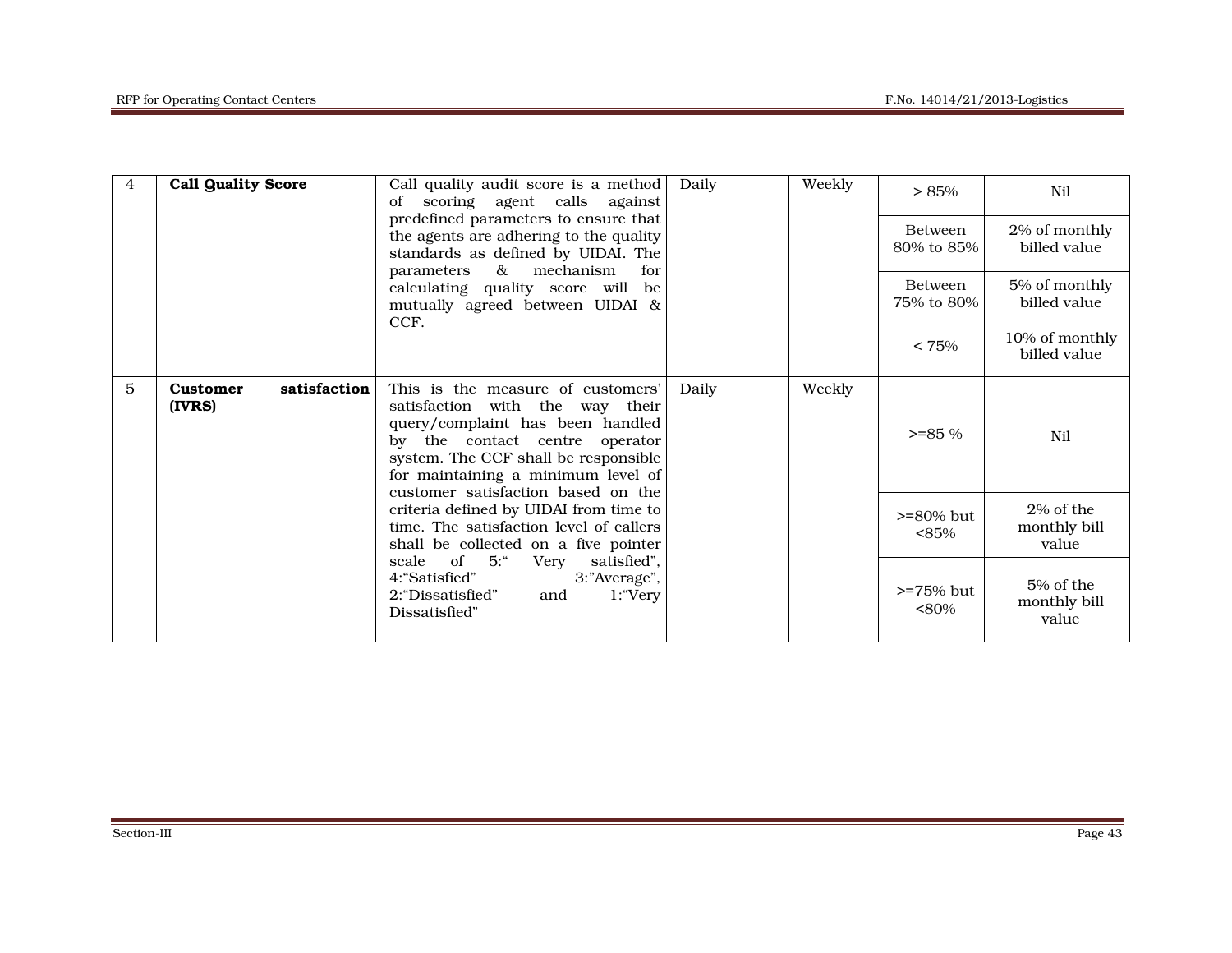| 6 | <b>First Time</b><br><b>Resolution (FTR)</b> | This refers to the percentage of calls<br>resolved at first line, without the<br>need for escalation to other support<br>groups. The CCF agent is expected to<br>resolve the issue or answer the<br>question during the first contact i.e.<br>while user is still on telephone to<br>report the call.<br>Note: Proposed FTR targets<br>and<br>intervals<br>measurement<br>may<br>be<br>revised after 3 months of operation. | Weekly    | Monthly      | $> 80\%$                     | $0.5\%$ of the<br>monthly bill<br>value for every<br>2.5% actual FTR<br>below target.   |
|---|----------------------------------------------|-----------------------------------------------------------------------------------------------------------------------------------------------------------------------------------------------------------------------------------------------------------------------------------------------------------------------------------------------------------------------------------------------------------------------------|-----------|--------------|------------------------------|-----------------------------------------------------------------------------------------|
| 7 | <b>Average Handle</b><br>Time (AHT)          | This is a measure that refers to how<br>long it takes to manage a voice call.<br>AHT shall be calculated as the sum of<br>the aggregated talk time, hold time<br>and wrap time in seconds.                                                                                                                                                                                                                                  | Daily     | Weekly       | Less than<br>180 seconds     | $0.5\%$ of the<br>monthly bill<br>value for every<br>10 second<br>slab above<br>target. |
| 8 | <b>Agent Productivity</b>                    | This is the time that the contact<br>center operator is productive.                                                                                                                                                                                                                                                                                                                                                         | Daily     | Monthly      | $> 80\%$                     | Nil                                                                                     |
|   |                                              | Productive is measured as the time<br>spent either talking, waiting for a call<br>or other productive time against the<br>total scheduled login time.                                                                                                                                                                                                                                                                       |           |              | <b>Between</b><br>75% to 80% | 2% of monthly<br>billed value                                                           |
|   |                                              |                                                                                                                                                                                                                                                                                                                                                                                                                             |           |              | <b>Between</b><br>70% to 75% | 5% of monthly<br>billed value                                                           |
|   |                                              |                                                                                                                                                                                                                                                                                                                                                                                                                             |           |              | $< 70\%$                     | 10% of monthly<br>billed value                                                          |
| 9 | <b>Agents training</b>                       | This is the time spent on per contact<br>operator on giving them<br>center                                                                                                                                                                                                                                                                                                                                                  | 6 monthly | 6<br>monthly | 40 hours                     | Nil                                                                                     |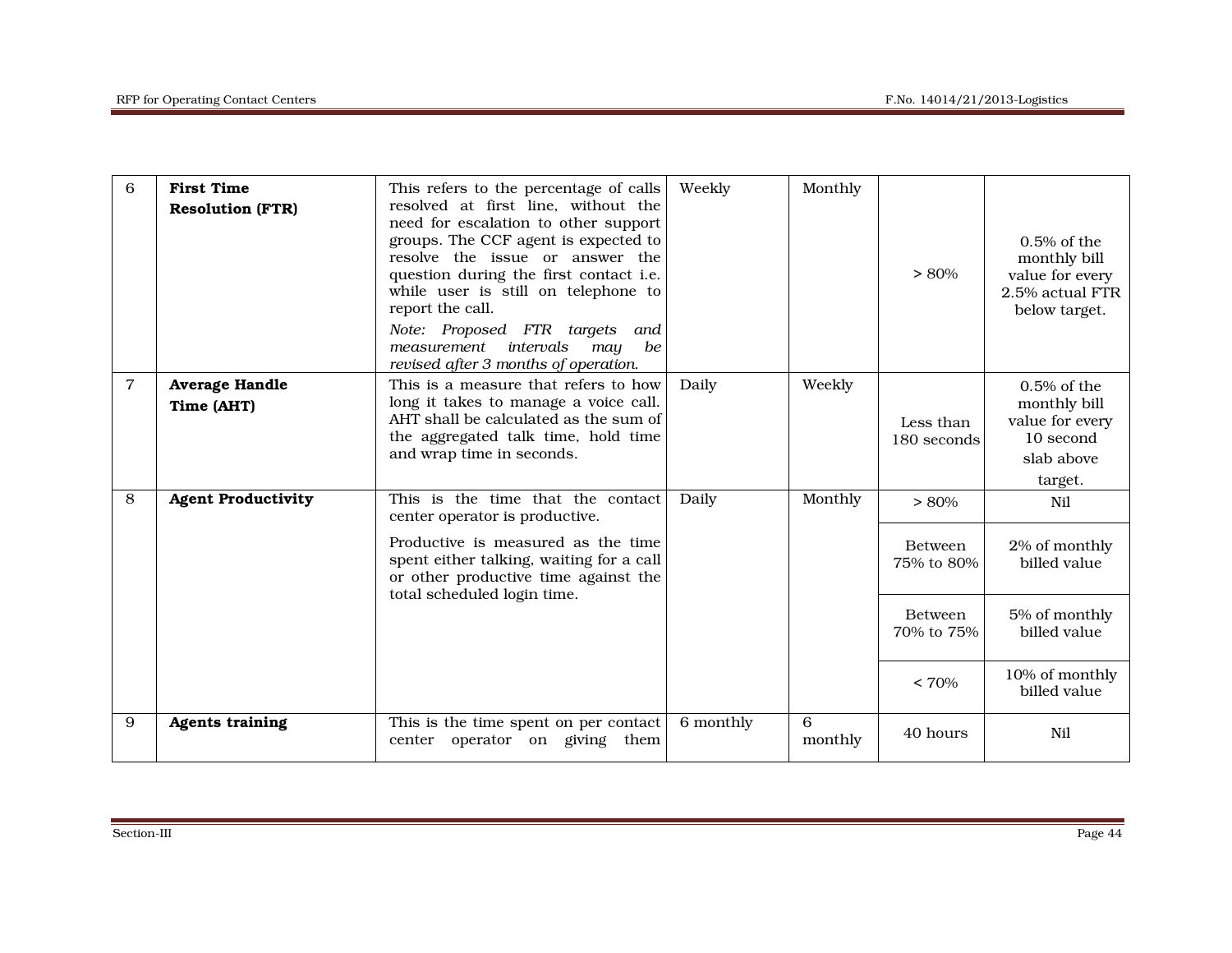|    |                     | training on:<br>Soft skills<br>Language skills                                                                      |         |         | $35 - 40$<br>hours | $1.5\%$ of the 6-<br>monthly bill<br>amount |
|----|---------------------|---------------------------------------------------------------------------------------------------------------------|---------|---------|--------------------|---------------------------------------------|
|    |                     | Technical skills (UID related training)<br>Other skills                                                             |         |         | $<$ 35 hours       | $1.5\%$ of the 6-<br>monthly bill<br>amount |
| 10 | Ramp-up<br>Capacity | This<br>is the capacity<br>$ramp-up$<br>achieved by CCF vis-à-vis % ramp up<br>required based on rolling enrollment | Monthly | Monthly | 100%               | Nil                                         |
|    |                     | estimates provided by UIDAI and<br>ramp up obligations of the CCF.                                                  |         |         | 90% to 99%         | 5% of bill<br>amount for the<br>month       |
|    |                     |                                                                                                                     |         |         | $< 90\%$           | 10% of bill<br>amount of the<br>month       |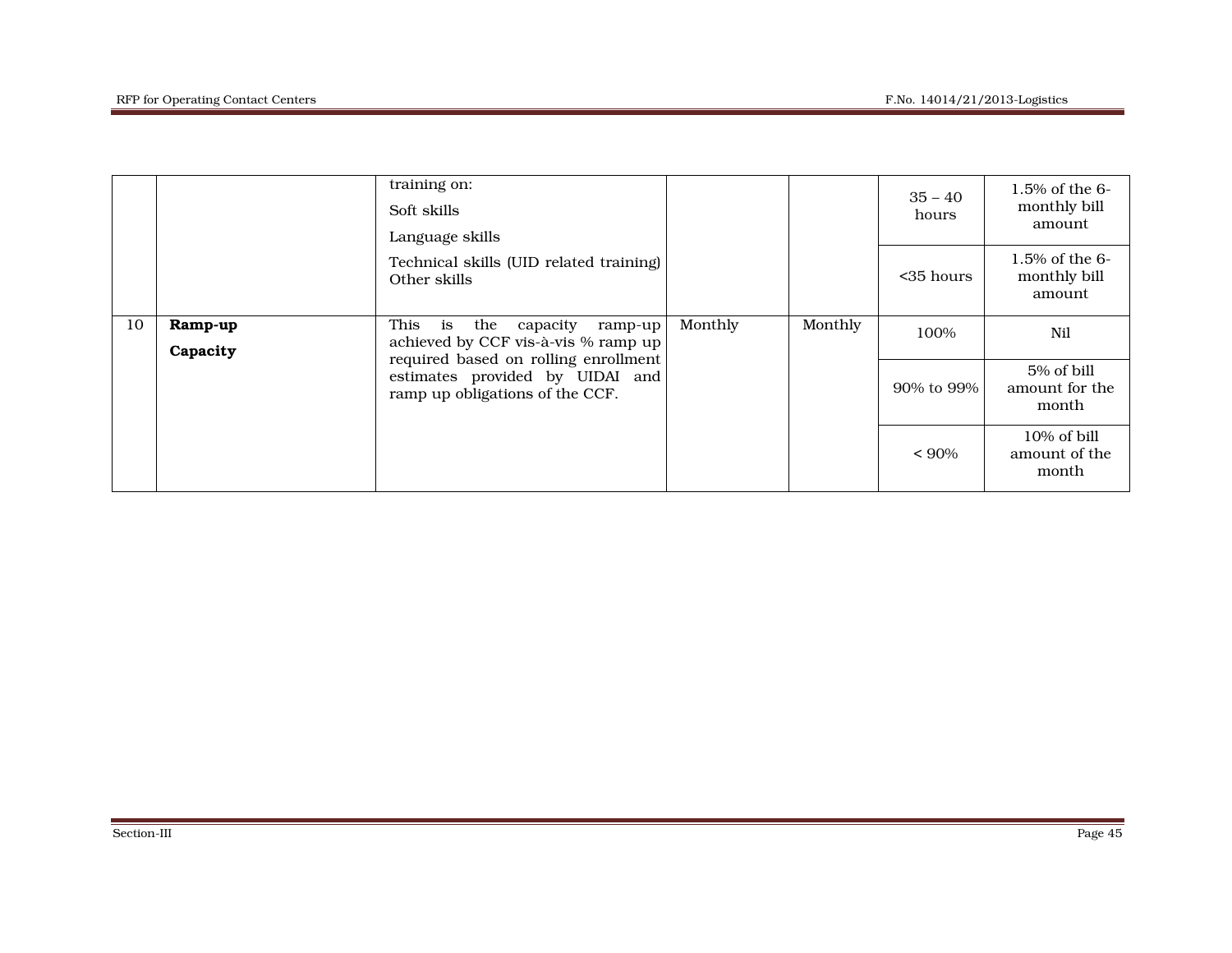#### **Key Performance Indicator (KPI) Parameters**

 Similar to SLAs defined in the above sections, there are other critical performance parameters that shall be tracked on a regular basis to evaluate the contact center's performance. UIDAI reserves the right to include any of these KPIs as part of the SLAs from a future date in consultation with the Service Provider.

 Unlike SLAs, these KPI's shall not be linked to commercial penalties, but the Service Provider is expected to maintain and ensure that its performance on these parameters is acceptable. In the daily, monthly and quarterly review meetings UIDAI and Service Provider shall jointly take decisions regarding acceptable performance required on different KPI's as per the governance model defined. If the Service Provider fails to meet these expectations over an extended period of time (3 months) that UIDAI would have the right to summarily terminate the contract with the Service Provider.

Accuracy of complaint logging by operators

|                    | Accuracy of complaint logging by operators                                                                                                                                                                                                                                                                                                                                                                                                                                                       |
|--------------------|--------------------------------------------------------------------------------------------------------------------------------------------------------------------------------------------------------------------------------------------------------------------------------------------------------------------------------------------------------------------------------------------------------------------------------------------------------------------------------------------------|
| Objective          | To measure the accuracy with which agents register customer<br>complaints to ensure that not more than a small percentage of<br>complaints are incorrectly captured.                                                                                                                                                                                                                                                                                                                             |
| <b>Definition</b>  | This is the percentage of complaints that have been captured incorrectly<br>by the contact center agents making it difficult to resolve the same.<br>The complaints that have been marked wrong tag shall be used to calculate the<br>% of incorrect complaint logged by Service Provider using the following<br>formulae: Total wrong of incomplete complaints logged / Total complaints<br>logged for the month.<br>The Service Provider shall be provided access to complaints that have been |
|                    | marked wrong tag for their own appraisal.                                                                                                                                                                                                                                                                                                                                                                                                                                                        |
|                    | <b>Method</b>                                                                                                                                                                                                                                                                                                                                                                                                                                                                                    |
| Data Capture       | The resolution teams that actually work on the complaints will have an<br>option to mark a complaint incorrect or incomplete based on the contents of a<br>complaint logged at Service Provider.                                                                                                                                                                                                                                                                                                 |
| <b>Measurement</b> | Weekly                                                                                                                                                                                                                                                                                                                                                                                                                                                                                           |
| Reporting          | Monthly                                                                                                                                                                                                                                                                                                                                                                                                                                                                                          |

#### Percentage of repeat calls

| Percentage of repeat calls |                                                                     |
|----------------------------|---------------------------------------------------------------------|
| <b>Objective</b>           | To measure the number of customers who call the call centre         |
|                            | more than once in a specified time period. High percentage of       |
|                            | repeat calls indicate problems at satisfying customer at first call |
|                            |                                                                     |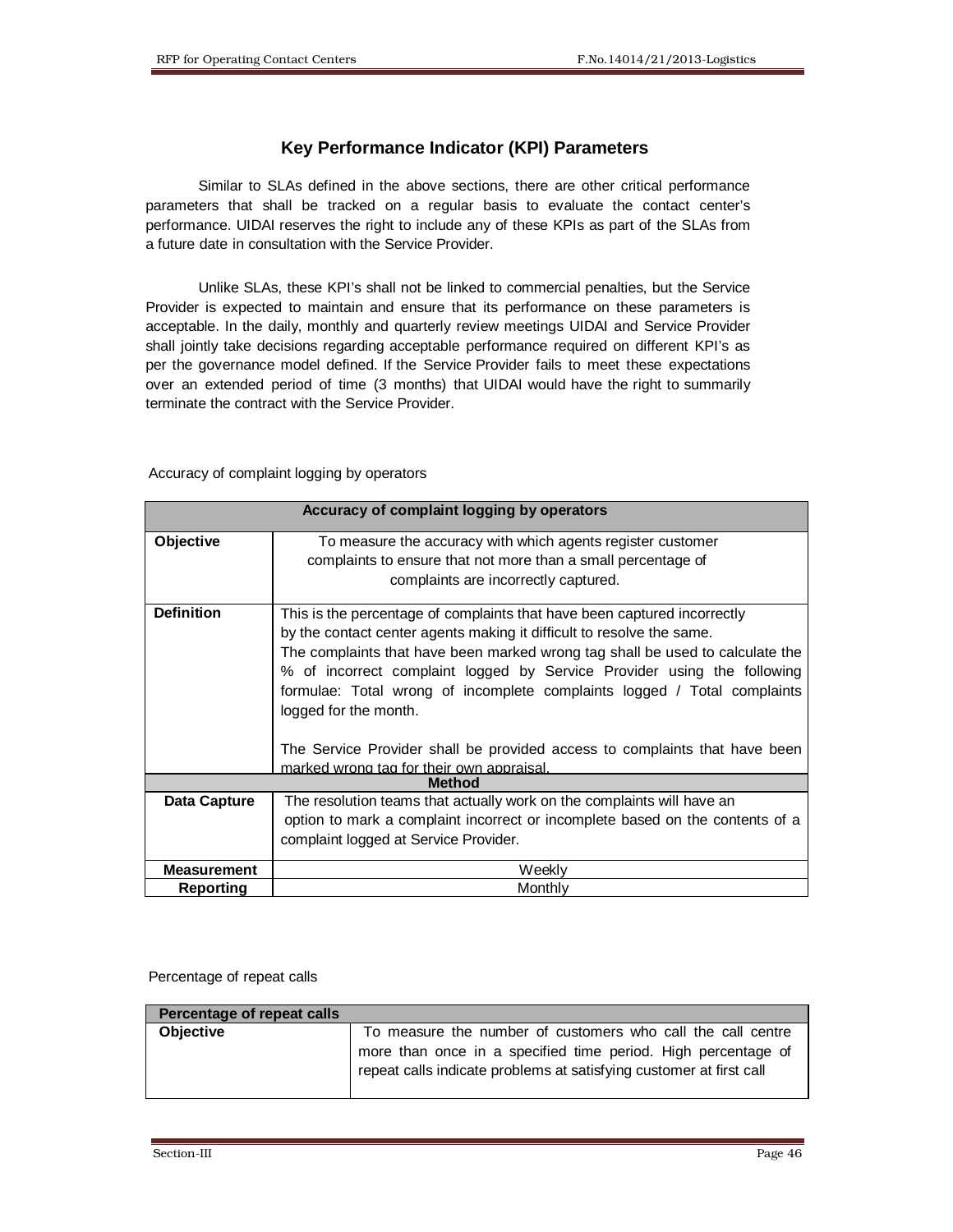| <b>Definition</b>           | Repeat calls will be defined as the calls made by callers who have<br>already called the contact center on the same date (from 0.00 hrs                                   |  |  |  |  |  |
|-----------------------------|---------------------------------------------------------------------------------------------------------------------------------------------------------------------------|--|--|--|--|--|
|                             | to 24.00 Hrs) preceding this repeat call.                                                                                                                                 |  |  |  |  |  |
|                             | The purpose of this metric is to ensure that contact center<br>operators are handling calls in satisfactory manner to ensure<br>minimum need for customers to call again. |  |  |  |  |  |
|                             | The measurement of this KPI will be calculated as the number of<br>Repeat calls divided by the number of Total calls                                                      |  |  |  |  |  |
|                             | <b>Method</b>                                                                                                                                                             |  |  |  |  |  |
| <b>Data Capture</b>         | Service Provider should monitor and report on repeat calls, as                                                                                                            |  |  |  |  |  |
|                             | defined above, on daily basis.                                                                                                                                            |  |  |  |  |  |
| <b>Measurement Interval</b> | Daily                                                                                                                                                                     |  |  |  |  |  |
| <b>Reporting Period</b>     | Monthly                                                                                                                                                                   |  |  |  |  |  |

Time taken for resolution of complaints/grievances

| Time taken for resolution of complaints/grievances |                                                                                                                                                                                                                                                                                                                                                                                                                        |  |
|----------------------------------------------------|------------------------------------------------------------------------------------------------------------------------------------------------------------------------------------------------------------------------------------------------------------------------------------------------------------------------------------------------------------------------------------------------------------------------|--|
| Objective                                          | To measure the time taken for resolution of complaints. Though all<br>types of complaints would not be resolved by the Service Provider<br>operators, UIDAI shall monitor this metric to track resolution<br>performance of internal and Service Provider teams both. Service<br>Provider is expected to interface with registrars, enrollment<br>agencies and UIDAI for efficient resolution of complaints/grievances |  |
| <b>Definition</b>                                  | This KPI will measure the % of complaints resolved within specified<br>time limits. (Pending for less than 24 hours, 1-3 days, 3-7 days, $> 7$<br>days). These times will be tracked for all different categories of<br>complaints/grievances                                                                                                                                                                          |  |
|                                                    | <b>Method</b>                                                                                                                                                                                                                                                                                                                                                                                                          |  |
| Data Capture                                       | Service Provider should monitor and report on complaints<br>resolution times for all categories of complaints/grievances                                                                                                                                                                                                                                                                                               |  |
| <b>Measurement Interval</b>                        | Weeklv                                                                                                                                                                                                                                                                                                                                                                                                                 |  |
| <b>Reporting Period</b>                            | Monthly                                                                                                                                                                                                                                                                                                                                                                                                                |  |

#### Calls per enrollee

| Calls per enrollee |                                                            |
|--------------------|------------------------------------------------------------|
| <b>Objective</b>   | To measure the call volume generated at the contact center |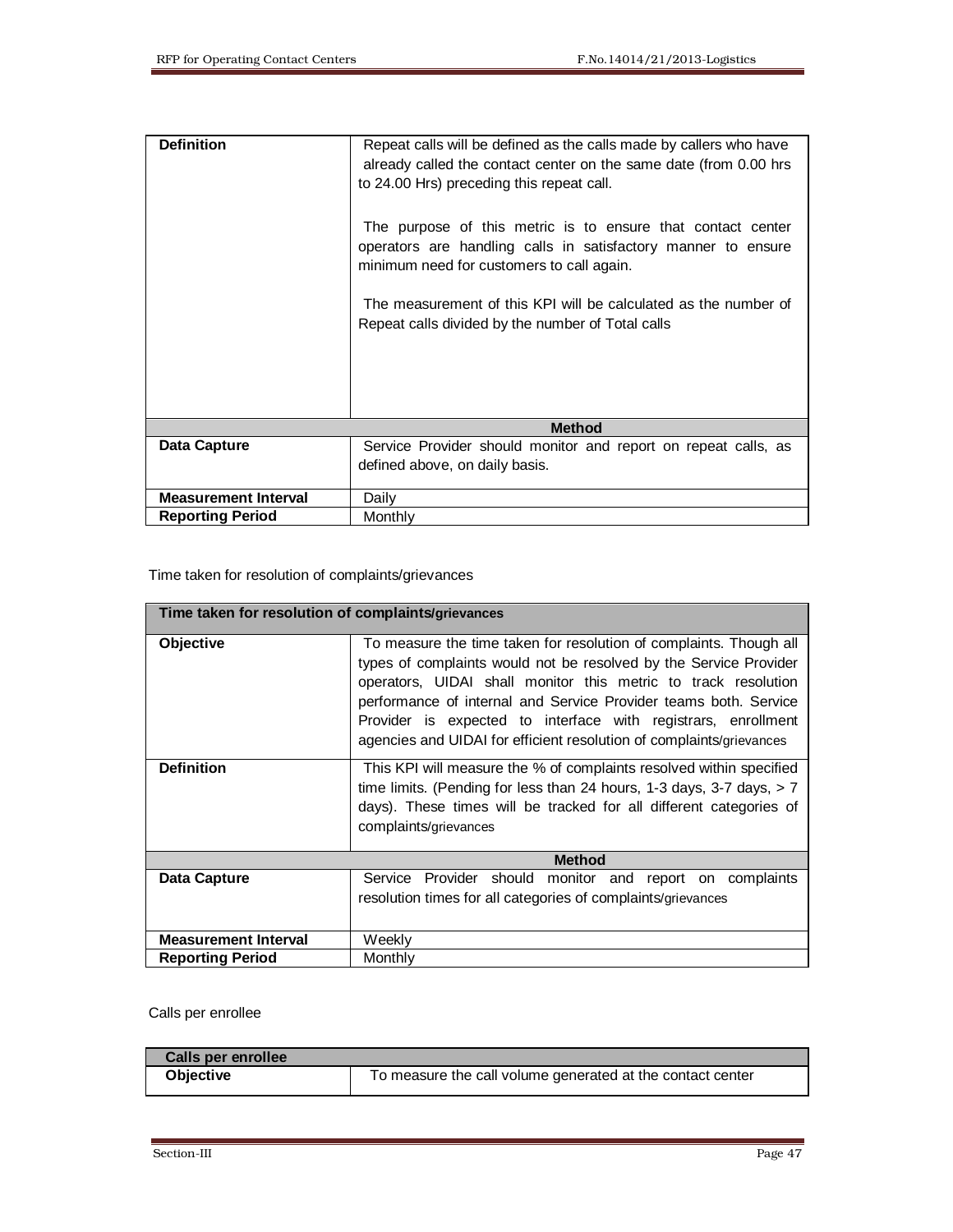| <b>Definition</b>           | This will be measured by taking total number of calls attempted by<br>customers / Total number of enrollments at the beginning of every<br>month.<br>Along with calls per enrollee the Service Provider should also<br>track total calls received at contact center, total complaints received<br>etc. in the monthly performance report template |
|-----------------------------|---------------------------------------------------------------------------------------------------------------------------------------------------------------------------------------------------------------------------------------------------------------------------------------------------------------------------------------------------|
|                             | <b>Method</b>                                                                                                                                                                                                                                                                                                                                     |
| Data Capture                |                                                                                                                                                                                                                                                                                                                                                   |
| <b>Measurement Interval</b> | Daily                                                                                                                                                                                                                                                                                                                                             |
| <b>Reporting Period</b>     | Monthly                                                                                                                                                                                                                                                                                                                                           |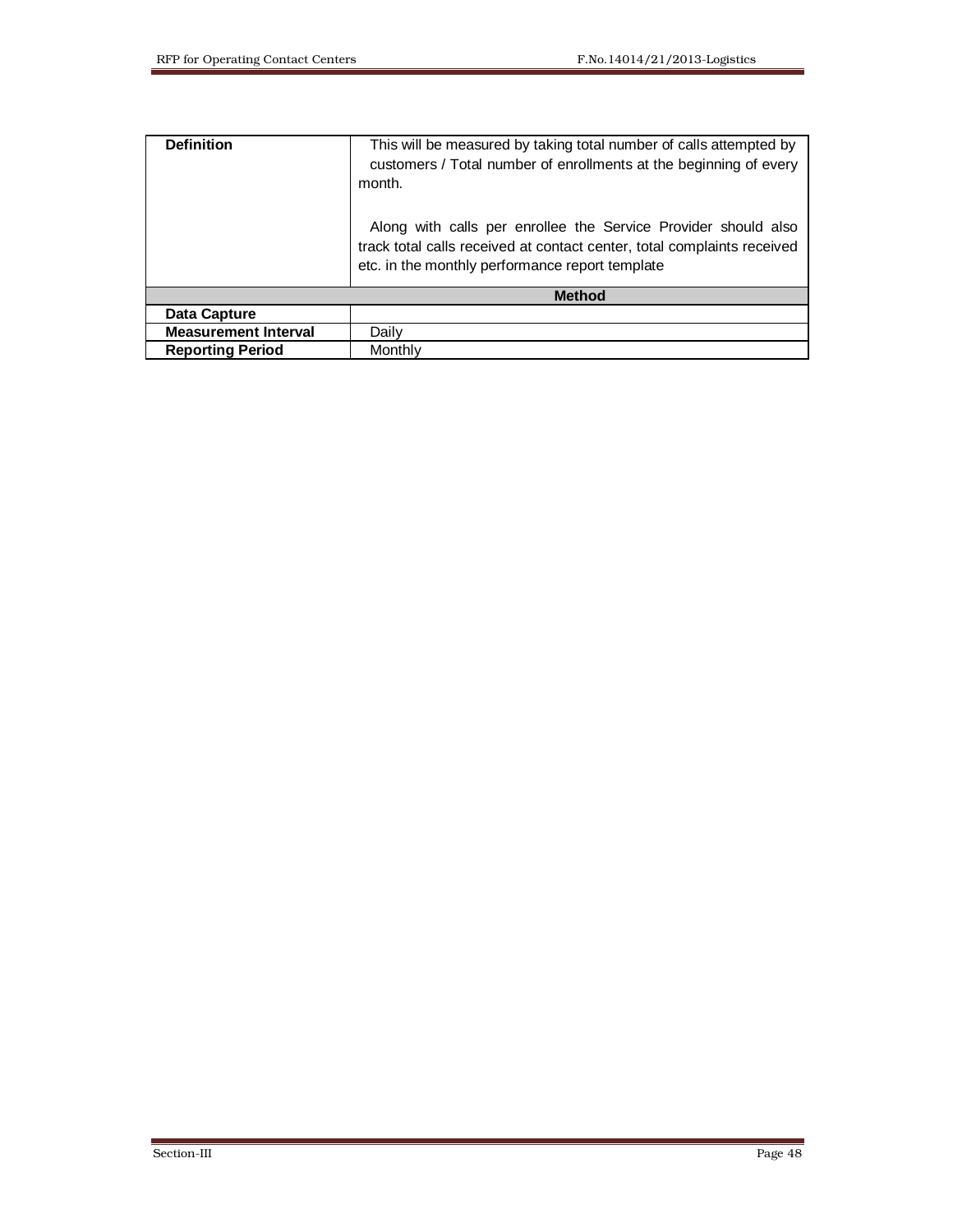## SECTION-IV

# General and Special Conditions of Contract PART-I

### 1. GENERAL PROVISIONS

| 1.1 Definitions |     | Unless the context otherwise requires, the following<br>terms whenever used in this Contract have the following                                                                                                                                                                                 |
|-----------------|-----|-------------------------------------------------------------------------------------------------------------------------------------------------------------------------------------------------------------------------------------------------------------------------------------------------|
|                 |     | meanings:                                                                                                                                                                                                                                                                                       |
|                 | (a) | "Applicable Law" means the laws and any other<br>instruments having the force of law in India.                                                                                                                                                                                                  |
|                 | (b) | "Purchaser" means the entity purchasing the<br>services under this Contract                                                                                                                                                                                                                     |
|                 | (c) | "Contract" means the Agreement entered into<br>between the Purchaser<br>and<br>the Service<br>Provider, together with the<br>contract<br>documents referred to therein, including all the<br>attachments, appendices,<br>annexure,<br>and<br>all<br>documents incorporated by reference therein |
|                 | (d) | "Contract Price" means the price to be paid for the<br>performance of the Services, in accordance with<br>Clause GC 6, subject to such additions and<br>adjustments thereto or deductions there from, as<br>may be made pursuant to the Contract                                                |
|                 | (e) | Connect minute comprises of Talk, Hold and Wrap<br>Time only, after satisfying conditions mentioned in<br>Section III of the RFP.                                                                                                                                                               |
|                 | (f) | "Effective Date" means the date on which this<br>Contract comes into force and effect pursuant to<br>Clause GC 2.1.                                                                                                                                                                             |
|                 | (g) | "GC" mean these General Conditions of Contract.                                                                                                                                                                                                                                                 |
|                 | (h) | "Government" means the Government of India.                                                                                                                                                                                                                                                     |
|                 | (i) | "Service Provider" means any private or public<br>entity that will provide the Services to the<br>Purchaser under the Contract. The Service Provider<br>is the entity, whose offers to perform the Contract<br>has been accepted by the Purchaser and is named<br>as such in the Agreement.     |
|                 | (j) | "Member" means any of the entities that make<br>up the joint venture/consortium/association, and<br>"Members" means all these entities.                                                                                                                                                         |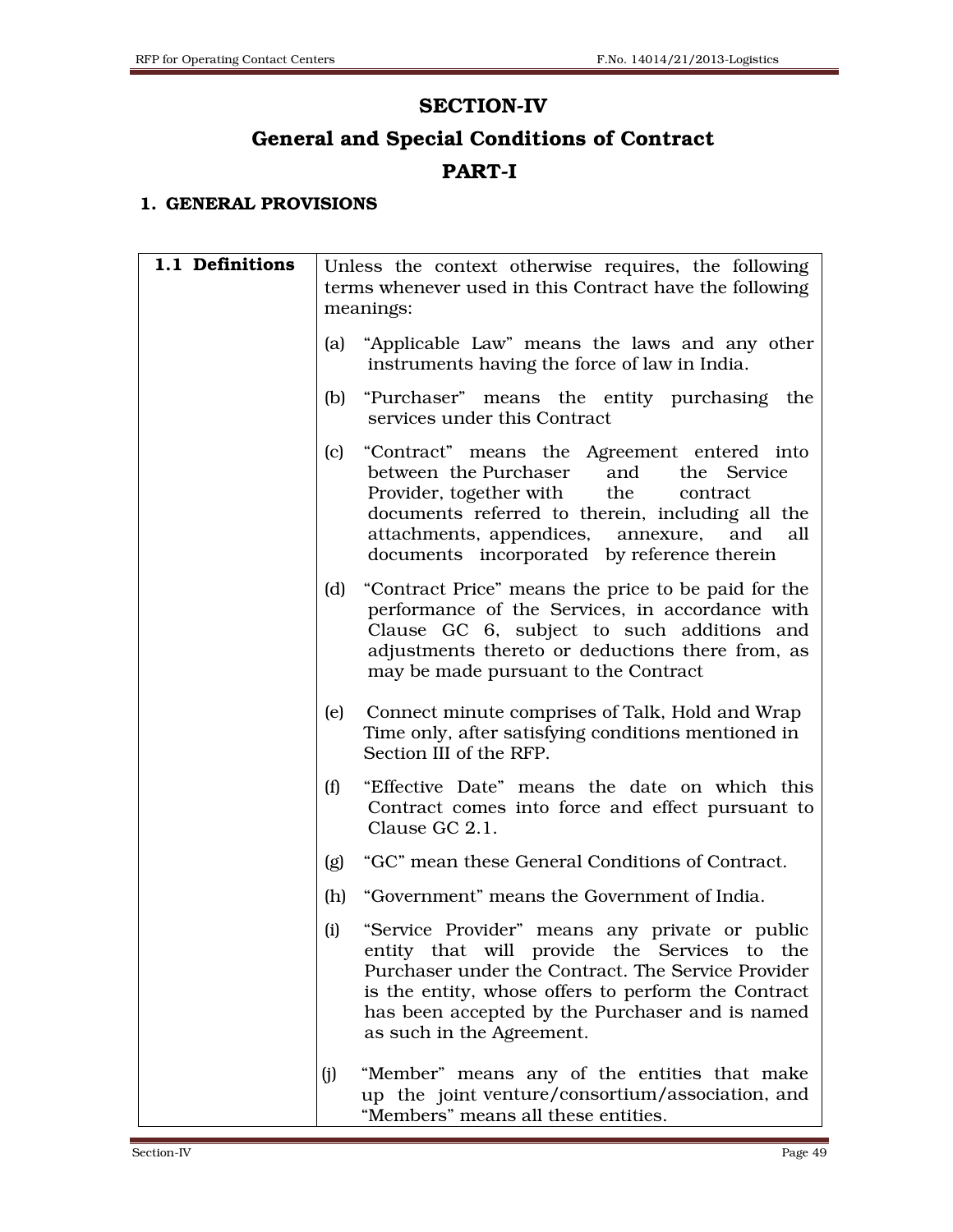|                                                   | (k)<br>"Party" means the Purchaser or the Service Provider,<br>as the case may be, and "Parties" means both of<br>them.<br>"Personnel" means persons hired by the Service<br>(1)<br>Provider and assigned to the performance of the<br>Services or any part thereof.                                                                                                                                        |
|---------------------------------------------------|-------------------------------------------------------------------------------------------------------------------------------------------------------------------------------------------------------------------------------------------------------------------------------------------------------------------------------------------------------------------------------------------------------------|
|                                                   | (m) "SC" means the Special Conditions of Contract by<br>which the GC may be amended or supplemented.                                                                                                                                                                                                                                                                                                        |
|                                                   | (n) "Services" means the work to be performed by the<br>Service Provider pursuant to this Contract, as<br>described in Scope of Work at Section-III of RFP<br>hereto.                                                                                                                                                                                                                                       |
|                                                   | (o) "Service Provider" means the entity offering for the<br>services under the Contract.                                                                                                                                                                                                                                                                                                                    |
|                                                   | (p) "Resident" means normal resident of India.                                                                                                                                                                                                                                                                                                                                                              |
|                                                   | (q) "UIDAI" means Unique Identification Authority of<br>India.                                                                                                                                                                                                                                                                                                                                              |
|                                                   | (r) "In writing" means communication in written form<br>with proof of receipt.                                                                                                                                                                                                                                                                                                                              |
| 1.2 Relationship<br>Between the<br><b>Parties</b> | Nothing contained herein shall be construed as<br>establishing a relationship of master and servant or of<br>principal and agent as between the Purchaser and the<br>Service Provider. The Service Provider, subject to this<br>Contract, has complete charge of Personnel performing<br>the Services and shall be fully responsible for the<br>Services performed by them or on their behalf<br>hereunder. |
| 1.3 Law<br>Governing<br>Contract                  | This Contract, its meaning and interpretation, and the<br>relation between the Parties shall be governed by the<br>Applicable Laws of India.                                                                                                                                                                                                                                                                |
| 1.4 Language                                      | This Contract has been executed in English, which<br>shall be the binding and controlling language for all<br>matters relating to the meaning or interpretation of<br>this Contract.                                                                                                                                                                                                                        |
| 1.5 Notices                                       |                                                                                                                                                                                                                                                                                                                                                                                                             |
| 1.5.1                                             | Any notice, request or consent required or permitted to<br>be given or made pursuant to this Contract shall be in<br>writing. Any such notice, request or consent shall be<br>deemed to have been given or made when delivered in<br>person to an authorized representative of the Party to<br>whom the communication is addressed, or when sent to                                                         |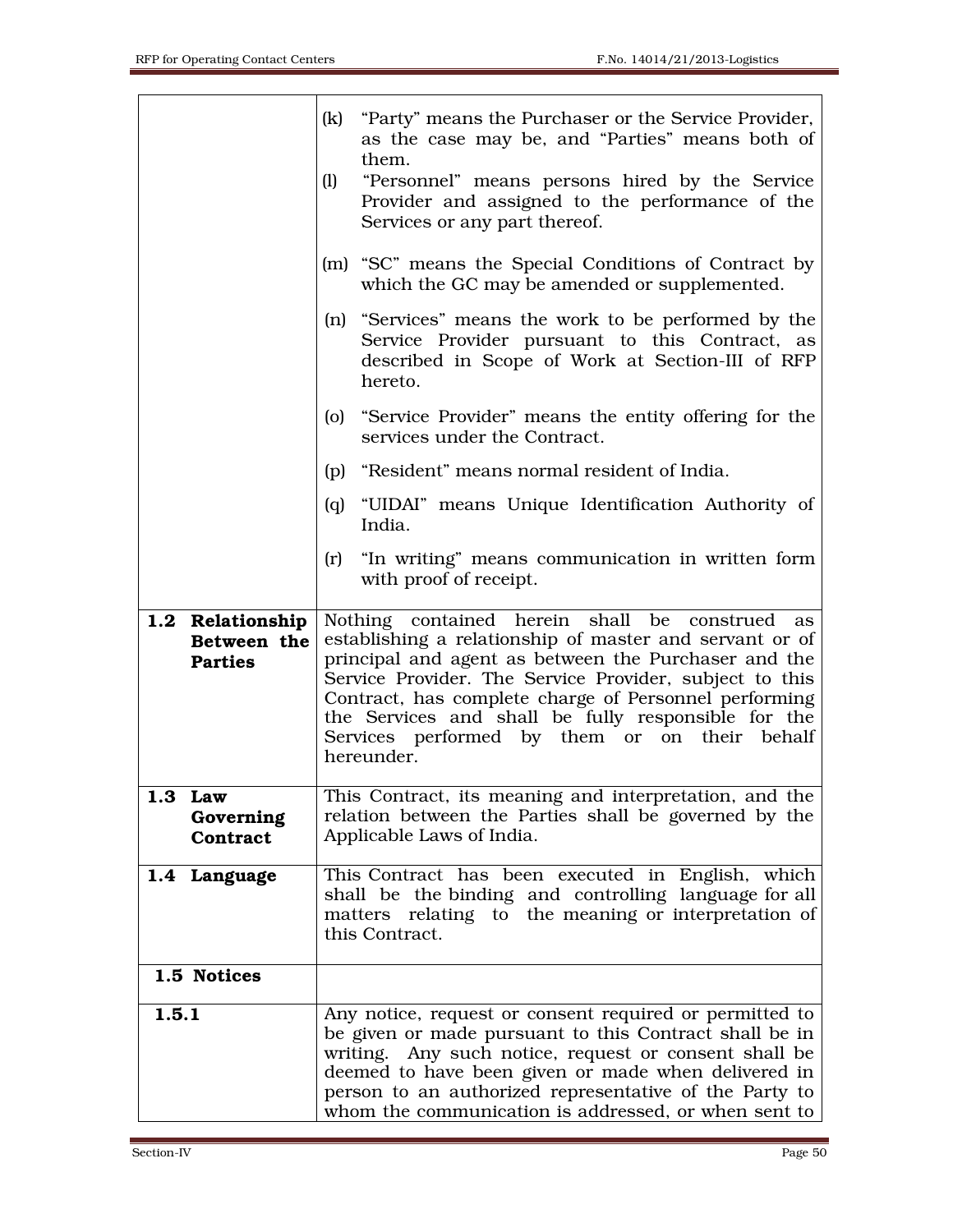| such Party at the address specified in the SC.                                                                 |                         |
|----------------------------------------------------------------------------------------------------------------|-------------------------|
|                                                                                                                |                         |
|                                                                                                                |                         |
| 1.5.2<br>A Party may change its address for notice hereunder by                                                |                         |
| giving the other Party notice in writing of such change<br>to the address specified in the SC.                 |                         |
|                                                                                                                |                         |
| 1.6 Location<br>The Services shall be performed at such locations, as                                          |                         |
| the Purchaser may approve.                                                                                     |                         |
| 1.7 Authorised<br>Any action required or permitted to be taken, and                                            |                         |
| any document required or permitted to be executed                                                              |                         |
| Representa-<br>under this Contract by the Purchaser or the Service                                             |                         |
| tives<br>Provider may be taken or executed by the officials                                                    |                         |
| specified in the SC.                                                                                           |                         |
| The Service Provider and their Personnel shall pay all<br><b>Taxes and</b><br>1.8                              |                         |
| such direct and indirect taxes, duties, fees, and other<br><b>Duties</b>                                       |                         |
| impositions levied under the Applicable Laws of India.                                                         |                         |
|                                                                                                                |                         |
| 1.9 Fraud and<br>Corruption                                                                                    |                         |
| It is the Purchaser's policy to require that the Purchaser<br>1.9.1 Definitions                                |                         |
| as well as Service Providers observe the highest standard                                                      |                         |
| of ethics during the selection and execution of such                                                           |                         |
| contracts. The Purchaser also requires that the Service                                                        |                         |
| Provider does not demand any service charges from the<br>Resident unless the same is agreed with the Purchaser |                         |
| in advance. In pursuance of this policy, the Purchaser:                                                        |                         |
|                                                                                                                |                         |
| (a) defines, for the purpose of this provision, the terms                                                      |                         |
| set forth below as follows:                                                                                    |                         |
| "corrupt practice" means the offering, receiving, or<br>(i)                                                    |                         |
| soliciting, directly or indirectly, of anything of                                                             |                         |
| value to influence the action of a public official in                                                          |                         |
| the selection process or in contract execution;                                                                |                         |
| "fraudulent practice" means a misrepresentation or<br>(ii)                                                     |                         |
| omission of facts in order to influence                                                                        | a                       |
| procurement process or the execution                                                                           | of<br>a                 |
| the<br>contract<br>Purchaser:<br>to<br>and                                                                     | includes                |
| collusive practice among Service Providers, prior                                                              |                         |
| to or after offer submission, designed to establish                                                            |                         |
| offer prices at artificially high or non-competitive                                                           |                         |
| levels and to deprive the Purchaser of the benefits<br>of free and open competition                            |                         |
|                                                                                                                |                         |
| "collusive<br>(iii)<br>practices" means a                                                                      | scheme<br><sub>or</sub> |
| arrangement between two<br><b>or</b>                                                                           | more Service            |
| Providers,<br>with or without the knowledge of the<br>Purchaser, designed to establish prices at artificial,   |                         |
| non-competitive levels;                                                                                        |                         |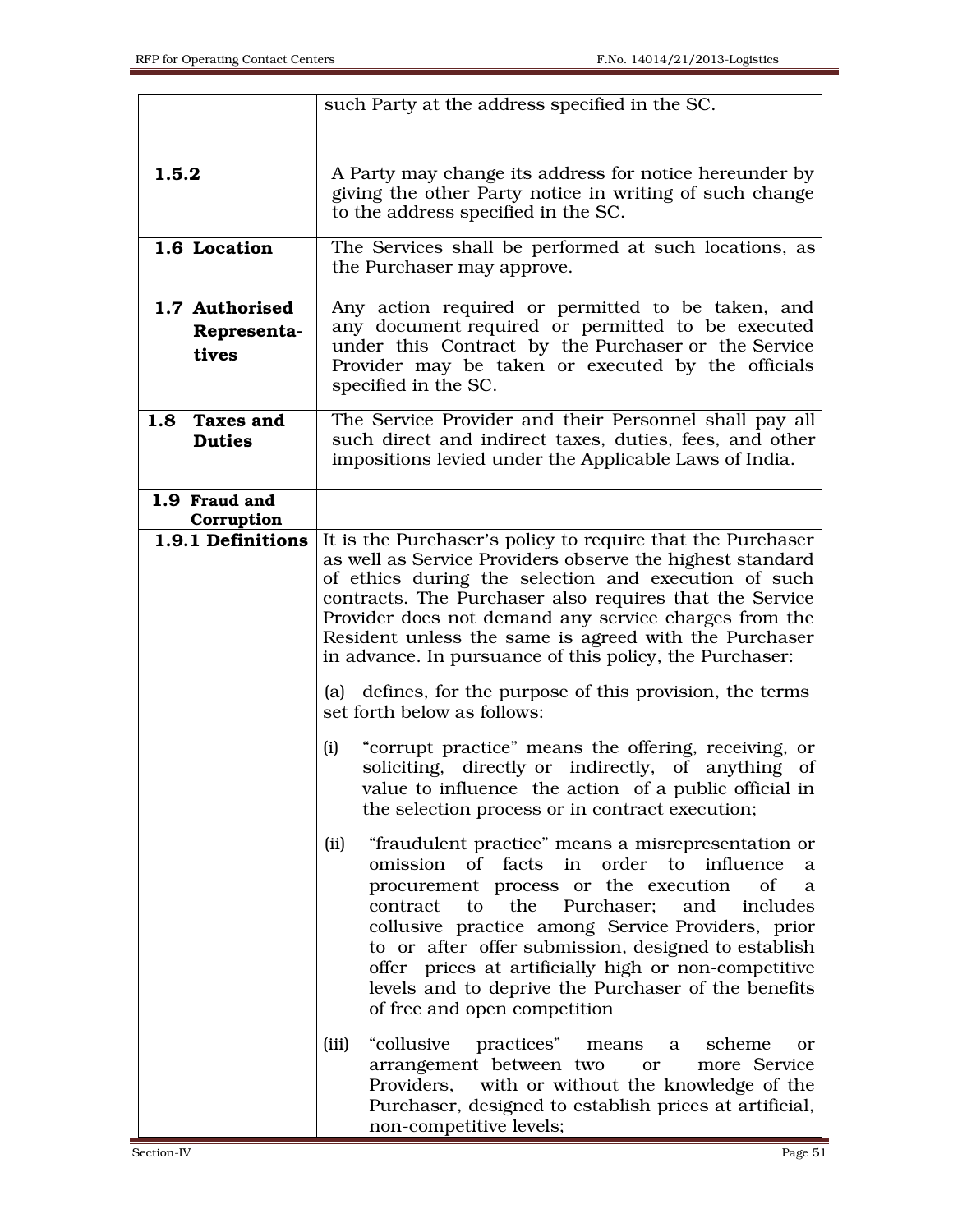|                                                             | (iv)<br>"coercive practices" means harming or threatening<br>to harm, directly or indirectly, persons or their<br>property to influence their participation in<br>a<br>procurement process, or affect the execution of a<br>contract:<br>"unfair trade practices" means supply of services<br>(v)<br>different from what is ordered on, or change in the<br>Scope of Work which was agreed to;                                                                                                                                  |
|-------------------------------------------------------------|---------------------------------------------------------------------------------------------------------------------------------------------------------------------------------------------------------------------------------------------------------------------------------------------------------------------------------------------------------------------------------------------------------------------------------------------------------------------------------------------------------------------------------|
| 1.9.2 Measures to<br>be taken<br>by the<br><b>Purchaser</b> | The Purchaser may terminate the contract if it<br>(a)<br>determines at any time that representatives of the<br>Service Provider<br>were engaged in<br>corrupt,<br>fraudulent, collusive<br>coercive<br>practices<br><sub>or</sub><br>during the selection process or the execution of<br>that contract, without the Service Provider having<br>taken timely and appropriate action satisfactory<br>to the Purchaser to remedy the situation;                                                                                    |
|                                                             | (b) The Purchaser may also sanction against the Service<br>Provider, including declaring the Service Provider<br>ineligible, either indefinitely or for a stated period<br>of time, to be awarded a contract if it at any<br>time determines that the Service Provider has,<br>directly or through an agent, engaged in corrupt,<br>fraudulent, collusive or coercive practices in<br>competing for, or in executing, a Purchaser-<br>financed contract.                                                                        |
| 1.9.3<br><b>Commissions</b><br>and Fees                     | (a) Purchaser will require the successful Service Provider<br>to disclose any commissions or fees that may have<br>been paid or are to be paid to agents, representatives,<br>or commission agents with respect to the selection<br>process or execution of the contract. The information<br>disclosed must include at least the name and address<br>of the agent, representative, or commission agent, the<br>amount and currency, and the purpose of the<br>commission or fee.                                                |
| 1.10<br>Interpretation                                      | In this Contract unless a contrary intention is evident:<br>the clause headings are for convenient reference<br>(a)<br>only and do not form part of this Contract;<br>unless otherwise specified a reference to a clause<br>(b)<br>number is a reference to all of its sub-clauses;<br>unless otherwise specified a reference to a clause,<br>(c)<br>sub-clause or section is a reference to a clause,<br>sub-clause or section of this Contract including<br>any amendments or modifications to the same<br>from time to time; |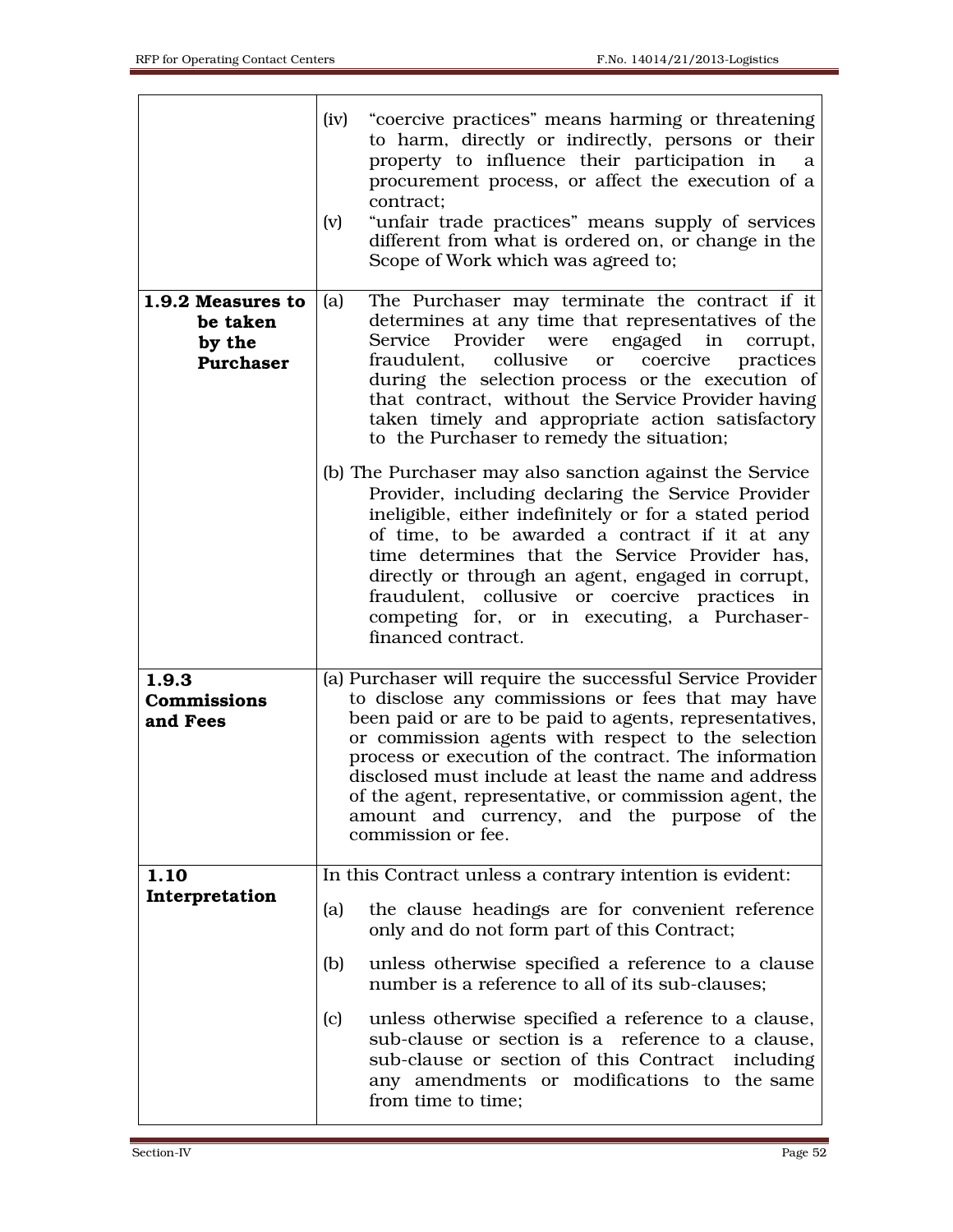| (d) | a word in the singular includes the plural and a<br>word in the plural includes the singular;                                                                             |
|-----|---------------------------------------------------------------------------------------------------------------------------------------------------------------------------|
| (e) | a word importing a gender includes any other<br>gender;                                                                                                                   |
| (f) | a reference to a person includes a partnership<br>and a body corporate;                                                                                                   |
| (g) | a reference to legislation includes legislation<br>repealing, replacing or amending that legislation;                                                                     |
|     | (h) where a word or phrase is given a particular<br>meaning it includes the appropriate grammatical<br>forms of that word or phrase which have<br>corresponding meanings; |
| (i) | in the event of an inconsistency between the<br>terms of this Contract and the Offer document<br>and the Proposal, the terms of this Contract hereof<br>shall prevail.    |

## 2. COMMENCEMENT, COMPLETION, MODIFICATION AND TERMINATION OF CONTRACT

| 2.1                             | Effective-<br>ness of<br>Contract                                                 | This Contract shall come into effect on the date the<br>Contract is signed by either Parties or such other later<br>date as may be stated in the SC. The date, the Contract<br>comes into effect is defined as the Effective Date.                                                                            |
|---------------------------------|-----------------------------------------------------------------------------------|---------------------------------------------------------------------------------------------------------------------------------------------------------------------------------------------------------------------------------------------------------------------------------------------------------------|
| 2.2                             | <b>Termination</b><br>of Contract<br>for Failure<br>to Become<br><b>Effective</b> |                                                                                                                                                                                                                                                                                                               |
| 2.2(a)<br><b>Failure to</b>     | <b>Termination of</b><br><b>Contract for</b><br><b>Become Effective</b>           | If the selected Service Provider is unable to commence<br>the service within the specified period, as per the scope<br>of work of RFP, UIDAI may declare this Contact null and<br>void and in the event of such a declaration, the<br>Performance Bank Guarantee is liable to be forfeited by<br><b>UIDAI</b> |
| 2.2 <sub>(b)</sub><br>approvals | <b>Termination of</b><br>Contract subject<br>to necessary                         | Notwithstanding the duration of the contract stated in<br>GC 2.4, the UIDAI, without prejudice or liability, reserves<br>the right to terminate the contract.                                                                                                                                                 |
|                                 | 2.3 Commence-<br>ment of<br><b>Services</b>                                       | The Service Provider shall begin carrying out the Services<br>not later than 28 days after signing of the Contract.                                                                                                                                                                                           |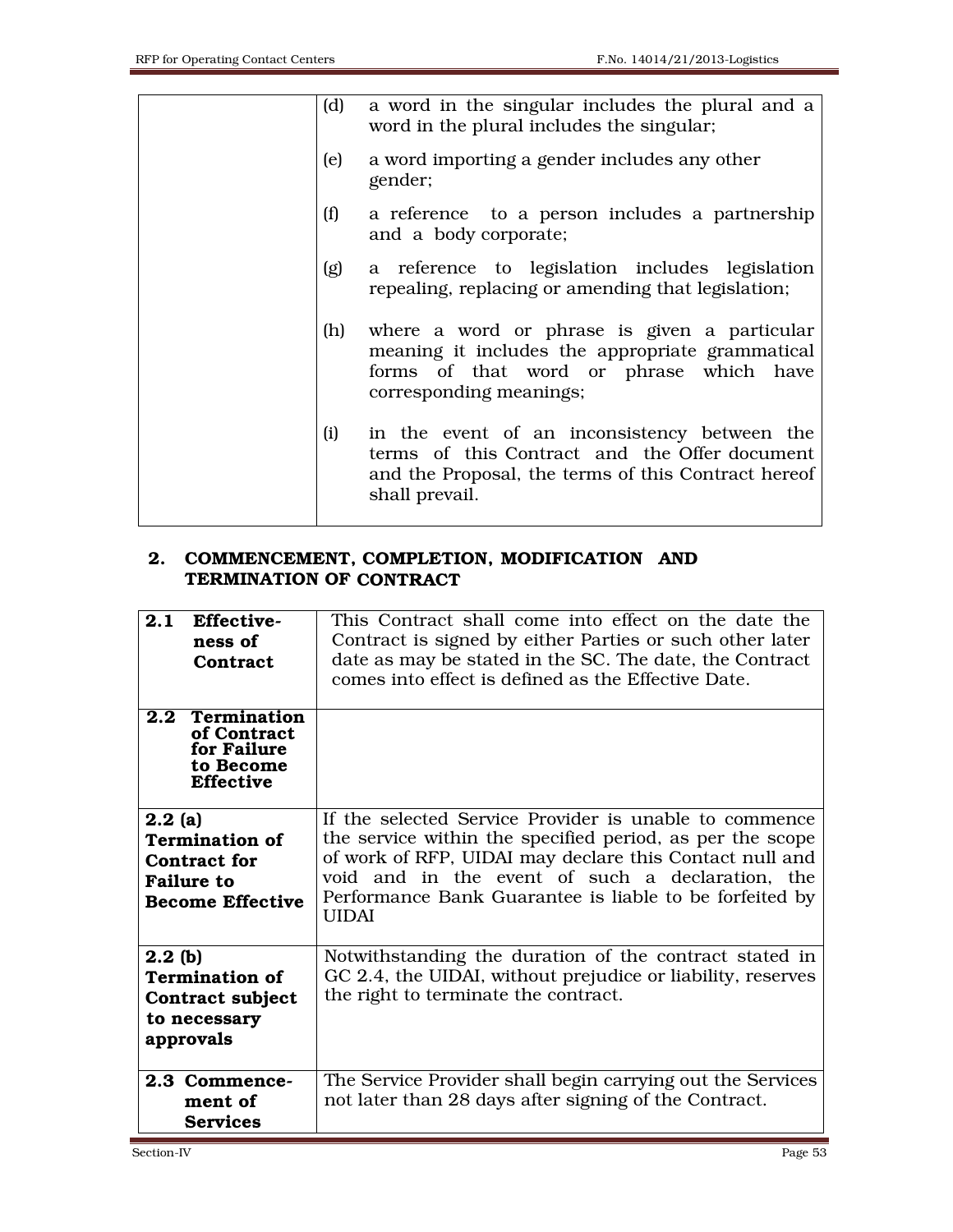| 2.4 Expiration<br>of Contract                | Unless terminated earlier pursuant to Clause GC 2.3<br>hereof, this Contract shall expire at the end of such time<br>period, after the Effective Date, as specified in the SC. The<br>Contract may be extended by a period of one year or a part<br>thereof, subject to satisfactory performance.                                                                                                                                                                                                                                                                                                                                                                                                                                                                                                                                                                                                                                                                            |
|----------------------------------------------|------------------------------------------------------------------------------------------------------------------------------------------------------------------------------------------------------------------------------------------------------------------------------------------------------------------------------------------------------------------------------------------------------------------------------------------------------------------------------------------------------------------------------------------------------------------------------------------------------------------------------------------------------------------------------------------------------------------------------------------------------------------------------------------------------------------------------------------------------------------------------------------------------------------------------------------------------------------------------|
| Entire<br>2.5<br>Agreement                   | This Contract contains all covenants, stipulations and<br>agreed by the Parties.<br>provisions<br>No<br>agent<br><b>or</b><br>representative of either Party has authority to make, and<br>the Parties shall not be bound by or be liable for, any<br>other statement, representation, promise or agreement<br>not set forth herein.                                                                                                                                                                                                                                                                                                                                                                                                                                                                                                                                                                                                                                         |
| 2.6 Modifications<br>or<br><b>Variations</b> | a) Any modification or variation of the terms<br>and<br>of this<br>conditions<br>Contract,<br>including<br>any<br>modification or variation of the scope of the Services,<br>may only be made by written agreement between the<br>Parties. However, each Party shall give<br>due<br>consideration to any proposals for modification or<br>variation made by the other Party.<br>(b) In cases of substantial modifications or variations,<br>required by the service provider, the prior written<br>consent of the Purchaser is required.                                                                                                                                                                                                                                                                                                                                                                                                                                     |
| 2.7 Force Majeure                            |                                                                                                                                                                                                                                                                                                                                                                                                                                                                                                                                                                                                                                                                                                                                                                                                                                                                                                                                                                              |
| 2.7.1 Definition                             | For the purposes of this Contract, "Force Majeure"<br>a)<br>means an event which is beyond the reasonable<br>control of a Party, is not foreseeable, is unavoidable<br>and not brought about by or at the instance of the<br>Party claiming to be affected by such events and<br>which has caused the non- performance or delay in<br>which makes<br>performance,<br>and<br>a<br>Party's<br>performance of its obligations hereunder impossible<br>or so impractical as reasonably to be considered<br>impossible in the circumstances, and includes, but<br>is not limited to, war, riots, civil<br>disorder,<br>earthquake, fire, explosion, storm, flood or other<br>extreme<br>adverse<br>weather conditions, strikes,<br>lockouts or other industrial action (except where<br>such strikes, lockouts or other industrial action are<br>within the power of the Party invoking Force<br>Majeure to prevent), confiscation or any other action<br>by Government agencies. |
|                                              | (b) Force Majeure shall not include (i) any event which is<br>caused by the negligence or intentional action of a<br>Party or agents or employees, nor (ii) any event which<br>a diligent Party could reasonably have been expected<br>both to take into account at the time of the<br>conclusion of this Contract, and avoid or overcome in                                                                                                                                                                                                                                                                                                                                                                                                                                                                                                                                                                                                                                 |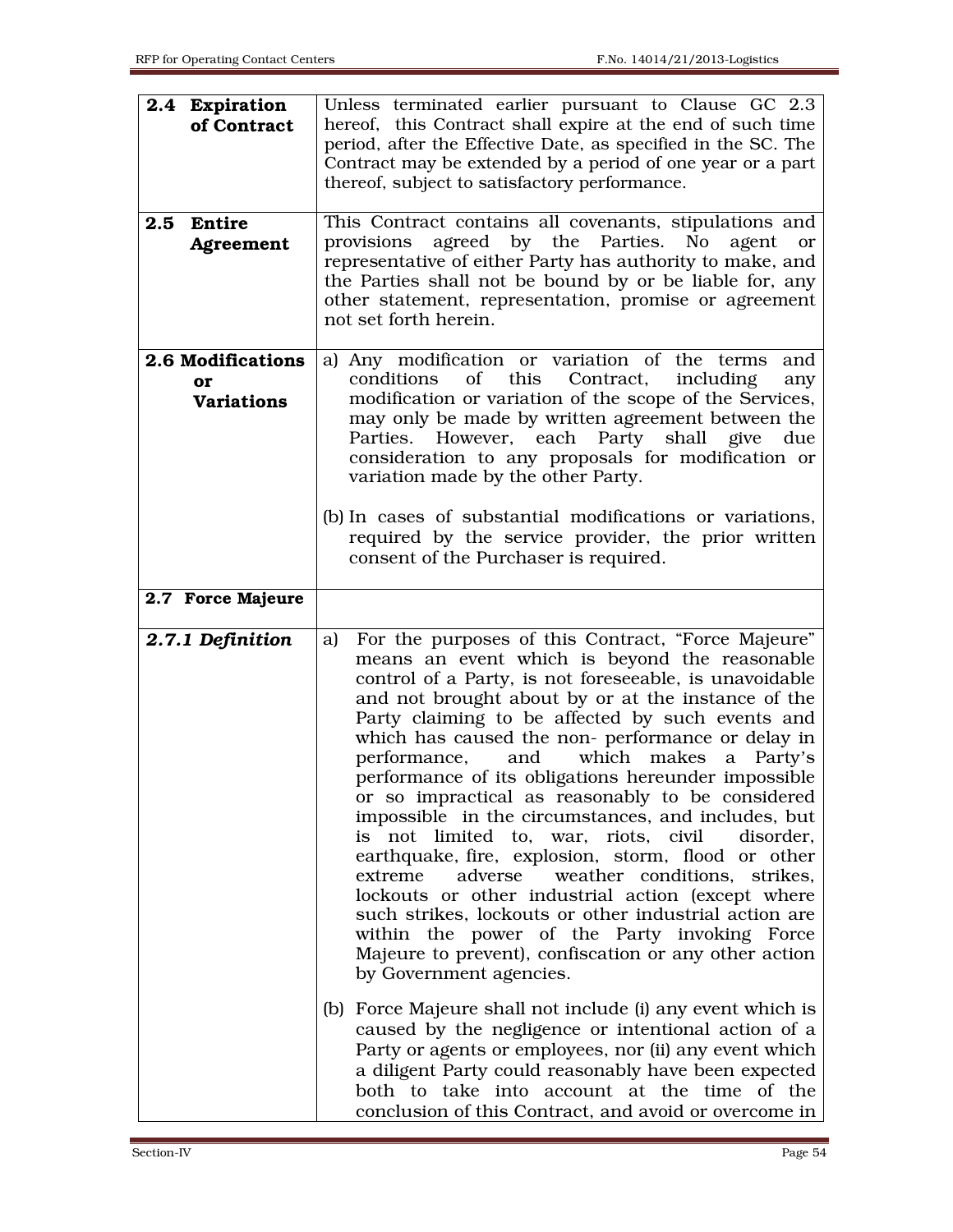|                                | the carrying out of its obligations hereunder.                                                                                                                                                                                                                                                                                                                                                                                                                                                                                                                                 |
|--------------------------------|--------------------------------------------------------------------------------------------------------------------------------------------------------------------------------------------------------------------------------------------------------------------------------------------------------------------------------------------------------------------------------------------------------------------------------------------------------------------------------------------------------------------------------------------------------------------------------|
|                                | (c) Force Majeure shall not include insufficiency of<br>funds or inability to make any payment required<br>hereunder.                                                                                                                                                                                                                                                                                                                                                                                                                                                          |
| 2.7.2 No Breach<br>of Contract | The failure of a Party to fulfill any of its obligations<br>under the contract shall not be considered to be a<br>breach of, or default under, this Contract insofar<br>as such inability arises from an event of Force<br>Majeure, provided that the Party affected by such an<br>event (a) has taken all reasonable precautions, due<br>care and reasonable alternative measures in order to<br>out the<br>and<br>conditions<br>of<br>this<br>terms<br>carry<br>Contract, and (b) has informed the other Party as soon<br>as possible about the occurrence of such an event. |
| 2.7.3 Measures<br>to be Taken  | (a) A Party affected by an event of Force Majeure shall<br>continue to perform its obligations under the<br>Contract as far as is reasonably practical, and<br>shall take all reasonable measures to minimize<br>the consequences of any event of Force Majeure.                                                                                                                                                                                                                                                                                                               |
|                                | (b) A Party affected by an event of Force Majeure shall<br>notify the other Party of such event as soon as<br>possible, and in any case not later than fourteen<br>(14) days following the occurrence of such event,<br>providing evidence of the nature and cause of such<br>event, and shall similarly give written notice of the<br>restoration of normal conditions as soon as possible.                                                                                                                                                                                   |
|                                | (c) Any period within which a Party shall, pursuant to<br>this Contract, complete any action or task, shall be<br>extended for a period equal to the time during which<br>such Party was unable to perform such action as a<br>result of Force Majeure.                                                                                                                                                                                                                                                                                                                        |
|                                | (d) During the period of their inability to perform the<br>Services as a result of an event of Force Majeure, the<br>Service Provider, upon instructions by the Purchaser,<br>shall either:                                                                                                                                                                                                                                                                                                                                                                                    |
|                                | (i) demobilize,; or                                                                                                                                                                                                                                                                                                                                                                                                                                                                                                                                                            |
|                                | (ii) Continue with the Services to the extent possible,<br>in which case the Service Provider shall continue<br>to be paid proportionately and on pro-rata basis,<br>under the terms of this Contract.                                                                                                                                                                                                                                                                                                                                                                         |
|                                | (d) In the case of disagreement between the Parties as to<br>the existence or extent of Force Majeure, the matter<br>shall be settled according to Clause GC 8.                                                                                                                                                                                                                                                                                                                                                                                                                |
| 2.8 Suspension                 | The Purchaser may, by written notice of suspension to                                                                                                                                                                                                                                                                                                                                                                                                                                                                                                                          |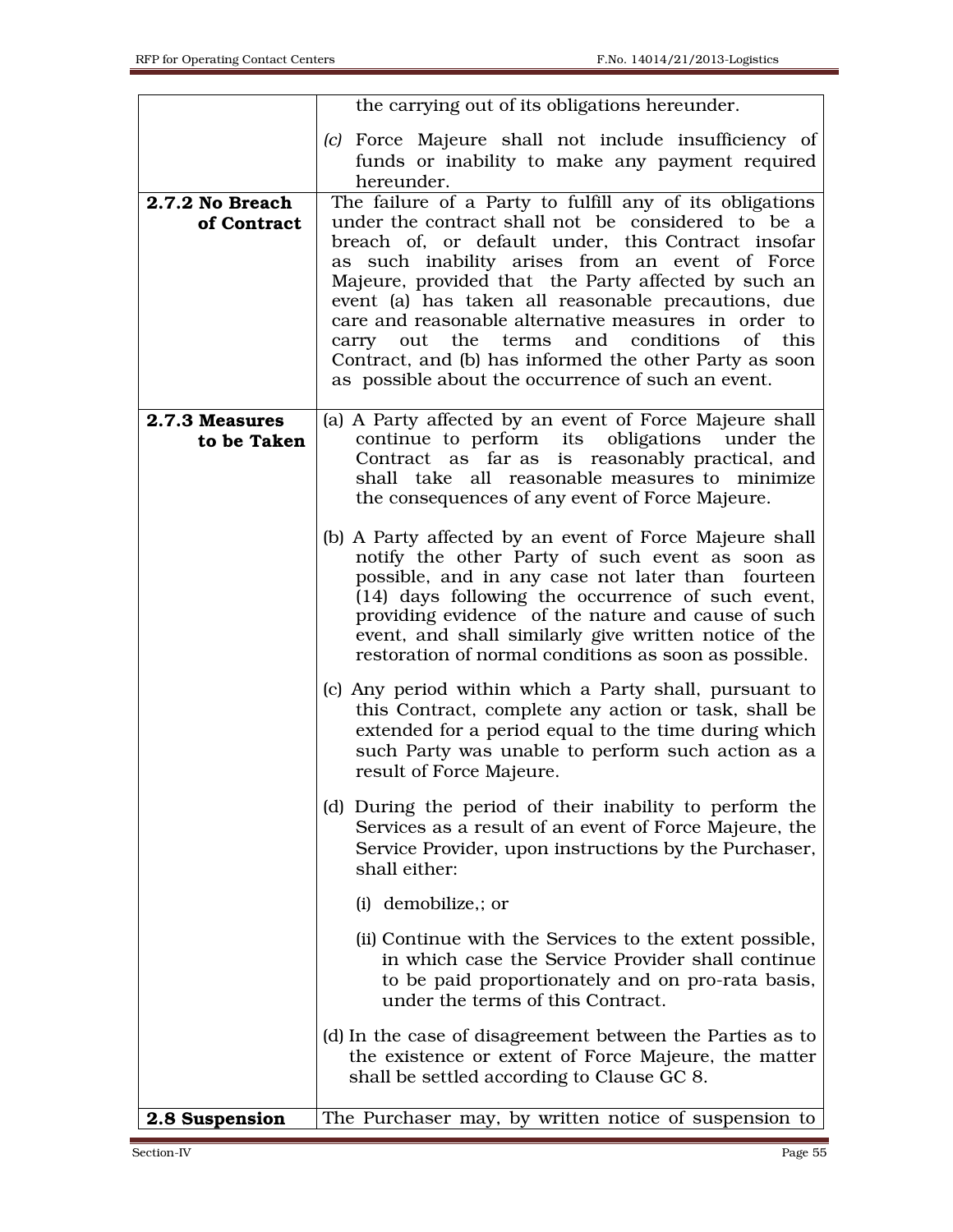|                                  | the Service Provider, suspend all payments to the Service<br>Provider hereunder if the Service Provider fails to<br>perform any of its obligations under this Contract,<br>including the carrying out of the Services, provided that<br>such notice of suspension (i) shall specify the nature of<br>the failure, and (ii) shall allow the Service Provider to<br>remedy such failure, if capable of being remedied, within<br>a period not exceeding thirty (30) days after receipt by<br>the Service Provider of such notice of suspension. |
|----------------------------------|-----------------------------------------------------------------------------------------------------------------------------------------------------------------------------------------------------------------------------------------------------------------------------------------------------------------------------------------------------------------------------------------------------------------------------------------------------------------------------------------------------------------------------------------------|
| Termination<br>2.9               |                                                                                                                                                                                                                                                                                                                                                                                                                                                                                                                                               |
| 2.9.1 By the<br><b>Purchaser</b> | The Purchaser may, without prejudice to any other<br>remedy for breach of Contract, terminate this Contract in<br>case of the occurrence of any of the events specified in<br>paragraphs (a) through (k) of this Clause GC 2.9.1. In<br>such an occurrence the Purchaser shall give a not less<br>than thirty (30) days' written notice of termination to the<br>Service Provider.                                                                                                                                                            |
|                                  | (a) If the Service Provider does not remedy a failure in<br>the performance of their obligations under the<br>Contract, within thirty (30) days after being notified<br>or within any further period as the Purchaser may<br>have subsequently approved in writing.                                                                                                                                                                                                                                                                           |
|                                  | (b) If the Service Provider becomes (or, if the Service<br>Provider consists of more than one entity, if any of<br>its Members becomes and which has substantial<br>bearing on providing Services under this contract)<br>insolvent<br>into<br>liquidation<br>go<br>or<br>or<br>receivership whether compulsory or voluntary.                                                                                                                                                                                                                 |
|                                  | (c) If the Service Provider, in the judgment of the<br>Purchaser has engaged in corrupt or fraudulent<br>practices in competing for or in executing the<br>Contract.                                                                                                                                                                                                                                                                                                                                                                          |
|                                  | (d) If, as the result of Force Majeure, the Service<br>Provider are unable to perform a material portion of<br>the Services for a period of not less than sixty (60)<br>days.                                                                                                                                                                                                                                                                                                                                                                 |
|                                  | (e) If the Service Provider submits to the Purchaser a<br>false statement which has a material effect on the<br>rights, obligations or interests of the Purchaser.                                                                                                                                                                                                                                                                                                                                                                            |
|                                  | If the Service Provider places itself in position of<br>(f)<br>conflict of interest or fails to disclose promptly any<br>conflict of interest to the Purchaser.                                                                                                                                                                                                                                                                                                                                                                               |
|                                  | If the Service Provider fails to provide the quality<br>(g)<br>services as envisaged under this Contract. The<br>Purchaser may make judgment regarding the poor<br>quality of services, the reasons for which shall be                                                                                                                                                                                                                                                                                                                        |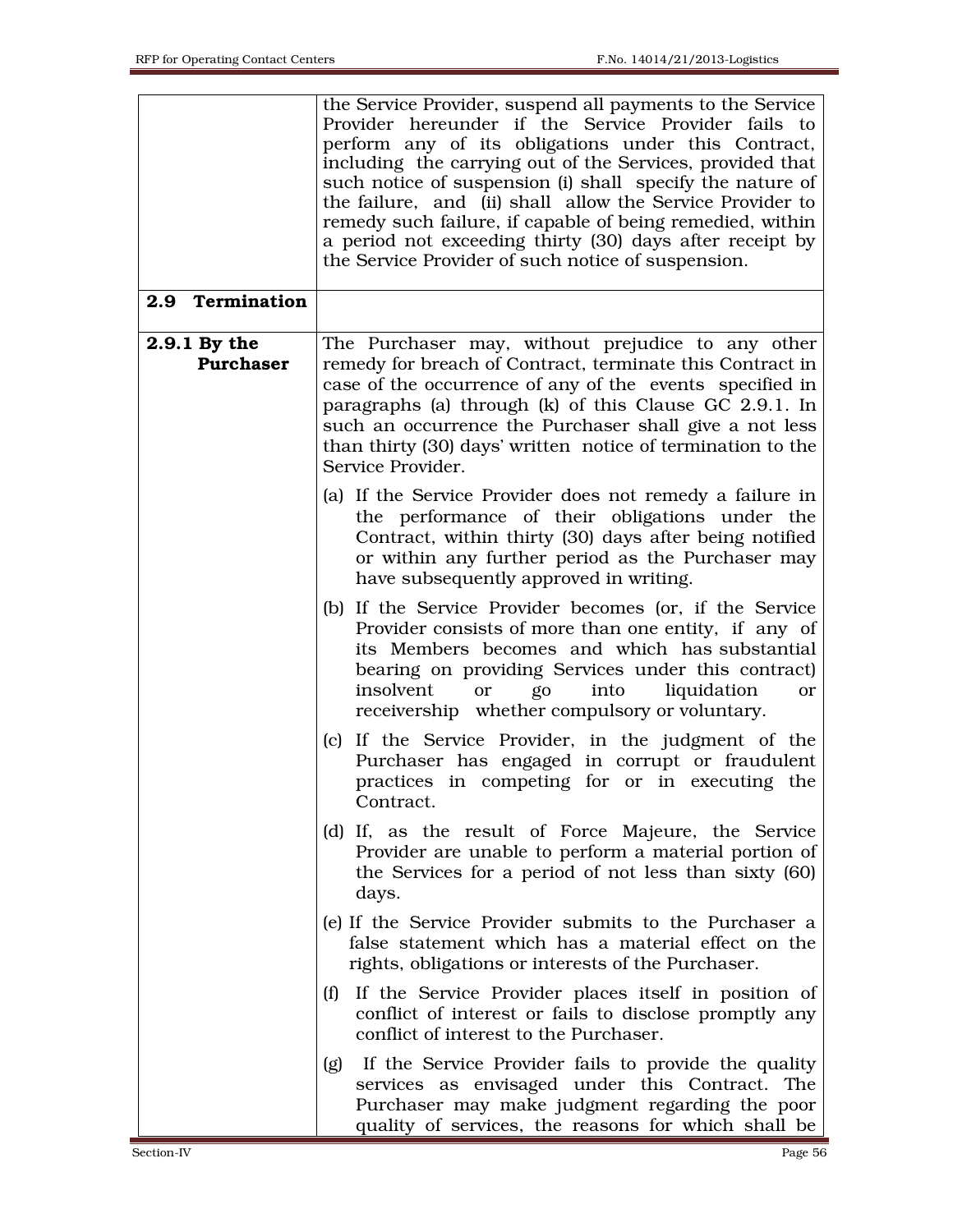|                                            | recorded in writing. The UIDAI may decide to give<br>one chance to the Service Provider to improve the<br>quality of the services.                                                                                                                                                                                                                                                                                                                                                                                                                                                |
|--------------------------------------------|-----------------------------------------------------------------------------------------------------------------------------------------------------------------------------------------------------------------------------------------------------------------------------------------------------------------------------------------------------------------------------------------------------------------------------------------------------------------------------------------------------------------------------------------------------------------------------------|
|                                            | (h) If the Service Provider has been blacklisted by the<br>UIDAI or disqualified for any reason.                                                                                                                                                                                                                                                                                                                                                                                                                                                                                  |
|                                            | (i) If the Service Provider fails to fulfill its obligations<br>under Clause G.C 3.3 hereof.                                                                                                                                                                                                                                                                                                                                                                                                                                                                                      |
|                                            | If the Service Provider fails to comply with any final<br>(j)<br>decision reached as a<br>result of<br>arbitration<br>proceedings pursuant to Clause GC 8 hereof.                                                                                                                                                                                                                                                                                                                                                                                                                 |
|                                            | (k) In the event of Service Provider found :                                                                                                                                                                                                                                                                                                                                                                                                                                                                                                                                      |
|                                            | Sub-contracting of work/services without the<br>(i)<br>prior written approval of UIDAI.                                                                                                                                                                                                                                                                                                                                                                                                                                                                                           |
|                                            | (ii) Provided incorrect information to UIDAI.                                                                                                                                                                                                                                                                                                                                                                                                                                                                                                                                     |
|                                            | (iii) Non co-operative during audits conducted<br>$-$ by<br>UIDAI/ UIDAI Regional Office or<br>auditing<br>agencies appointed for the purpose.                                                                                                                                                                                                                                                                                                                                                                                                                                    |
|                                            | If the Purchaser, in its sole discretion and for<br>1)<br>any reason whatsoever, decides to terminate this<br>Contract.                                                                                                                                                                                                                                                                                                                                                                                                                                                           |
|                                            | m) In the event the Purchaser terminates the Contract<br>in whole or in part, pursuant to Clause GC Clause<br>2.9.1, the Purchaser may procure,<br>upon<br>such<br>and<br>such<br>it<br>in<br>manner as<br>terms<br>deems<br>services<br>similar<br>those<br>appropriate,<br>to<br>not performed, and the Service<br>undelivered<br><sub>or</sub><br>Provider shall be liable to the Purchaser for any<br>for such<br>costs<br>similar<br>additional<br>services.<br>However, the Service Provider shall continue<br>performance of the Contract to the extent not<br>terminated. |
| 2.9.2 By the<br><b>Service</b><br>Provider | The Service Providers may terminate this Contract, by<br>not less than thirty (30) days' written notice to the<br>Purchaser, such notice to be given after the occurrence<br>of any of the events specified in paragraphs (a) through<br>(d) of this Clause GC 2.9.2:                                                                                                                                                                                                                                                                                                             |
|                                            | If the Purchaser fails to pay any money due to the<br>(a)<br>Service Provider pursuant to this Contract and not<br>subject to dispute pursuant to Clause GC 8 hereof<br>within forty-five (45) days after receiving written<br>notice from the Service Provider that such payment<br>is overdue.                                                                                                                                                                                                                                                                                  |
|                                            | (b)<br>If, as the result of Force Majeure, the Service<br>Provider is unable to perform a material portion of<br>the Services for a period of not less than thirty $(30)$                                                                                                                                                                                                                                                                                                                                                                                                         |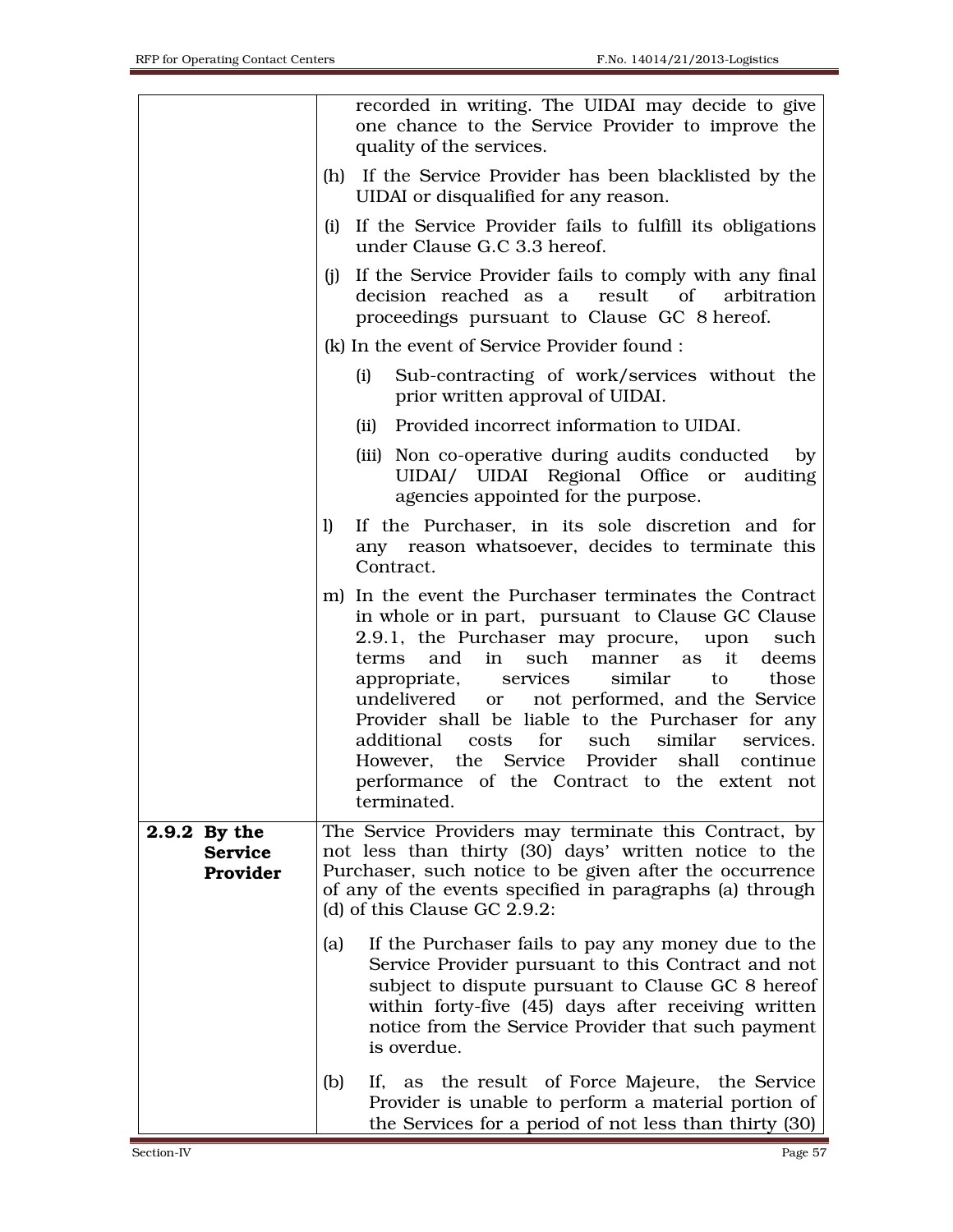|                                                    | days.                                                                                                                                                                                                                                                                                                                                                                                                                                                                                                                                                                                                                                                                                   |
|----------------------------------------------------|-----------------------------------------------------------------------------------------------------------------------------------------------------------------------------------------------------------------------------------------------------------------------------------------------------------------------------------------------------------------------------------------------------------------------------------------------------------------------------------------------------------------------------------------------------------------------------------------------------------------------------------------------------------------------------------------|
|                                                    | (c)<br>If the Purchaser fails to comply with any final<br>decision reached as a result of arbitration pursuant<br>to Clause GC 8 hereof.                                                                                                                                                                                                                                                                                                                                                                                                                                                                                                                                                |
|                                                    | (d)<br>If the Purchaser is in material breach of its<br>obligations pursuant to this Contract and has not<br>remedied the same within thirty (30)<br>days<br>(or<br>such longer period as the Service Provider may<br>have subsequently approved in writing) following<br>the receipt by the Purchaser of the Service<br>Provider's notice specifying such breach.                                                                                                                                                                                                                                                                                                                      |
| 2.9.3 Cessation<br>of Rights<br>and<br>Obligations | Upon termination of this Contract pursuant to Clauses<br>GC 2.2 or GC 2.9 hereof, or upon expiration of this<br>Contract pursuant to Clause GC 2.4 hereof, all rights<br>and obligations of the Parties hereunder shall cease,<br>except:<br>(i)<br>such rights and obligations as may have accrued<br>on the date of termination or expiration;                                                                                                                                                                                                                                                                                                                                        |
|                                                    | (ii)<br>the obligation of confidentiality set forth in Clause<br>GC 3.3 hereof;<br>Provider's obligation to permit<br>(iii)<br>the<br>Service<br>inspection, copying and auditing of their accounts<br>and records set forth in Clause GC 3.6 hereof; and<br>(iv)<br>any right which a Party may have under the Law.                                                                                                                                                                                                                                                                                                                                                                    |
| 2.9.4 Cessation<br>of Services                     | Upon termination of this Contract by notice of either<br>Party to the other pursuant to Clauses GC 2.9.1 or GC<br>2.9.2 hereof, the Service Provider shall, immediately<br>upon dispatch or receipt of such notice, take all<br>necessary steps to bring the Services to a close in a<br>prompt and orderly manner and shall make every<br>reasonable effort to keep expenditures for this purpose<br>to a minimum. With respect to documents, data, and/ or<br>any other material prepared by the Service Provider and<br>equipment and materials furnished by the Purchaser,<br>the Service Provider shall proceed as provided,<br>respectively, by Clauses GC 3.9 or GC 3.10 hereof. |
| 2.9.5 Payment<br>upon<br>Termi-<br>nation          | Upon termination of this Contract pursuant to Clauses<br>GC 2.9.1 or GC 2.9.2, the Purchaser shall make the<br>following payments to the Service Provider:<br>(a)<br>If the Contract is terminated pursuant to Clause<br>GC 2.9.1 (d), (g), (i), $k(i)$ to K(iii) and 1 or 2.9.2,<br>remuneration pursuant to Clause GC 6.3(c)(i)<br>hereof for Services satisfactorily performed prior to                                                                                                                                                                                                                                                                                              |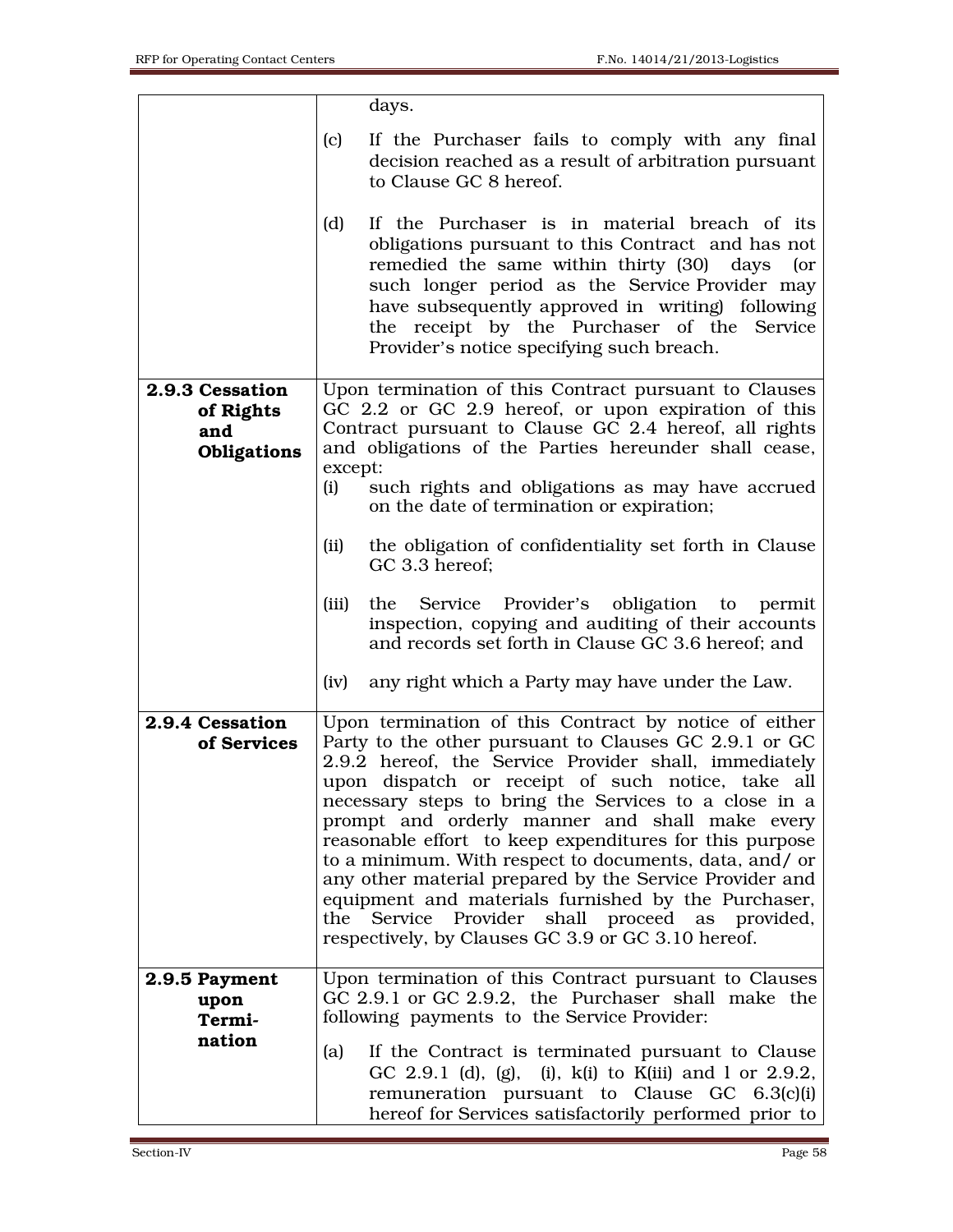|                                                                  | the effective date of termination;                                                                                                                                                                                                                                                                                                                                                                                                                                                                                                                                                                                                                                                                                                                      |
|------------------------------------------------------------------|---------------------------------------------------------------------------------------------------------------------------------------------------------------------------------------------------------------------------------------------------------------------------------------------------------------------------------------------------------------------------------------------------------------------------------------------------------------------------------------------------------------------------------------------------------------------------------------------------------------------------------------------------------------------------------------------------------------------------------------------------------|
|                                                                  | If the agreement is terminated pursuant of Clause<br>(b)<br>GC 2.9.1 (a) to (c), (e), $(f)$ , $(h)$ , $(j)$ , the Service<br>Provider shall not be entitled to receive any agreed<br>payments upon termination of the contract.<br>However, the Purchaser may consider making<br>payment for the part satisfactorily performed on the<br>basis of Quantum Merit as assessed by it, if such<br>part is of economic utility to the Purchaser.<br>Applicable under such circumstances, upon<br>termination, the Purchaser may also impose<br>liquidated damages as per the provisions of Clause<br>GC 9 of this agreement. The Service Provider will be<br>required to pay any such liquidated damages to<br>Purchaser within 30 days of termination date. |
| 2.9.6 Disputes<br>about<br><b>Events</b><br>of Termi-<br>nation: | If either Party disputes whether an event specified in<br>Clause GC 2.9.1 or in Clause GC 2.9.2 hereof has<br>occurred, such Party may, within thirty (30) days after<br>receipt of notice of termination from the other Party,<br>refer the matter to Clause GC 8 hereof, and this Contract<br>shall not be terminated on account of such event<br>in accordance<br>with the<br>except<br>of<br>terms<br>any<br>resulting arbitral award.                                                                                                                                                                                                                                                                                                              |
| 2.10 Extension<br>of Contract                                    | The contract may be extended for a period as<br>required by the Purchaser based on mutual agreement.                                                                                                                                                                                                                                                                                                                                                                                                                                                                                                                                                                                                                                                    |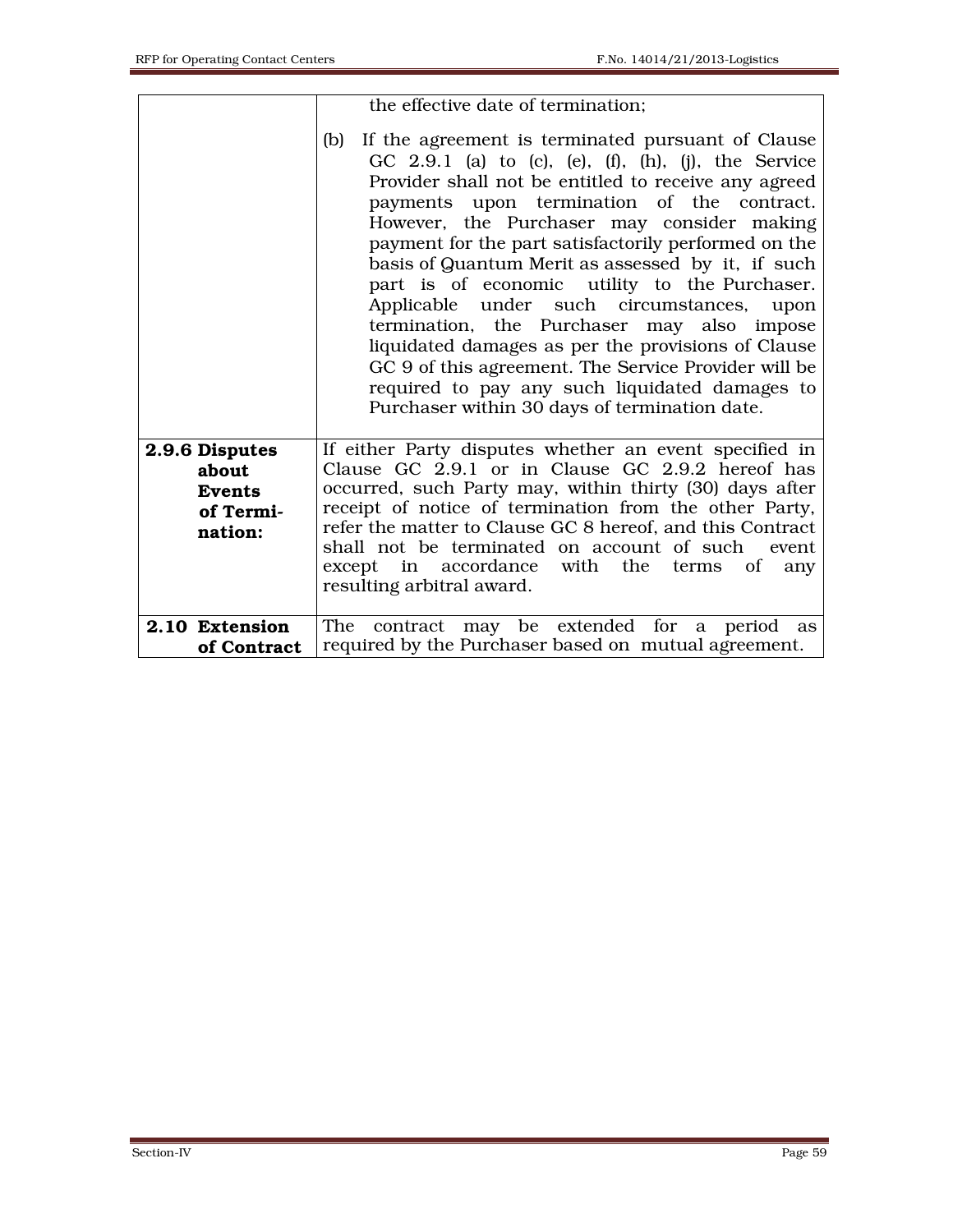#### 3. OBLIGATIONS OF THE SERVICE PROVIDER

| 3.1 General                                                                                            |                                                                                                                                                                                                                                                                                                                                                                                                                                                                                                                                                                                                                                                                                          |
|--------------------------------------------------------------------------------------------------------|------------------------------------------------------------------------------------------------------------------------------------------------------------------------------------------------------------------------------------------------------------------------------------------------------------------------------------------------------------------------------------------------------------------------------------------------------------------------------------------------------------------------------------------------------------------------------------------------------------------------------------------------------------------------------------------|
| 3.1.1 Standard of<br><b>Performance</b>                                                                | The Service Provider shall perform the Services and<br>carry out their obligations hereunder with all due<br>diligence,<br>efficiency, in accordance with generally<br>professional standards and practices, and<br>accepted<br>shall observe sound management practices, and employ<br>technology and safe<br>and effective<br>appropriate<br>equipment, machinery, materials and methods.<br>The<br>Service Provider shall always act, in respect of any<br>matter relating to this Contract or to the Services, as<br>faithful advisers to the Purchaser, and shall at all<br>times support and safeguard the Purchaser's legitimate<br>interests in any dealings with third Parties. |
| 3.2 Service<br><b>Providers</b><br>Not to<br><b>Benefit from</b><br>Commissions,<br>Discounts.<br>etc. | The payment of the Service Provider pursuant to<br>a)<br>shall constitute the Service<br>Clause GC<br>6<br>Provider's only payment in connection with this<br>Contract or the Services, and the Service Provider<br>shall not accept for their own benefit any trade<br>discount, or similar payment in<br>commission.<br>activities pursuant to this<br>connection with<br>Contract or to the Services or in the discharge of<br>their obligations under the Contract,<br>and the<br>Service Provider shall use their best efforts to<br>ensure that the Personnel and agents or either of<br>them similarly shall not receive any such additional<br>payment.                          |
| 3.3 Prohibition<br>оf<br><b>Conflicting</b><br><b>Activities</b>                                       | The Service Provider shall not engage, and shall cause<br>their Personnel as well as and their Personnel not to<br>engage, either directly or indirectly, in any business or<br>professional activities which would conflict with the<br>activities assigned to them under this Contract.                                                                                                                                                                                                                                                                                                                                                                                                |
|                                                                                                        | The Service Provider shall keep safe, secure and<br>a)<br>confidential and protect from unauthorized access,<br>loss or damage all demographic information, and<br>documents, data and information<br>all<br>of<br>any<br>nature provided to the Service Provider for the<br>discharge of services.                                                                                                                                                                                                                                                                                                                                                                                      |
|                                                                                                        | The Service Provider shall not store, copy, publish,<br>b)<br>print, interfere, tamper with or manipulate the<br>information/data received from UIDAI, other than<br>required for discharge of services.                                                                                                                                                                                                                                                                                                                                                                                                                                                                                 |
|                                                                                                        | The Service Provider shall not give access to<br>c)<br>the information or data collected and received<br>from UIDAI in<br>the<br>of<br>discharge of<br>course                                                                                                                                                                                                                                                                                                                                                                                                                                                                                                                            |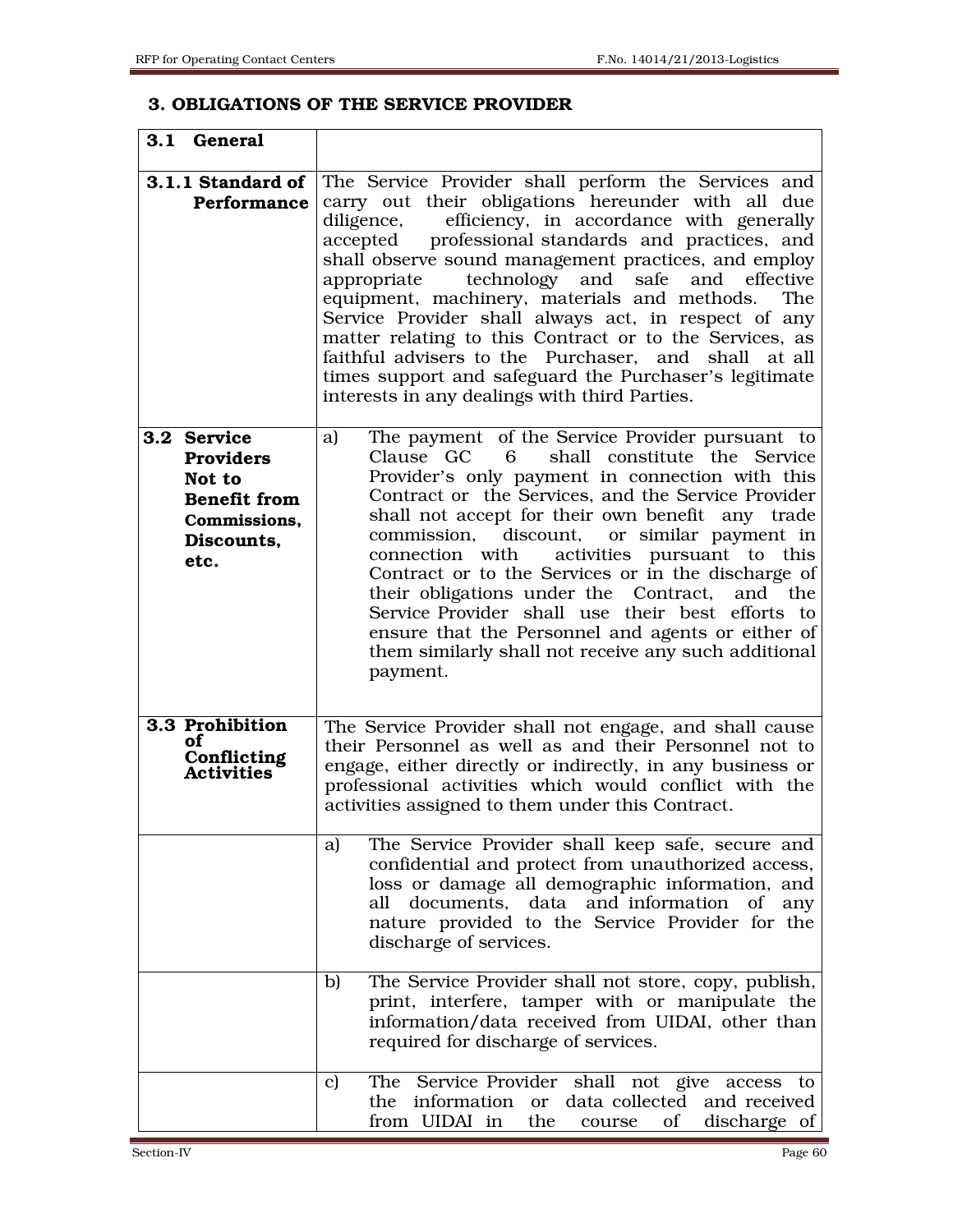| 3.4 General<br>Confi-<br>dentiality                                      | services, to any person who is not authorized to<br>handle the information or data. Information should<br>given to authorised personnel and only<br>only be<br>used in the manner prescribed by the UIDAI.<br>Except with the prior written consent of the Purchaser,<br>the Service Provider and the Personnel shall not at any<br>time communicate to any person or entity<br>any<br>confidential information acquired, stored and received<br>from UIDAI in the course of the Services, nor shall<br>the Service Provider and the Personnel make public the<br>recommendations formulated in the course of, or as a<br>result of, the Services.                                                                                                                                                                                                                                                                                                                                                                                                                                                                                                                                                                             |
|--------------------------------------------------------------------------|--------------------------------------------------------------------------------------------------------------------------------------------------------------------------------------------------------------------------------------------------------------------------------------------------------------------------------------------------------------------------------------------------------------------------------------------------------------------------------------------------------------------------------------------------------------------------------------------------------------------------------------------------------------------------------------------------------------------------------------------------------------------------------------------------------------------------------------------------------------------------------------------------------------------------------------------------------------------------------------------------------------------------------------------------------------------------------------------------------------------------------------------------------------------------------------------------------------------------------|
| 3.5 Insurance<br>to be Taken<br>Out by the<br><b>Service</b><br>Provider | The Service Provider (a) shall take out and maintain, at<br>their own cost but on terms and conditions approved by<br>the Purchaser, insurance against the risks, and for the<br>coverage, as shall be specified in the SC; and (b) at the<br>Purchaser's request, shall provide evidence to the<br>Purchaser showing that such insurance has been taken<br>out and maintained and that the current premiums have<br>been paid.                                                                                                                                                                                                                                                                                                                                                                                                                                                                                                                                                                                                                                                                                                                                                                                                |
| 3.6 Accounting,<br>Inspection<br>and Auditing                            | The Service Provider (i) shall keep accurate and<br>(a)<br>systematic accounts and records in respect of the<br>hereunder.<br>in<br>accordance<br>with<br><b>Services</b><br>internationally accepted accounting principles and<br>in such form and detail as will clearly identify all<br>relevant time changes and costs, and the bases<br>thereof, and (ii) shall periodically permit the<br>Purchaser or its designated representative and/or<br>the Purchaser, and up to<br>five<br>years<br>from<br>expiration or termination of this Contract, to<br>inspect the same and make copies thereof as well<br>as to have them audited by auditors appointed by<br>the Purchaser or the Purchaser, if so required by<br>the Purchaser or the Purchaser as the case may be.<br>The Purchaser shall have the right to carry out<br>(b)<br>inspection checks, audits of the Service Provider's<br>premises and/ or locations, facilities, or point of<br>delivery of services performed under this contract.<br>The Purchaser shall have the right to carry out<br>(c)<br>scheduled/ un- scheduled visits to any of the<br>locations, premises & facilities and oversee the<br>processes and operations of the Service Provider. |
| 3.7 Sub-<br>contracting                                                  | The Service Provider shall not be permitted to sub-<br>contract any part of its obligations, duties,<br>or<br>responsibilities under this contract without the prior<br>written approval.                                                                                                                                                                                                                                                                                                                                                                                                                                                                                                                                                                                                                                                                                                                                                                                                                                                                                                                                                                                                                                      |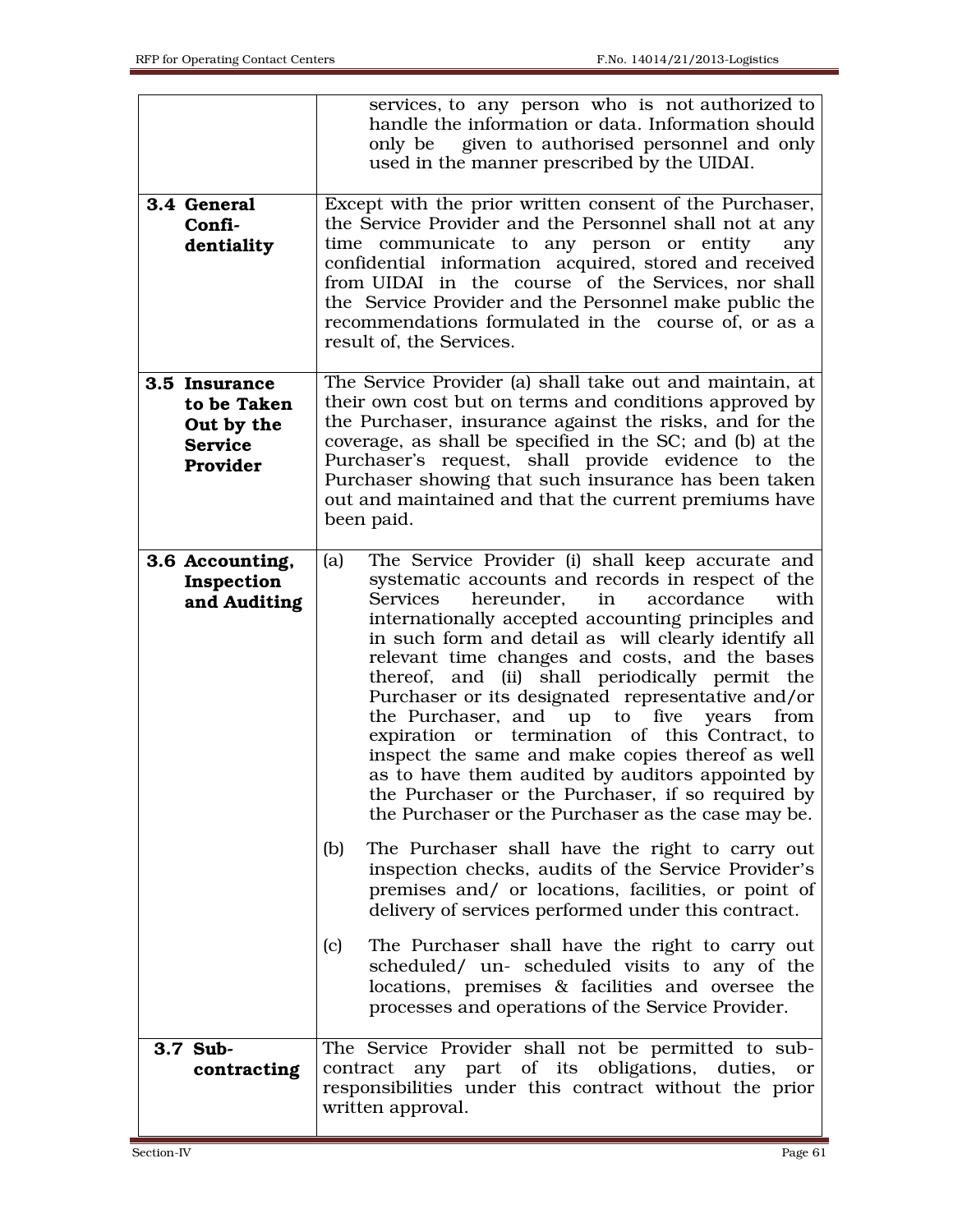| 3.8 Reporting<br>Obligations                                            | The Service Provider shall submit to the Purchaser<br>reports and documents specified in RFP, in the<br>the<br>form, in the numbers and within the time periods<br>set forth in the said Appendix.                                                                                                                                                                                                                                                                                                                                                                                          |
|-------------------------------------------------------------------------|---------------------------------------------------------------------------------------------------------------------------------------------------------------------------------------------------------------------------------------------------------------------------------------------------------------------------------------------------------------------------------------------------------------------------------------------------------------------------------------------------------------------------------------------------------------------------------------------|
| 3.9 Rights of<br><b>Use</b>                                             | All rights of use of any process, product, service,<br>or data developed, generated, or collected, received from<br>UIDAI or any other task performed by the Service<br>Provider under the execution of the contract, would lie<br>exclusively with the Purchaser or its<br>nominated<br>agencies<br>in perpetuity free from<br>all<br>liens,<br>encumbrances, and other third party rights and the<br>Service Provider shall, wherever required, take all steps<br>that may be necessary to ensure the transfer of such<br>rights in favour of the Purchaser or its nominated<br>agencies. |
| 3.10 Safety &<br>Security of<br>Data,<br>Premises,<br>Location/<br>site | (a) The Data, information, documents provided by the<br>Purchaser to the Service Provider is the property of<br>the Purchaser. The Service Provider shall display due<br>diligence in the handling of the said data and be<br>responsible for the Data, thus provided.                                                                                                                                                                                                                                                                                                                      |
|                                                                         | (b) The Service Provider shall not use the information,<br>the name or the logo of the Purchaser and or<br>Government of India except for the purposes of<br>providing the services as specified under this<br>contract.                                                                                                                                                                                                                                                                                                                                                                    |
|                                                                         | (c) The Service Provider shall not use and/or transmit<br>any information, data, layouts, designs, diagrams,<br>storage media (hard disk/tapes) or any other<br>goods/material in physical or electronic form, which<br>are proprietary to or owned by the Purchaser,<br>without prior written permission from the Purchaser.                                                                                                                                                                                                                                                               |
|                                                                         | (d) The Service Provider shall follow the Security<br>Guidelines issued by UIDAI.                                                                                                                                                                                                                                                                                                                                                                                                                                                                                                           |
|                                                                         | (e) The Service Provider would be governed by the<br>provisions of the Law of the Land, including but not<br>limited to the IT Act, the UIDAI Bill and other<br>relevant Acts.                                                                                                                                                                                                                                                                                                                                                                                                              |
|                                                                         | (f)<br>The Purchaser reserves the right to carry out third<br>party Audits of the Service Provider to ensure<br>compliance of stated and implicit requirements.                                                                                                                                                                                                                                                                                                                                                                                                                             |
|                                                                         | The rogue behavior of the employees of Service<br>(i)<br>Provider shall fall under the 'Unlimited liability' to<br>the Service Provider.                                                                                                                                                                                                                                                                                                                                                                                                                                                    |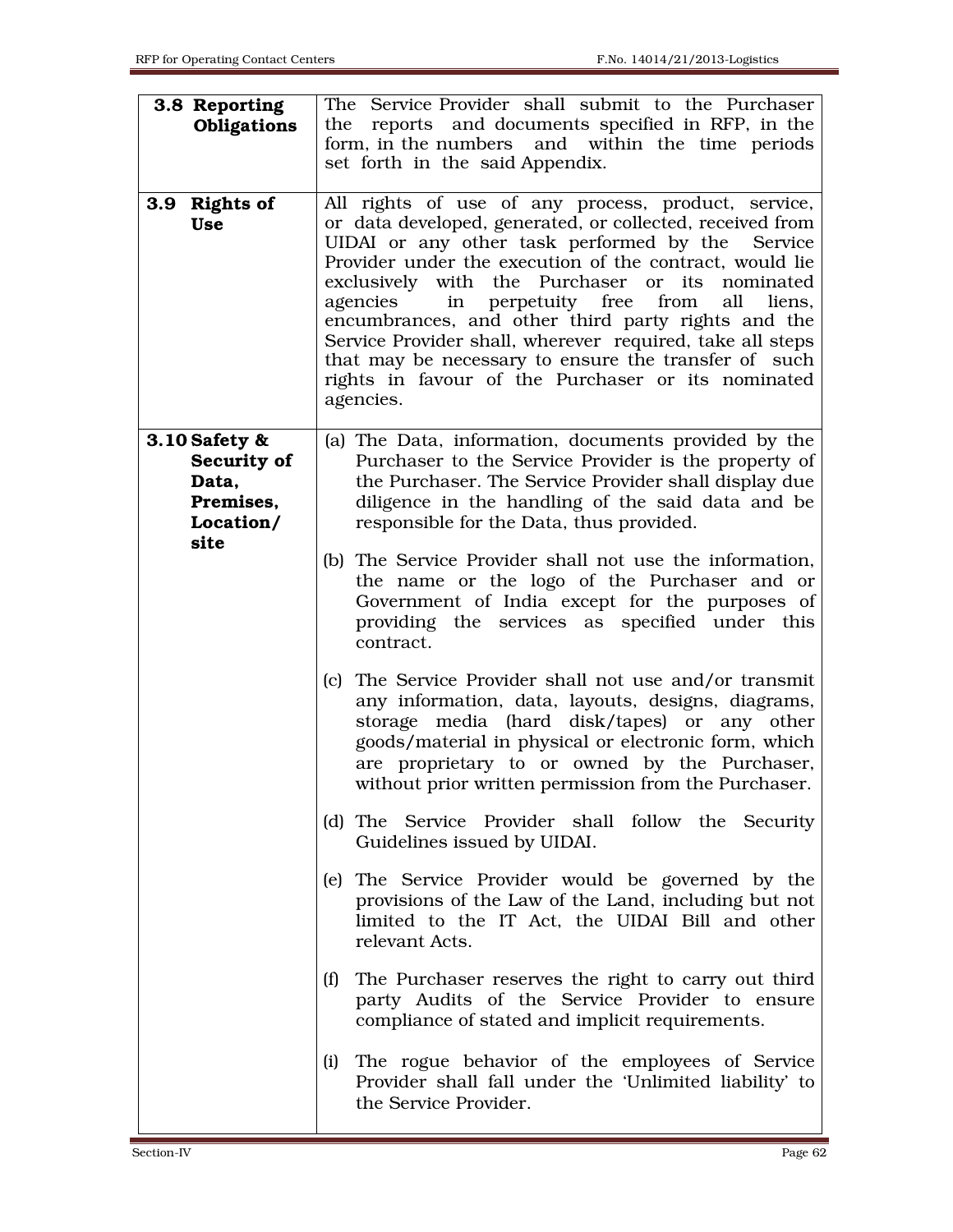| 3.11 Equipment<br>& Materials<br>Provided by<br>the Service<br><b>Providers</b> | Equipments or materials brought into India by the<br>Service Provider and the Personnel and used either for<br>the Project or personal use shall remain the property of<br>the Service Provider or the Personnel concerned, as<br>applicable. However, Equipments or materials<br>bought/provided by the Purchaser for the use of Service<br>Provider shall remain the property of Purchaser. |
|---------------------------------------------------------------------------------|-----------------------------------------------------------------------------------------------------------------------------------------------------------------------------------------------------------------------------------------------------------------------------------------------------------------------------------------------------------------------------------------------|
| 3.12 Intellectual<br><b>Property</b><br><b>Rights (IPR)</b>                     | The intellectual property rights to all the outputs,<br>deliverables, data, and reports developed during the<br>execution of this Contract shall remain sole property of<br>the Purchaser.                                                                                                                                                                                                    |
| 3.13 Assignment                                                                 | The Service Provider shall not assign, in whole or in<br>part, any of their obligations under this Contract.                                                                                                                                                                                                                                                                                  |

#### 4. SERVICE PROVIDER'S PERSONNEL

| 4.1 General                   | The Service Provider shall employ and provide such<br>qualified and experienced Personnel as are required to<br>carry out the Services.                                                                                                                                                                                          |
|-------------------------------|----------------------------------------------------------------------------------------------------------------------------------------------------------------------------------------------------------------------------------------------------------------------------------------------------------------------------------|
| 4.2 Project<br><b>Manager</b> | If required by the Purchaser, the Service Provider shall<br>ensure that at all times during the Service Provider's<br>performance of the Services, a 'Project Manager',<br>acceptable to the Purchaser, shall take charge of the<br>performance of such Services. The Project Manager<br>shall act as a single point of Contact. |

#### 5. OBLIGATIONS OF THE PURCHASER

| 5.1 Assistance<br>and | Unless otherwise specified in the SC, the Purchaser shall<br>use its best efforts to ensure that the Government shall: |                                                                                                                                                                                                 |
|-----------------------|------------------------------------------------------------------------------------------------------------------------|-------------------------------------------------------------------------------------------------------------------------------------------------------------------------------------------------|
| exemptions            | (a)                                                                                                                    | Issue to officials, agents and representatives of the<br>Government all such instructions as may be<br>necessary or appropriate for the prompt and<br>effective implementation of the Services. |
|                       | (b)                                                                                                                    | Provide to the Service Provider and Personnel any<br>such other assistance as may be specified in the<br>SC.                                                                                    |
|                       | (c)                                                                                                                    | The Purchaser may exempt the penalties, which<br>are applicable on the basis of SLAs and levied on<br>the monthly bills, on the written justifications<br>provided by the service provider.     |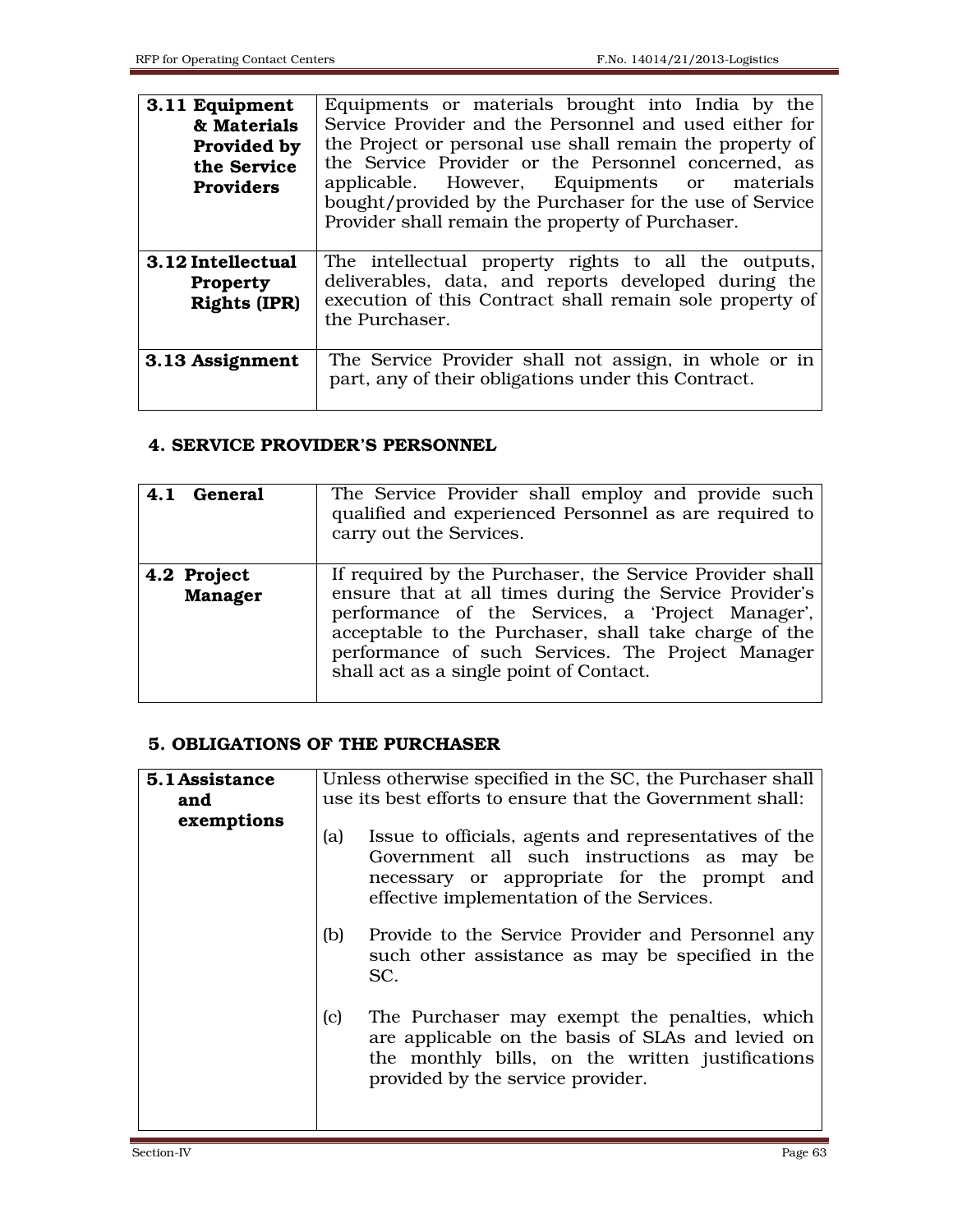| 5.2 Change in the<br>applicable<br><b>Law Related</b><br>to Taxes<br>and Duties | If, after the date of this Contract, there is any change<br>in the Applicable Laws of India with respect to taxes<br>and duties, which are directly payable by the Service<br>Provider for providing the services <i>i.e.</i> service<br>tax<br>any such applicable tax from time to time, which<br><sub>or</sub><br>increases or decreases the cost incurred by the Service<br>Provider in performing the Services,<br>then<br>the<br>Purchaser reserves the right to negotiate with the<br>Service Provider.                                |
|---------------------------------------------------------------------------------|-----------------------------------------------------------------------------------------------------------------------------------------------------------------------------------------------------------------------------------------------------------------------------------------------------------------------------------------------------------------------------------------------------------------------------------------------------------------------------------------------------------------------------------------------|
| 5.3 Services,<br><b>Facilities and</b><br>Property of<br>the Purchaser          | The Purchaser shall make available to the Service<br>(a)<br>Provider and its Personnel, the services, facilities<br>and property, as mutually agreed, at the times and<br>in the manner required by the Service Provider for<br>efficient discharge of Services.                                                                                                                                                                                                                                                                              |
|                                                                                 | (b)<br>In case that such services, facilities and property<br>shall not be made available to the Service Provider<br>as and when required, the Parties shall agree on<br>any time extension that may be appropriate to<br>grant to the Service Provider for the performance<br>of the Services.                                                                                                                                                                                                                                               |
| 5.4 Payment                                                                     | In consideration of the Services performed by Service<br>Provider under this Contract, the Purchaser shall<br>make to the Service Provider such payments and in<br>such manner as is provided by Clause GC 6 of this<br>Contract.                                                                                                                                                                                                                                                                                                             |
| 5.5 Counterpart<br><b>Personnel</b>                                             | If required, the Purchaser shall make available to<br>(a)<br>Provider, free of charge, such<br>the<br>Service<br>professional and support counterpart personnel,<br>to be nominated by the Purchaser with the Service<br>Provider's advice.                                                                                                                                                                                                                                                                                                   |
|                                                                                 | Professional and support counterpart personnel,<br>(b)<br>excluding Purchaser's liaison personnel, shall<br>normally work under the direction of the Service<br>Provider. If any member of the counterpart<br>personnel fails to perform adequately any work<br>assigned to such member by the Service Provider<br>that is in-consistent with the position occupied<br>by such member, the Service Provider<br>may<br>request the replacement of such member, and<br>the Purchaser shall not unreasonably refuse to<br>act upon such request. |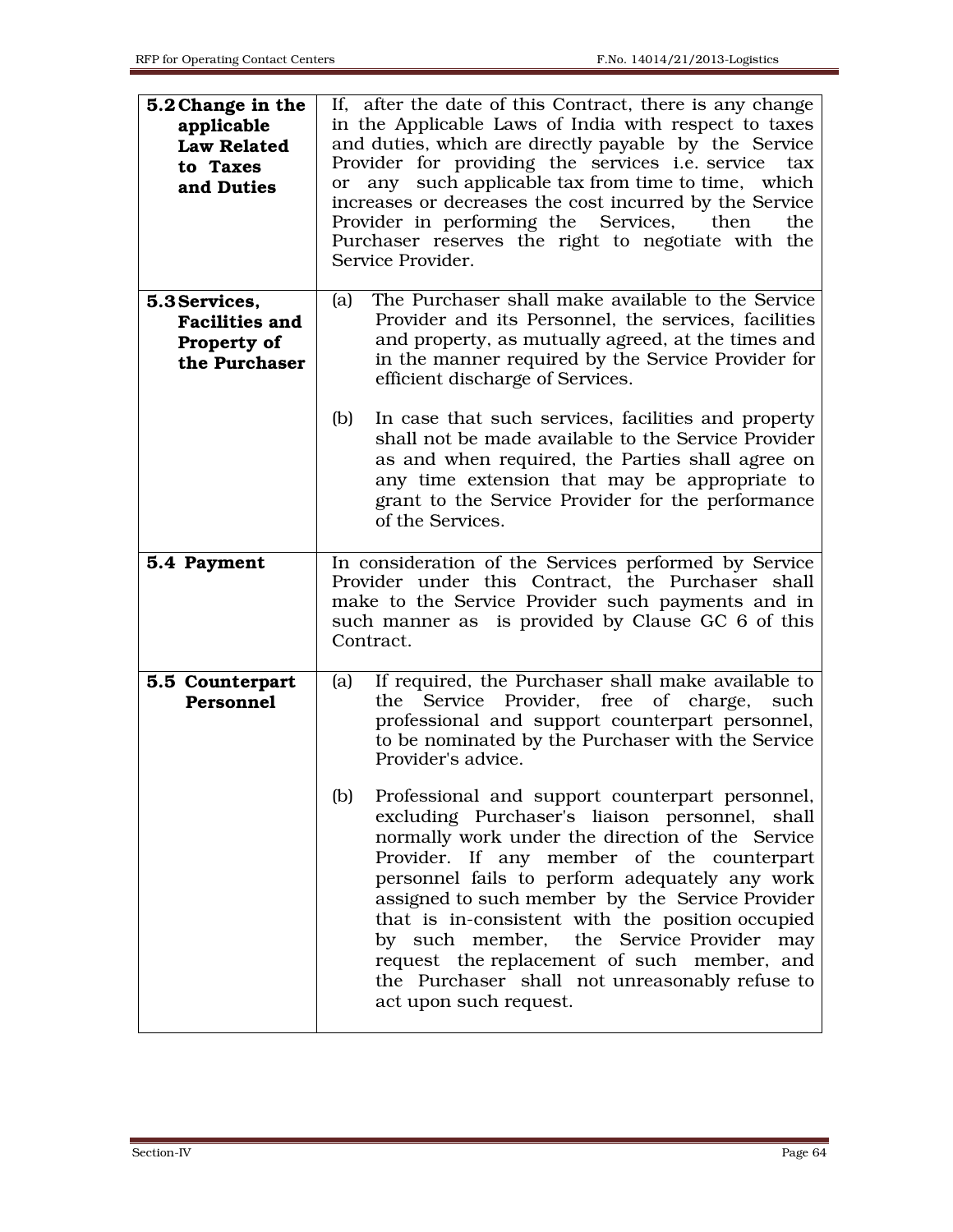#### 6. PAYMENTS TO THE SERVICE PROVIDER

| 6.1 Payment for<br><b>Services</b> | (a) The purchaser shall bear the telecom costs toward<br>Toll Free Numbers owned by it.                                                                                                                                                                                                                                                                                                                   |
|------------------------------------|-----------------------------------------------------------------------------------------------------------------------------------------------------------------------------------------------------------------------------------------------------------------------------------------------------------------------------------------------------------------------------------------------------------|
|                                    | The Service Provider shall be paid Rs.1.65 per<br>(b)<br>connect minute for carrying out/delivery of services<br>as enumerated in Section-III.                                                                                                                                                                                                                                                            |
|                                    | The amount payable shall be finalised after taking<br>(c)<br>into account the Penalties and Exemptions, if any<br>applicable.                                                                                                                                                                                                                                                                             |
|                                    | The Purchaser shall make the payment within 45<br>(d)<br>days of receiving the invoice from the Service<br>Provider.                                                                                                                                                                                                                                                                                      |
| 6.2 Currency of<br>Payment         | All payments shall be made in Indian Rupees                                                                                                                                                                                                                                                                                                                                                               |
| 6.3<br><b>Terms of</b><br>Payment  | The payments in respect of the Services shall be made<br>as follows:                                                                                                                                                                                                                                                                                                                                      |
|                                    | The Service Provider shall submit the invoice for<br>(a)<br>payment when the payment is due as per the<br>agreed terms on 'Calender month' basis".                                                                                                                                                                                                                                                        |
|                                    | (b) The Service Provider shall provide a billing system<br>that can compute price and penalties in real-time,<br>accessible to UIDAI.                                                                                                                                                                                                                                                                     |
|                                    | In the event of any wrong payment to Service<br>(c)<br>Provider, the difference shall be adjusted in the<br>subsequent payments.                                                                                                                                                                                                                                                                          |
|                                    | All payments under this Contract shall be made to<br>(d)<br>the accounts of the Service Provider specified in<br>the SC.                                                                                                                                                                                                                                                                                  |
|                                    | In case of early termination of the contract,<br>(e)<br>the payment shall be made to the Service Provider<br>as mentioned here with:                                                                                                                                                                                                                                                                      |
|                                    | Assessment should be made about work done from<br>(f)<br>the previous payment period, for which the<br>payment is made or to be made till the date of the<br>termination. The Service Provider shall provide<br>the details of the output/services performed<br>during this period with supporting documents.<br>Based on such details, the payment shall be<br>calculated based on the specified rate/s. |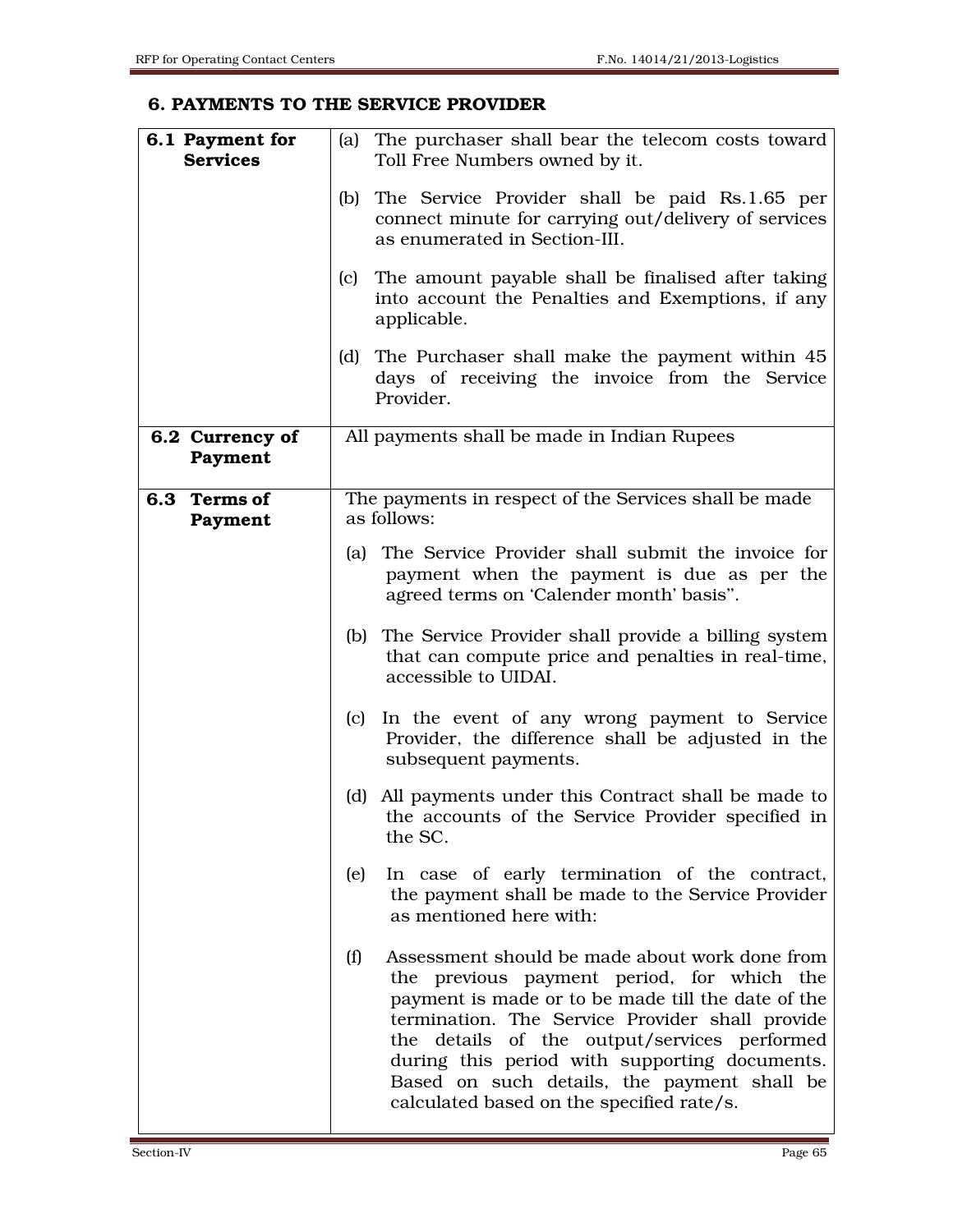## 7. GOOD FAITH

| 7.1 Good Faith                   | The Parties undertake to act in good faith with respect<br>to each other's rights under this Contract and to adopt<br>all reasonable measures to ensure the realization of the<br>objectives of this Contract.                                                                                                                                                                                                                                                                                                                                                                                                                                                                                                                                                                  |
|----------------------------------|---------------------------------------------------------------------------------------------------------------------------------------------------------------------------------------------------------------------------------------------------------------------------------------------------------------------------------------------------------------------------------------------------------------------------------------------------------------------------------------------------------------------------------------------------------------------------------------------------------------------------------------------------------------------------------------------------------------------------------------------------------------------------------|
| 7.2 Operation of<br>the Contract | The Parties recognize that it is impractical in this<br>Contract to provide for every contingency which may<br>arise during the life of the Contract, and the Parties<br>hereby agree that it is their intention that this<br>Contract shall operate fairly as between them, and<br>without detriment to the interest of either of them, and<br>that, if during the term of this Contract either Party<br>believes that this Contract is operating unfairly, the<br>Parties will use their best efforts to agree on such<br>action as may be necessary to remove the cause or<br>causes of such unfairness, but failure to agree on any<br>action pursuant to this Clause shall not give rise to a<br>dispute, subject to arbitration in accordance with<br>Clause GC 8 hereof. |

## 8. SETTLEMENT OF DISPUTES

| 8.1 Amicable<br><b>Settlement</b> | Performance of the contract is governed by the terms $\&$<br>conditions of the contract, in case of dispute arises<br>between the parties regarding any matter under the<br>contract, either Party of the contract may send a<br>written Notice of Dispute to the other party. The<br>Party receiving the Notice of Dispute will consider the<br>Notice and respond to it in writing within 30 days after<br>receipt. If that party fails to respond within 30 days, or<br>the dispute cannot be amicably settled within 60 days<br>following the response of that party, clause GC 8.2<br>shall become applicable.                                                                                                                                   |
|-----------------------------------|-------------------------------------------------------------------------------------------------------------------------------------------------------------------------------------------------------------------------------------------------------------------------------------------------------------------------------------------------------------------------------------------------------------------------------------------------------------------------------------------------------------------------------------------------------------------------------------------------------------------------------------------------------------------------------------------------------------------------------------------------------|
| 8.2 Arbitration                   | In the case of dispute arising upon or in<br>(a)<br>relation to or in connection with the contract<br>between the Purchaser and the Service Provider,<br>which has not been settled amicably, any party can<br>refer the dispute for Arbitration under (Indian)<br>Arbitration and Conciliation Act, 1996. Such<br>disputes shall be referred to an Arbitral Tribunal<br>consisting of 3 (three) arbitrators, one each to be<br>appointed by the Purchaser and the Service<br>Provider, the third arbitrator shall be chosen by<br>the two arbitrators so appointed by the parties and<br>shall act as Presiding Arbitrator. In case of failure<br>of the two arbitrators, appointed by the parties<br>to reach a consensus regarding the appointment |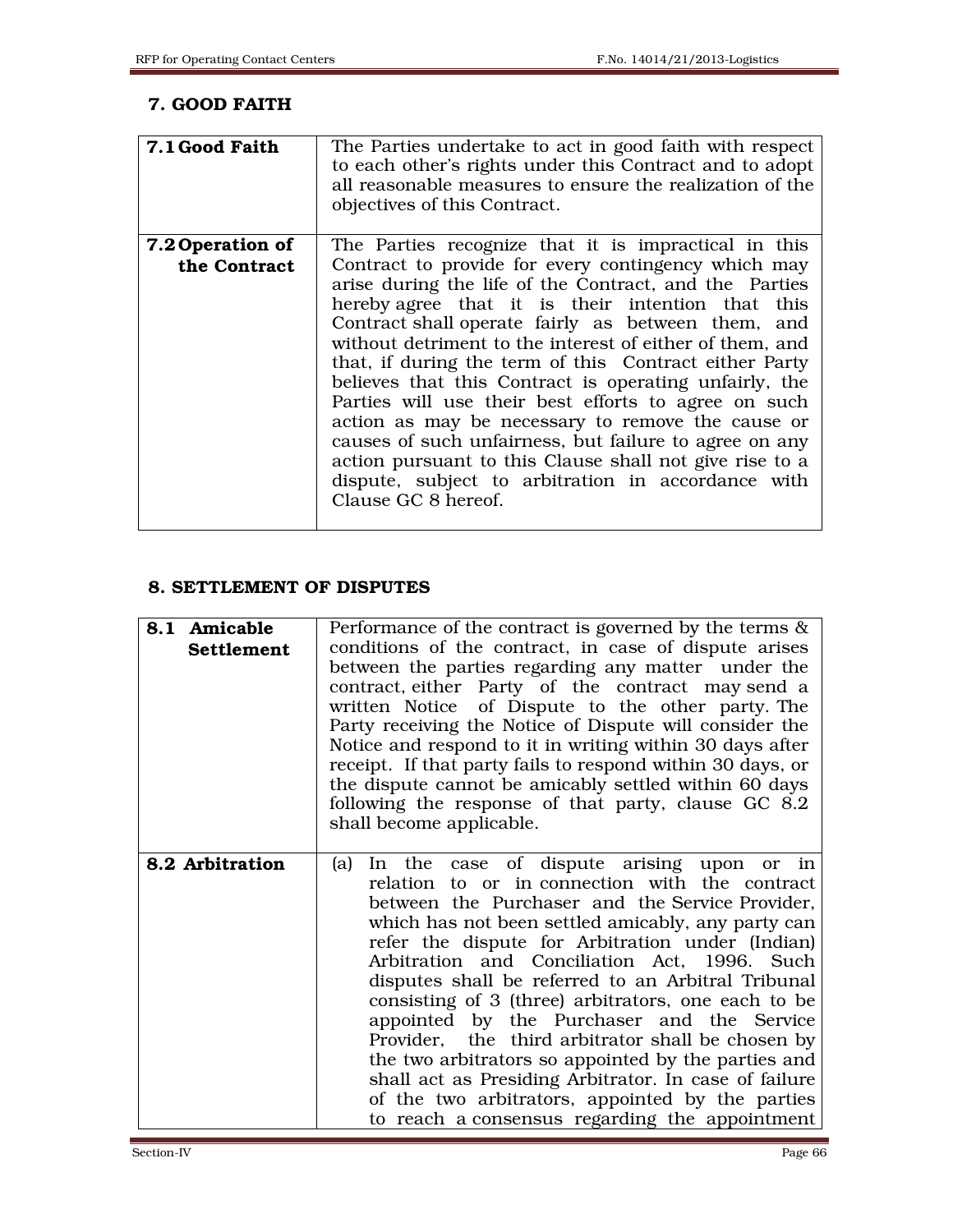|  |     | of the third arbitrator within a period of 30 days<br>from the date of appointment of the two arbitrators,<br>the Presiding arbitrator shall be appointed by the<br>authority specified in SC 8.2 (a). The Arbitration<br>and Conciliation Act, 1996 and any statutory<br>modification or re-enactment thereof, shall apply to<br>these arbitration proceedings.                                                                                                                  |
|--|-----|-----------------------------------------------------------------------------------------------------------------------------------------------------------------------------------------------------------------------------------------------------------------------------------------------------------------------------------------------------------------------------------------------------------------------------------------------------------------------------------|
|  | (b) | Arbitration proceedings shall be held in India<br>at the place indicated in SC 8.2 (b) and the<br>language of the arbitration proceedings and that<br>of all documents and communications between<br>the parties shall be English.                                                                                                                                                                                                                                                |
|  |     | (c) The decision of the majority of arbitrators shall be<br>final and binding upon both parties. The expenses<br>of the arbitrators as determined by the arbitrators<br>shall be shared equally by the Purchaser and the<br>Service Provider. However, the expenses incurred<br>by each party in connection with the preparation,<br>presentation shall be borne by the party itself. All<br>arbitration awards shall be in writing and shall<br>state the reasons for the award. |

## 9. LIQUIDATED DAMAGES

| 9.1 | If the services supplied do not meet the minimum<br>specifications and standards as per the Contract, and<br>the same is not modified to meet the requirements<br>within 14 days of being informed by the Purchaser, the<br>Purchaser shall be free to impose any penalty as<br>deemed fit. In addition, the Purchaser shall reserve the<br>right to terminate the contract and recover the<br>liquidated damages by forfeiting the performance<br>guarantee submitted by the Service Provider. |
|-----|-------------------------------------------------------------------------------------------------------------------------------------------------------------------------------------------------------------------------------------------------------------------------------------------------------------------------------------------------------------------------------------------------------------------------------------------------------------------------------------------------|
| 9.2 | The amount of liquidated damages for services under<br>this Contract shall not exceed the Contract Price.                                                                                                                                                                                                                                                                                                                                                                                       |
| 9.3 | The Service Provider is liable to the Purchaser for<br>payment of penalty as specified in the SLA                                                                                                                                                                                                                                                                                                                                                                                               |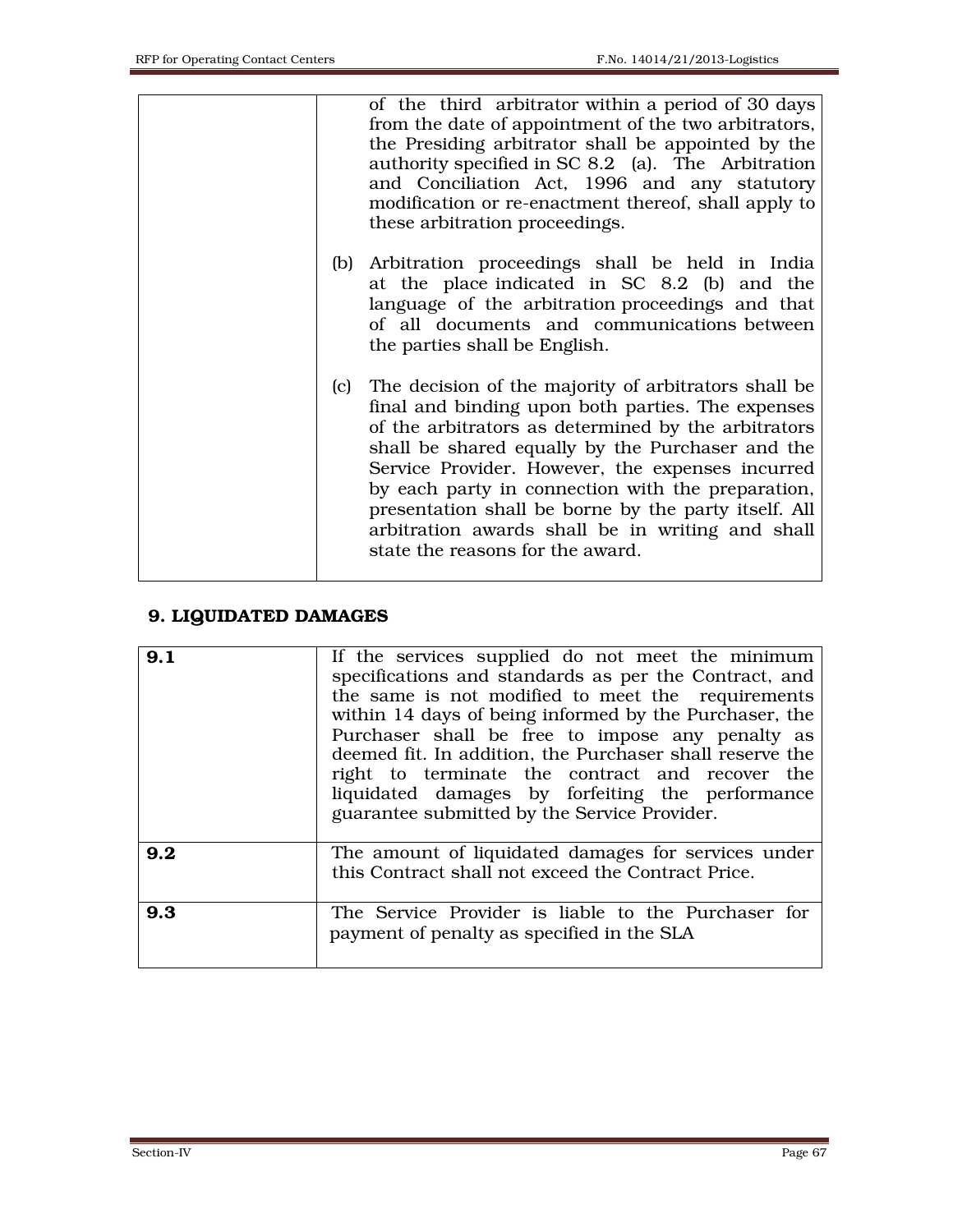## 10. ADHERENCE TO RULES & REGULATIONS

| 10.1 Adherence<br>to Safety<br>Procedures,<br>Rules,<br>Regulations,<br>&<br><b>Restrictions</b> |     | (a) The Service Provider shall comply with the<br>provisions of all laws including labour laws, rules,<br>regulations and notifications issued there under<br>from time to time. All safety and labour laws<br>enforced by statutory agencies and by Purchaser<br>shall be applicable in the performance of this<br>Contract and the Service Provider shall aoffere by<br>these laws.                                         |
|--------------------------------------------------------------------------------------------------|-----|-------------------------------------------------------------------------------------------------------------------------------------------------------------------------------------------------------------------------------------------------------------------------------------------------------------------------------------------------------------------------------------------------------------------------------|
|                                                                                                  |     | (b) Access to the 'sites' and Purchaser's other related<br>locations shall be restricted to only essential<br>personnel belonging to the Service Provider who are<br>genuinely required for execution of work or for<br>carrying out management/ maintenance who have<br>been explicitly authorized by the Purchaser.<br>The Service Provider shall maintain a log of all<br>activities carried out by each of its personnel. |
|                                                                                                  |     | (c) The Service Provider shall take all measures<br>necessary or proper to protect the personnel and<br>facilities and shall observe all reasonable safety<br>rules and instructions. The Service Provider shall<br>adhere to all security requirement/regulations of the<br>Purchaser during the execution of the work.                                                                                                      |
|                                                                                                  |     | (d) The Service Provider shall take all measures to<br>ensure compliance with all applicable laws and shall<br>that the Personnel are<br>ensure<br>of<br>aware<br>consequences of non compliance or violation of<br>laws including Information Technology Act, 2000<br>(and amendments thereof) and the law providing<br>the UIDAI statutory authority (when passed by<br>parliament and brought into force).                 |
|                                                                                                  |     | (e) The Service Provider shall report as soon as possible<br>any evidence, which may indicate or is likely to lead<br>to an abnormal or dangerous situation and shall<br>take all necessary emergency control steps to avoid<br>such abnormal situations.                                                                                                                                                                     |
|                                                                                                  | (f) | The Service Provider shall at all times indemnify and<br>keep indemnified the Purchaser for any situation<br>arising out of this clause while providing its services<br>under the Project.                                                                                                                                                                                                                                    |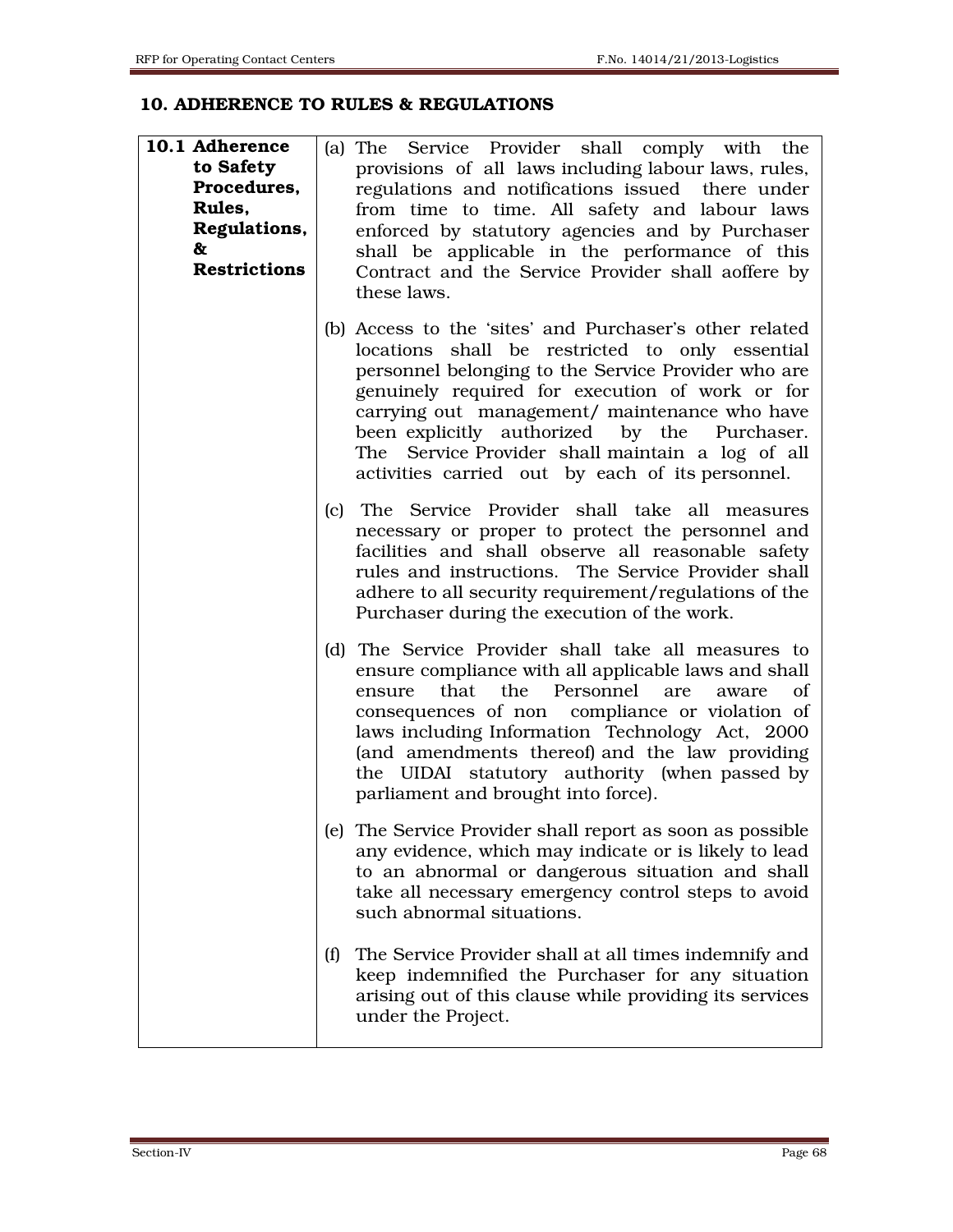## 11. LIMITATION OF LIABILITY

| 11.1                       | Except in case of gross negligence or willful misconduct:                                                                                                                                                                                                                                                                                                                                                                               |
|----------------------------|-----------------------------------------------------------------------------------------------------------------------------------------------------------------------------------------------------------------------------------------------------------------------------------------------------------------------------------------------------------------------------------------------------------------------------------------|
| Limitation of<br>Liability | (a) Neither party shall be liable to the other party for<br>any indirect or consequential loss or damage,<br>loss of use, or loss of profits or interest costs,<br>provided that this exclusion shall not apply to<br>any obligation of the Service Provider to pay<br>liquidated damages to the Purchaser; and                                                                                                                         |
|                            | (b) The aggregate liability of the Service Provider to the<br>Purchaser whether under the Contract, in tort,<br>otherwise, shall not exceed the amount<br>or or<br>specified in the Contract Price provided that<br>this limitation shall not apply to the cost of<br>repairing or replacing defective equipment, or to<br>any obligation of the Service Provider to<br>indemnify the Purchaser with respect to patent<br>infringement. |
|                            | (c) The Purchaser shall not be liable to the Service<br>Provider in case of any loss or profits or additional<br>costs incurred etc. subsequent to termination of<br>contract as per section 2.2 b of GC of this<br>contract.                                                                                                                                                                                                           |

#### 12. MISCELLANEOUS PROVISIONS

| 12.1<br><b>Miscellaneous</b><br><b>Provisions</b> | (i)  | Any failure or delay on part of any Party to exercise<br>right or power under this Contract shall not<br>operate as waiver thereof.                                                                                                                   |
|---------------------------------------------------|------|-------------------------------------------------------------------------------------------------------------------------------------------------------------------------------------------------------------------------------------------------------|
|                                                   | (ii) | The Service Provider shall notify the Purchaser<br>of any material change in their status, in<br>particular, where such change would impact on<br>performance of obligations under this Contract.                                                     |
|                                                   |      | (iii) The Service Provider shall at all times indemnify<br>and keep indemnified the Purchaser against all<br>claims/damages etc. for any infringement of any<br>Intellectual Property Rights (IPR) while providing its<br>services under the Project. |
|                                                   |      | (iv) The Service Provider shall at all times indemnify<br>keep indemnified the Purchaser against any<br>and<br>claims in respect of any damages or compensation<br>payable in consequences of any accident or injury                                  |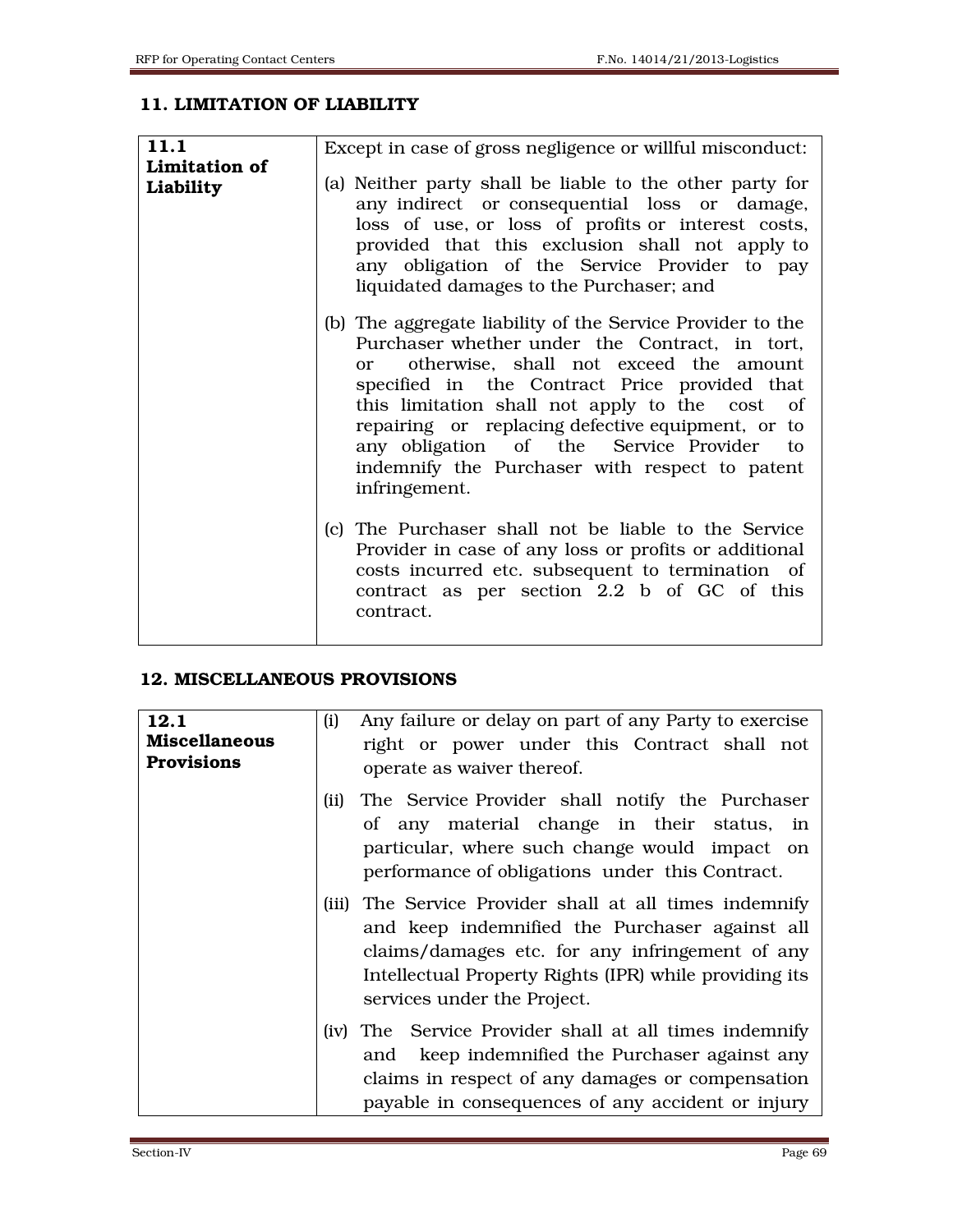sustained or suffered by its employees or agents or by any other third Party resulting from or by any action, omission or operation conducted by or on behalf of the Service Provider (v) The Service Provider shall at all times indemnify and keep indemnified the Purchaser against any and all claims by Employees, agent(s), employed engaged or otherwise working for the Service Provider, in respect of wages, salaries, remuneration, compensation or the like. (vi) All claims regarding indemnity shall survive the termination or expiry of the Contract. (vii) All materials provided to the Purchaser by Service Provider are subject to Country and <STATE> public disclosure laws such as RTI etc. (viii) The Service Provider shall not make or permit to be made a public announcement or media release about any aspect of the Contract without a written consent from the Purchaser.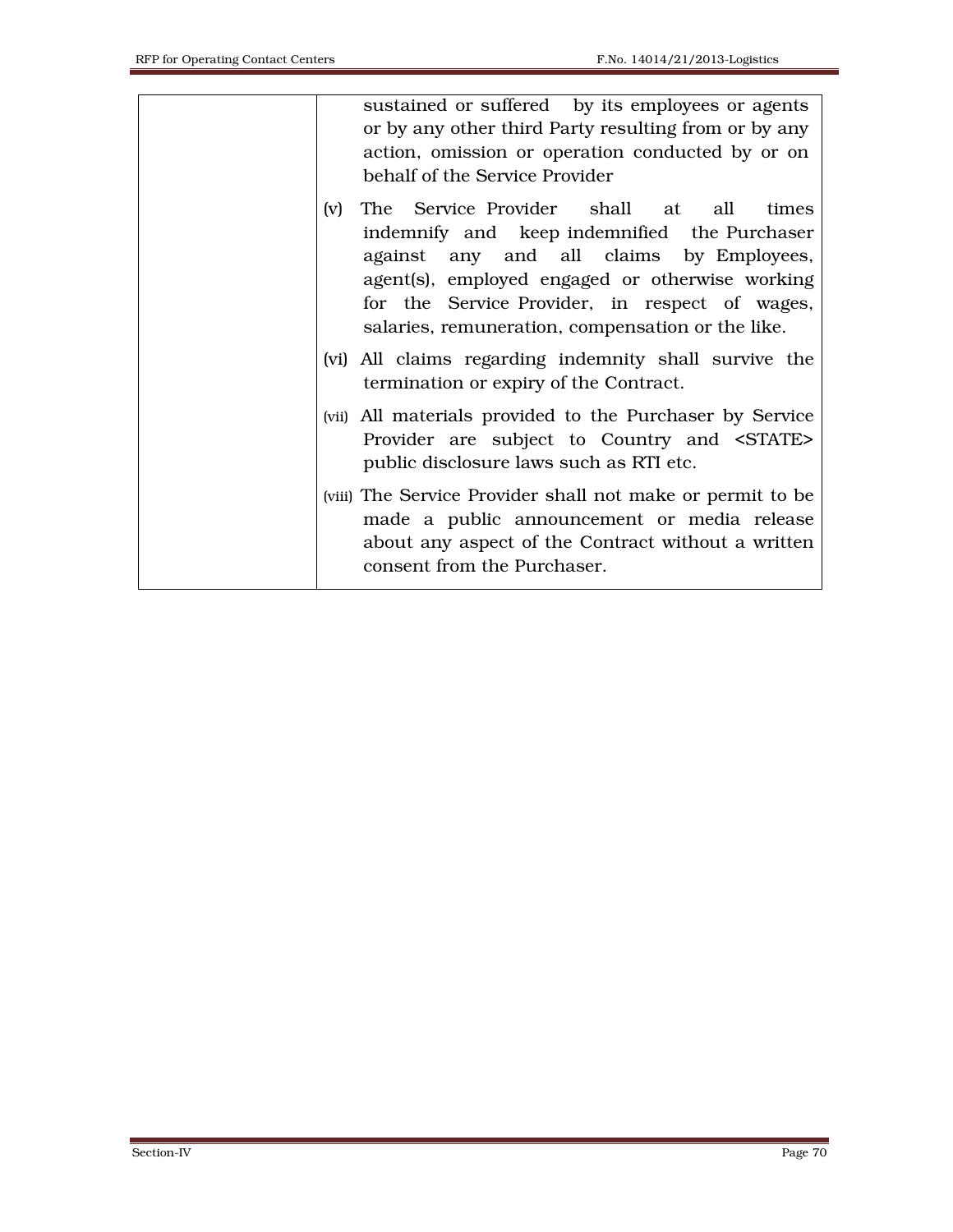## PART-II

## SPECIAL CONDITIONS OF CONTRACT

The following Special Conditions of Contract (SC) shall supplement the General Conditions of Contract (GC). Whenever there is a conflict, the provisions herein shall prevail over those in the GC.

*(Clauses in brackets { } are optional; all notes should be Deleted in final text)* 

| <b>Number</b><br>of GC<br><b>Clause</b> | Amendments of, and Supplements to, Clauses in the General<br><b>Conditions of Contract</b>                                                 |
|-----------------------------------------|--------------------------------------------------------------------------------------------------------------------------------------------|
| 1.5                                     | The addresses are:                                                                                                                         |
|                                         | Purchaser: <designation></designation>                                                                                                     |
|                                         | Attention: <address></address>                                                                                                             |
|                                         |                                                                                                                                            |
|                                         | E-mail:<br>the control of the control of the control of the control of the control of                                                      |
|                                         | Service Provider:                                                                                                                          |
|                                         | Attention: Facsimile: E-mail:                                                                                                              |
| 1.6                                     | The Services shall be carried out at the site/s as agreed to by the<br>Purchaser.                                                          |
| 1.7                                     | The Authorized Representatives are:                                                                                                        |
|                                         | For the Purchaser:<br><u> 1980 - Jan Barbara Barbara, prima popular popular popular popular popular popular popular popular popular po</u> |
|                                         | For the Service Provider:                                                                                                                  |
|                                         |                                                                                                                                            |
| 2.1                                     | The effective date of the Contract:                                                                                                        |
| 2.3                                     | The date for the commencement of Services: Within 28 days of<br>signing the contract between the Purchaser and the Service<br>Provider.    |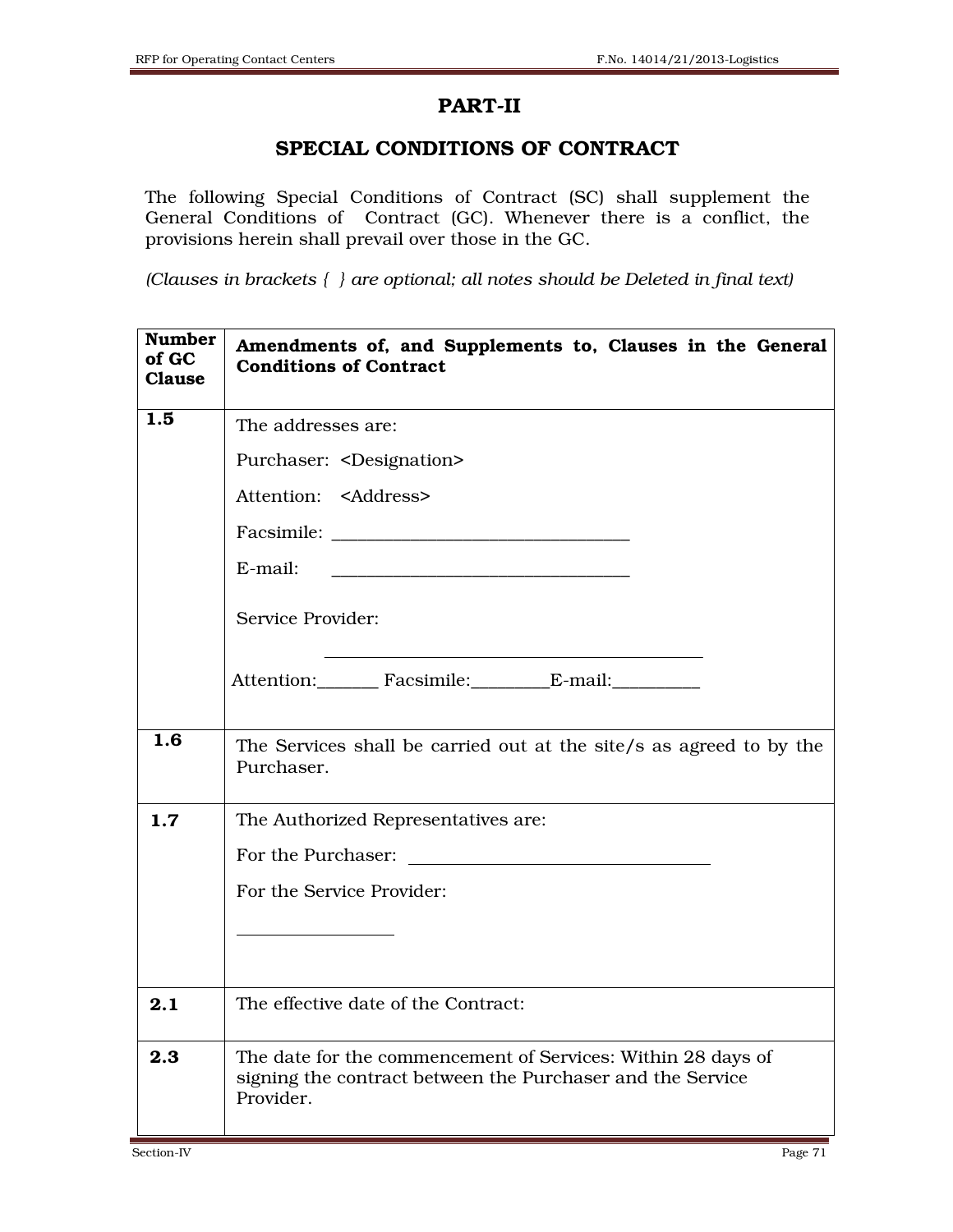| 2.4 |     | The time period shall be: 3 years (36 months).                                                                                                                                                                                                                                                                                       |
|-----|-----|--------------------------------------------------------------------------------------------------------------------------------------------------------------------------------------------------------------------------------------------------------------------------------------------------------------------------------------|
| 3.5 |     | The risks and the coverage shall be as follows:                                                                                                                                                                                                                                                                                      |
|     | (a) | Third Party liability insurance, with a minimum coverage of the<br>value of the contract                                                                                                                                                                                                                                             |
|     | (b) | Professional liability insurance, with a minimum coverage of<br>the value of the contract                                                                                                                                                                                                                                            |
|     | (c) | Purchaser's liability and workers' compensation insurance in<br>respect of the Personnel of the Service Provider and in<br>accordance with the relevant provisions of the Applicable Law,<br>as well as, with respect to such Personnel, any such life,<br>health, accident, travel or other insurance as may be<br>appropriate; and |
|     | (d) | Insurance against loss of or damage to (i) equipment purchased<br>in whole or in part with funds provided under this Contract, (ii)<br>the Service Provider's property used in the performance of the<br>Services, and (iii) any outputs prepared by the Service Provider<br>in the performance of the Services.                     |
| 6.2 |     | The amount is in Indian Rupees (INR)                                                                                                                                                                                                                                                                                                 |
|     |     |                                                                                                                                                                                                                                                                                                                                      |
| 6.3 |     | General terms and conditions of Payment Schedule                                                                                                                                                                                                                                                                                     |
|     | 1)  | All eligible payments shall be made by the Purchaser in favour<br>of the Service Provider                                                                                                                                                                                                                                            |
|     | 2)  | The release of payments will be Performance (output) based,<br>where the payments are made for measured deliverables and<br>outputs.                                                                                                                                                                                                 |
|     | 3)  | Service Provider shall obtain sign-off for each milestone<br>completed from the Purchaser and raise invoice against the<br>same.                                                                                                                                                                                                     |
|     | 4)  | Eligible Payments against invoice submitted (accompanied with<br>all requisite documents) shall be released within 45 days of<br>submission of invoice.                                                                                                                                                                              |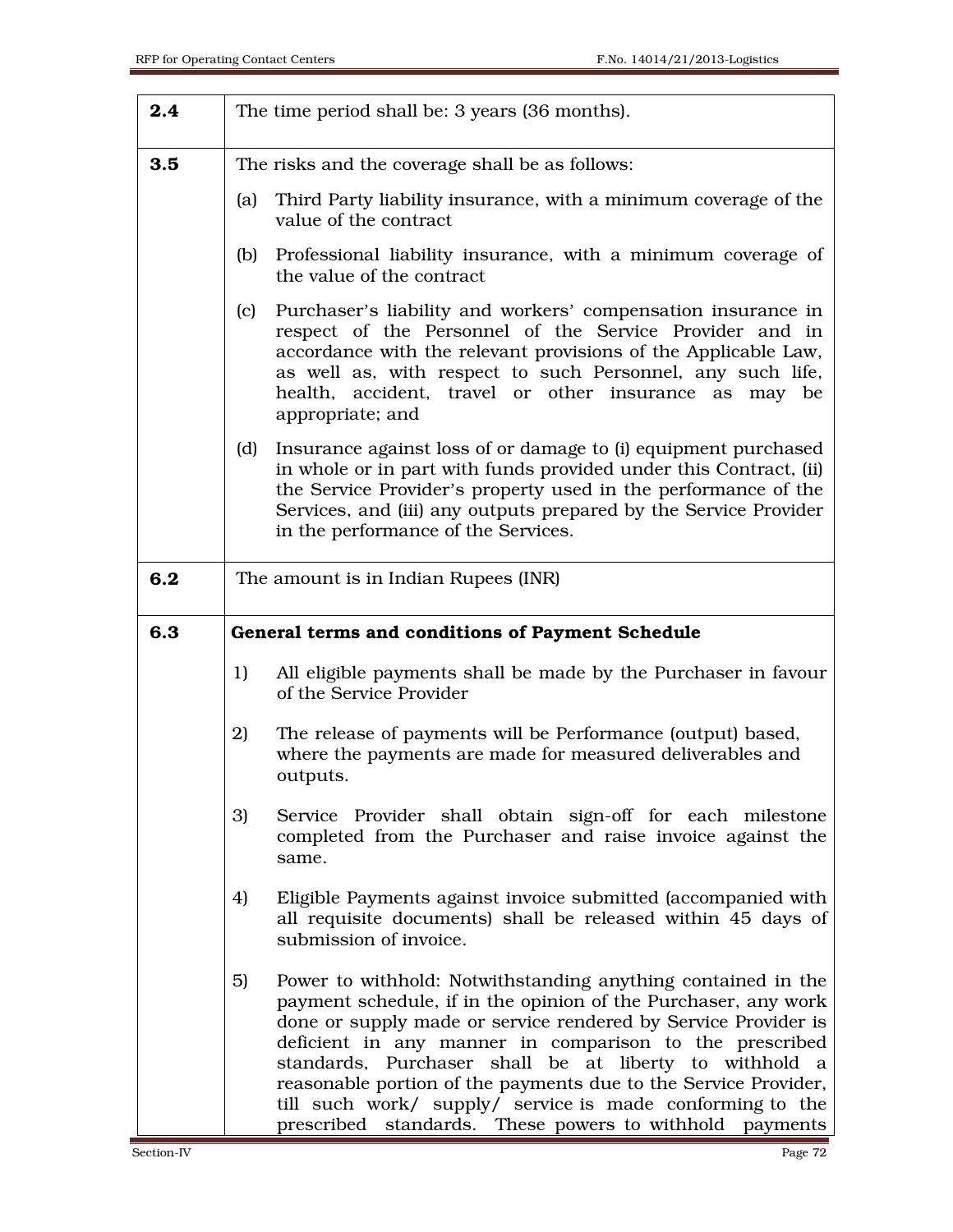|         | shall be without prejudice to any other power/ right of the<br>purchaser under this contract.<br>6)<br>All payments under this Contract shall be made to the account<br>of the Service Provider with (Bank & A/c No.): |  |  |  |
|---------|------------------------------------------------------------------------------------------------------------------------------------------------------------------------------------------------------------------------|--|--|--|
| 8.2(a)  | The Purchaser and/or any Department of Govt. of India.                                                                                                                                                                 |  |  |  |
| 8.2~(b) | The Arbitration proceedings shall take place in Delhi in India.                                                                                                                                                        |  |  |  |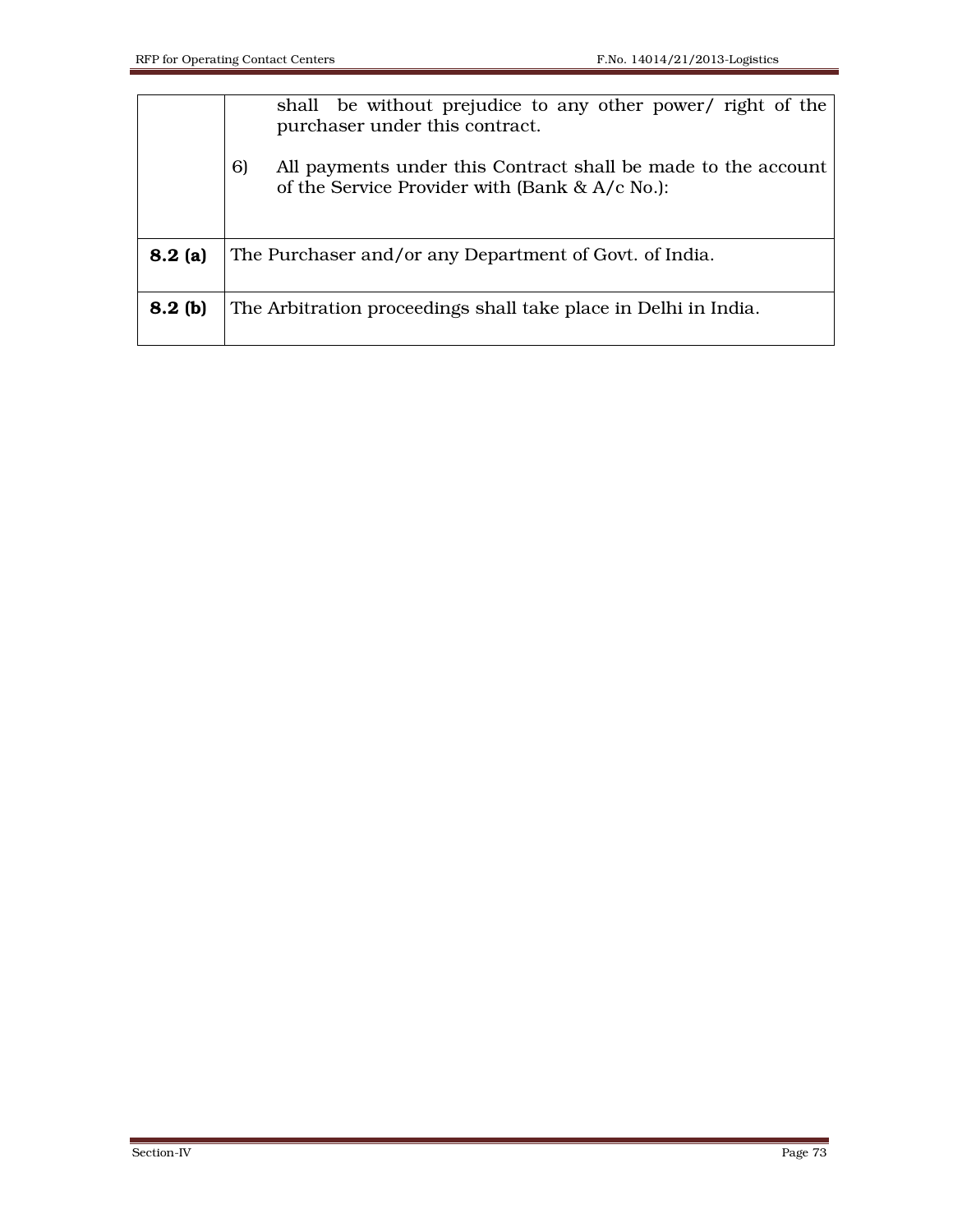# SECTION-V

# ANNEXURES AND APPENDICES

### ANNEXURES:

- I. Offer Covering Letter
- II. Standard Contract Form
- III. Form of Bank Guarantee Bond
- IV. Proforma for submitting written queries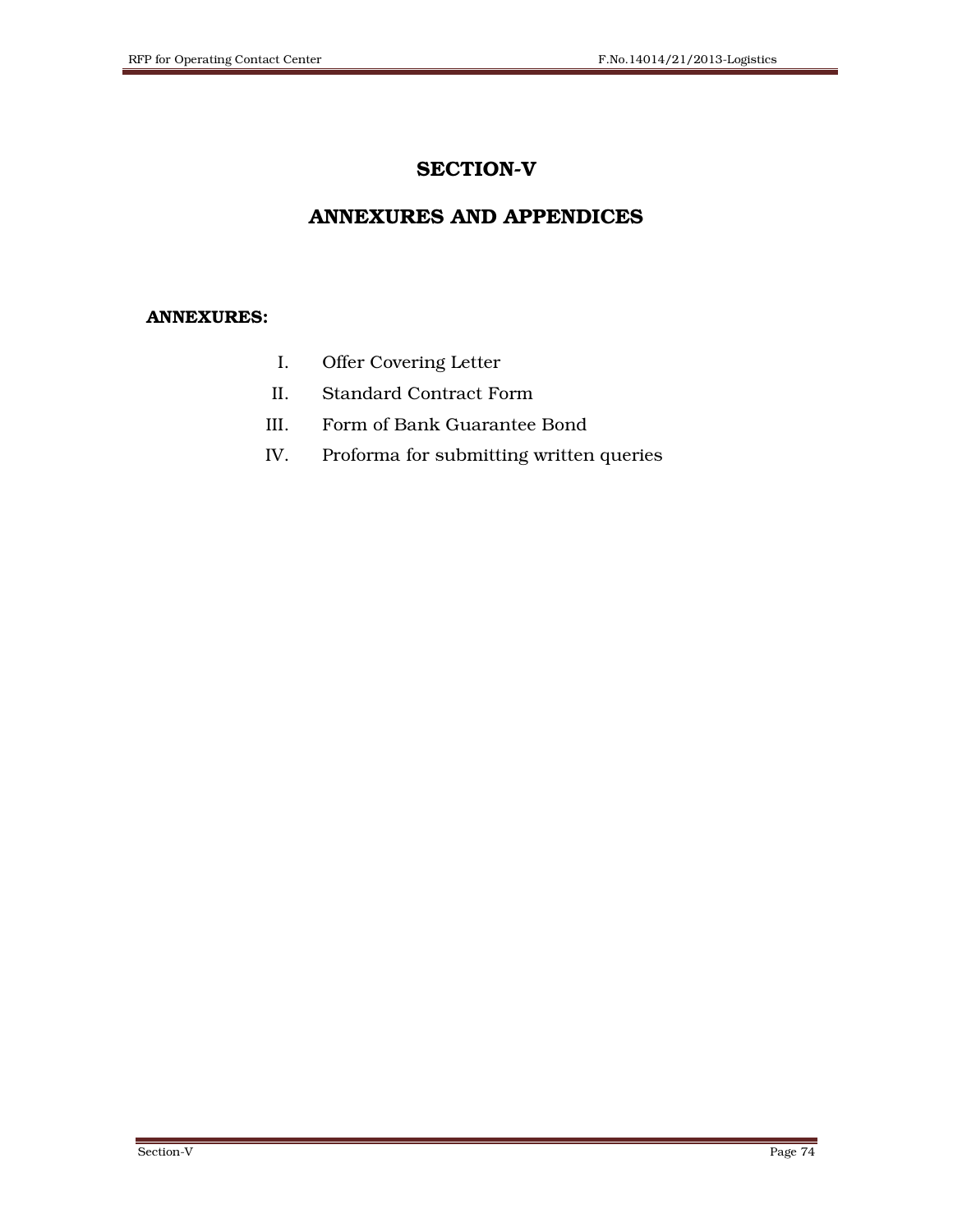### ANNEXURE I

### OFFER COVERING LETTER

*(To be submitted on the Letter head of the Service Provider)* 

To,

(Address)

**Ref:** Request for Proposal (RFP) Notification No. \_\_\_\_\_\_\_\_\_dated \_\_\_\_\_\_\_\_\_\_\_\_\_\_\_

Dear Sir,

- 1. Having examined the RFP document, we, the undersigned, herewith submit our response to your RFP Notified vide F.No.\_\_\_\_\_\_\_\_\_\_\_\_ dated \_\_\_\_\_\_\_\_\_\_ for UIDAI Project, in full conformity with the said RFP document.
- 2. We, the undersigned, offer to provide all the services to UIDAI for operating Contact Center at a rate of Rs.1.65 per connect minute\* in accordance with your RFP.
- 3. We have read the provisions of the RFP document and confirm that these are acceptable to us. Hence, we are hereby submitting our Offer.
- 4. We agree to abide by this RFP, consisting of this letter and all requisite supporting documents, for a period of 90 days from the closing date fixed for submission of offer as stipulated in the RFP document.
- 6. We would like to declare that we are not involved in any litigation with any Government in India and we are not under a declaration of ineligibility for corrupt or fraudulent practices.
- 7. We hereby declare that we have not been blacklisted by any Central/ State/ UT Government.
- 8. We hereby declare that we have not been charged with any fraudulent activities by any Central/ State/ UT Government.
- 9. We hereby certify that we have taken steps to ensure that no person acting for us or on our behalf will engage in bribery.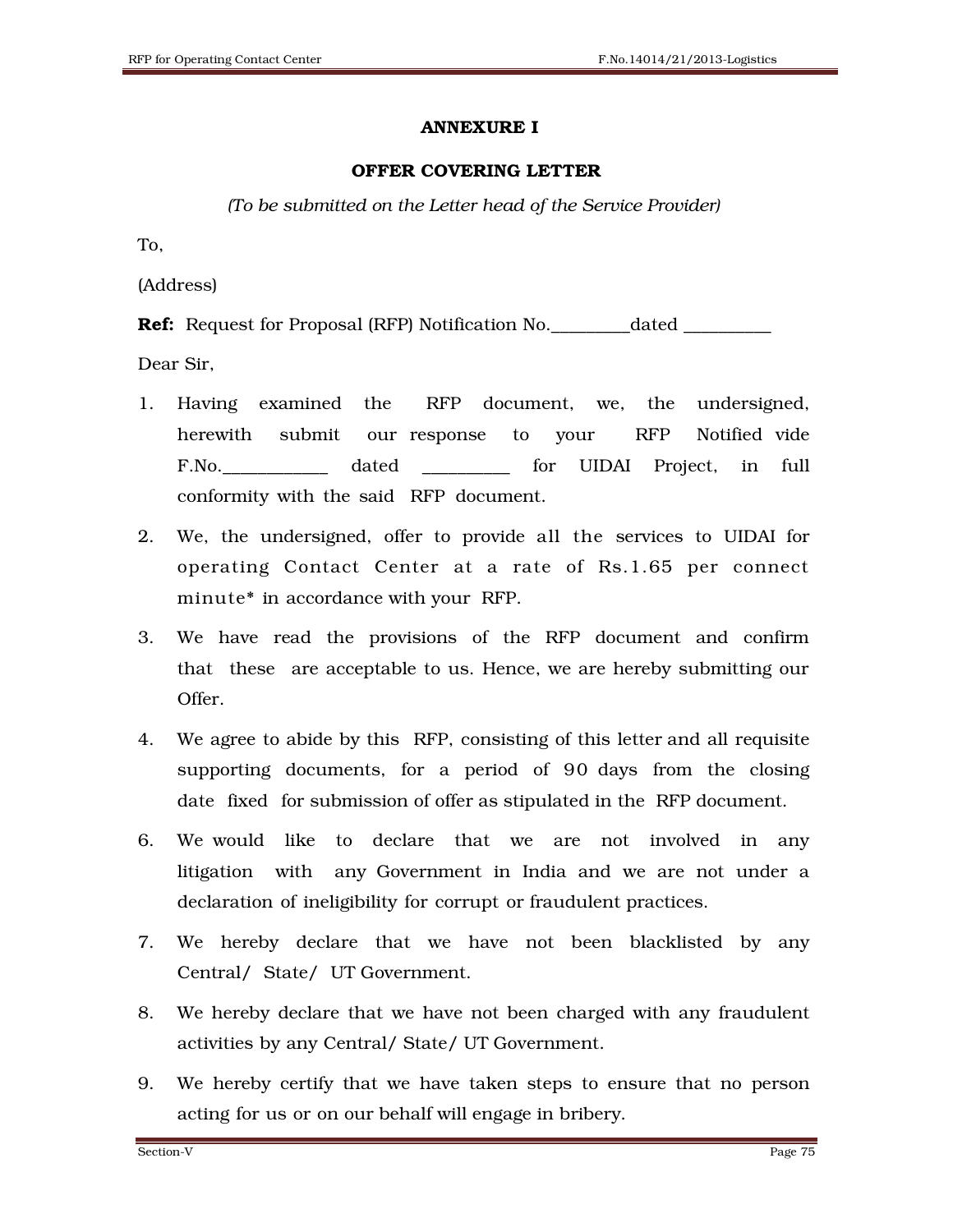- 10. We undertake that, in competing for (and, if the award is made to us, in executing) the above contract, we will strictly observe the laws against fraud and corruption in force in India namely "Prevention of Corruption Act, 1988".
- 11. We understand that the UIDAI is not bound to accept any offer received in response to this RFP.
- 12. In case we are engaged by the UIDAI for executing the services, we shall provide any assistance/cooperation required by UIDAI/ auditing agencies appointed by it/ UIDAI officials for performing their auditing and inspection functions. We understand that our noncooperation for the same shall be grounds for termination of service.
- 13. In case we are engaged as a Service Provider, we agree to abide by all the terms & conditions of the Contract that will be issued by UIDAI.
- 14. The offer includes the cost of setting up and operating the services, cost of providing additional services and performing all functions as per the 'scope of work, deliverables and SLAs' defined in section III of the RFP.
- 15. We already have the technical and financial capability in India for carrying out the services as detailed in the 'scope of work, deliverables and SLAs'.

| No.            | Information                                | <b>Details</b> |
|----------------|--------------------------------------------|----------------|
| $\mathbf{1}$ . | Name of the Contact Person                 |                |
| 2.             | Address of the Contact Person              |                |
| 3. I           | Name, designation and contact address of   |                |
|                | the person to whom all references shall be |                |
|                | made regarding this RFP                    |                |
| 4.             | Telephone number of the Contact Person     |                |
| 5.             | Mobile number of the Contact Person        |                |
| 6.             | Fax number of the Contact Person           |                |
| 7.             | Email ID of the Contact Person             |                |
| 8.             | Corporate website URL                      |                |

16. Our correspondence details with regard to this RFP are: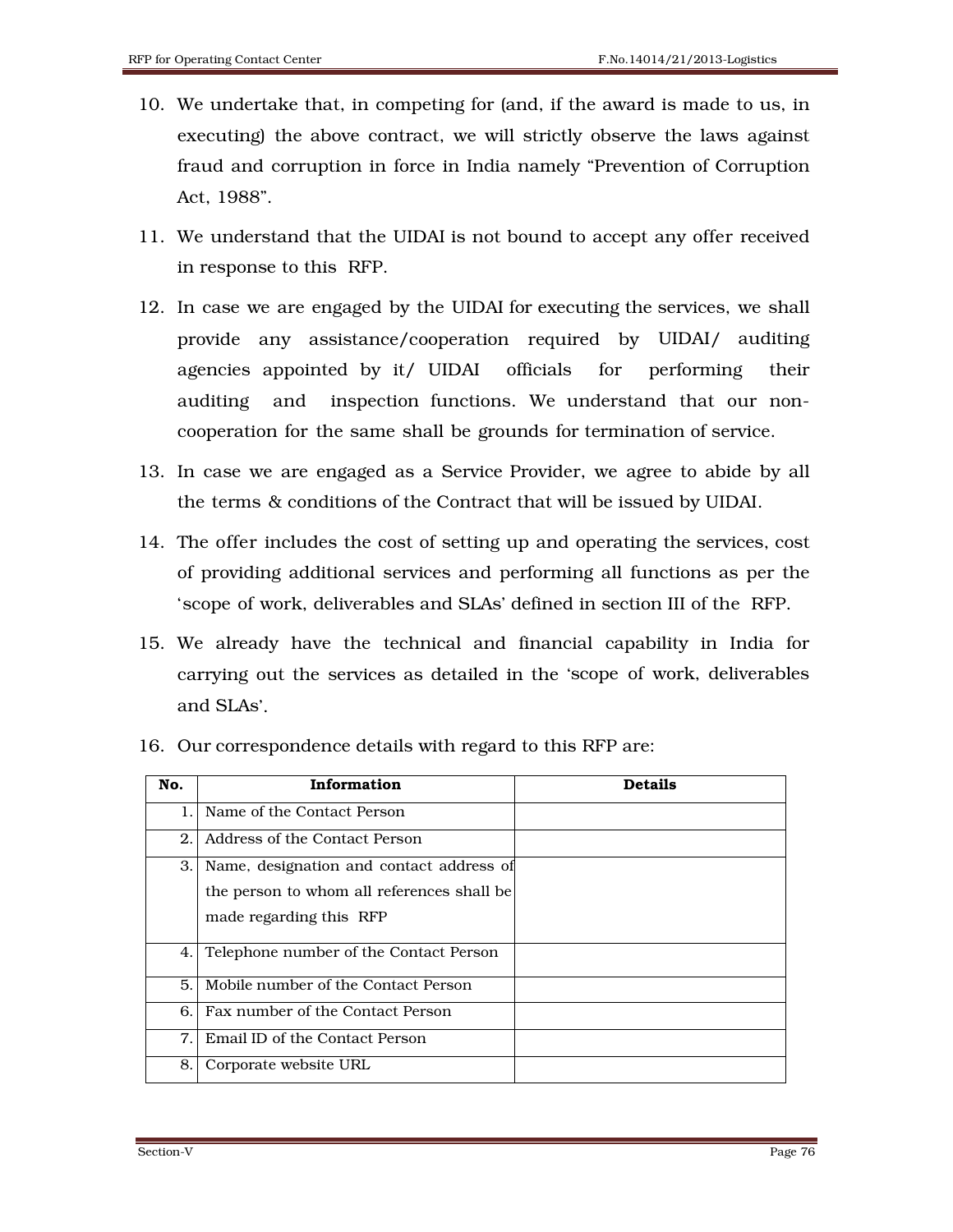17. We also understand that in case of deficiencies in our services as per the requirement of the RFP, UIDAI reserves the right to allocate our volume of work, in full or in part, to other Service Provider or to Reserve Service Provider, for a limited period or on permanent basis.

We remain,

Yours sincerely,

Authorized Signature [*In full as well as initials*]:\_\_\_\_\_\_\_\_\_\_\_\_\_\_\_\_\_\_\_\_\_\_

Name and Title of Signatory: \_\_\_\_\_\_\_\_\_\_\_\_\_\_\_\_\_\_\_\_\_\_\_\_\_\_\_\_\_\_\_\_\_\_\_\_\_\_\_\_

Name of Firm:

Address: \_\_\_\_\_\_\_\_\_\_\_\_\_\_\_\_\_\_\_\_\_\_\_\_\_\_\_\_\_\_\_\_\_\_\_\_\_\_\_\_\_\_\_\_\_\_\_\_\_\_\_\_\_\_\_\_\_\_\_

\*Connect minute comprises of Talk, Hold and Wrap Time only, after satisfying conditions mentioned in Section III of the RFP.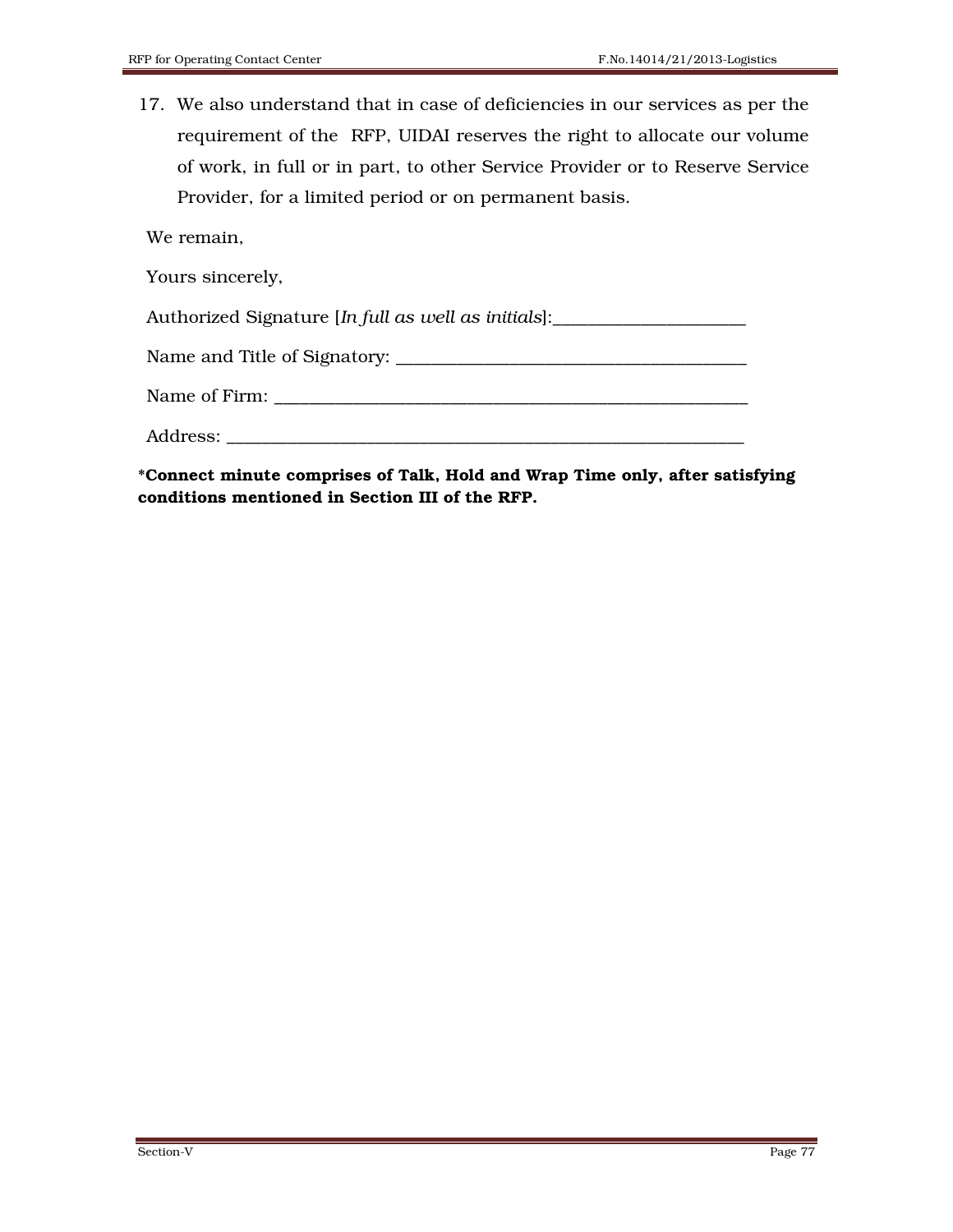#### ANNEXURE -II

### STANDARD CONTRACT FORM

THIS AGREEMENT is made on this \_\_\_\_\_\_\_\_day of \_\_\_\_\_\_\_\_\_, 2013 between

Assistant Director General

of Unique Identification Authority of India (UIDAI)

(hereinafter called the "Purchaser") which expression shall unless repugnant to the context thereof include his successors, heirs, assigns, of the one part,

and

\_\_\_\_\_\_\_\_\_\_\_\_\_\_\_\_\_\_\_\_\_\_\_\_\_\_\_ (name of authorized signatory)

of \_\_\_\_\_\_\_\_\_\_\_\_\_\_\_\_\_\_\_\_\_\_\_\_\_\_\_\_\_\_\_\_\_\_\_\_\_\_\_\_\_\_\_(name of the firm/company) (hereinafter called the "Service Provider") which expression shall unless repugnant to the context thereof include his successors, heirs, assigns, of the other part.

WHEREAS the Purchaser had invited offers for certain Services, viz., " RFP for Operating Contact Center" vide their offer document number F.No.14014/21/2013-Logistics dated \_\_\_\_\_\_\_\_\_\_\_\_\_\_.

AND WHEREAS various applications were received pursuant to the said offer.

AND WHEREAS the Purchaser has accepted a Offer by the Service Provider for the supply of those Services in the sum of Rs.1.65 per Connect Minute\* inclusive of all statutory taxes (hereinafter "the Contract Price").

\*Connect minute comprises of Talk, Hold and Wrap Time only, after satisfying conditions mentioned in Section III of the RFP.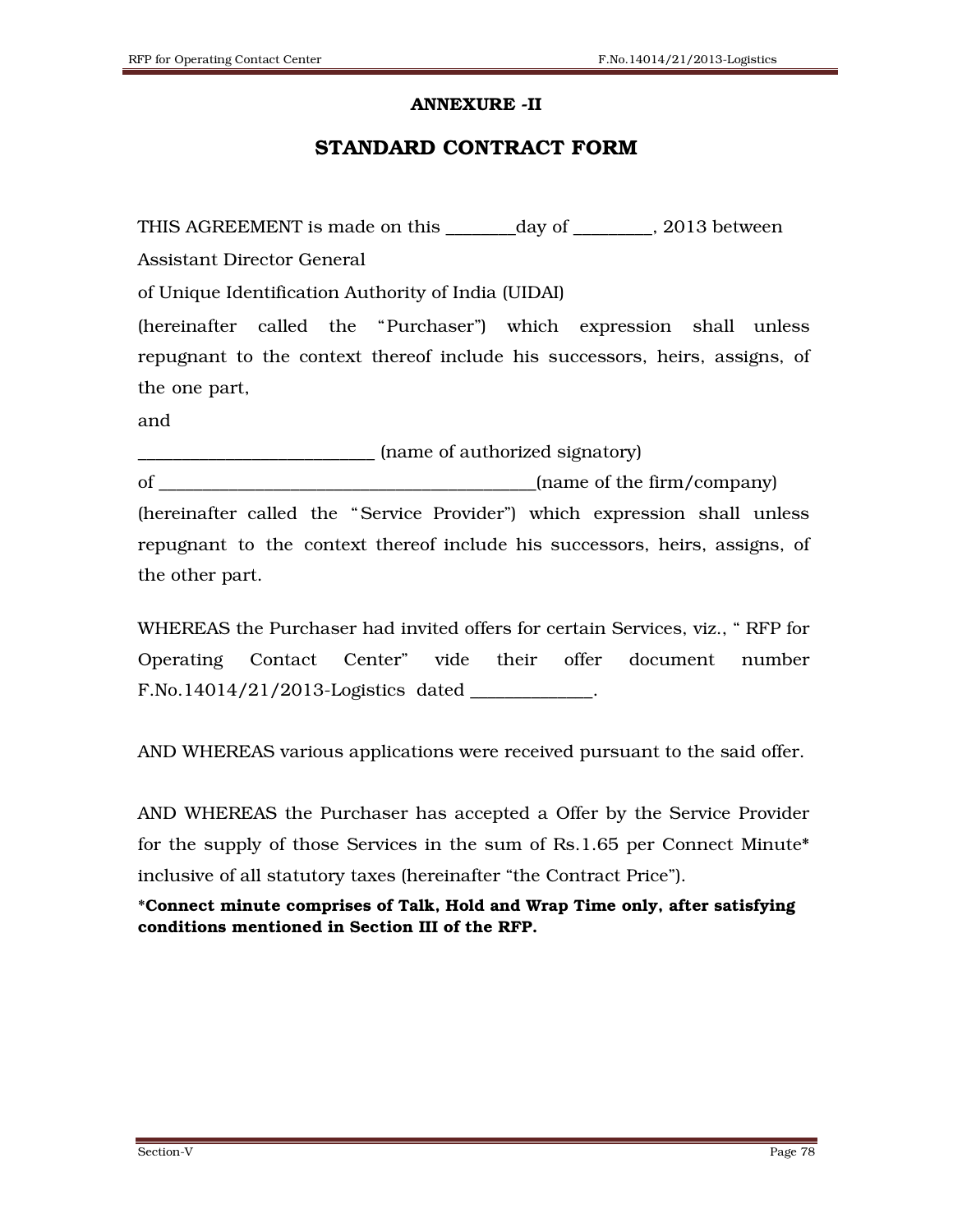And in pursuance of having accepted the said offer the parties have agreed to enter into this agreement. We understand that all the conditions of the RFP, including those on allocation and re-allocation of volume of work, will be binding on us.

NOW THIS AGREEMENT WITNESSETH AS FOLLOWS:

- 1. In this Agreement words and expressions shall have the same meanings as are respectively assigned to them in the Contract referred to.
- 2. The following documents (collectively referred to as "Contract Documents") shall be deemed to form and be read and construed as part of this Agreement, viz.:
	- a) Section-III Scope of Work, Deliverables and SLAs
	- b) Section –IV Conditions of Contract;
	- c) Performance Bank Guarantee Bond
	- d) Letter of Intent
	- e) Clarifications issued on the RFP
- 3. The mutual rights and obligations of the Purchaser and the Service Provider shall be as set forth in the Contract, in particular:
	- a) the Service Provider shall carry out the Services in accordance with the provisions of the Contract; and
	- b) the Purchaser shall make payments to the Service Provider in accordance with the provisions of the Contract.

IN WITNESS WHEREOF, the Parties hereto have caused this Contract to be signed in their respective names as of the day and year first above written.

For and on behalf of *[name of Purchaser]*

*[Authorized Representative]*

Section-V Page 79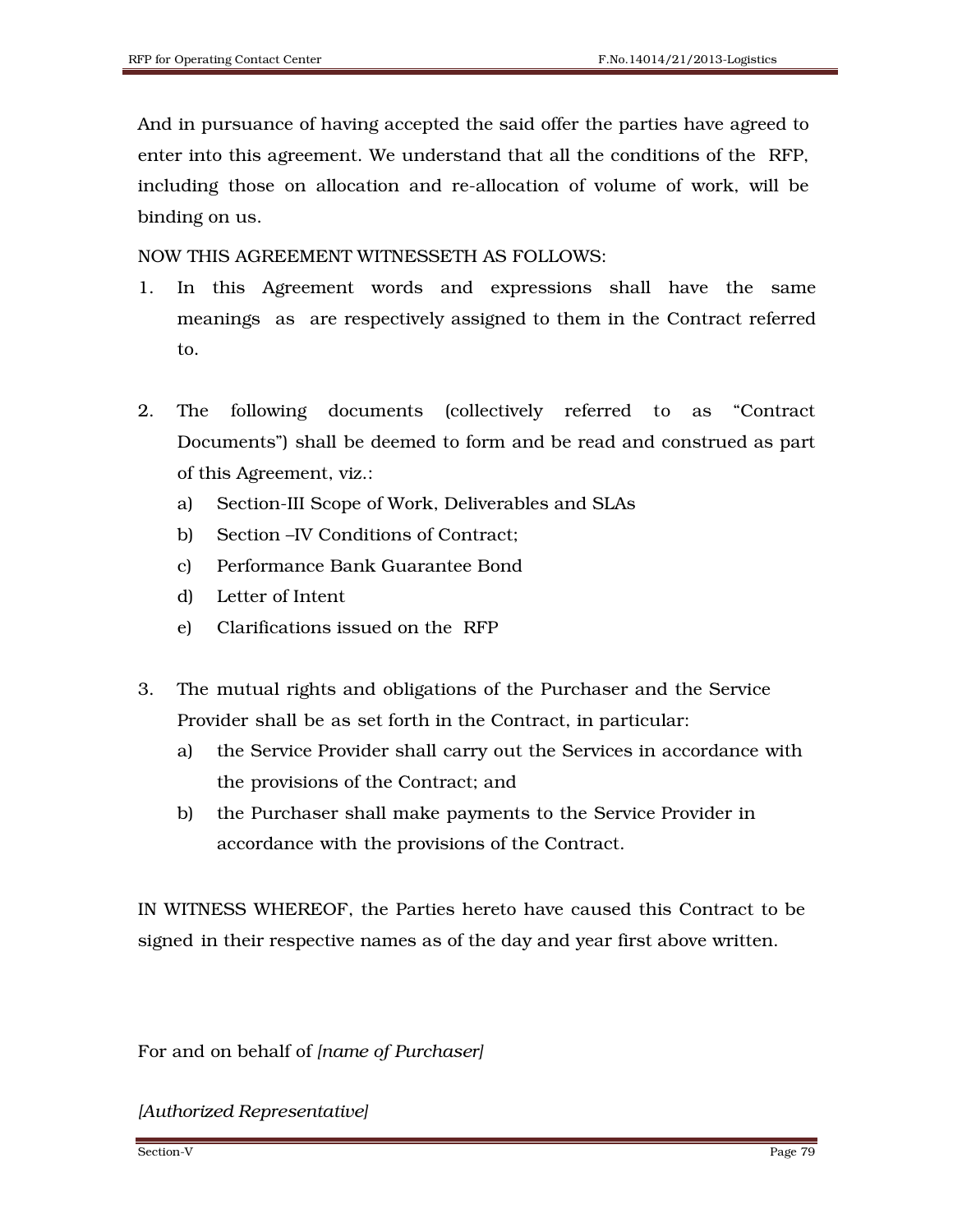For and on behalf of *[name of Service Provider]*

*[Authorized Representative]*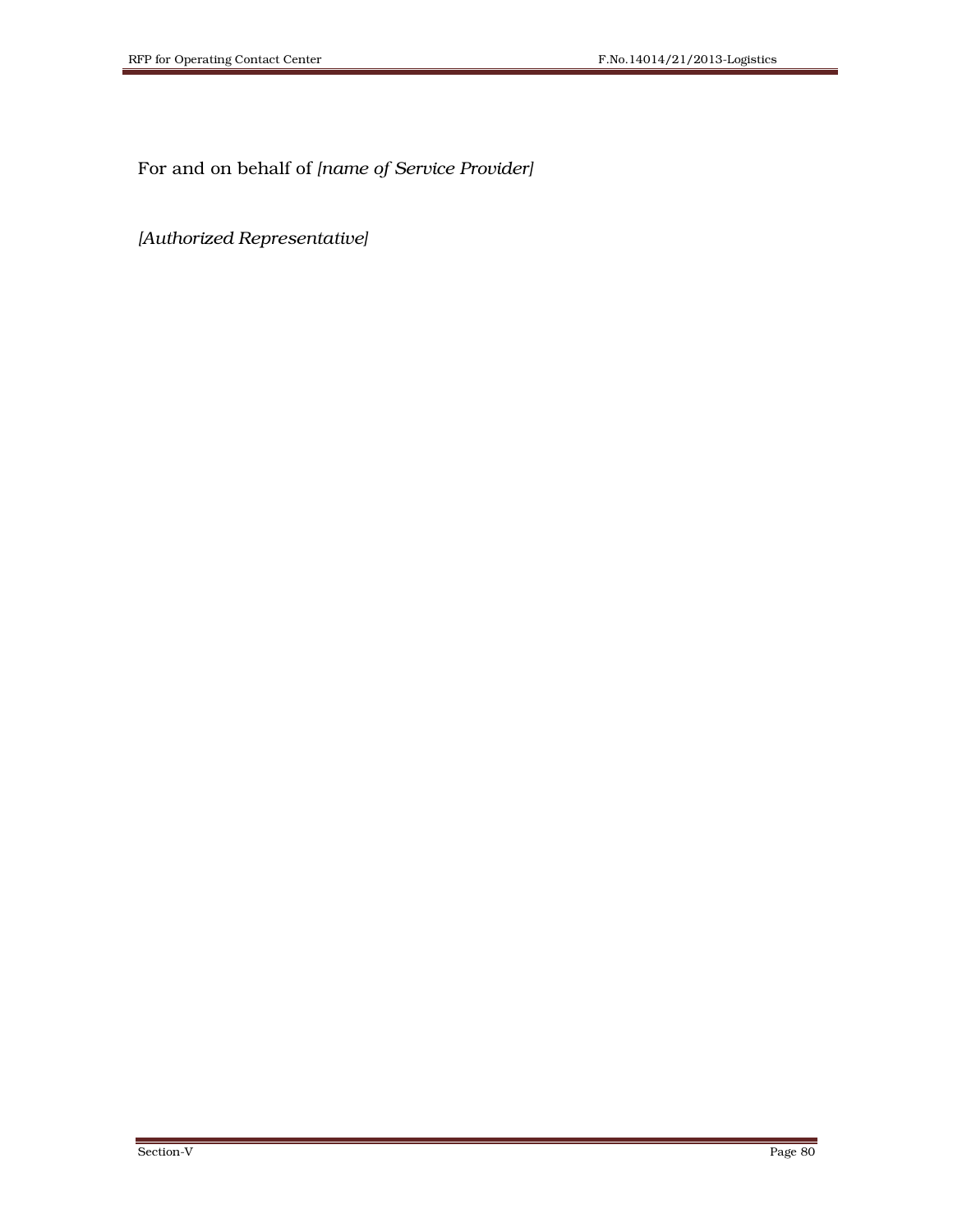#### ANNEXURE-III

## FORM OF BANK GUARANTEE BOND

1. In consideration of the President of India (hereinafter called 'the Government') having agreed to exempt The settlement of the exempt the settlement of the settlement of the settlement of the settlement of the settlement of the settlement of the settlement of the settlement of the settleme the said Service Provider(s)'] from the demand, under the terms and conditions of an Agreement dated \_\_\_\_\_\_\_\_\_\_\_ made between \_\_\_\_\_\_\_\_\_\_\_\_\_\_\_\_\_\_\_\_\_\_\_\_\_\_\_\_\_ and  $\Box$ for \_\_\_\_\_\_\_\_\_\_\_\_\_\_\_\_\_\_\_\_\_\_\_\_\_\_\_\_\_\_\_\_\_\_ (hereinafter called 'the said Agreement'), of security deposit for the due fulfillment by the said Service Provider(s) of the terms and conditions contained in the said Agreement, on production of a Bank Guarantee for Rs. \_\_\_\_\_\_\_\_\_\_ (Rupees \_\_\_\_\_\_\_\_\_\_\_\_\_\_\_\_\_\_\_\_\_\_\_\_\_\_\_\_\_\_ Only) We, \_\_\_\_\_\_\_\_\_\_\_\_\_\_\_\_\_\_\_\_\_\_\_\_\_\_\_\_\_\_(hereinafter referred (*indicate the name of the bank*) to as 'the Bank') at the request of \_\_\_\_\_\_\_\_\_\_\_\_\_\_\_\_\_\_[Service Provider(s)] do hereby undertake to pay to the Government an amount not exceeding Rs. Res. Res. Res. Regainst any loss or damage caused to or suffered or would be caused to or suffered by the Government by reason of any breach by the said Service Provider(s) of any of the terms or conditions contained in the said Agreement.

2. We \_\_\_\_\_\_\_\_\_\_\_\_\_\_\_\_\_\_\_\_\_\_\_\_\_ (indicate the name of the bank) do hereby undertake to pay the amounts due and payable under this guarantee without any demur, merely on a demand from the Government stating that the amount claimed is due by way of loss or damage caused to or would be caused to or suffered by the Government by reason of breach by the said Service Provider(s) of any of the terms or conditions contained in the said Agreement or by reason of the Service Provider (s)' failure to perform the said Agreement. Any such demand made on the bank shall be conclusive as regards the amount due and payable by the Bank under this guarantee. However, our liability under this guarantee shall be restricted to an amount not exceeding Rs. \_\_\_\_\_\_\_\_\_\_\_\_\_\_.

3. We undertake to pay to the Government any money so demanded notwithstanding any dispute or disputes raised by the Service Provider(s) in any suit or proceeding pending before any Court or Tribunal relating thereto our liability under this present being absolute and unequivocal.

The payment so made by us under this bond shall be a valid discharge of our liability for payment thereunder and the Service Provider(s) shall have no claim against us for making such payment.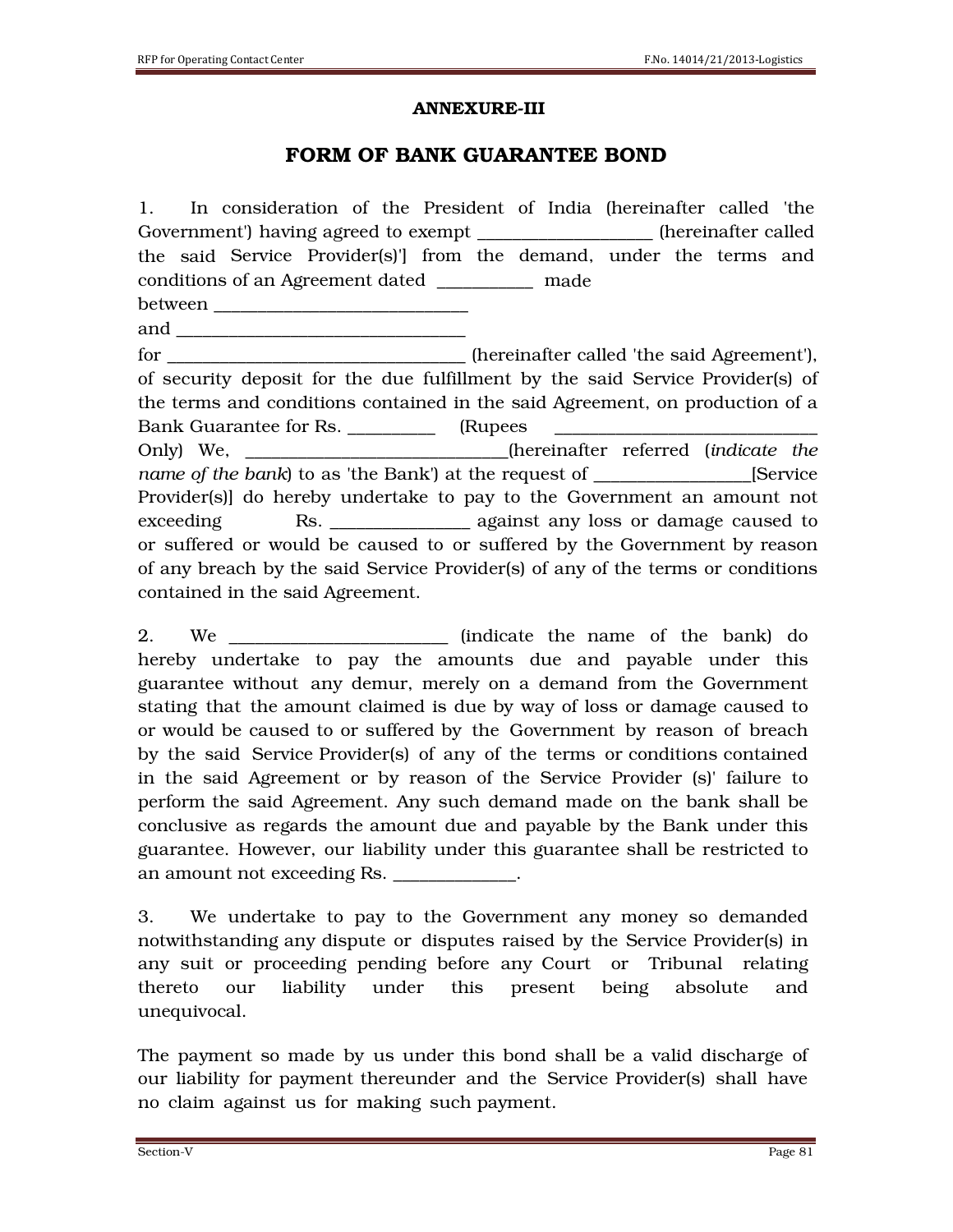4. We, \_\_\_\_\_\_\_\_\_\_\_\_\_\_\_\_\_\_\_\_\_\_\_(indicate the name of bank) further agree that the guarantee herein contained shall remain in full force and effect during the period that would be taken for the performance of the said Agreement and that it shall continue to be enforceable till all the dues of the Government under or by virtue of the said Agreement have been fully paid and its claims satisfied or discharged or till \_\_\_\_\_\_\_\_\_\_\_ Office/Department/Ministry of certifies that the terms and conditions of the said Agreement have been fully and properly carried out by the said Service Provider (s) and accordingly discharges this guarantee. Unless a demand or claim under this guarantee is made on us in writing on or before the we shall be discharged from all liability under this guarantee thereafter.

5. We, \_\_\_\_\_\_\_\_\_\_\_\_\_\_\_\_\_\_\_ (indicate the name of bank) further agree with the Government that the Government shall have the fullest liberty without our consent and without affecting in any manner our obligations hereunder to vary any of the terms and conditions of the said Agreement or to extend time of performance by the said Service Provider (s) from time to time or to postpone for any time or from time to time any of the powers exercisable by the Government against the said Service Provider (s) and to forbear or enforce any of the terms and conditions relating to the said agreement and we shall not be relieved from our liability by reason of any such variation, or extension being granted to the said Service Provider (s) or for any forbearance, act or omission on the part of the Government or any indulgence by the Government to the said Service Provider (s) or by any such matter or thing whatsoever which under the law relating to sureties would, but for this provision, have effect of so relieving us.

6. This guarantee will not be discharged due to the change in the constitution of the Bank or the Service Provider(s).

7. We, we see the name of bank) lastly undertake not to revoke this guarantee during its currency except with the previous consent of the Government in writing.

8. Dated the \_\_\_\_\_\_\_\_\_\_\_\_ day of \_\_\_\_\_\_\_\_\_\_ for \_\_\_\_\_\_\_\_\_\_\_\_\_ (indicate the name of the Bank).